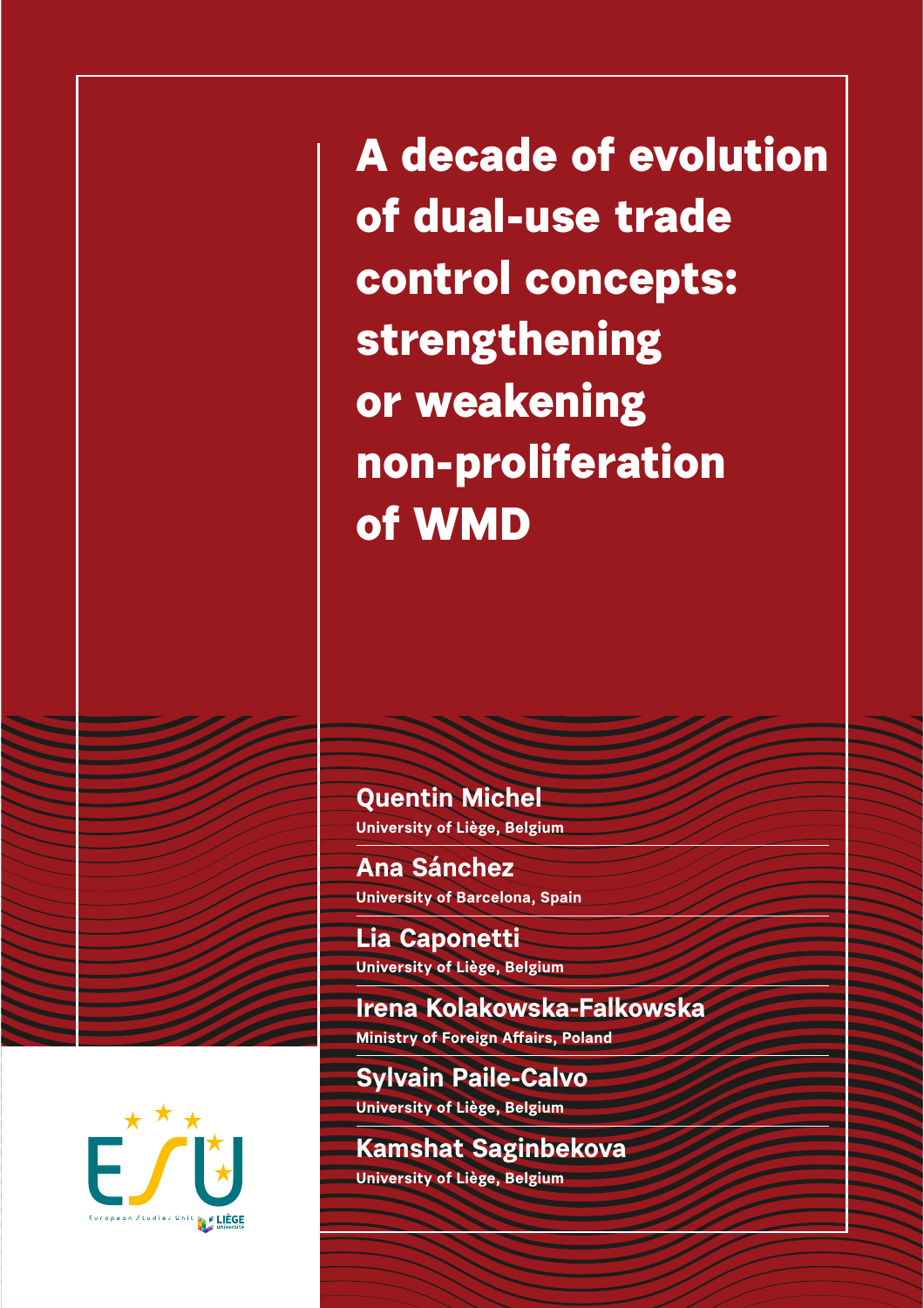# **Contents**

| <b>Evolution of conditions and criteria</b><br>in the last decade |    |
|-------------------------------------------------------------------|----|
| Quentin Michel - University of Liège, Belgium                     | 3  |
| <b>Definitions of concepts: Dual-use goods</b>                    |    |
| Ana Sánchez Cobaleda - University of Barcelona, Spain             | 10 |
| The definition-scope gap when                                     |    |
| considering human rights in EU dual-use                           |    |
| items - Regulation 428/2009                                       |    |
| Lia Caponetti - University of Liège, Belgium                      | 23 |
|                                                                   |    |
| "Internal Compliance Programme"                                   |    |
| in the EU dual use export control system                          |    |
| from 2009 to 2019                                                 |    |
| Irena Kołakowska-Fałkowska — Ministry of Foreign Affairs, Poland  | 39 |
| <b>Comprehensive approaches to trade</b>                          |    |
| controls: Pros and cons                                           |    |
| Sylvain Paile-Calvo - University of Liège, Belgium                | 56 |
| <b>National Control Lists in Central</b>                          |    |
|                                                                   |    |
| <b>Asian Countries</b>                                            |    |
| Kamshat Saginbekova - University of Liège, Belgium                | 71 |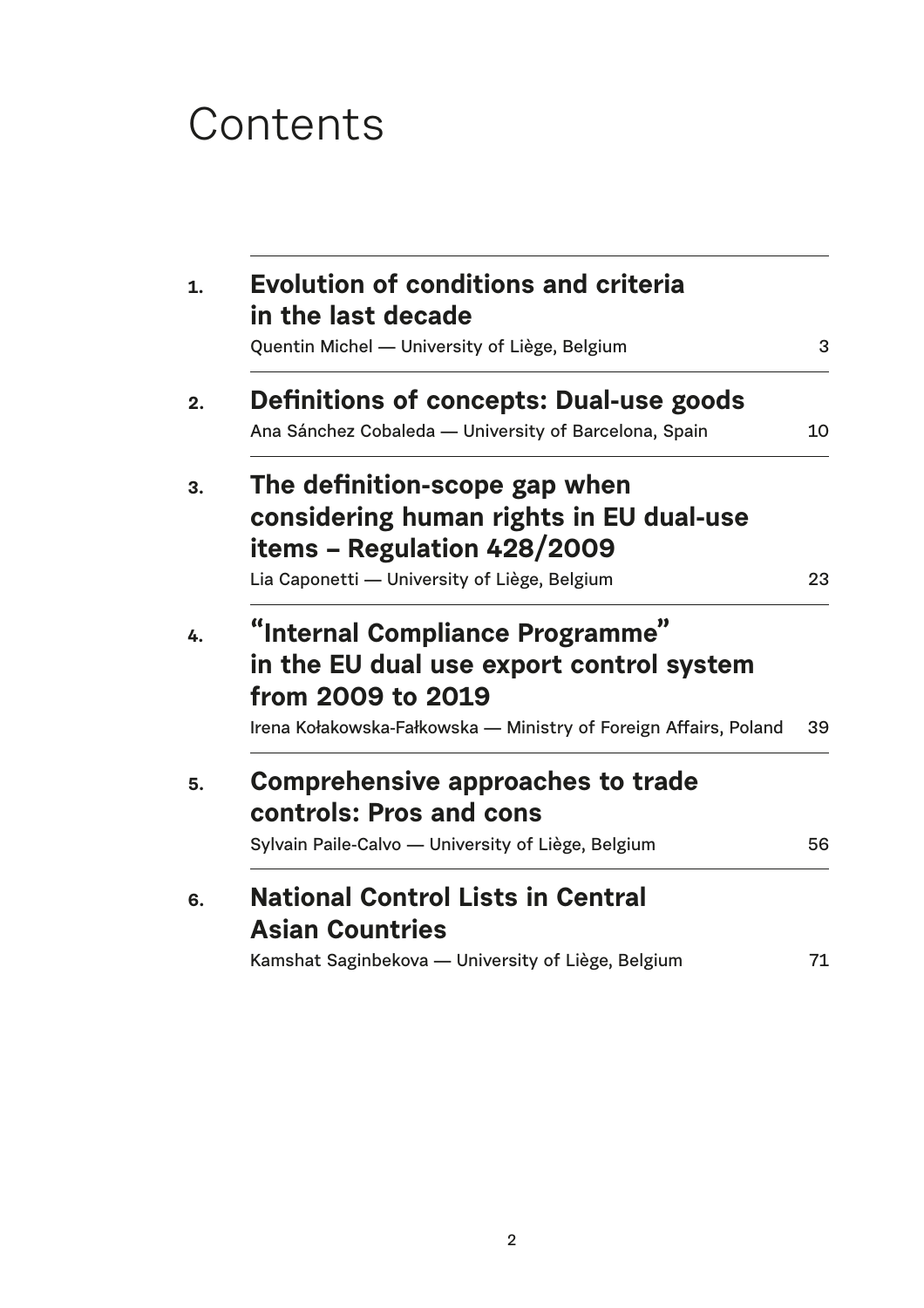# **Evolution of conditions and criteria in the last decade**

**Chapter 01**

**Quentin Michel** *University of Liège, Belgium*

The EU trade control system dedicated a provision to criteria and conditions from its first set of legislation. The objective was to enhance common understanding and implementation by Member States' licensing authorities. It shall be recalled that the EU has not adopted one trade control system implemented by one single EU authority, but its legislation consists of an attempt to coordinate Member States' trade control systems.

The first set of legislation was an unusual mix of a legally binding act in the form of a Council Regulation<sup>1</sup>, and a politically binding act in the form of a Council Joint Action<sup>2</sup>, with crossreferences between the two documents. The Regulation defined principles governing the export of dual-use items and the Joint Action adopted lists of items and criteria.

Article 8 of the Regulation obligated Member States' authorities to take into consideration the *common guidelines set out in Annex III to Decision 94/942/CFSP* when considering whether or not to grant an export authorisation*.* The term "guidelines" has to be assimilated to criteria rather than conditions, as the Council Joint Action was referring to factors to be considered and not to elements to be fulfilled by the end-user to obtain the authorisation. Four categories of criteria were listed in the Joint Action:

– Member States' commitments under international agreements on non-proliferation and the control of sensitive goods;

<sup>1</sup> Council Regulation (EC) No 3381/94 of 19 December 1994 setting up a Community regime for the control of exports of dual-use goods *OJ L 367, 31.12.1994, P. 1–7.*

<sup>2</sup> Council Decision (94/942/CFSP) of 19 December 1994 on the Joint Action adopted by the Council on the basis of Article J.3 of the Treaty on European Union concerning the control of exports of dual-use goods *OJ L 367, 31.12.1994, P. 8–167.*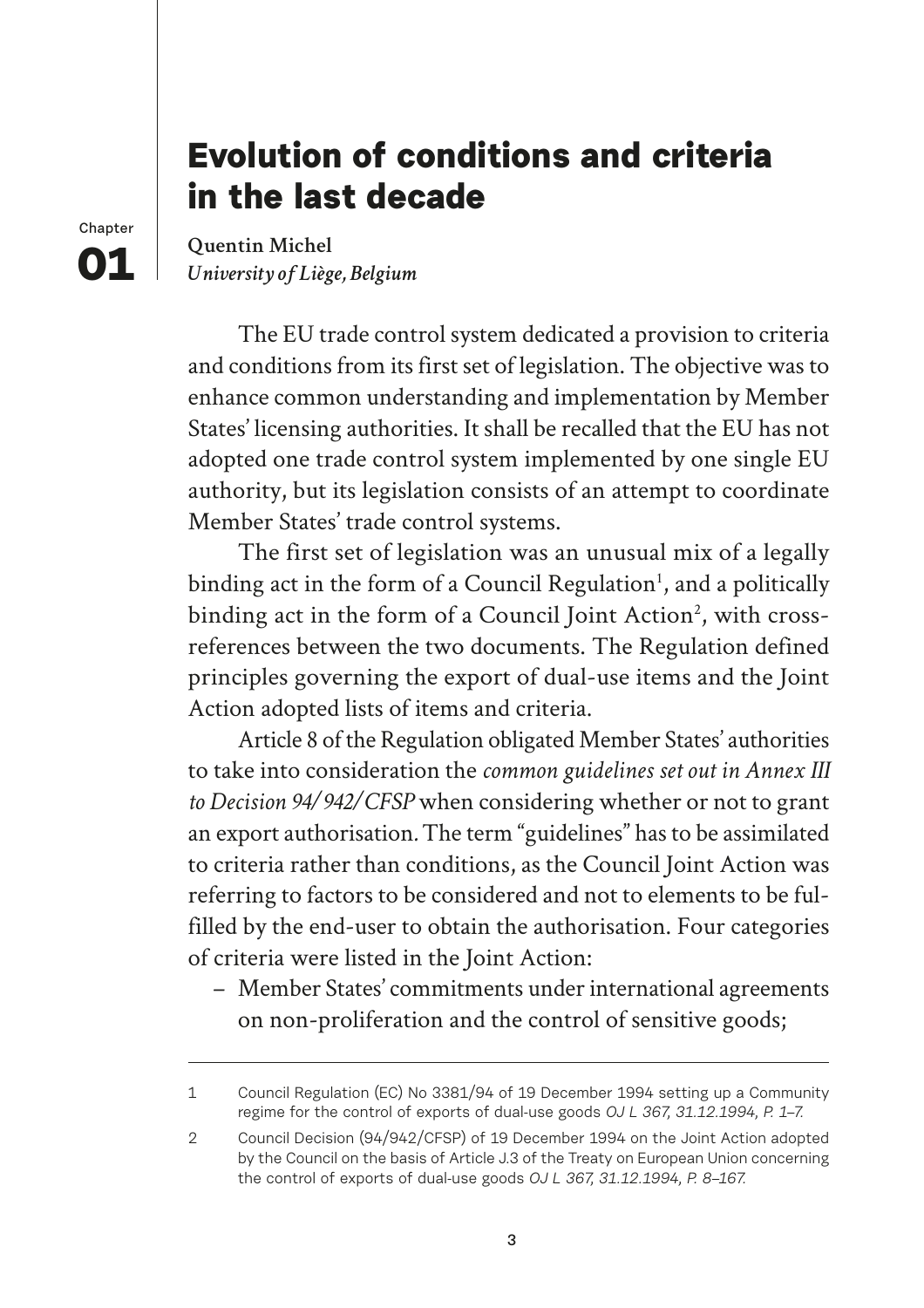- Member States' obligations under sanctions imposed by the UN Security Council or agreed in other international fora;
- Considerations of national foreign and security policy including, where relevant, those covered by the criteria agreed at the European Council in Luxembourg in June 1991 and in Lisbon in June 1992 with regard to the export of conventional weapons;
- Considerations about intended end-use risk of diversion.

In 1994, twelve States were members of the European Union and all were parties of the same international trade control regimes. It could therefore be expected that they shared and considered the same set of criteria concerning the granting of authorisations. It is interesting to note that two export conditions became indirectly compulsory for all Member States due to the ratification of certain international treaties.

The first is a general commitment taken from the CWC, the BWC and the NPT, which prohibits the transfer of chemical, biological and nuclear weapons to a third State<sup>3</sup>.

The second is the commitment to grant an export authorisation for certain nuclear material only if the State end-user had signed and implemented a safeguards agreement with the IAEA<sup>4</sup>.

A similar analysis could be made for some conditions requested by international trade control regimes like the NSG, the Australia Group, the Wassenaar Arrangement, the MTCR and the Zangger Committee as long as all EU Member States are parties to those regimes.

For example, the NSG has adopted two conditions that consist of formal governmental assurances from the recipient State. The first should explicitly exclude uses which could result in any nuclear

<sup>3</sup> It shall be recalled that ownership of WMD is prohibited by those treaties except for nuclear weapons, which five States have the right to hold under certain conditions, including a disarmament commitment.

<sup>4</sup> Article III.2 NPT.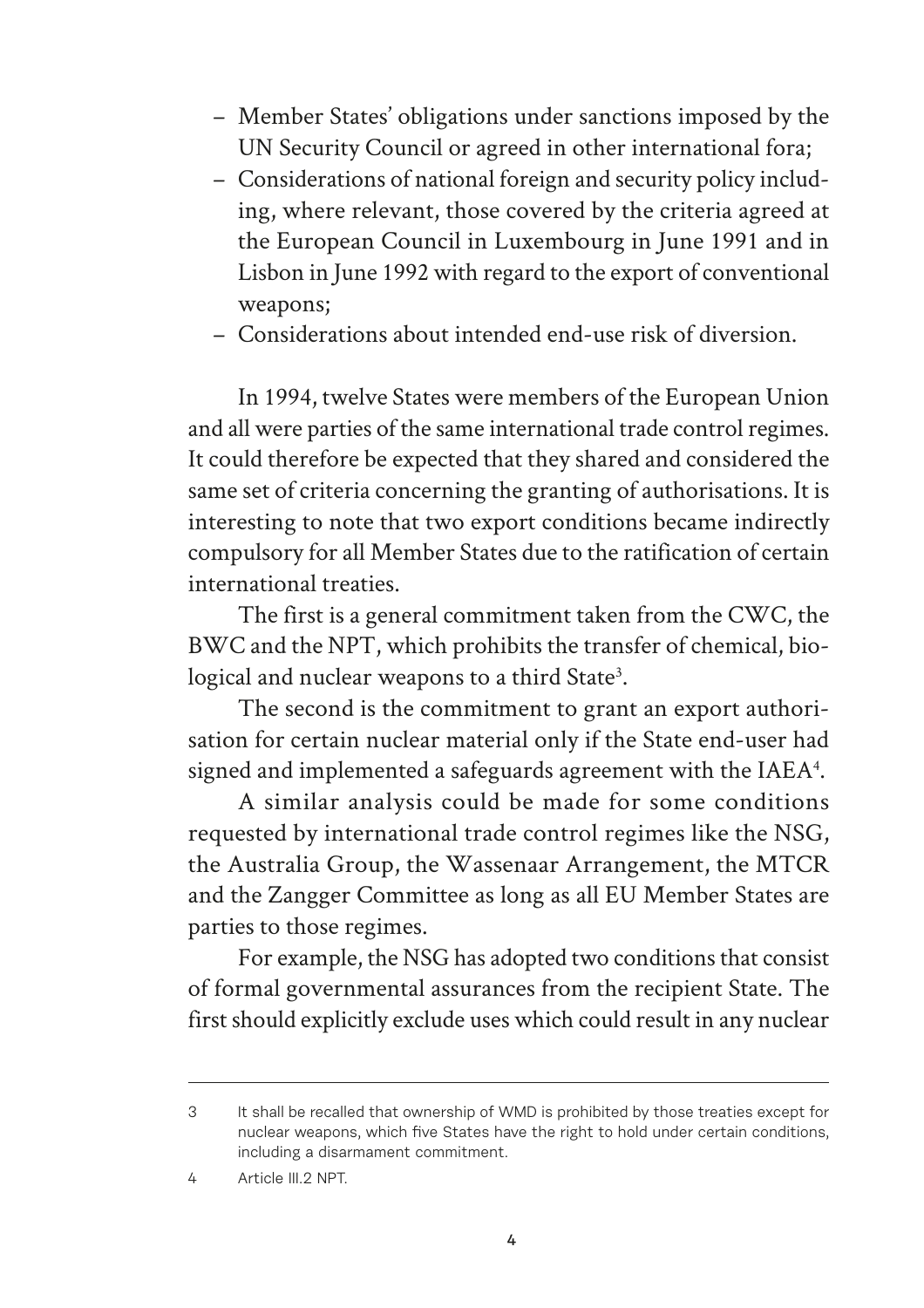explosive device before transferring certain nuclear items<sup>5</sup>. The second concerns the retransfer of items or the transfer of listed items derived from facilities originally transferred by the supplier, where the same assurances as those required by the original transfer will be required for the new recipient<sup>6</sup>. The MTCR has adopted similar conditions consisting in formal assurance concerning the modification of the use of transferred and retransferred items<sup>7</sup>.

In June 2000, the EU trade control system was replaced by one single Regulation that directly integrated the criteria of the Joint Action<sup>8</sup>. The list of criteria has remained similar:

- **A.** the obligations and commitments they have each accepted as a member of the relevant international non-proliferation regimes and export control arrangements, or by ratification of relevant international treaties;
- **B.** their obligations under sanctions imposed by a common position or a joint action adopted by the Council or by a decision of the OSCE or by a binding resolution of the Security Council of the United Nations;
- **C.** considerations of national foreign and security policy, including those covered by the European Union Code of Conduct on arms exports;
- **D.** considerations about intended end-use and the risk of diversion.<sup>9</sup>

<sup>5</sup> Paragraph 2 of INFCIRC/254. Part I.

<sup>6</sup> Paragraph 9 of INFCIRC/254. Part I.

<sup>7</sup> Article 5 of the MTCR Guidelines: "5. Where the transfer could contribute to a delivery system for weapons of mass destruction, the Government will authorize transfers of items in the Annex only on receipt of appropriate assurances from the government of the recipient state that:

the items will be used only for the purpose stated and that such use will not be modified nor the items modified or replicated without the prior consent of the Government;

Neither the items nor replicas nor derivatives thereof will be re transferred without the consent of the Government."

<sup>8</sup> Council Regulation (EC) No 1334/2000 of 22 June 2000 setting up a Community regime for the control of exports of dual-use items and technology *OJ L 159, 30.6.2000*, p. 1–215.

<sup>9</sup> Article 8 of Regulation 1334/2000.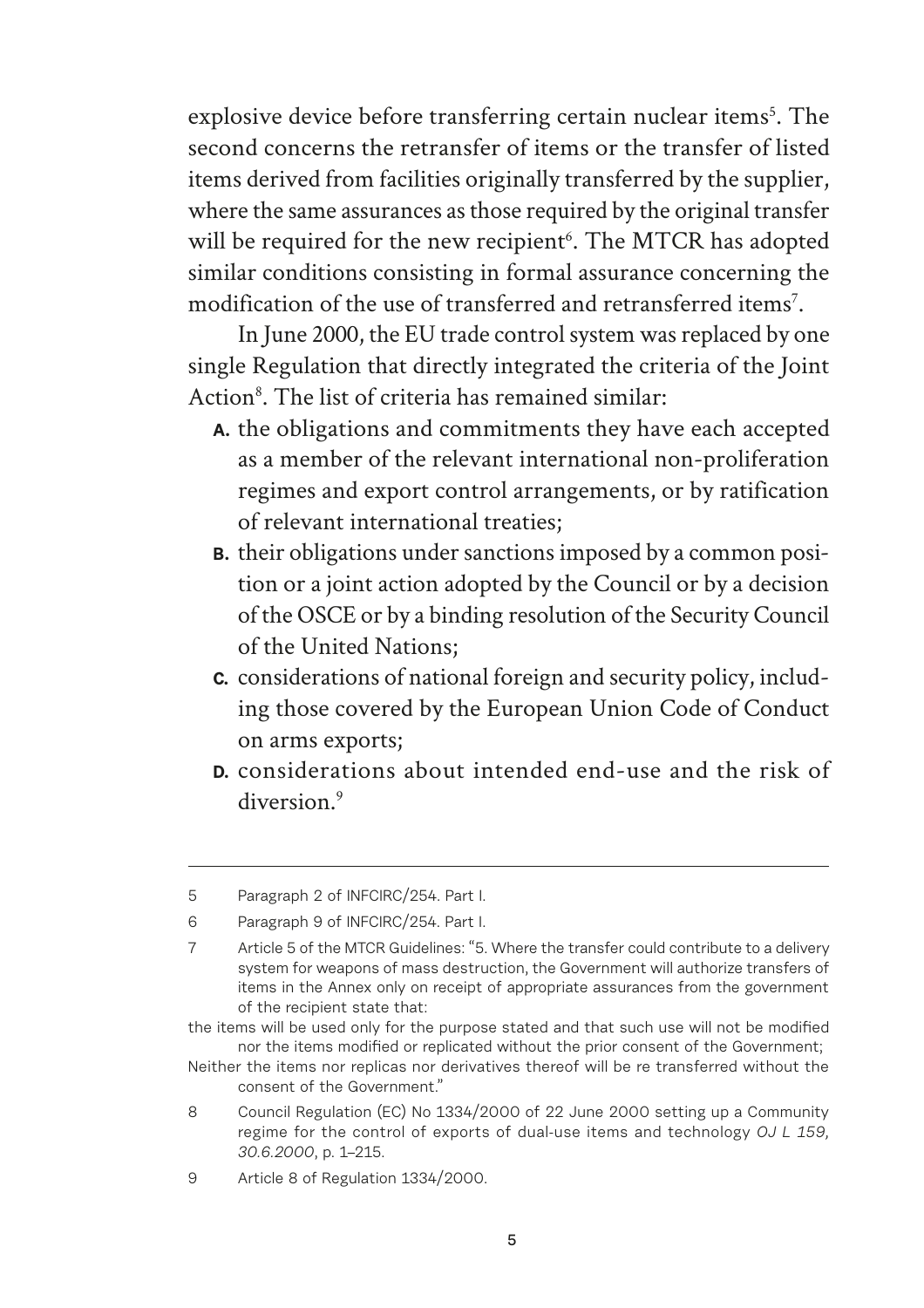The wording of the first criterion has been amended to better reflect the international ruling of dual-use trade control, which consists of a mix of international laws (essentially the three treaties) and soft laws (the five dual-use trade control regimes). The text has also been amended to formally confirm that criteria listed by one of those instruments is obligatory for all Member States only if they have all ratified it or are parties to it. In 2000, the 15 Member States were all part of the same instruments, so this amendment had almost no consequences.

Since the adoption of the first system, the potential for the EU to unilaterally impose sanctions concerning dual-use items against a third State has been controversial. If EU treaties seem to have empowered the Council, most of its decisions involved the implementation of a UNSCR. The new wording of the second criterion has closed the debate by making it possible for the Council to adopt only EU grounded dual-use items-related sanctions, since an increasing number of countries have been targeted by EU dual-use items-related sanctions<sup>10</sup>.

In 2008, the EU dual-use trade control system was reviewed and the Regulation was amended substantially, but provisions relating to the four criteria were not amended $11$ . However, while in 2000 the Member States were all parties of the same instruments, in 2008 this was no longer the case. Cyprus, Estonia, Latvia, Lithuania, Malta, Slovenia, Slovakia and Romania were not and are still not members of the MTCR, and Cyprus is not a member of the Wassenaar Arrangement. Questions have therefore been raised regarding how criteria defined by the MTCR and the Wassenaar Arrangement should be considered by Member States which are not parties to those instruments. According to the Regulation, only criteria adopted by instruments to which all Member States

<sup>10</sup> It concerns countries like Iran, Myanmar, Syria, Venezuela and Zimbabwe (see https:// sanctionsmap.eu/#/main).

<sup>11</sup> Council Regulation (EC) No 428/2009 of 5 May 2009 setting up a Community regime for the control of exports, transfer, brokering and transit of dual-use items *OJ L 134, 29.5.2009, p. 1–269.*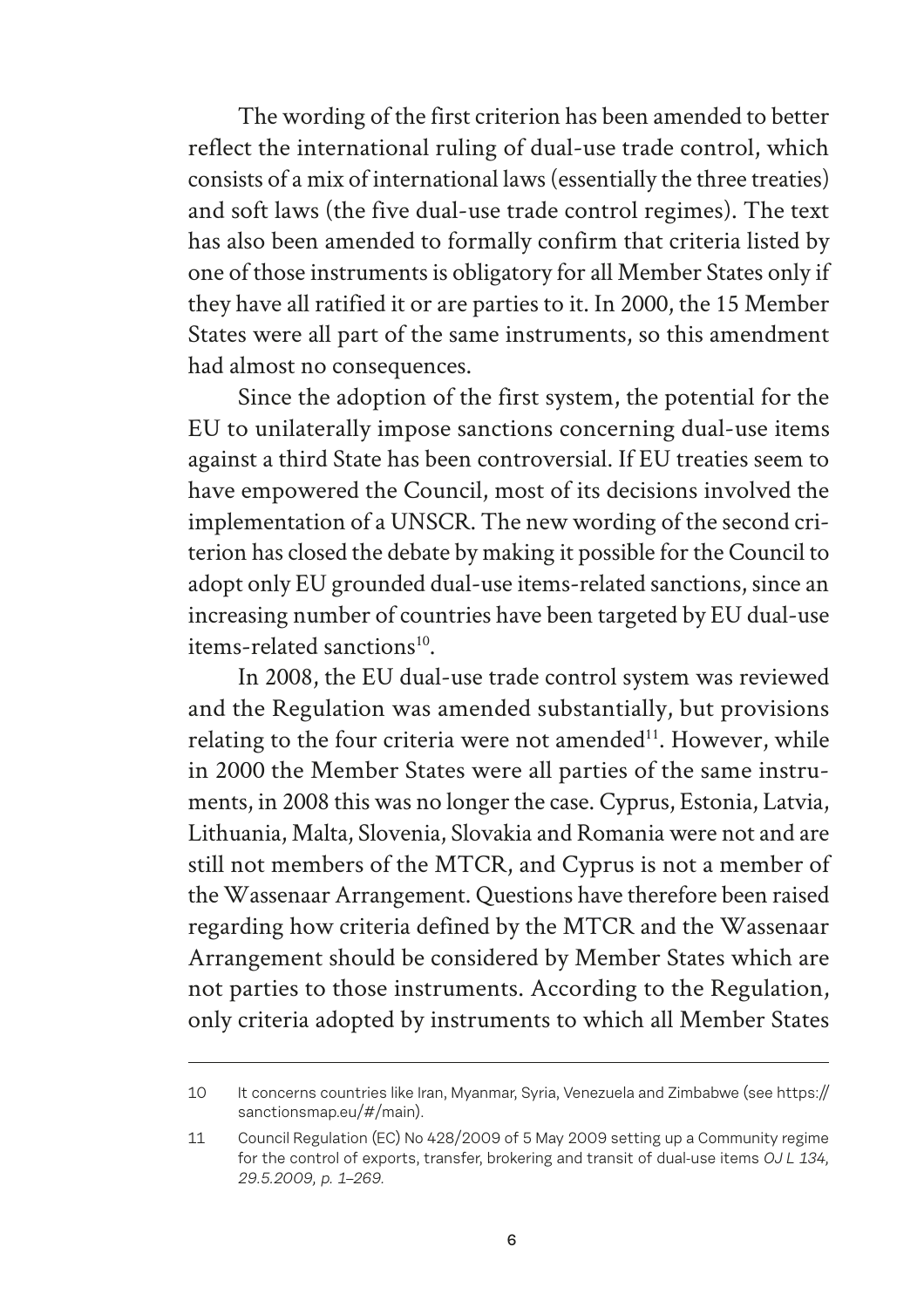are parties are compulsory. As such, in principle, Member States not party to the instruments do not have to take such criteria into account. However, the scope of the commercial policy, which is an exclusive competence of the EU, includes dual-use items. To avoid the risk of unfair competition between suppliers, it would be difficult for Member States which are not parties to the instruments to be exempt from considering the MTCR or Wassenaar criteria when they are analysing a transfer application for an item listed by one of those regimes.

If the set of criteria defined by the EU trade control system has remained almost unchanged, the one defined by international regimes to which the EU refers has been lightly amended in light of the evolution of the international situation. For example, the unacceptable risk of diversion to acts of terrorism has been included in most trade control regimes after the New York World Trade Center Twin Tower terrorist attack in September 2001.

The situation was the same for conditions, as there was no consensus between the Council and the Parliament regarding the inclusion of trade control conditions in the EU Regulation, and the conditions already established by international trade control regimes have also been amended in light of the evolution of the international situation. An example of this is the condition that the transfer of enrichment and reprocessing facilities must be denied if the recipient State is not adhering to the NSG Guidelines and has not reported to the Security Council of the United Nations that it is implementing effective export controls as identified by Security Council Resolution 1540.

In 2016, the EU Commission, considering that there was a need to upgrade the EU Regulation, tabled a proposal to revise it $^{12}$ . While the document does not include conditions to be fulfilled by

<sup>12</sup> Proposal for a Regulation of the European Parliament and the Council setting up a Union regime for the control of exports, transfer, brokering, technical assistance and transit of dual-use items (recast) {SWD(2016) 314 final} {SWD(2016) 315 final} available at https://eur-lex.europa.eu/resource.html?uri=cellar:1b8f930e-8648-11e6 b076-01aa75ed71a1.0013.02/DOC\_1&format=PDF.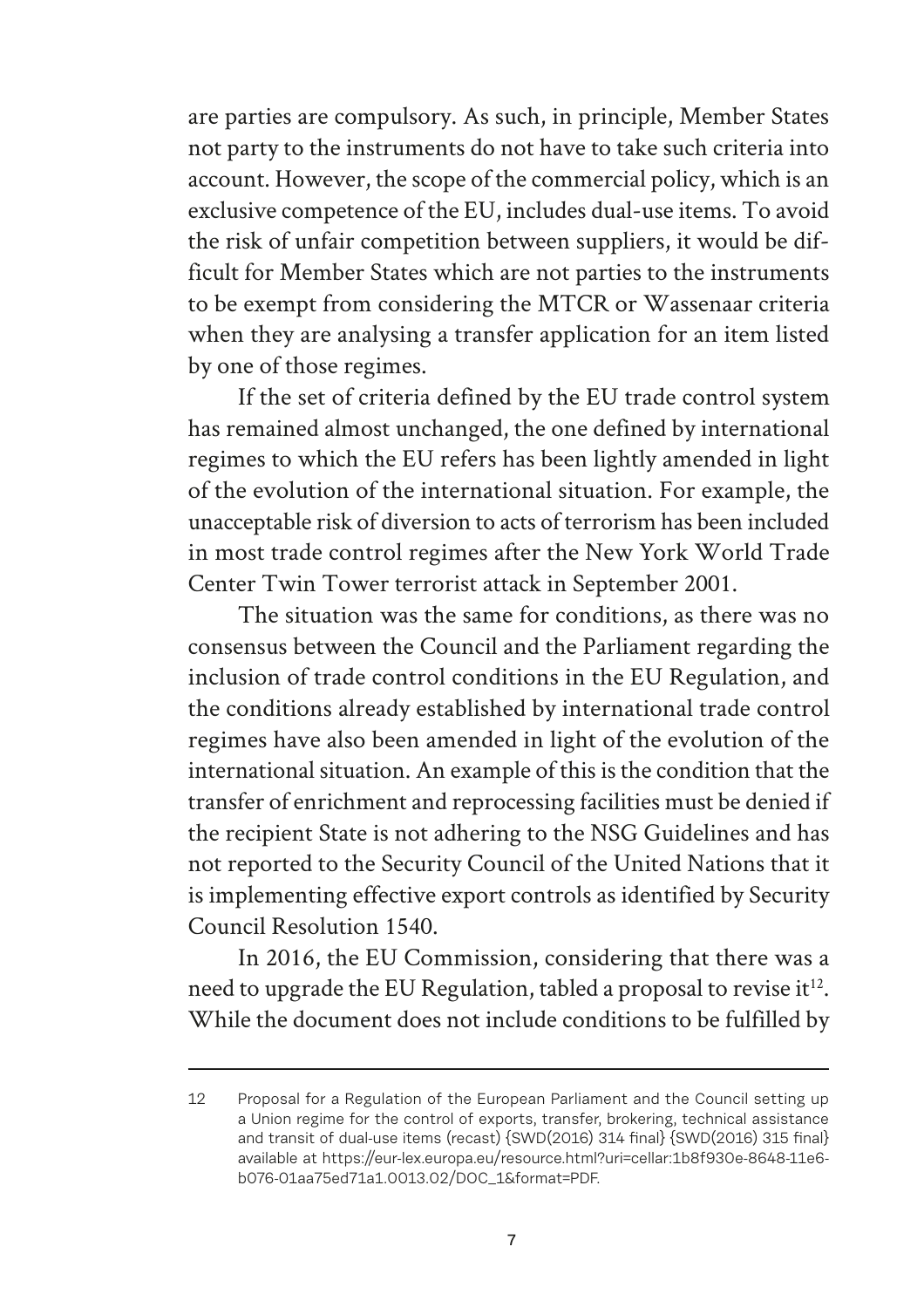the recipient to supply the items, the list of criteria has been partly amended and completed. The first group of proposed amendments attempts to clarify existing criteria (a, e and f), while the second group adds new elements (b, c, and d) to be assessed by Member States' authority.

The first group concerns:

- The need to consider Member States' individual commitments and obligations in international regimes, as well as EU commitments as long as the EU is a member of the Australia Group and an observer of the NSG;
- The commitment not only to consider the eight criteria of Council Common Position 2008/944/CFSP of 8 December 2008 defining common rules governing the exports of military technology, but also to consider more globally the security of Member States and of territories whose external relations are the responsibility of a Member State, as well as that of friendly and allied countries;
- The need to consider the intended end use and the risk of diversion, but also the risk that the dual-use items will be diverted or re-exported under undesirable conditions.

The second group adds new criteria that might be already considered by certain Member States' authorities in the assessment process of a transfer application but were not included in the Regulation. It shall be recalled that the EU list of criteria is not comprehensive and that Member States have the possibility to consider any element they consider suitable. The new criteria proposed by the Commission are:

- The respect for human rights in the country of final destination as well as respect by that country of international humanitarian law;
- The internal situation in the country of final destination competent authorities will not authorise exports that would provoke or prolong armed conflicts or aggravate existing tensions or conflicts in the country of final destination;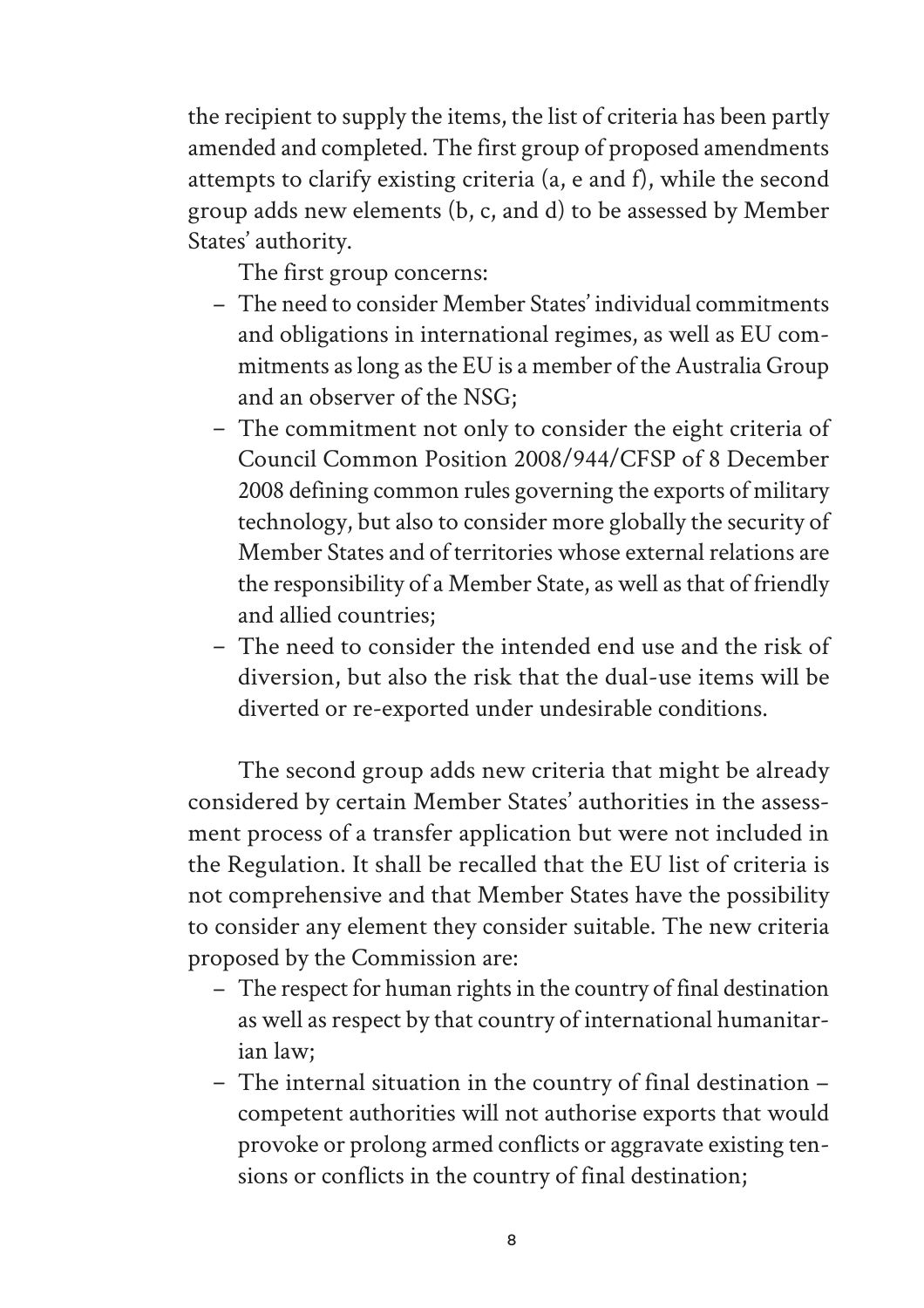– The preservation of regional peace, security and stability.

The three criteria are copied/pasted from the list defined by Council Common Position 2008/944/CFSP of 8 December 2008 defining common rules governing the control of exports of military technology and equipment. If their insertion into the Regulation formally commits States' authorities to assess them in the authorisation granting process, this was already the case in the present Regulation that referred directly to the Common Position.

The Commission's proposal is submitted to the codecision of Council and Parliament, and is still under discussion. It is not clear when it will be adopted or if the new criteria will remain as they stand at the end of the negotiation.

Over the last decade, criteria and conditions defined by the EU trade control system have remained almost identical. Few modifications have been added, and those that were adopted were essentially to reflect the evolution of the international situation.

This does not mean that the policy followed by Member States to grant or deny an authorisation has not evolved. The overly broad scope of the criteria and conditions and the possibility for Member States to add any element that they consider relevant at the national level makes it impossible to identify a common EU policy regarding the implementation of the criteria. Moreover, unlike in the case of the export of weapons, Member States do not publish dual-use export control data identifying the criteria or the conditions they have considered.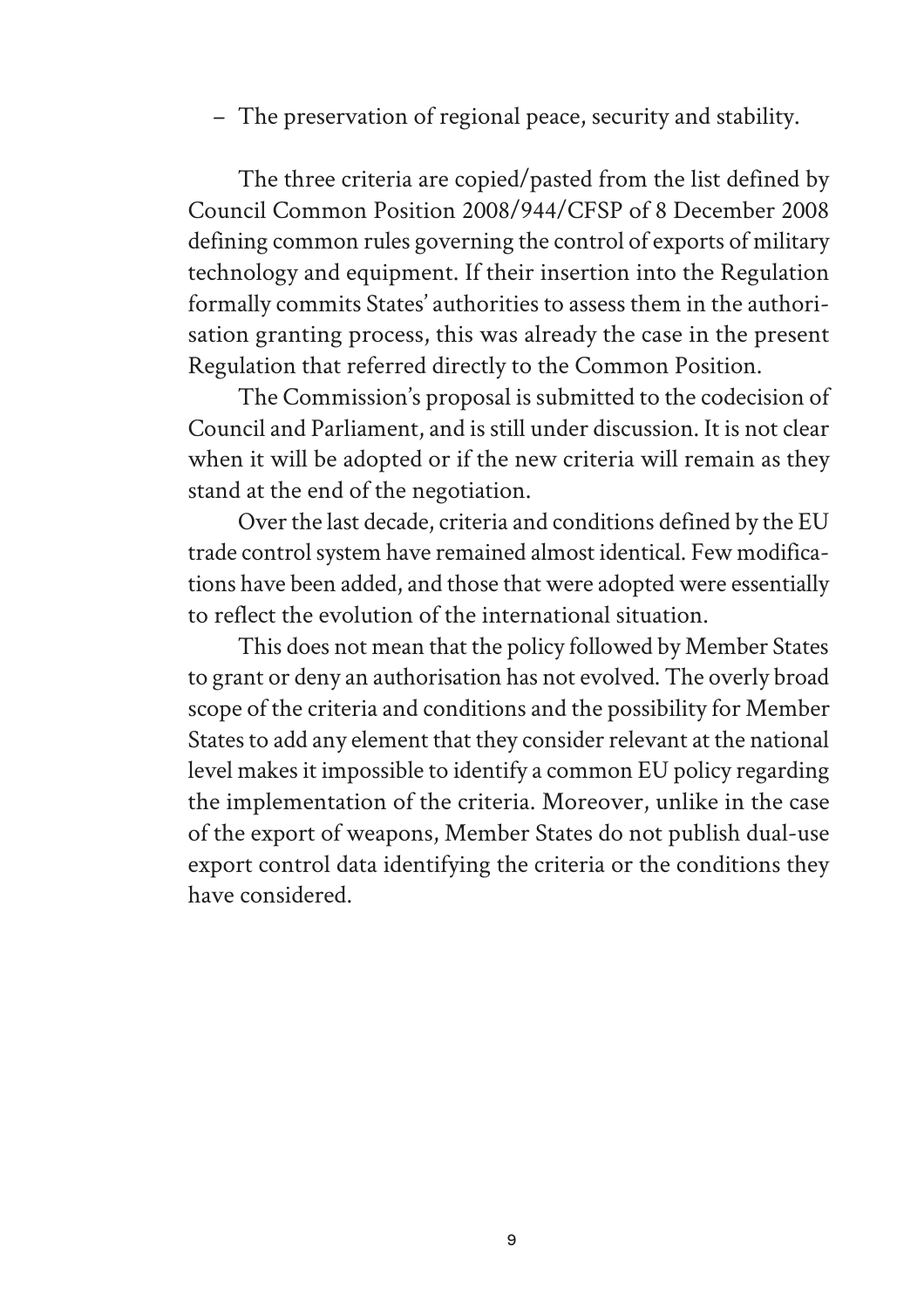# **Definitions of concepts: Dual-use goods**

**Chapter 02**

**Ana Sánchez Cobaleda** *University of Barcelona, Spain*

# **1. INTRODUCTION**

The definition of any issue subject to regulation appears to be one of the first steps necessary to achieve an efficient regulatory framework. In international law, however, it is not unusual to find concepts that still lack a universally accepted definition. This is precisely the case of the notion this chapter deals with: dual-use goods. Although this notion is governed by relatively extensive international regulation, the lack of consensus when defining it entails some of the challenges set out below.

In the absence of a legally complete and homogeneous definition, which is intrinsically difficult to achieve at present, we should not disregard the fact that the different approaches contained in the treaties and agreements studied here have managed to be accepted by a considerable majority of states that agree on the way of identifying this type of goods. For this reason, the first section of this chapter focuses on the definitions available in the different rules and regulations currently in force. The second section, for its part, analyses two of the main challenges that specialised regulations must face: the growing relevance of intangible goods in the definition of dual-use goods, and the ongoing expansion of the limits of the notion under study.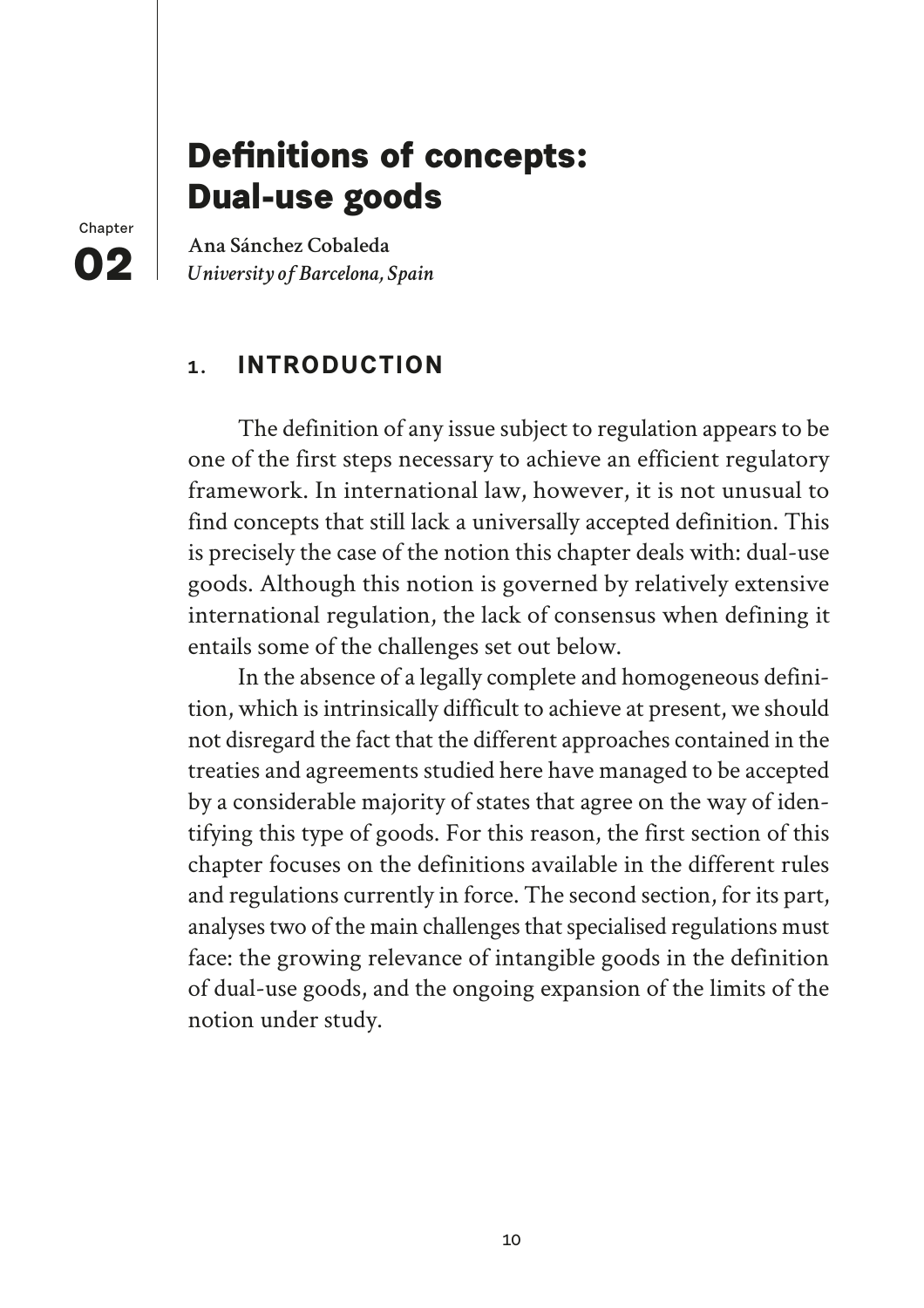#### **2. DEFINING DUAL-USE GOODS**

To date, the international community has been unable to agree on an exact definition of the term "dual-use good", despite its relevance from both the commercial and the development angle, as well as the non-proliferation and security perspective. In fact, specialised books and articles are not particularly engaged with the mission of defining dual-use goods *per se*, in spite of dealing with such items with relative assiduity – a situation that, given their strategic and industrial importance, seems likely to increase. On the contrary, to define these intrinsically complex goods, relevant sources generally resort to one of the several dichotomous criteria which acknowledge the contrast between what might be referred to as *positive* and *negative* uses, from the perspective of the maintenance of international peace and security. Thus, the lack of a universal consensus on how to define dual-use goods does not seem to have been an impediment for the different legal instruments to proceed to regulate them and for scholars to discuss them. It is therefore interesting to contrast the different ways in which this term is approached by the diverse international norms and regulations.

In order to approach the notion of "dual-use good", we have taken into account the most important instruments dealing with these items, and we have done so on the basis of current international practice and analyses of the various definitions of dual-use good in international legal texts. Something that is especially noteworthy when conducting this analysis is that the term "dual-use good" itself appears only in the framework of two export control regimes (namely the guidelines of the Nuclear Suppliers Group and the Wassenaar Arrangement). The remaining sources – that is, international treaties, normative acts of international organisations and soft-law instruments – opt to employ dichotomies, such as those that differentiate between *civil* and *military* uses or *peaceful* and *non-peaceful* ends to refer to the dual uses of certain materials. This review of the different criteria used in international regulation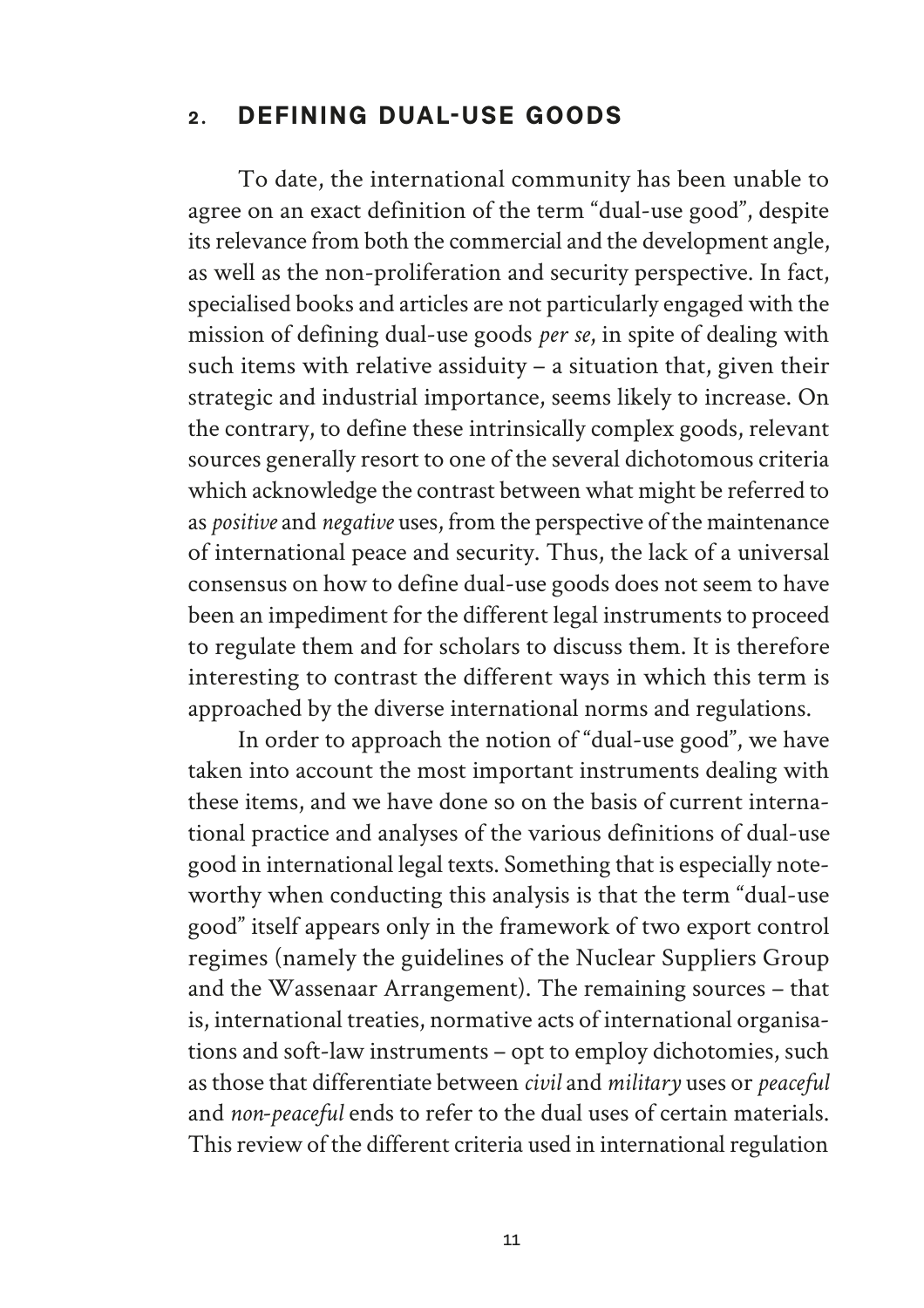sheds some light on the evolution that this term has undergone, an evolution that is still underway, as is pointed out in the second section of the chapter.

While the most usual dichotomy in conventional norms, when speaking of the two possible uses of a given product, is that which distinguishes between peaceful and non-peaceful ends, in the doctrine, the differentiation between civil and military purposes is also very common. Furthermore, due to the changes in the type of threats that are occurring in international society, mention should also be made of the criterion that distinguishes between *benevolent* and *malevolent* ends. This last criterion, explained below, must be understood as a consequence of the potential use of certain goods by non-state actors. These three forms of classifying "dual-use" are the most commonly used in the different international non-proliferation and arms control regimes. Consequently, and by way of establishing a principle, the notion of "dual-use good" can be delimited in relation to two parameters: the intrinsic technical characteristics of certain types of goods and the objectives underpinning their two possible (opposing) uses.

# **3. PEACEFUL AND NON-PEACEFUL**

In reviewing the relevant international treaties in the field, it becomes evident that these legally binding texts require that the goods be used exclusively for *peaceful* purposes. Such a provision undoubtedly admits that a given item may be diverted or "misused" for *non-peaceful* purposes. This dichotomous criterion, which understands duality in terms of peaceful purposes and their opposite, is used by the Treaty on the Non-Proliferation of Nuclear Weapons(NPT)<sup>1</sup>, the Convention on the Prohibition of the Development, Production and Stockpiling of Bacteriological

<sup>1</sup> Article III.1, NPT.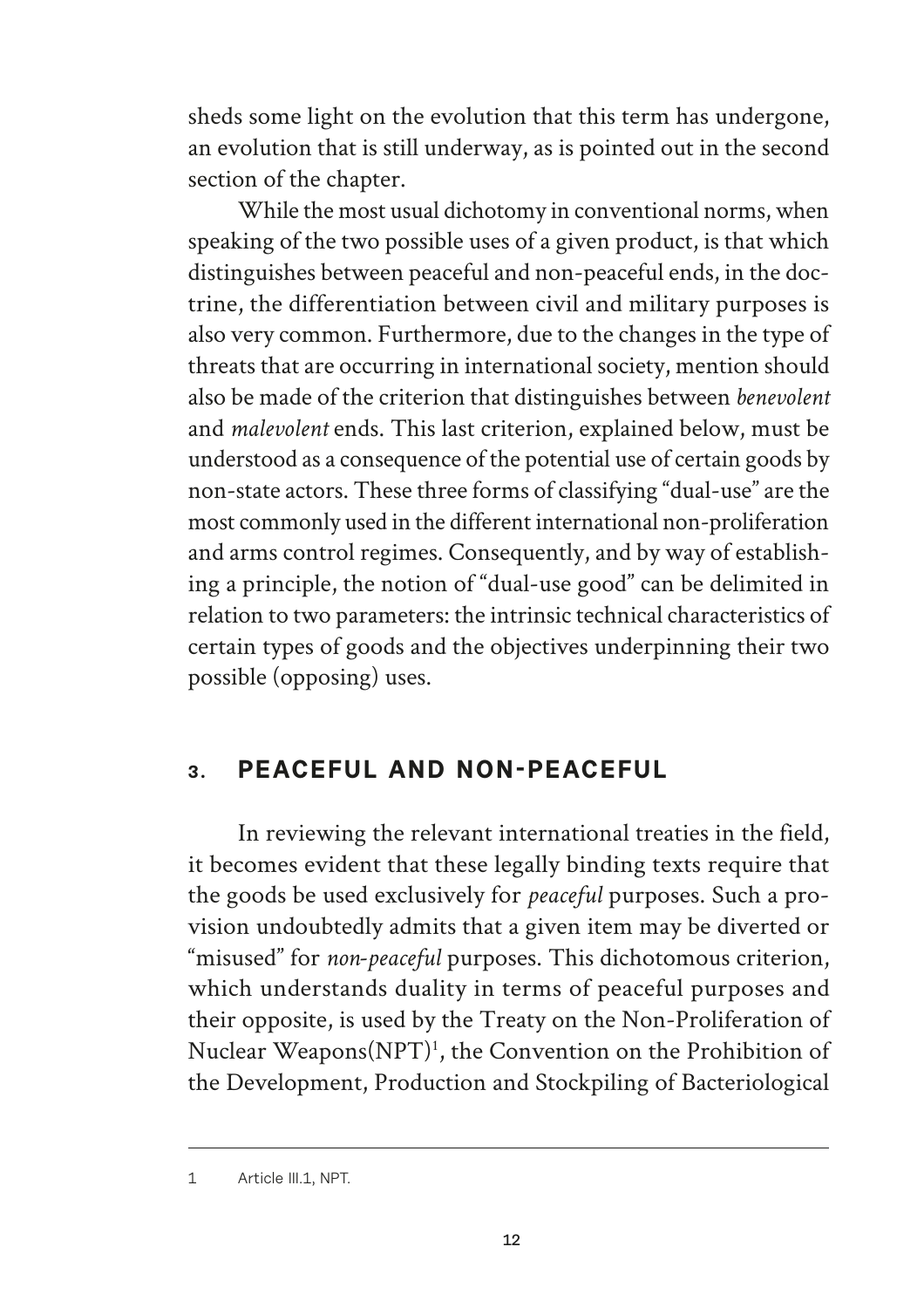(Biological) and Toxin Weapons and on their Destruction (BTWC)2 , and the Convention on the Prohibition, Development, Production, Stockpiling and Use of Chemical Weapons and on their Destruction (CWC)3 . None of these texts mention the term "dual-use good" *per se*; however, they all establish the conditions states must fulfill to guarantee that certain items with a potential double application are only used for peaceful ends.

This dichotomy is broad and somewhat vague in practice. What is to be understood by *non-peaceful*? Given the certainty that we are dealing with international conventions concerned with the proliferation of weapons of mass destruction (WMDs) - which is an obviously non-peaceful purpose - this vagueness and breadth of the term must be interpreted in connection with the wording of the treaties. Thus, *non-peaceful uses* shall be understood as any use intended to produce such a weapon. Consequently, while on the one hand the usefulness of this dichotomy may be called into question by its lack of precision, it can be justified and overcome by the context in which it is used.

This meaning of "dual-use" – in terms of peaceful and nonpeaceful – also appears in UN Security Council Resolution 1540, which refers to such dual-use items as "related materials"4 . The objective of this Resolution was very clear: to prevent the proliferation of WMDs, avoiding, in particular, their eventual use by non-state actors. The way in which the Resolution foresees fighting such proliferation is by deciding that states should control the transfer of the aforementioned "related materials".

<sup>2</sup> Article I, BTWC.

<sup>3</sup> Article II.9.a), CWC.

<sup>4</sup> Footnotes UNSC Resolution 1540: "materials, equipment and technology covered by relevant multilateral treaties and arrangements, or included on national control lists, which could be used for the design, development, production or use of nuclear, chemical and biological weapons and their means of delivery".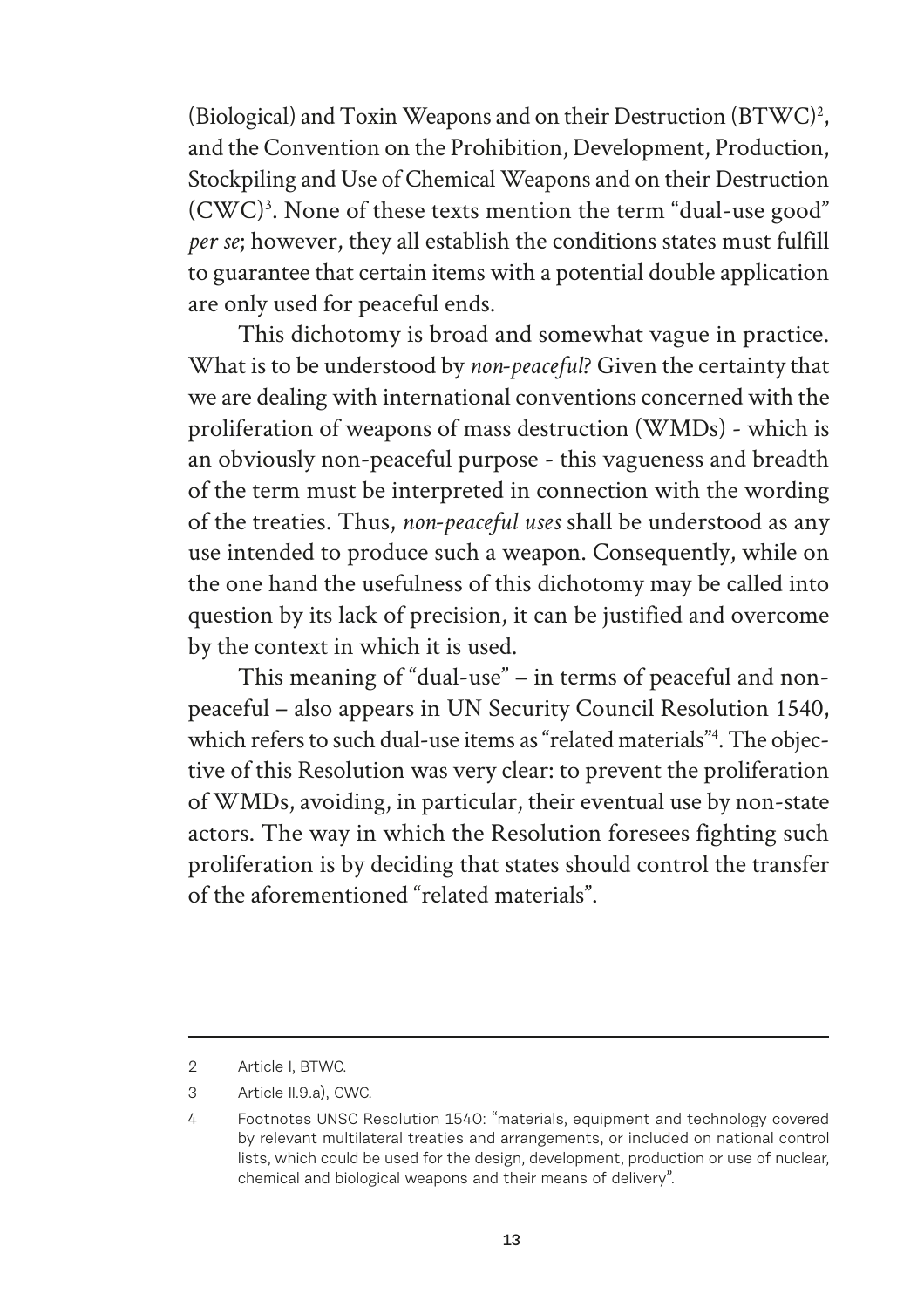### **4. CIVILIAN AND MILITARY USES**

It is worth giving some consideration to the dichotomous criterion that identifies the two contradictory uses of a possible good as its *civil* and *military* uses, given its widespread use. Because of the context in which discussions about dual-use goods originate – in the framework of Cold War debates about technology transfers between the civil and military realms, where "dual-use" denoted a civil application that might be derived from military research<sup>5</sup>  $$ there are many doctrinal texts $6$ , specific articles<sup>7</sup> and even regulations and directives that define dual-use goods as those items "*that can be used for both civil and military purposes*" 8 . Not only the Wassenaar Arrangement, but also the EU dual-use goods Regulation uses this dichotomy in the first part of its definition when it establishes that "*dual-use items" shall mean items, including software and technology, which can be used for both civil and military purposes, and shall include all goods which can be used for both non-explosive uses and assisting in any way in the manufacture of nuclear weapons or other nuclear*  explosive devices"<sup>9</sup>.

<sup>5</sup> Malcolm R. Dando, "Did we make a huge mistake over dual use?', Bulletin of the Atomic Scientists, 2011 https://thebulletin.org/did-we-make-huge-mistake-over-dual-use.

<sup>6</sup> Sibylle Bauer and Ivana Mićić, "Controls on Security-Related International Transfers', in *SIPRI Yearbook 2010: Armaments, Disarmament and International Security*, ed. by SIPRI Stockholm International Peace Research Institute (Oxford: Oxford University Press, 2010), pp. 447–66 (p. 447) Note 1; Katherine Prizeman and Daniel Fiott, "The Arms Trade Treaty and the Control of Dual-Use Goods and Technologies: What Can the European Union's Export Control Regime Offer?', *Institute for European Studies*, *IES, Vrije Universiteit Bruseel (VUB)*, IES Workin (2013), 24, p. 8.

<sup>7</sup> Michael D. Beck, "Reforming the Multilateral Export Control Regimes', *The Nonproliferation Review*, Vol. 7.No. 2 (2000), 91–103 (p. 93); Sibylle Bauer and Mark Bromley, "The Dual-Use Export Control Policy Review: Balancing Security, Trade and Academic Freedom in a Changing World', *EU Non-Proliferation Consortium Non-Proliferation Papers*, No. 48 (2016), p. 1; Bruno Gruselle and Perrine Le Meur, "Technology Transfers and the Arms Trade Treaty: Issues and Perspectives', *Recherches & Documents, La Fondation Pour La Recherche Stratégique*, 2012, p. 27.

<sup>8</sup> The Wassenaar Arrangement on Export Controls for Conventional Arms and Dual-Use goods and technologies, *WA-DOC (17) PUB 001 - Public Documents: Volume I. Final Declaration and Guidelines, and Procedures, Including the Initial Elements.*

<sup>9</sup> Council of the EU, *Council Regulation (EC) No 428/2009 of 5 May 2009 setting up a Community regime for the control of exports, transfer, brokering and transit of dual-use items*, OJ L 134, 29.5.2009, Art. 2.1.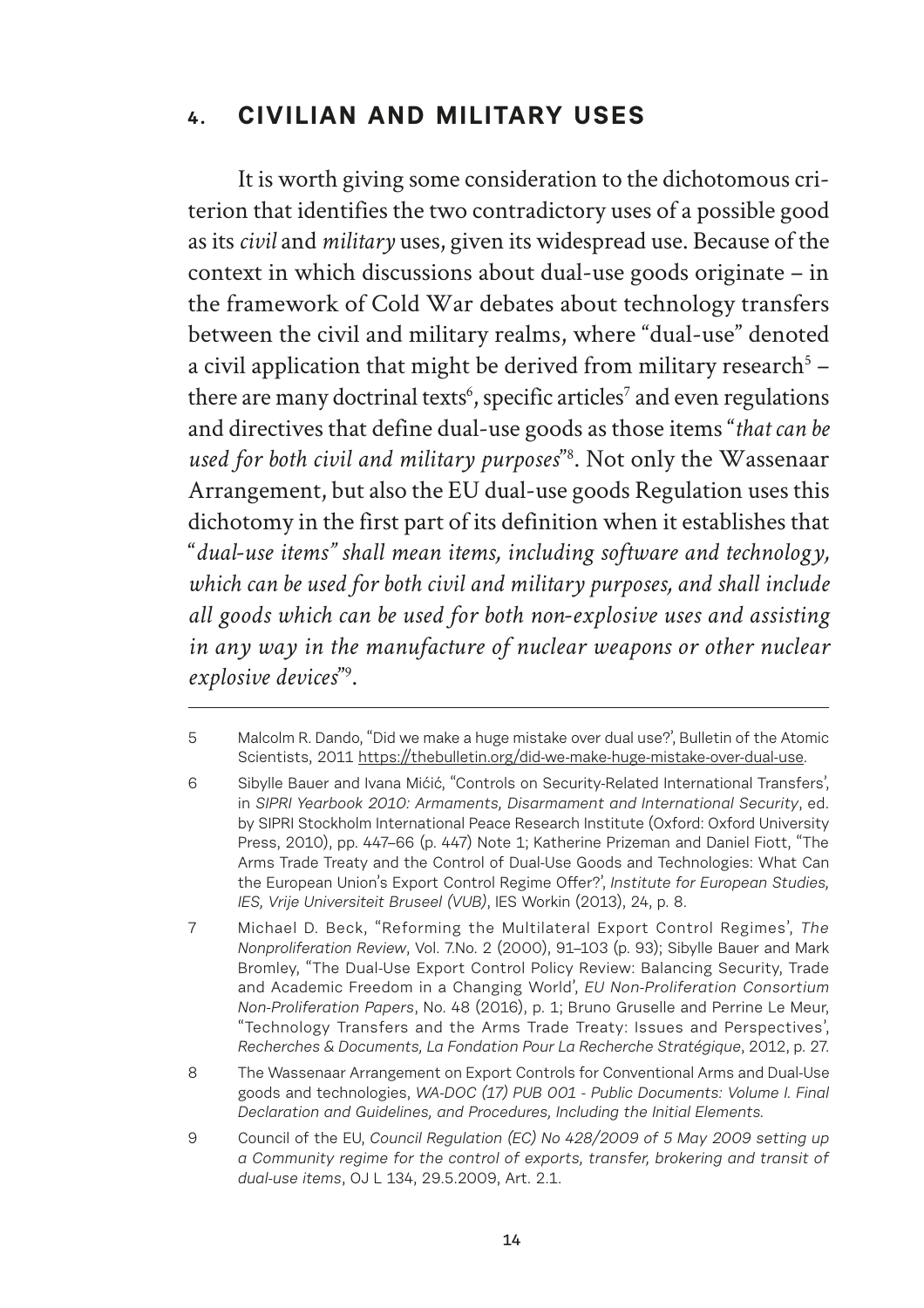In spite of just how widespread the system of categorisation which identifies dual-use as the dichotomous relation between civil and military uses is, this interpretation does not seem altogether adequate, especially nowadays. Affirming the *civil* uses of which an item of dual nature is capable as its *desired, legitimate* and *peaceful* ends, and, on the other hand, attributing its military quality to uses whose ends are *hostile, illegitimate* and *unwanted*, gives rise to confusion, since the word *military* today encompasses more than what it used to represent; and the same is true of the adjective *civil*. The term *military* is an express reference – direct and unequivocal – to the uses that an army could give to the development of certain goods and technologies. However, it should not be disregarded that, on occasion, the military may have a peaceful purpose and the civil a "paramilitary" use, and thus the application of this criterion to define the two potential uses of dual-use goods seems rather limited and inadequate. Hence, this criterion can easily be outdated, especially if we consider the increasing role and growing relevance of non-state actors in the area of international peace and security.

#### **5. CRITERIA OF INTENTIONALITY**

Historically, some export control regimes used the previous criterion (i.e. *civil* vs. *military*) to define the two potential uses of the goods they regulated, addressing in this way the risk of the proliferation of arms, weapon systems and war materials in the military context. However, since 9/11, a conceptual transition has been taking place, and these multilateral regimes have been adopting measures to address the terrorist threat as well<sup>10</sup>. With the emergence of new non-state groups and criminal associations and a greater role for terrorism, the *military* and *civil* terminology has

<sup>10</sup> Disposition 1, Nuclear Suppliers Group Guidelines; Disposition 1, Australia Group Guidelines; Disposition I.4, Wassenaar Arrangement; Disposition 3.F, Missile Technology Control Regime Guidelines.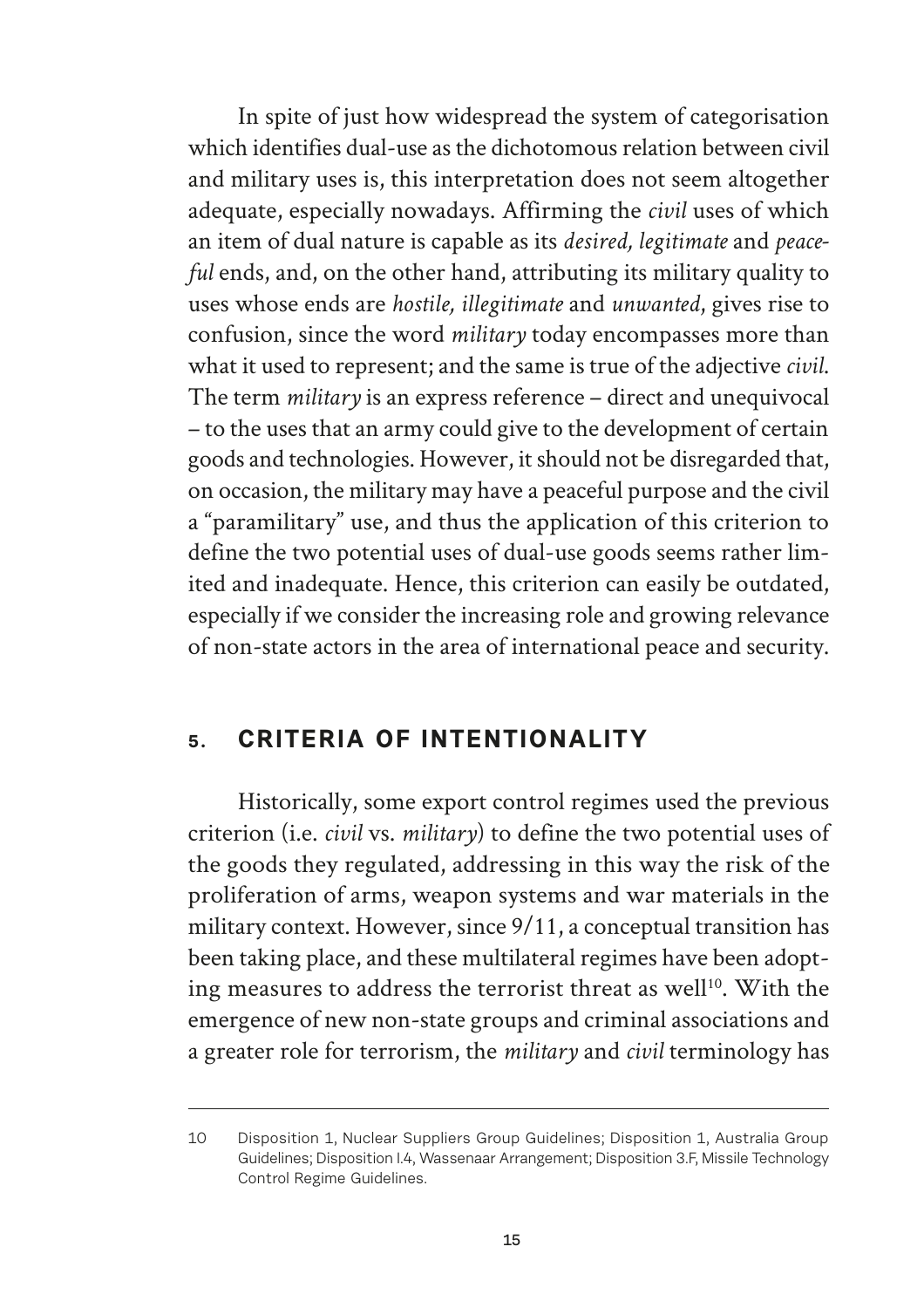become insufficient, and as a result, a reference to the *malevolent* or *benevolent* purposes that such actors may give to dual-use goods has become necessary. In fact, the incorporation of the criterion of intentionality into the definition has been taking place throughout these last years. Such a shift enables acts carried out by non-state actors and alien to the military forces of a state to be taken into account when dealing with the term "dual-use goods".

In our opinion, of all the dichotomies studied, the categorisation that most closely approximates to the essence of dual-use goods is that which refers to the intentionality of those that use them. Thus, dual-use goods are those that have the potential to produce positive or negative effects (the latter being linked to the production and/ or use of WMDs), which will depend on the intentionality of those who possess them. However, we are aware of the highly abstract character of this definition, which is so essentialist and conceptual in nature, that, legally, it is very difficult – if not impossible – to regulate. In any case, nonetheless, it grasps the essential idea that the dual use of goods subject to international regulation will depend on their utilisation, that is, whether they are used for good or for evil.

# **6. CHALLENGES WHEN DEFINING DUAL-USE GOODS**

#### **6.1. Tangible and intangible goods and technologies**

The notion of "dual-use goods" also includes intangible goods or what is known as "technology". "Technology" is described by the multilateral export control arrangements as the specific information necessary for the development, production or use of a product. The information takes the form of technical data or technical assistance<sup>11</sup>. Thus, software, publications or intangible knowledge

<sup>11</sup> Samuel A. W. Evans, *Revising Export Control Lists*, (Flemish Peace Institute, 2014), p. 3.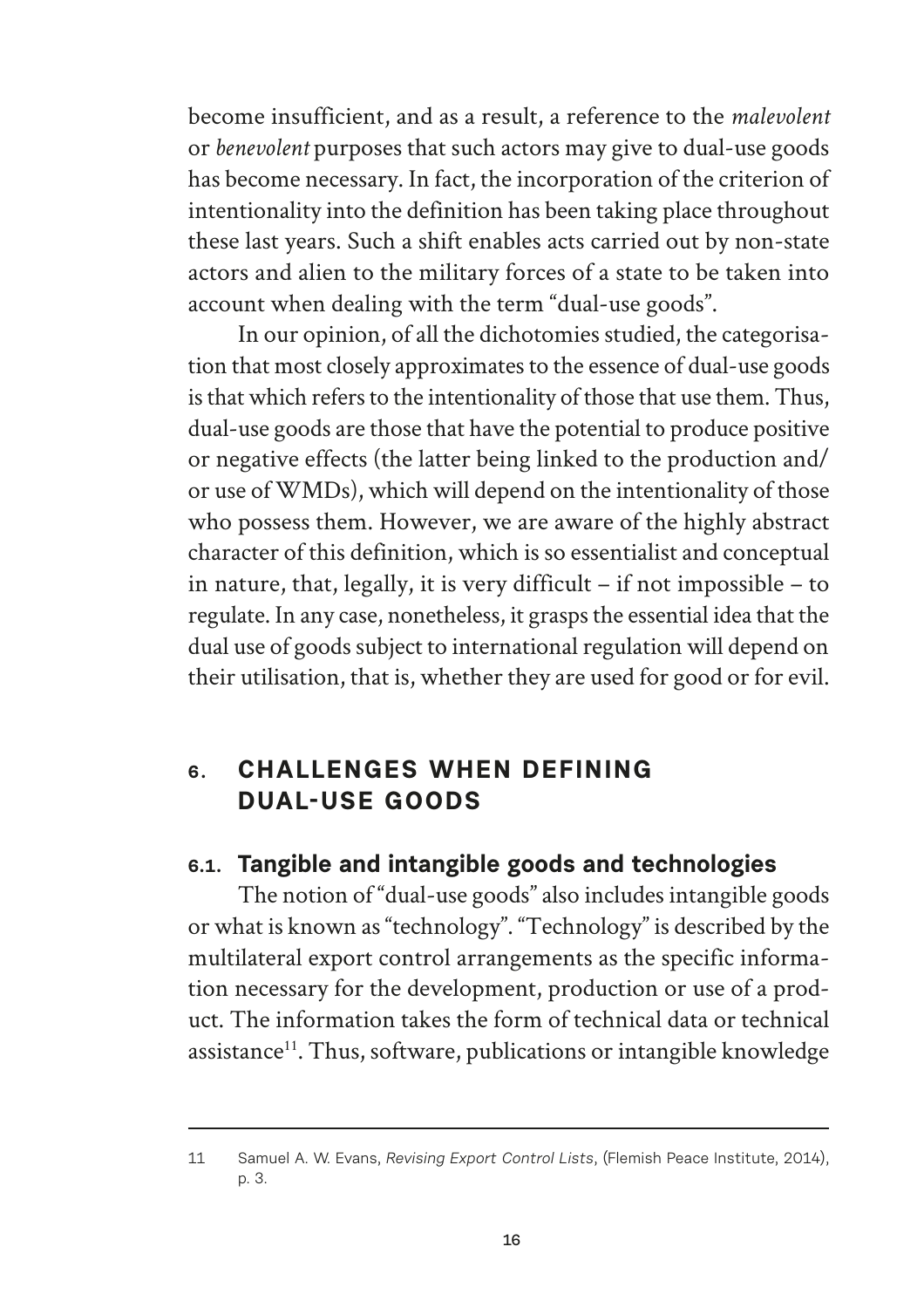are considered "items" of dual use. This, in turn, leads to changes in other concepts, such as the gradual replacement of "export" by "transfer", which seems more appropriate for non-tangible goods.

Technological developments have led to substantial changes in export controls, as they have expanded beyond the mere export of goods to include the transmission of technology through intangible means (thus referring to the means of transport, export or transmission) and transfers of intangible technology (where the technology itself is not and has not previously been tangible, such as oral transmission, technical assistance or electronic exchanges). The speed at which technology is advancing augurs a greater difficulty in controlling transfers of intangible dual-use goods. Huge amounts of data are constantly being transferred through email attachments, shared virtual storage facilities, and uploads and downloads on electronic platforms. There are also new practices enabled by the Internet which could be englobed under the term "cloud computing", which allows files to be stored without the "cloud" being geographically located anywhere. Obviously, the traditional control function based on physical borders and *in situ* supervision is no longer applicable, which poses an unquestionable challenge for all national authorities, from the public officers in charge of licensing to the law enforcement agents. Data transferred through electronic means is nearly invisible to customers officers, since they have historically dealt with tangible items<sup>12</sup>. Perhaps only those authorities that have set out resources for business audits on dualuse transfer controls consisting in controlling computers and email transactions will have a clearer role in the implementation of controls on intangible items. In any case, and regardless of the kind of

<sup>12</sup> Ian Anthony, "The Evolution of Dual-Use Technology Controls: A Historical Perspective', in *Technology Transfers and Non-Proliferation. Between Control and Cooperation* (New York: Routledge, 2014), p. 33.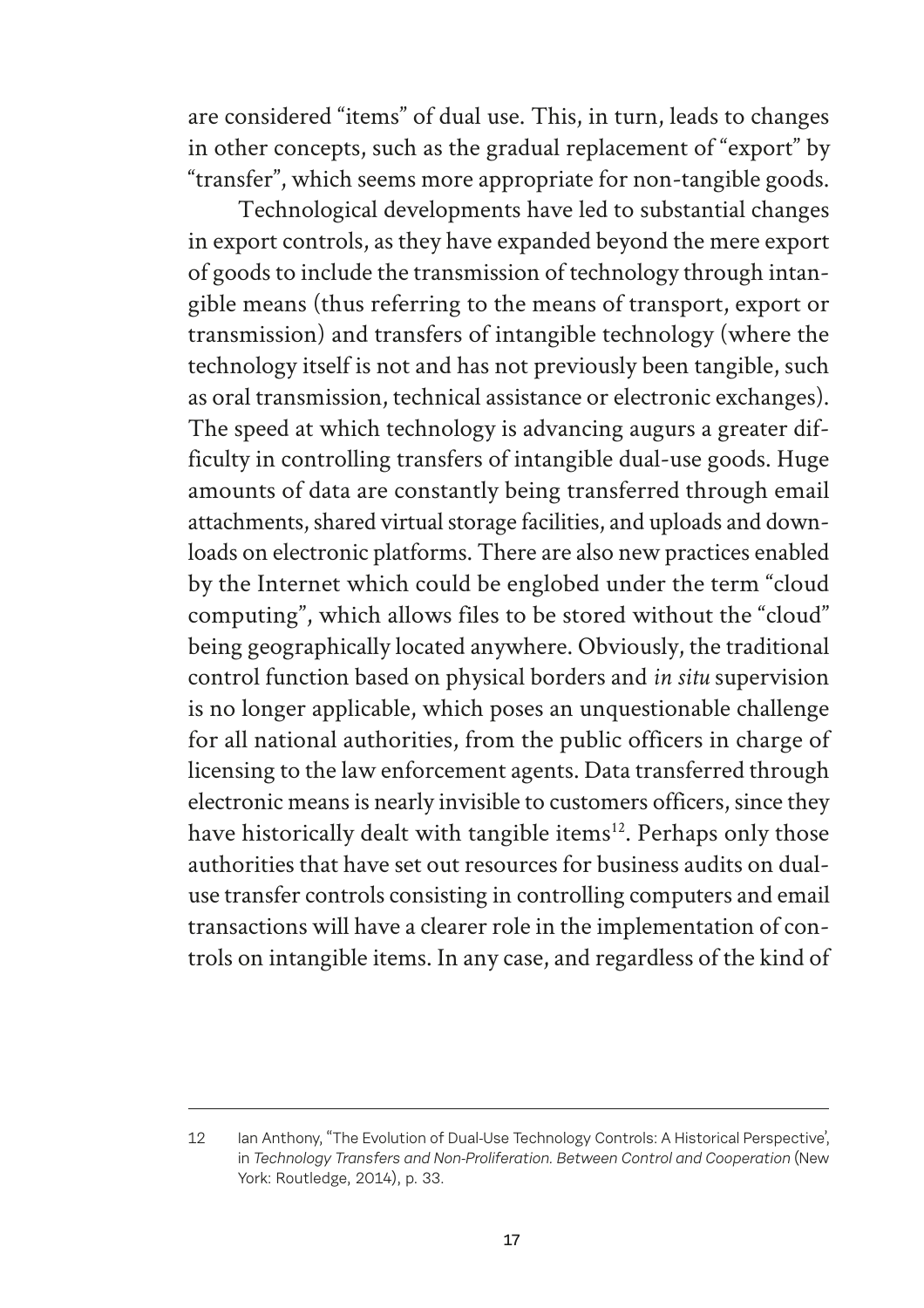storage medium being used to keep and share strategic knowledge, it would be advisable to set an information security standard for all companies holding controlled technology in an electronic form<sup>13</sup>.

Some export control regimes have attempted to overcome this challenge - the first to cover intangible transfers in their Guidelines was the Australia Group, and the Wassenaar Arrangement provides us with a definition of "technology" that has come to be reflected in a number of national transfer control legislations<sup>14</sup> - but for the time being, no workable and fully effective solution has been found to control transfers of intangible technologies associated with physical goods.

#### **6.2. Expansion of the notion**

Without having to go back to the Cold War times in which dual-use items started to attract attention in the international arena, we have seen that in the last decade this notion has expanded – or rather, has been expanded by legislators - in order to include other materials, substances and technologies not necessarily connected to the proliferation of WMDs. In recent years, the potential "undesired" use given to items with a possible dual nature does not seem to be exclusively linked to WMD. Indeed, a debate is underway in which those involved are considering regulating as "dual-use goods" certain items whose potential negative effects - although unrelated to WMD - could end up being detrimental to international peace and security, violating legally protected assets on a massive scale.

Non-conventional dual-use goods – that is, items related to WMDs – are regulated by the guidelines of the NSG, the Australia Group and the MTCR, as well as by the NPT, the BTWC, the CWC and Resolution 1540. However, the Wassenaar Arrangement uses the same term to refer to a category of goods that is quite distinct

<sup>13</sup> Ian J. Stewart*, Examining Intangible Controls, Project Alpha* (London: King's College, 2016), p. 16.

<sup>14</sup> Quentin Michel, Odette Jankowitsch-Prevor et al., *Controlling the Trade of Strategic Goods: Sanctions and Penalties* (Liège: European Studies Unit – University of Liège, 2016), p. 74.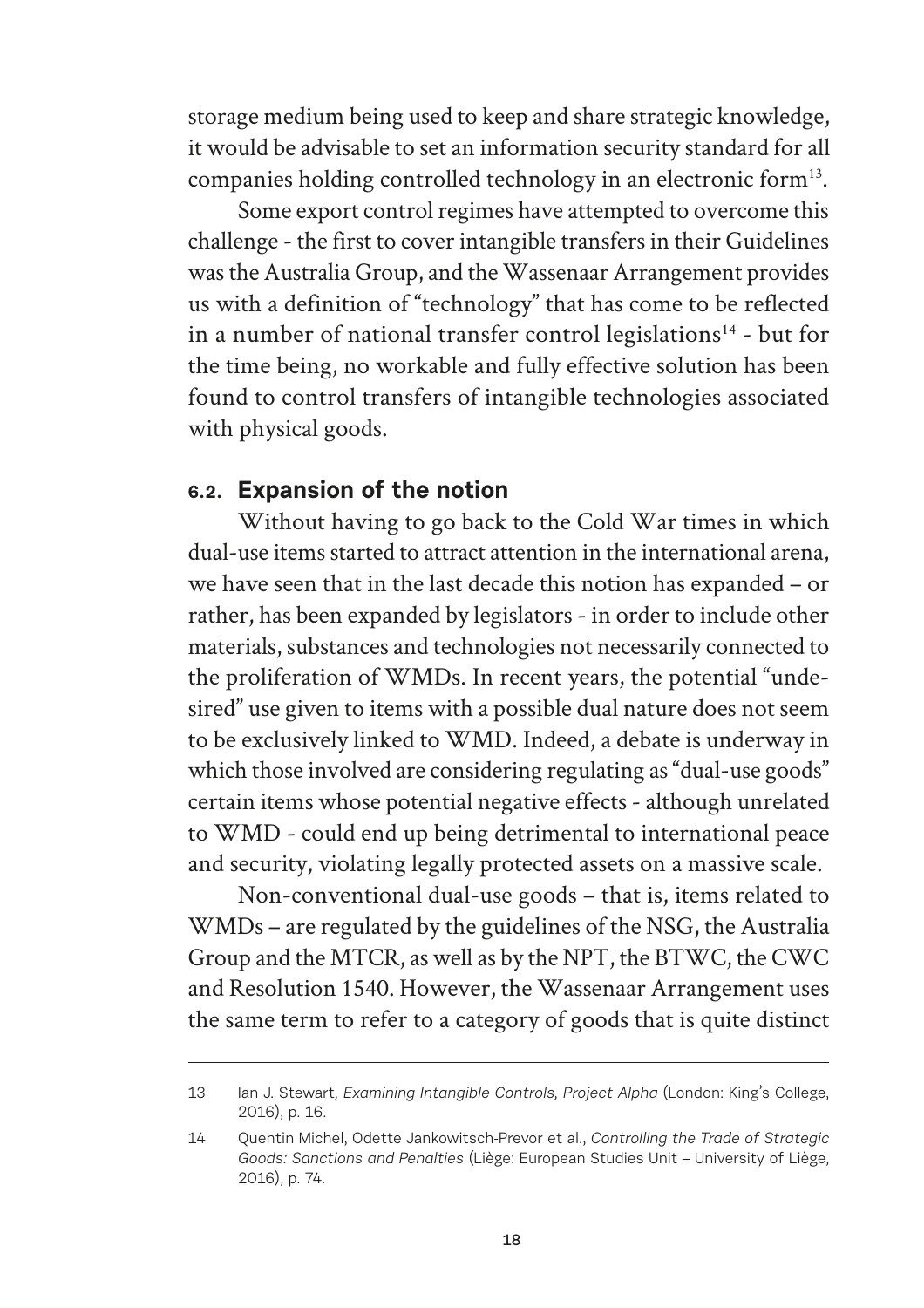from the meaning employed by the other guidelines. This appears to be a relic of the past, when the dual nature of a good did not necessarily have to be related to WMDs to be recognised as a dualuse good. Reopening this door could lead to the emergence of new problems, as, indeed, we are beginning to see. What this evolution reflects is the criterion of subjectivity that underlies the delimitation of the notion of the dual-use good.

In recent years, an expansion of the notion of "dual-use goods" has taken place, and this is worth analysing. Under this broader definition of "dual-use goods", products (besides WMDs) whose undesired ends are prejudicial to legally protected values or interests have begun to be identified. Thus, some export control regimes already include on their control lists goods that can be linked to the production of conventional weapons, to strengthening the military capabilities of third states or to facilitating terrorist attacks. Technological developments, the shift of the monopoly on strategic assets once held by governments to new actors (i.e. industry and the private sector), and the changing perception of what constitutes a threat are for Ian Anthony the "drivers", that is to say, the main conditioning factors, of the change that is occurring (and that is going to occur) in the concept and what it encompasses. Thus, the scope of application of the lists of "dual-use goods" of export control regimes is being extended to include materials that "*are supplied to a programme of concern or that has a sensitive end-use – whether or not it has been rated as sensitive on the basis of its technical characteristics*" 15.

An example of this extension of the concept can be found in the modification made in 2013 that affected the control lists of the Wassenaar Arrangement<sup>16</sup>. In the periodic updating of the lists of this export control regime for conventional weapons and dual-use goods and technologies, cyber-surveillance software was included for the first time, and since then it has remained a permanent fixture

<sup>15</sup> Ian Anthony, p. 25.

<sup>16</sup> The Wassenaar Arrangement on Export Controls for Conventional Arms and Dual-Use goods and technologies, *WA-LIST (13) 1 - List of Dual-Use Goods and Technologies and Munitions List*, 2013.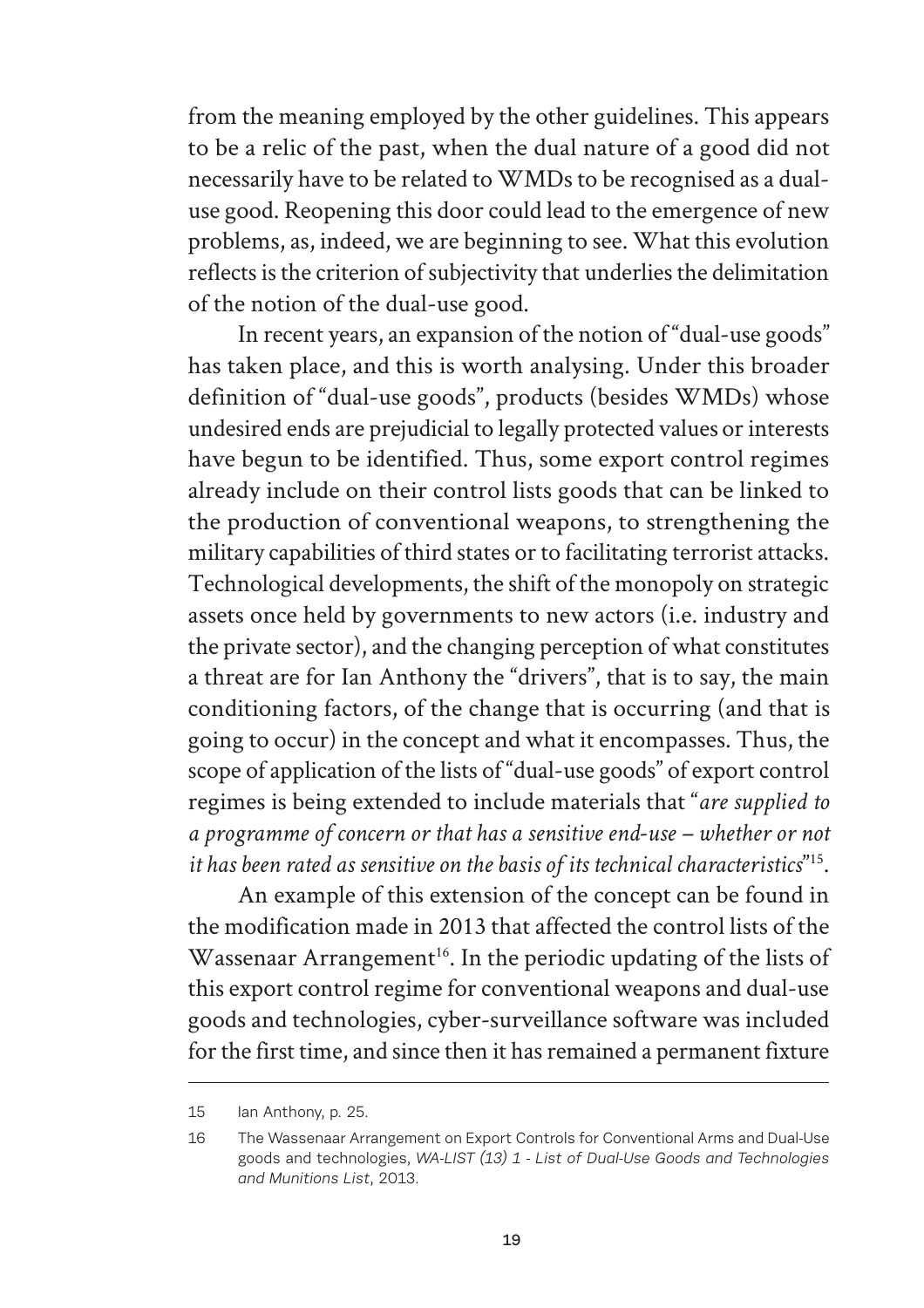on subsequent revisions of the lists<sup>17</sup>. Taking its inspiration from this amendment to the Wassenaar Arrangement lists, the proposal that the European Commission adopted in 2016 to reform the EU Dual-Use Goods Regulation included cyber-surveillance technologies likely to commit serious human rights violations as controlled goods. If such a reform were to be approved - it was put on hold, and debate must be resumed by the new composition resulting from the EU elections in May 2019 - the hitherto unequivocal relationship between dual-use goods and means of combat would be broken, to encompass goods that have the potential to damage international peace and security in a way that differs from traditional WMD<sup>18</sup>. Indeed, by introducing a "human rights" perspective, the recast proposal attempted to strengthen the current regime of control of trade in dual-use goods, thus seeking to prevent violations caused in third countries through the software and strategic technologies of European companies<sup>19</sup>. Specifically, this broadening was aimed at including the aforementioned technologies that may be used by regimes with a questionable record of respect for fundamental rights, or that may pose a threat to international security and Europe's own digital infrastructure. This possibility – the eventual requirement of the human rights benchmark – was and will probably always be met with reluctance by industry and exporters, due to the potential disadvantage that these administrative obstacles may entail compared to other technology suppliers who would not be forced to implement such controls. The stricter the controls, the weaker

<sup>17</sup> The Wassenaar Arrangement on Export Controls for Conventional Arms and Dual-Use goods and technologies, *WA-LIST (18) 1 - Public Documents: Volume II. List of Dual-Use Goods and Technologies and Munitions List*, 2018, p. 221.

<sup>18</sup> European Commission, Proposal for a Regulation of the European Parliament and of the Council Setting up a Union Regime for the Control of Exports, Transfer, Brokering, Technical Assistance and Transit of Dual-Use Items (Recast) - SWD(2016) 315 Final (Brussels, 2016), 0295.

<sup>19</sup> Mentions of human rights violations, particularly in the context of dual-use export control regimes, are not yet relevant or numerous. However, for more on the relationship between human rights and export controls, see: Mark Bromley, *Export Controls, Human Security and Cyber-Surveillance Technology: Examining the Proposed Changes to the EU Dual-Use Regulation* (Stockholm: SIPRI, 2017).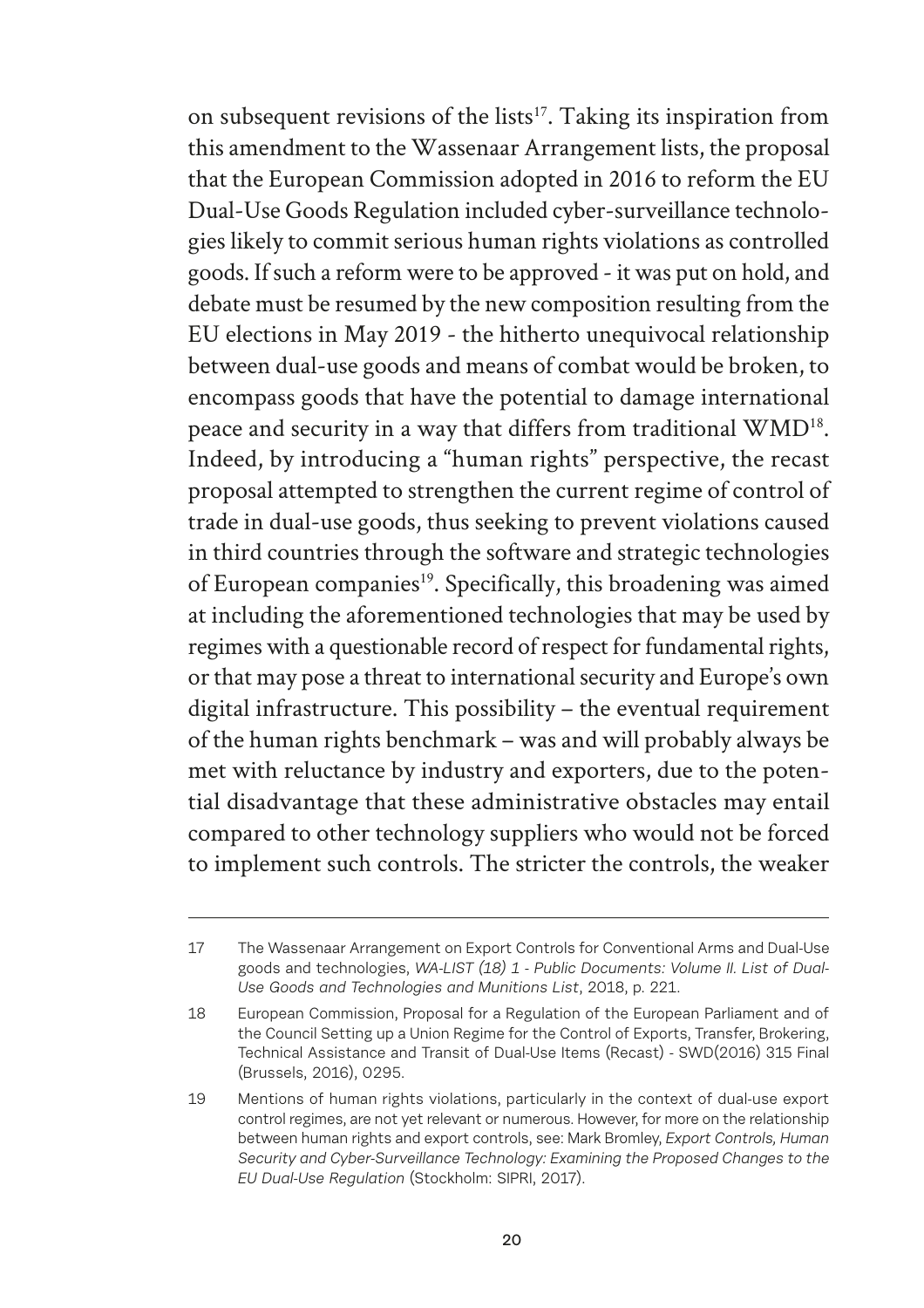the competitiveness of the affected industry. Thus, it is difficult to imagine how a stricter export control regime would not be detrimental to the competitiveness of technology companies when faced with major exporting powers from other countries. In any case, that the notion may continue to undergo expansion reflects the fact that the initial definition was, in its origins, somewhat imprecise.

Before concluding this section on the different delimitation criteria used to define dual-use goods, it can be said that there could still be other dichotomies, such as, for example, one that is more ambitious than the aforementioned but which is less in line with concrete research schemes, consisting as it does in differentiating between *constructive* and *destructive* purposes. This distinction is essential and, although objections might be raised as regards exactly what it means to construct and destroy, its moral connotation is clear. Another dichotomy is that which distinguishes between *defensive* and *offensive* uses; or, that which differentiates between items that can be used in both *nuclear* and *non-nuclear* programmes, with the obvious limitations that the latter category entails.

#### **7. FINAL CONSIDERATIONS**

The notion of "dual-use goods" assembles a whole set of hardlaw regulations, soft-law guidelines, actors and institutions which seem to have reached a shared understanding of what dual-use items are, despite the lack of a unique and universally accepted definition of them.

The analysis of prevailing international practice reveals the existence of three main criteria for the delimitation of the notion of dual-use goods: peaceful and non-peaceful ends (this terminology is used in legally binding rules), civil and military uses (this terminology is found in some export control regimes' guidelines and in specialised doctrine) and benevolent and malevolent purposes (used by certain export control regimes in order to be able to address the terrorist threat in transfer control systems). The study carried out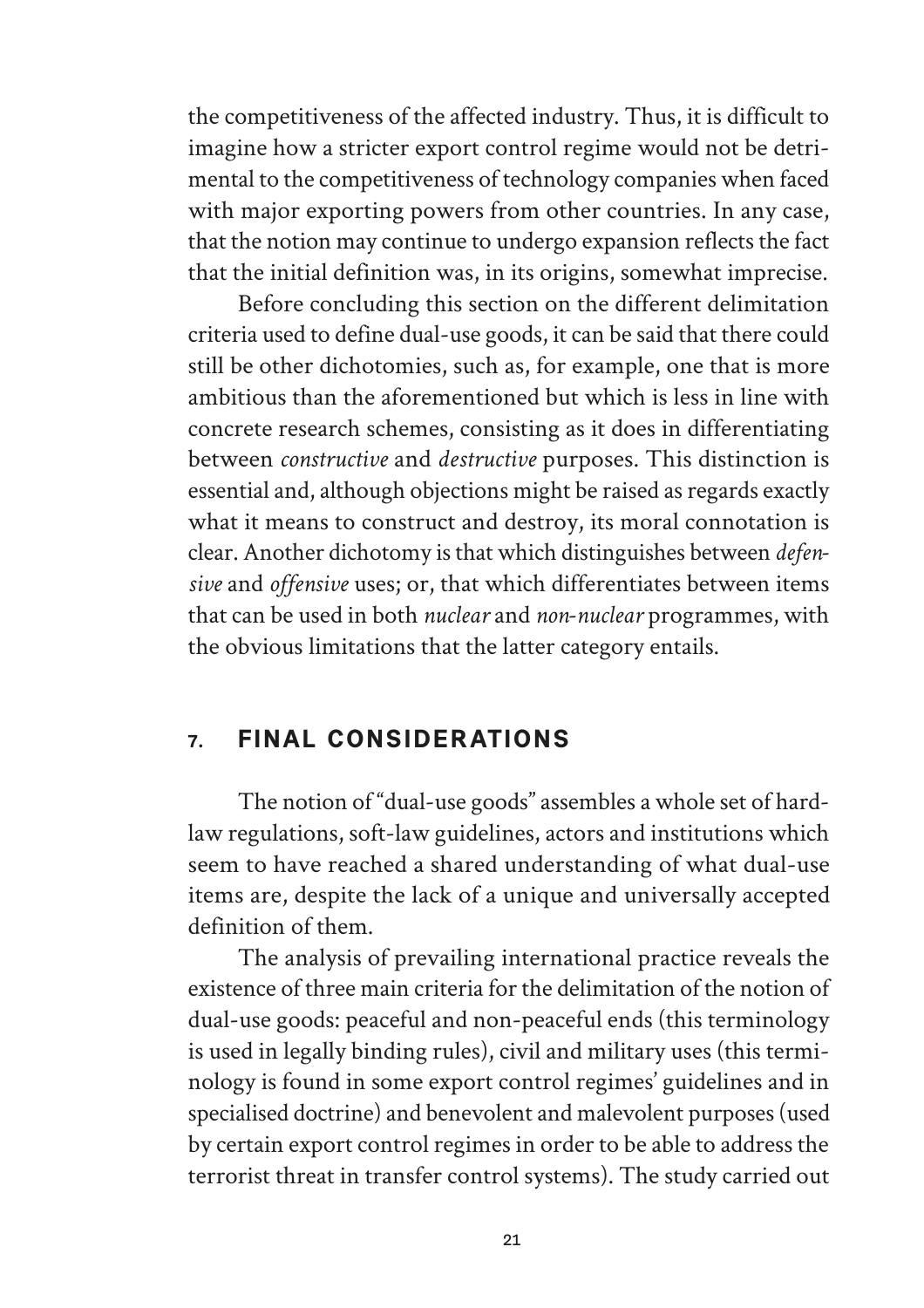also shows that all the sources that attempt to define dual-use goods do so on the basis of the following premise: they are goods which, on the one hand, have certain indisputable and objective technical characteristics and, on the other hand, are susceptible of having two opposing uses. The fact that the same good could be used for one of two opposite purposes leaves it to the free will of the person who will use it to decide whether the item will be employed for a peaceful, civil or benevolent purpose or, on the contrary, for a non-peaceful, military or malevolent purpose. Nonetheless, and in spite of all that follows this two-fold premise, different legal sources resort to different criteria to describe those two potential uses. In this sense, it should be stressed again that in the current context of international security, where threats are often posed by non-state actors, the criterion that best encompasses the two potential uses that may be given to these items is the dichotomy that differentiates between benevolent and malevolent ends, although we are aware that their marked abstract - and even moral - component makes legal regulation particularly difficult.

It should also be recalled that, as part of the evolution undergone by the term "dual-use goods", two specific factors particularly stand out: the inclusion of the increasingly present intangible goods as dual-use items that must be subject to control - with all the difficulties that this implies - and the expansion of the traditional limits of the notion to cover certain materials not necessarily linked to nuclear, biological or chemical weapons. If the limits of the notion continue to be expanded, it will consequently imply new regulatory difficulties and new obstacles for actors interested in transferring, exporting and benefiting from the industrial side of dual-use goods. In such a case, the legislator will have to find a way to strike a new balance between the right to development and the obligation to control to ensure security.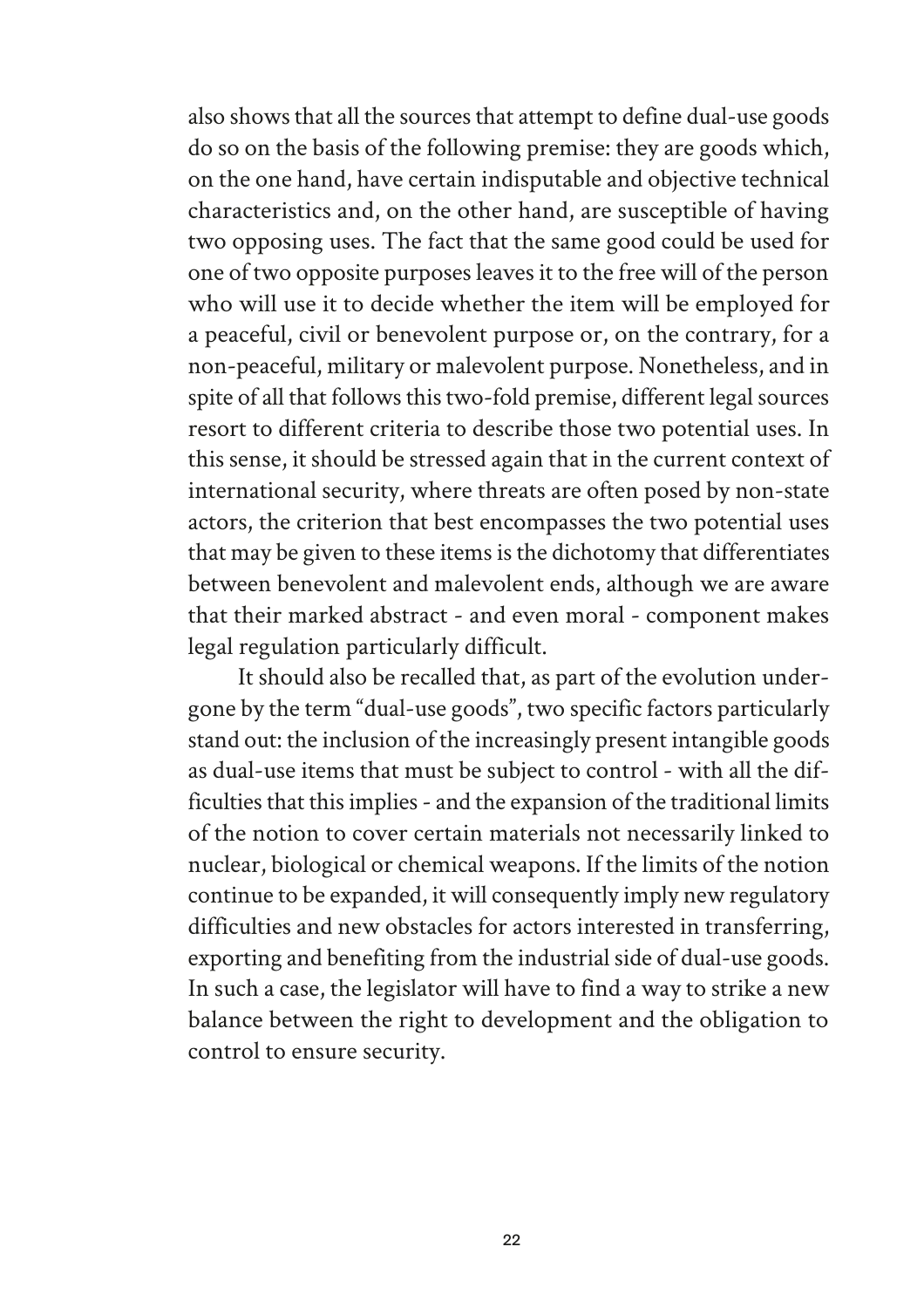# **The definition-scope gap when considering human rights in EU dual-use items – Regulation 428/2009**

**Chapter 03**

**Lia Caponetti**  *University of Liège, Belgium*

# **1. INTRODUCTION**

This contribution seeks to analyse the content of the EU dualuse items Regulation 428/2009<sup>1</sup> with regard to human rights provisions intended to control dual-use goods and technologies that might be used to violate human rights.

To this end, the definition of "dual-use items", as laid out in article 2 of Regulation 428/2009, will be considered together with the scope of application, as defined in article 3 and including catchall clauses provisions (articles 4 and 8) and Annex I.

Finally, a comparison will be drawn between the scope of application of Regulation 428/2009 and the RECAST as proposed by the European Commission.<sup>2</sup> Although there is very little chance that this piece of legislation will ever be adopted as tabled by the European Commission, it is still interesting from an analytical perspective to note the efforts that have been made in this document to bridge the gap between the definition of "dual-use items" and the real scope of application.

<sup>1</sup> Council Regulation (EC) No 428/2009 of 5 May 2009 setting up a Community regime for the control of exports, transfer, brokering and transit of dual-use items, OJ L 134/1 of 29/05/2009, available from: https://eur-lex.europa.eu/ resource.html?uri=cellar:1b8f930e-8648-11e6-b076-01aa75ed71a1.0013.02/ DOC\_1&format=PDF.

<sup>2</sup> Proposal for a REGULATION OF THE EUROPEAN PARLIAMENT AND OF THE COUNCIL setting up a Union regime for the control of exports, transfer, brokering, technical assistance and transit of dual-use items (recast), Brussels, 28.9.2016 COM(2016) 616 final 2016/0295 (COD). Available from: https://eur-lex.europa.eu/LexUriServ/ LexUriServ.do?uri=OJ:L:2009:134:0001:0269:en:PDF.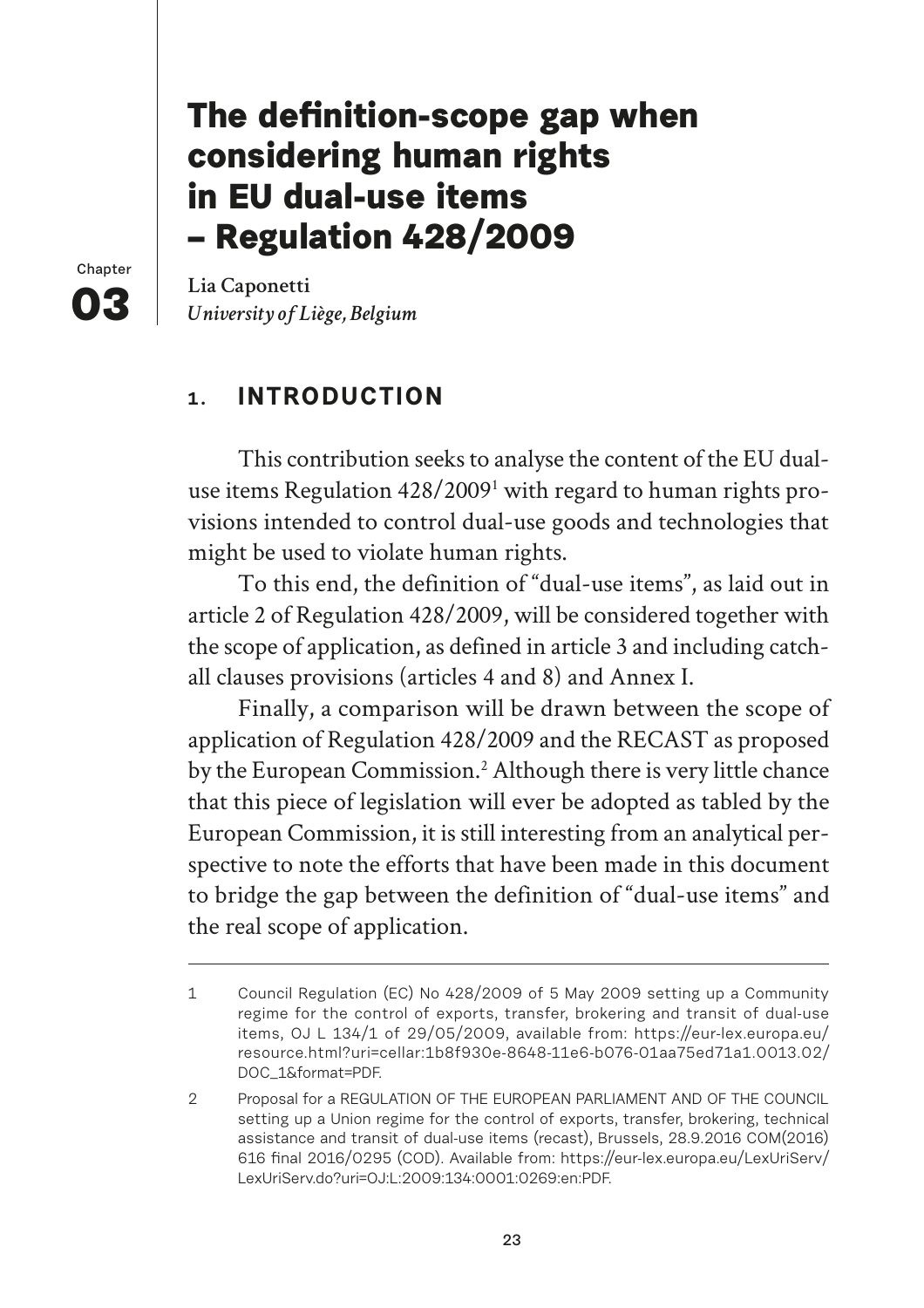The aim of the analysis will be to answer the following questions: does the scope of application of the EU dual-use Regulation match with the definition, and what are the consequences of matching or not matching?

# **2. THE EMERGENCE OF NEW SECURITY THREATS AND THE DUAL-USE DEFINITION**

Through the years, the scope of dual-use items to control has increased given the evolution of security threats. In fact, besides the classic security threats, such as the non-proliferation of weapons of mass destruction (WMD) in the hands of States and the threat of WMD in the hands of terrorists (this last international security threat was officially recognised in the UN Security Council Resolution 1540 of 28 April 2004 (UNSCR 1540)), new and more insidious threats have emerged on the international scene, mainly linked to the always evolving "information society". One of the main risks in this sort of society appears to be growing surveillance.

These new concerns were already recognised by the European Commission in the Green Paper issued on 30 June 2011, as established by Art. 25 of Regulation 428/2009 requiring the Commission to prepare a report on the implementation of the EU trade control system and possible areas of reform<sup>3</sup>. Among the challenges that the EU trade control system has to face, the Green Paper recognises new threats to security coupled with technological progress leading to the increased availability of sensitive items.

On 17 January 2013, a report on the 2011 Green Paper results was published which confirmed and expanded on the challenges

<sup>3</sup> European Commission, "Green Paper: The Dual-use Export Control System of the European Union: Ensuring Security and Competitiveness in a Changing World," COM(2011) 393 final, Brussels, June 30, 2011.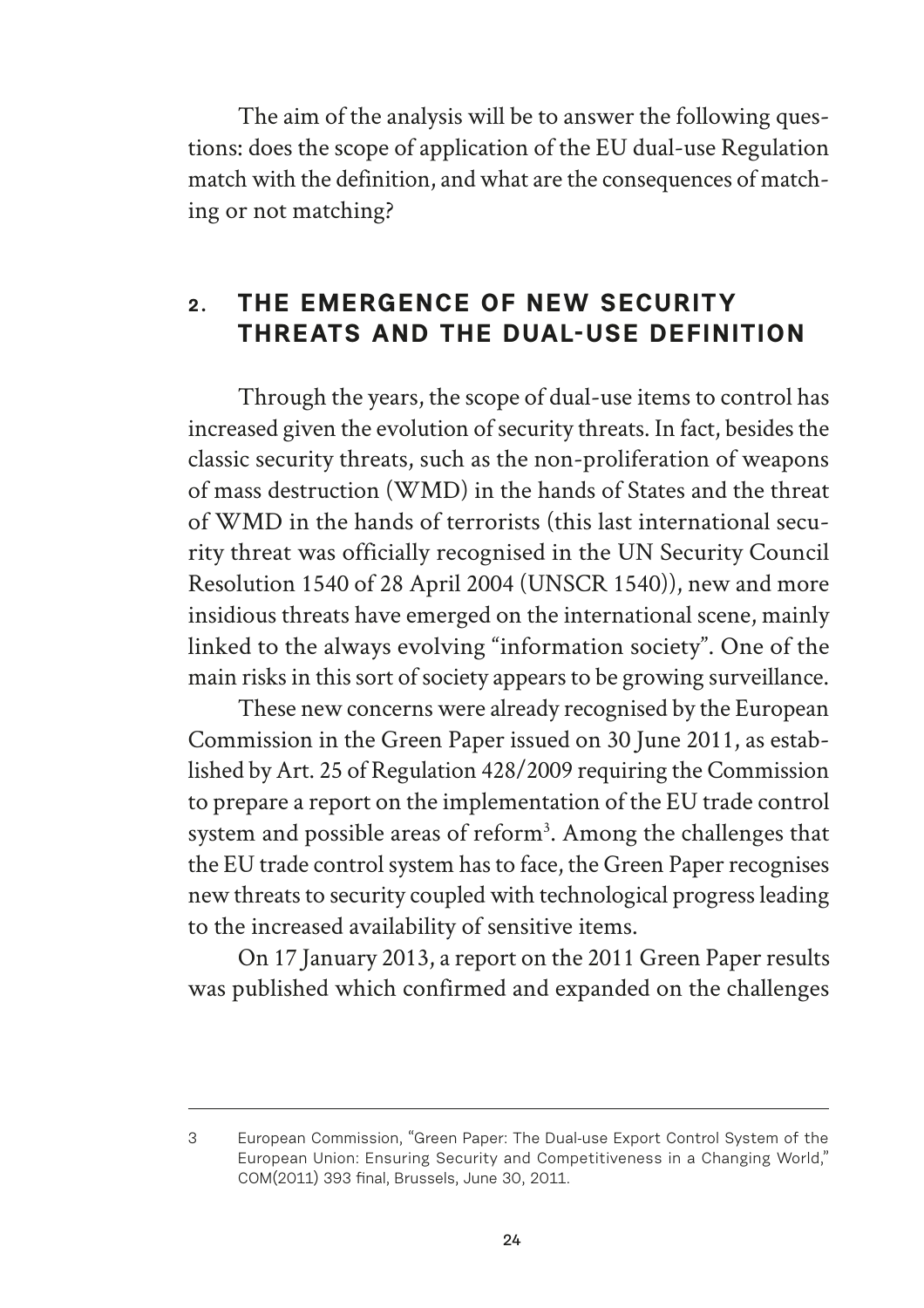raised by new technologies and technological development<sup>4</sup>. Among the new technologies, transformational technologies and cloud computing are cited, while the term "cyber-tools" appears for the first time in the Commission's documents on dual-use trade control. The connection between international political events, such as the Arab Spring, and the need to prevent human rights abuses through the export control of telecommunications surveillance and internet monitoring systems is, for the first time, brought to the attention of the Commission by some Member States, some MEPs, civil society organisations and researchers.

In this context, security threats linked to human rights violations seem more likely than classical ones, and the need to control dual-use items with HR considerations is therefore higher. Article 2 of Regulation 428/2009 defines dual-use items as:

*(…) items, including software and technology, which can be used for both civil and military purposes, and shall include all goods which can be used for both non-explosive uses and assisting in any way in the manufacture of nuclear weapons or other nuclear explosive devices (…).*

The definition of dual-use items used by this Regulation attempts to mix two different understandings of the term. The first considers items that could have military and non-military purposes (as for the Wassenaar Arrangement, the Australia Group and the Missile Technology Control Regime), and the second includes items that could have nuclear and non-nuclear purposes (as for the Nuclear Suppliers Group). As it appears, the definition does not consider the human rights dimension.

<sup>4</sup> European Commission, "Commission Staff Working Document, Strategic Export Controls: Ensuring Security and Competitiveness in a Changing World - A Report on the Public Consultation Launched under the Green Paper," COM(2011) 393, SWD(2013) 7 nal, Brussels, January 17, 2013.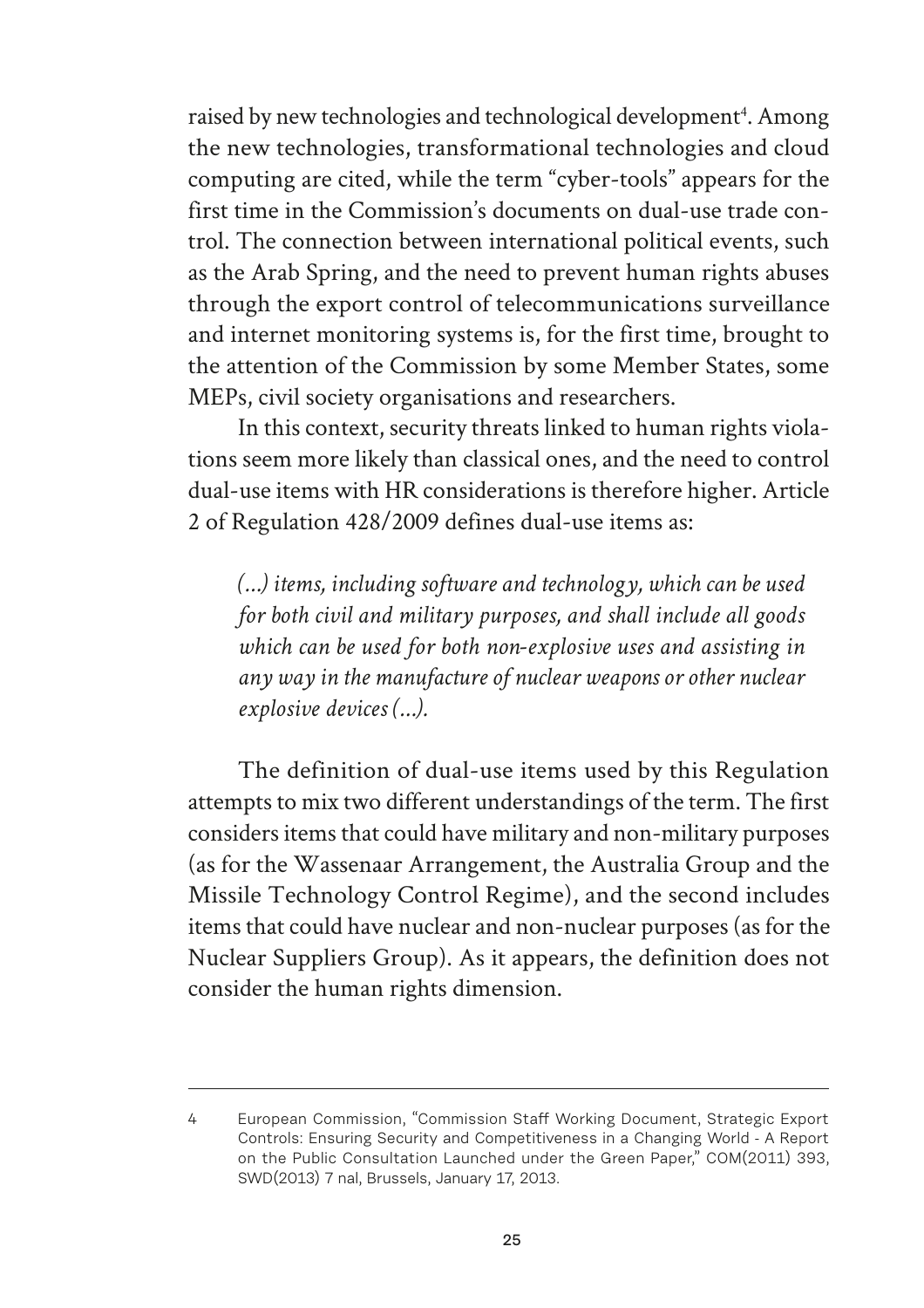# **3. THE SCOPE OF APPLICATION OF THE EU DUAL-USE REGULATION**

Despite the "crystallised", although already comprehensive, definition of "dual-use items", the scope of application is wider than the definition laid down in article 2, as stated in article 3:

- **1.** *An authorisation shall be required for the export of the dual-use items listed in Annex I.*
- **2.** *Pursuant to Article 4 or Article 8, an authorisation may also be required for the export to all or certain destinations of certain dualuse items not listed in Annex I.*

Three main elements represent the scope of application as indicated in this article: items listed in Annex I, non-listed items covered by article 4 and non-listed items covered by article 8.

Annex I to Regulation 428/2009 is a compilation of the control lists of the international export control regimes: the Wassenaar Arrangement, the Missile Technology Control Regime (MTCR), the Nuclear Suppliers Group (NSG) and the Australia Group (AG). Each amendment to one of the international export control lists is integrated in Annex I by the European Commission, which, following Regulation 599/20145 , can adopt delegated acts to modify and update the lists of items and countries covered by the Regulation. Previously, the annual update was done by the Council and the European Parliament under the normal legislative procedure (which takes around a year).

In this context and with regard to human rights considerations, on 30 December 2014, the Commission Delegated Regulation

<sup>5</sup> European Union, Regulation (EU) No 599/2014 of the European Parliament and of the Council of 16 April 2014 amending Council Regulation (EC) No 428/2009 setting up a Community regime for the control of exports, transfer, brokering and transit of dual-use items, OJ L 173/79 of 12/06/2014.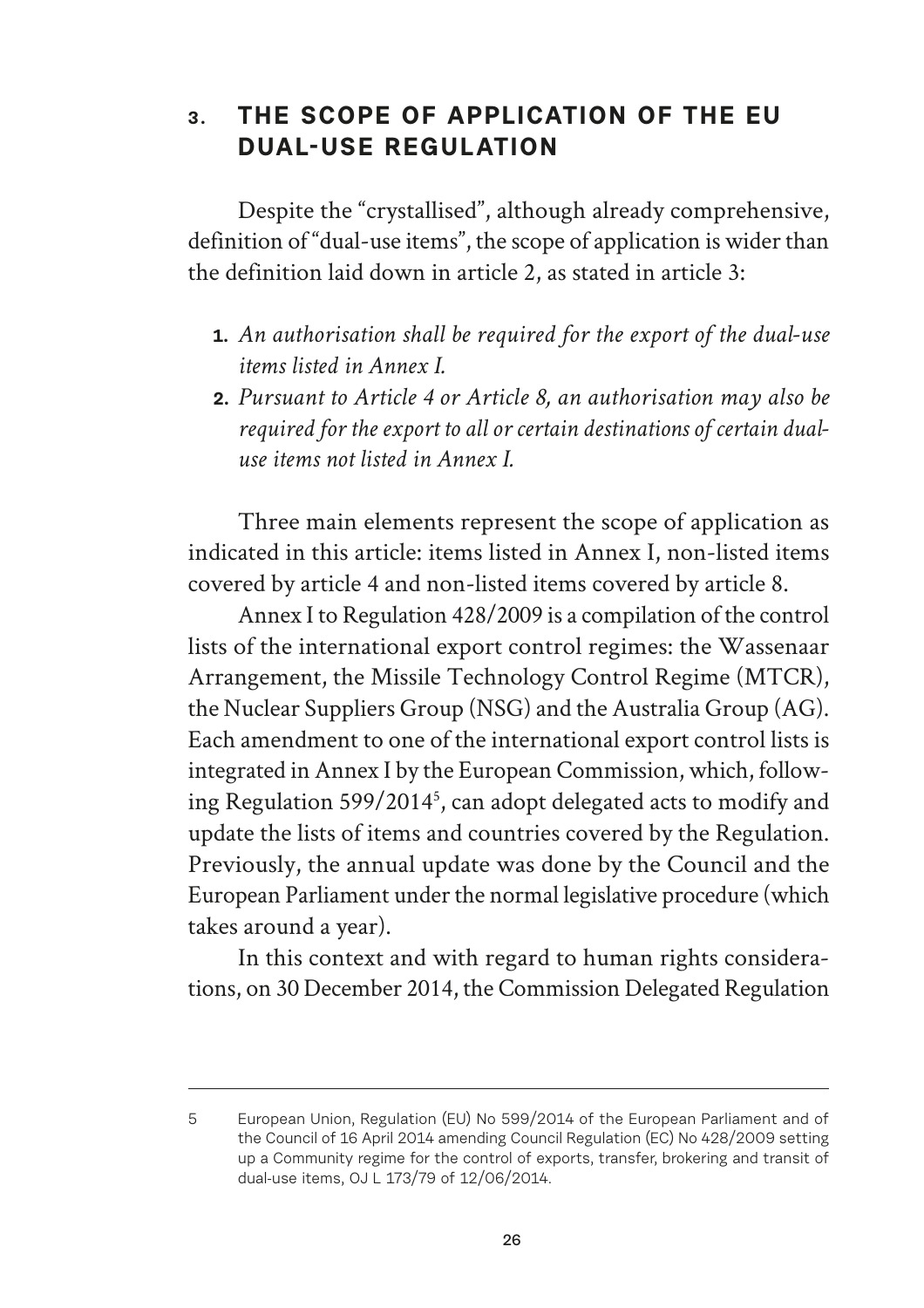(EU) No 1382/2014<sup>6</sup> entered into force, updating Annex I to include modifications adopted by export control regimes in 2011, 2012 and 2013. Among the updates introduced, the Commission Delegated Regulation inserted the Wassenaar Arrangement's December 2013 updates, including some "Intrusion Software" and "IP Network Surveillance Systems". In Annex I of the EU Dual-Use Regulation, "Intrusion software" falls within Category 4, (Computers Systems, Equipment and Components), control entry 4A005, while "IP Network Surveillance Systems" fall within Category 5 (Telecommunications systems, equipment, components and accessories), control entry 5A001. Although these controls were not included in the Wassenaar Arrangement on the basis of human rights considerations, they paved the way for the control of items which might also be used to violate human rights.

The Regulation establishes the possibility of controlling nonlisted items on the basis of articles 4 and 8. These provisions, called "catch-all clauses", allow the possibility of controlling unlisted items for reasons established in the relevant provision. As per article 4, items may be controlled if there is a risk of military end-use or a WMD-related risk, or if the country of destination is subject to an arms embargo. As stated in article 4:

**1.** *An authorisation shall be required for the export of dual-use items not listed in Annex I if the exporter has been informed by the competent authorities of the Member State in which he is established that the items in question are or may be intended, in their entirety or in part, for use in connection with the development, production, handling, operation, maintenance, storage, detection, identification or dissemination of chemical, biological or nuclear weapons or other nuclear explosive devices or the development, production, maintenance or storage of missiles capable of delivering such weapons.*

<sup>6</sup> Commission Delegated Regulation (EU) No 1382/2014 of 22 October 2014 amending Council Regulation (EC) No 428/2009 setting up a Community regime for the control of exports, transfer, brokering and transit of dual-use items, OJ L 371/1 of 30/12/2014, available on: https://eur-lex.europa.eu/eli/reg\_del/2014/1382/oj/eng.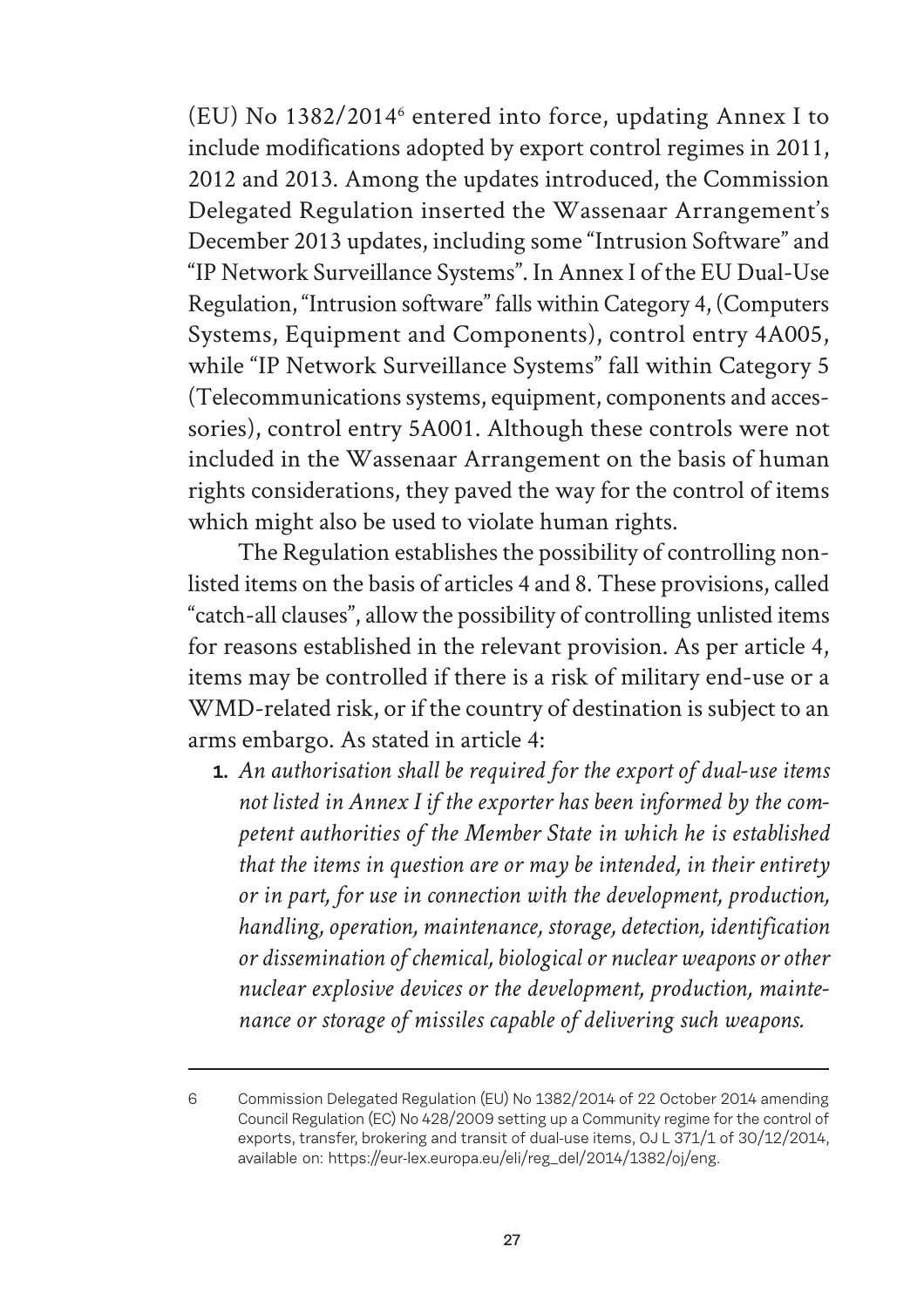- **2.** *An authorisation shall also be required for the export of dual-use items not listed in Annex I if the purchasing country or country of destination is subject to an arms embargo decided by a common position or joint action adopted by the Council or a decision of the Organisation for Security and Cooperation in Europe (OSCE) or an arms embargo imposed by a binding resolution of the Security Council of the United Nations and if the exporter has been informed by the authorities referred to in paragraph 1 that the items in question are or may be intended, in their entirety or in part, for a military end-use. For the purposes of this paragraph, "military end-use" shall mean:*
	- **a.** *incorporation into military items listed in the military list of Member States;*
	- **b.** *use of production, test or analytical equipment and components therefor, for the development, production or maintenance of military items listed in the abovementioned list;*
	- **c.** *use of any unfinished products in a plant for the production of military items listed in the abovementioned list.*
- **3.** *An authorisation shall also be required for the export of dual-use items not listed in Annex I if the exporter has been informed by the authorities referred to in paragraph 1 that the items in question are or may be intended, in their entirety or in part, for use as parts or components of military items listed in the national military list that have been exported from the territory of that Member State without authorisation or in violation of an authorisation prescribed by national legislation of that Member State.*
- **4.** *If an exporter is aware that dual-use items which he proposes to export, not listed in Annex I, are intended, in their entirety or in part, for any of the uses referred to in paragraphs 1, 2 and 3, he must notify the authorities referred to in paragraph 1, which will decide whether or not it is expedient to make the export concerned subject to authorisation.*
- **5.** *A Member State may adopt or maintain national legislation imposing an authorisation requirement on the export of dual-use items*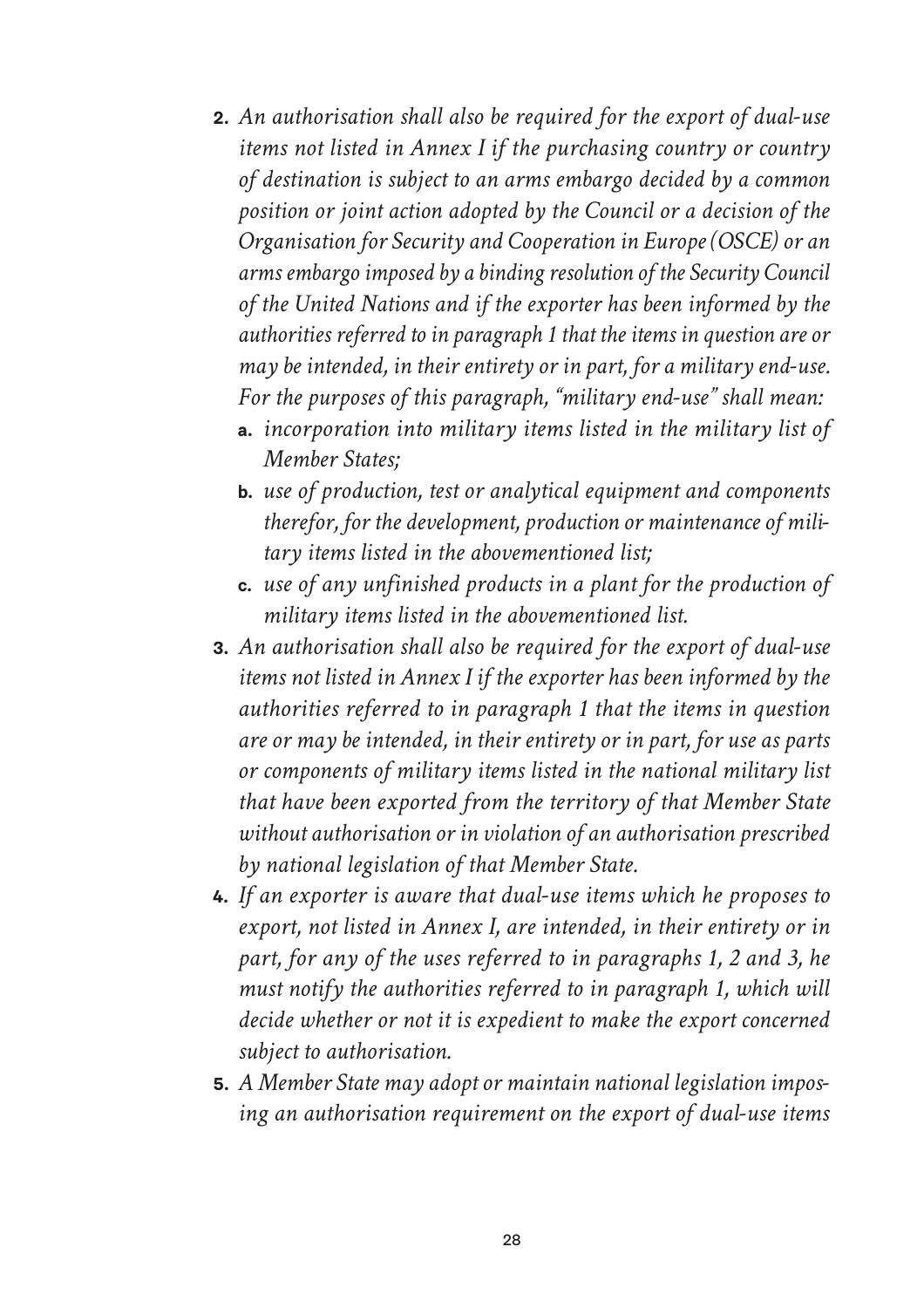*not listed in Annex I if the exporter has grounds for suspecting that those items are or may be intended, in their entirety or in part, for any of the uses referred to in paragraph 1. (…).*

During the evolution of Regulation 428/2009, article 4 broadened its scope of application, passing from Council Regulation (EC) No 3381/94 of 19 December 19947 to Council Regulation (EC) No 1334/2000 of 22 June 2000<sup>8</sup>. In fact, while the first EU dualuse Regulation only covered unlisted items for misuses related to WMD proliferation issues, Council Regulation (EC) No 1334/2000 broadened the scope by including a risk of military end-use and if the country of destination is subject to an arms embargo in the present Regulation 428/2009.

As stated in

Article 8 establishes the possibility of controlling non-listed items but for reasons linked to human rights violations. As stated in the article:

- **1.** *A Member State may prohibit or impose an authorisation requirement on the export of dual-use items not listed in Annex I for reasons of public security or human rights considerations.*
- **2.** *Member States shall notify the Commission of any measures adopted pursuant to paragraph 1 immediately after their adoption and indicate the precise reasons for the measures. (…).*

As it appears from the articles above, the implementation of catch-all clauses is left to individual Member States, which may

<sup>7</sup> Council Regulation (EC) No 3381/94 of 19 December 1994 setting up a Community regime for the control of exports of dual-use goods, Official journal of the European Union (OJ L 367, 31.12.1994).

<sup>8</sup> Council Regulation (EC) No 1334/2000 of 22 June 2000 setting up a Community regime for the control of exports of dual-use items and technology, Official Journal of the European Union, (OJ L 159, 30.06.2000).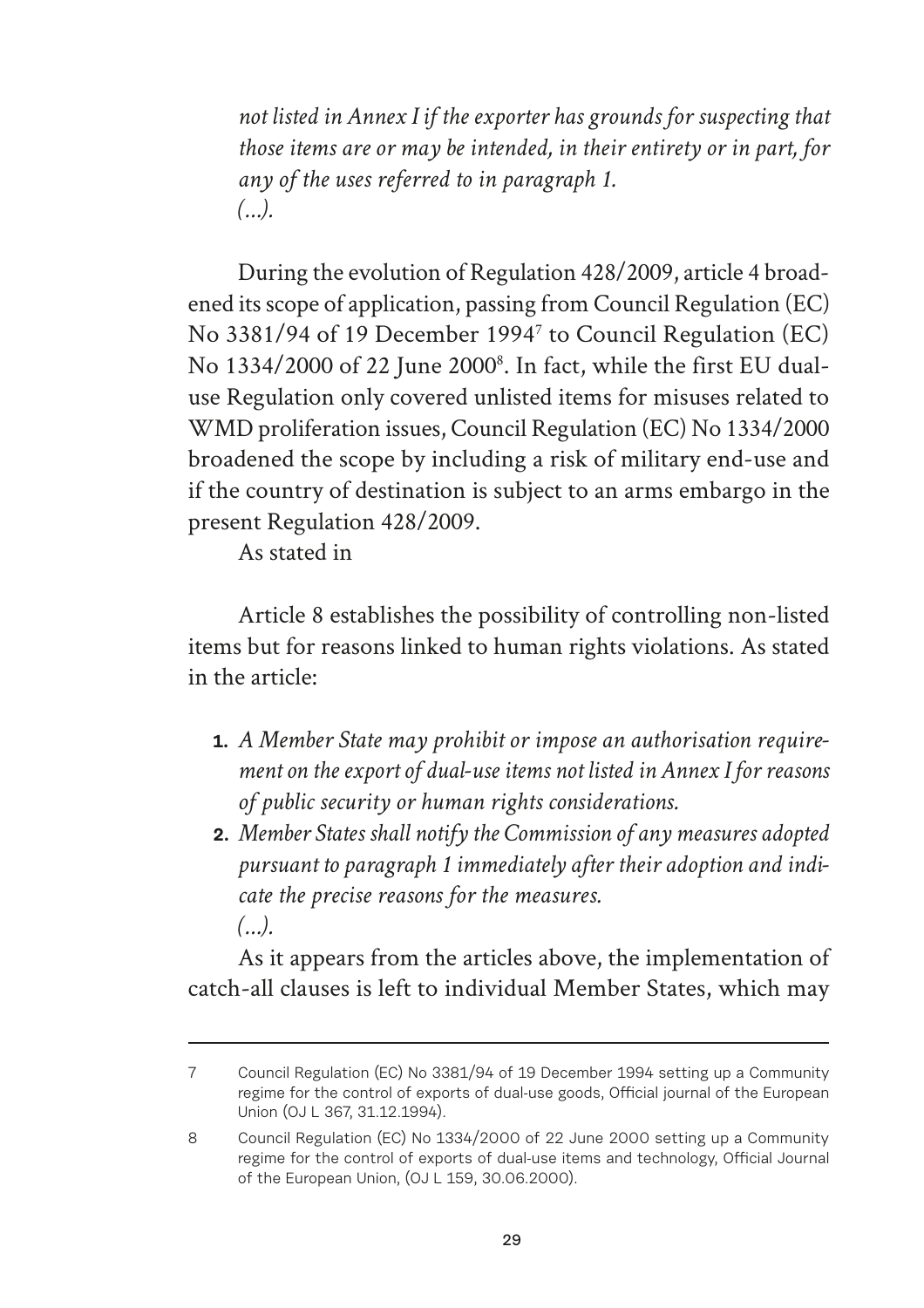adopt such measures on a case-by-case basis. Moreover, the quantity and variety of items which might be controlled through a catch-all provision are potentially high and might divert from one Member State to another.

The implications for the implementation of trade controls due to human rights concerns cannot be neglected, since the scope of the Regulation can be widely expanded through this provision.

It is interesting to note that although this provision, which gives Member States the possibility of controlling items for human rights concerns, already existed in the previous EU dual-use regulation (Council Regulation (EC) No 1334/2000 of 22 June 2000), it was only used for the first time in 2012 by Italy (published on September 19 (C 283/4, 19.9.2012)), when the Italian competent authority adopted a catch-all clause against Syria due to public security and human rights considerations.

From the brief analysis above, it emerges that although the definition of dual-use items does not take into account human rights considerations, the scope of application of the EU dual-use regulation goes far beyond the definition given in article 2. Indeed, both in terms of listed and non-listed items, the scope of controls has followed developments going on in the technology and international security fields.

Still, a sort of hysteria seems to surround the EU dual-use Regulation implemented in two different but parallel dimensions following different timeframes. One dimension concerns the definition of "dual-use items", which seems stuck in the past, at the very origin of international security threats; the other dimension is dominated by the scope of application of the regulation, which seems more fluid in its implementation as it tries to keep pace with developments in the international arena.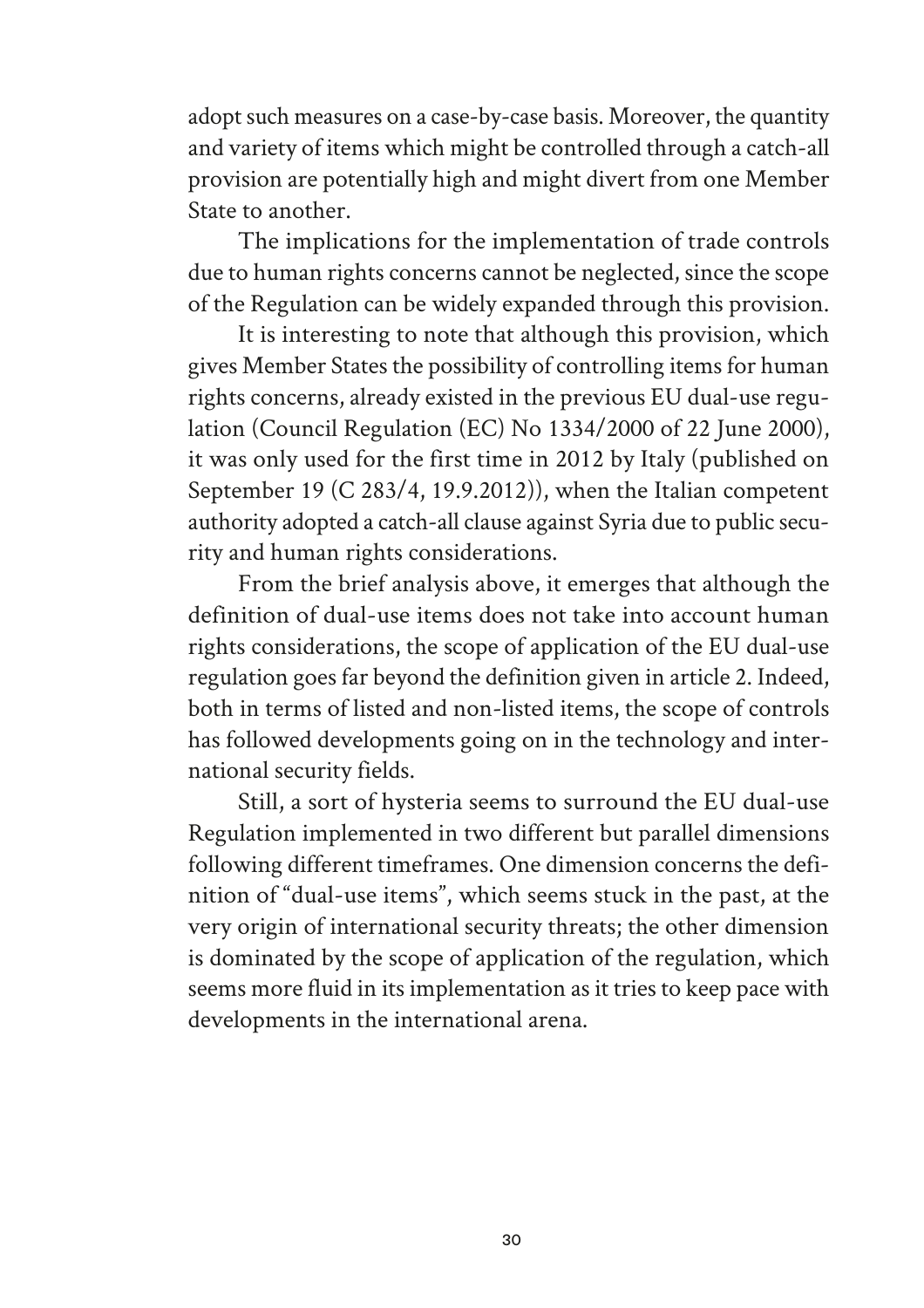### **4. THE RECAST AS AN ATTEMPT TO FILL THE GAP**

The RECAST, as tabled by the European Commission in September 2016, seemed to be an attempt to put an end to this "temporal inconsistency" and bridge the definition-scope gap.

The first element that acknowledges the link between security and human rights is a broader definition of "dual-use items". Indeed, the RECAST adds a paragraph to the classical definition in a way that includes the human rights dimension:

**B.** *cyber-surveillance technology which can be used for the commission of serious violations of human rights or international humanitarian law, or can pose a threat to international security or the essential security interests of the Union and its Member States.*

The scope of catch-all clauses is also broadened by adding the possibility of controlling non-listed items for serious violations of human rights in situations of armed conflict or internal repression in the country of destination:

*(…)*

- **D.** *for use by persons complicit in or responsible for directing or committing serious violations of human rights or international humanitarian law in situations of armed conflict or internal repression in the country of final destination, as identified by relevant public international institutions, or European or national competent authorities, and where there is evidence of the use of this or similar items for directing or implementing such serious violations by the proposed end-user;*
- **E.** *for use in connection with acts of terrorism.*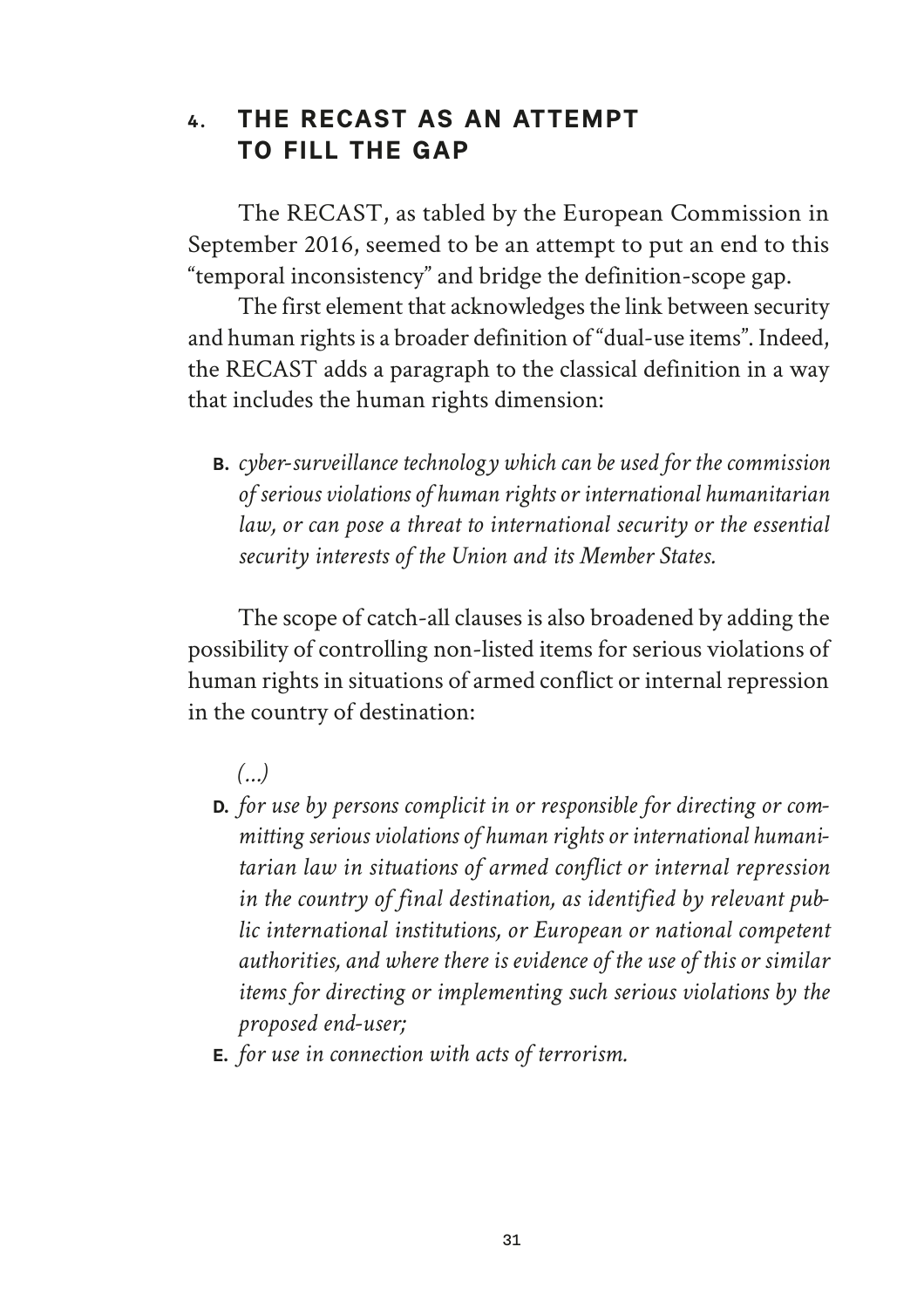In line with the broadened scope, the amended article 14 adds the human rights dimension to the list of control criteria to assess when deciding whether or not to grant an authorisation:

- **1.** *In deciding whether or not to grant an individual or global export authorisation or to grant an authorisation for brokering services or technical assistance under this Regulation, the competent authorities of the Member States shall take into account: (…)*
	- **B.** *respect for human rights in the country of final destination as well as respect by that country of international humanitarian law; (…).*

Finally, the RECAST introduces more controls on cybersurveillance technologies in a newly added second part of Annex I (Annex I-B), which allows for autonomous EU controls, independent of international export control regimes lists updates.

The European Parliament contributed, by a series of amendments proposed to the Commission's initial proposal, to broadening and further clarifying the human rights dimensions in the legislative proposal. The draft of the European Parliament's legislative resolution, contained in the Draft report of the Committee of International Trade<sup>9</sup>, introduced 57 amendments<sup>10</sup> to the Commission's proposal. Some example of efforts aimed at clarifying the scope are: the definition given by the EP to "intrusion software" to stress that it may cover both malicious and desirable defensive purposes; the limitation of the category of "data retention system" to systems

<sup>9</sup> Draft report on the proposal for a regulation of the European Parliament and of the Council setting up a Union regime for the control of exports, transfer, brokering, technical assistance and transit of dual-use items (recast) (COM(2016)0616 – C8- 0393/2016 – 2016/0295(COD)), Committee on International Trade, Rapporteur: Klaus Buchner. Available on the European Parliament official website: https://www.europarl. europa.eu/doceo/document/A-8-2017-0390\_EN.html.

<sup>10</sup> *Amendment 13* starts the series of amendments made to articles of the Regulation. Previous amendments modify some recitals of the Regulation, in line with amendments made to articles.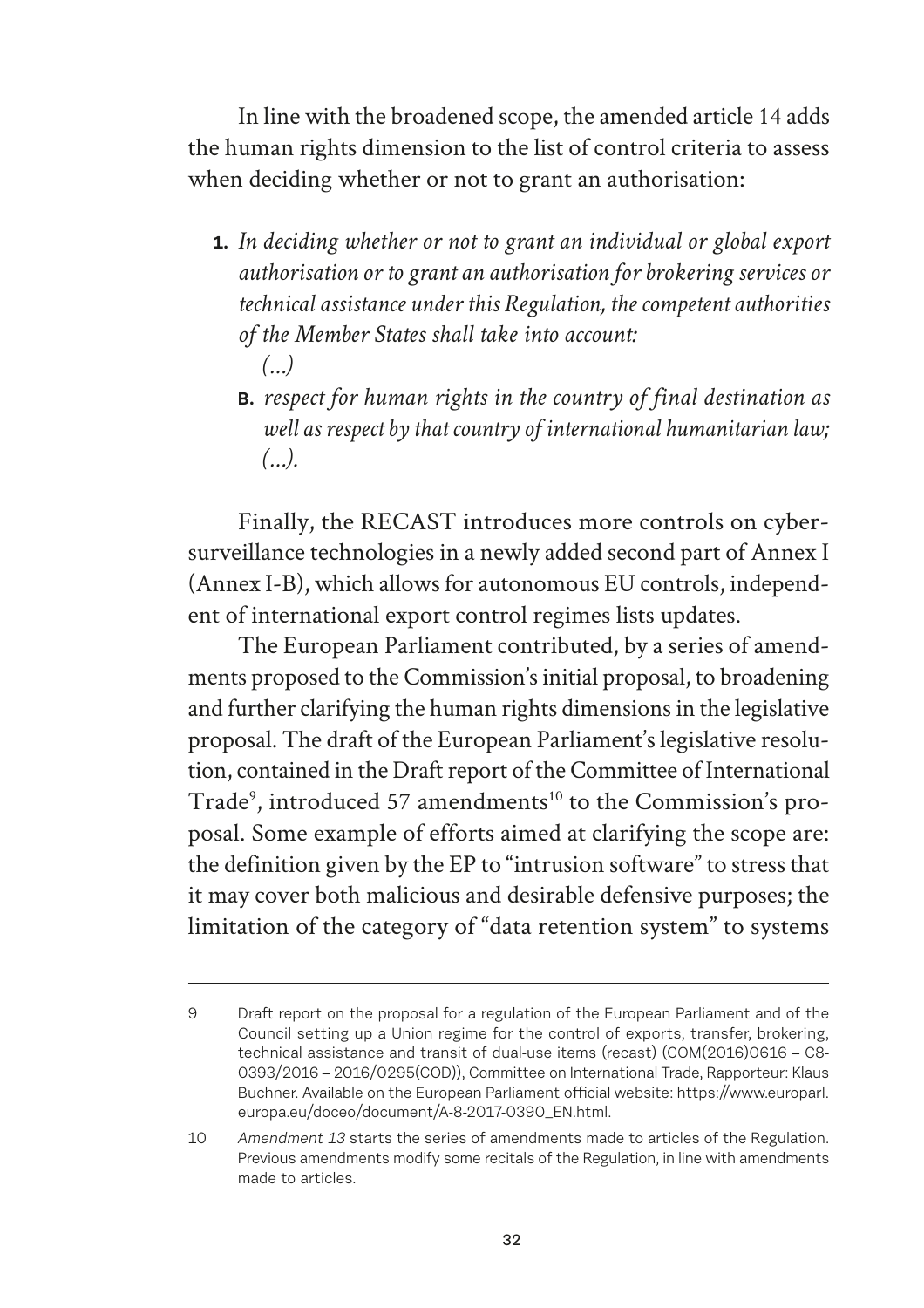connected with interception systems; and the exclusion of "digital forensics" from the scope of the Regulation since there is no clear definition of this term yet.

On the side of broadening the scope in relation to human rights, one of the parliamentary amendments proposed eliminating the limitations on respect of human rights only in cases of armed conflict or internal repression. In other words, violations of human rights or international humanitarian law would have become a reason to control non-listed items, even outside the framework of armed conflict or internal repression.

Following the draft report containing amendments proposed by the European Parliament's Committee on International Trade – INTA (rapporteur MEP Klaus Buchner) to the EU dualuse Regulation Recast<sup>11</sup>, the EP's Committee on Foreign Affairs  $-$ AFET (rapporteur MEP Marietjie Schaake) delivered its own draft opinion $12$ .

The AFET draft opinion includes 26 amendments in total (8 to the recital and 18 to articles).

Most of the AFET amendments concern the link between human rights and cyber-surveillance technology. For example, the AFET report proposes:

– to specify which human rights are often violated by means of cyber-surveillance technology;

*Text proposed by the Commission - Article 2 – paragraph 1 – point 1 – point b*

<sup>11</sup> Draft report on the proposal for a regulation of the European Parliament and of the Council setting up a Union regime for the control of exports, transfer, brokering, technical assistance and transit of dual-use items (recast) (COM(2016)0616 – C8- 0393/2016 – 2016/0295(COD)), Committee on International Trade, Rapporteur: Klaus Buchner. Available on the European Parliament official website: https://www.europarl. europa.eu/doceo/document/A-8-2017-0390\_EN.html.

<sup>12</sup> Draft opinion of the Committee on Foreign Affairs for the Committee on International Trade on the proposal for a Regulation of the European Parliament and of the Council amending Regulation (EU) No 230/2014 of the European Parliament and of the Council of 11 March 2014 establishing an instrument contributing to stability and peace (Rapporteur: Marietjie Schaake), (COM(2016)0447 – C8-0264/2016 – 2016/0207(COD)).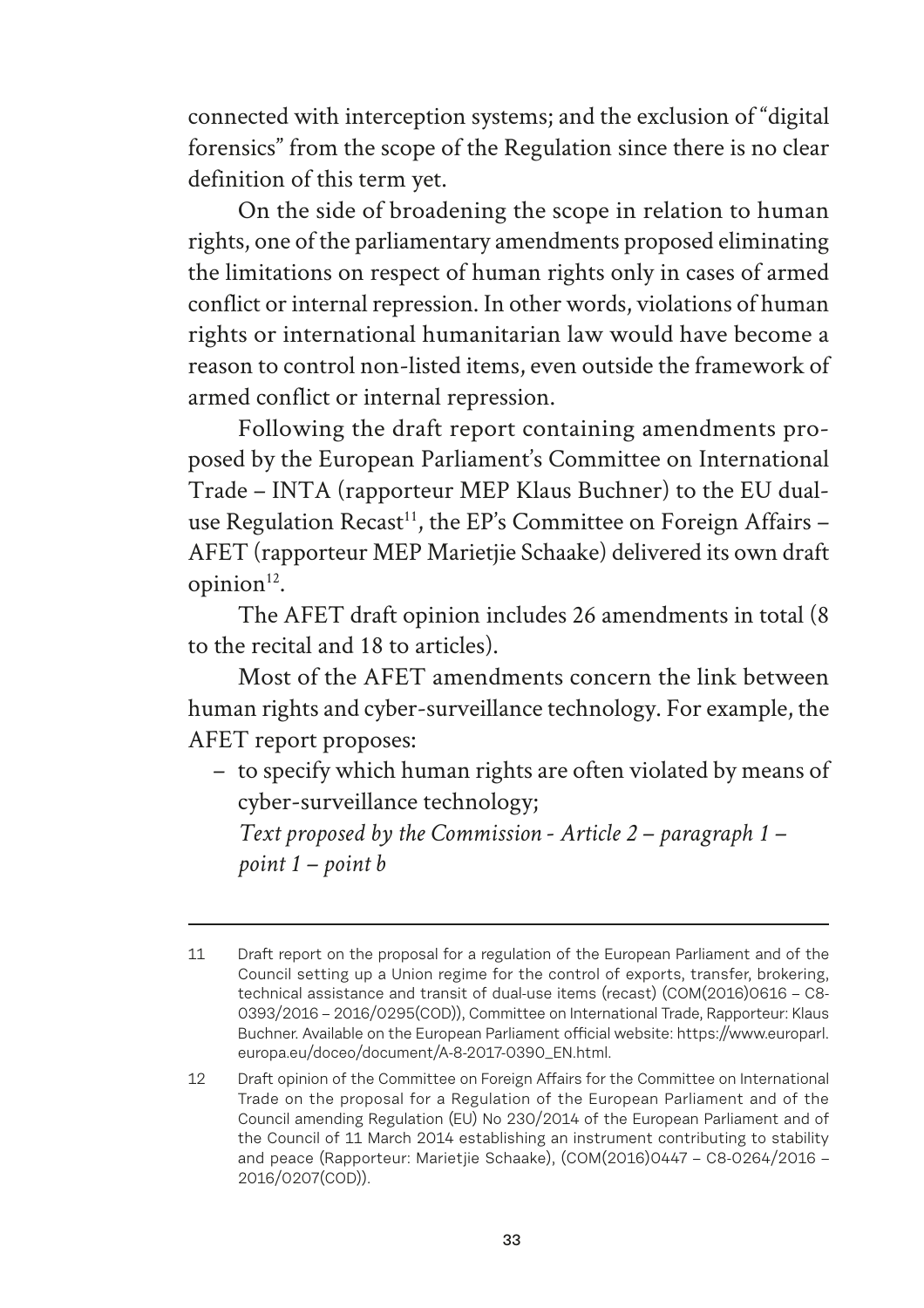**B.** cyber-surveillance technology which can be used for the commission of serious violations of human rights or international humanitarian law, or can pose a threat to international security or the essential security interests of the Union and its Member States;

*Text proposed by the AFET*

- **B.** cyber-surveillance technology which can be used *to directly interfere with human rights, including the right to privacy, the right to data protection, freedom of speech and freedom of association*, or which can be used for the commission of serious violations of human rights law or international humanitarian law, or can pose a threat to international security or the essential security interests of the Union and its Member States;
- to clarify the definition of "cyber-surveillance technology" by adding the dimension of non-authorisation/awareness on the side of the owner or administrator of the system; *Text proposed by the Commission - Article 2 – paragraph 1 – point 21 – introductory part*
	- **21.** "cyber-surveillance technology" shall mean items specially designed to enable the covert intrusion into information and telecommunication systems with a view to monitoring, extracting, collecting and analysing data and/or incapacitating or damaging the targeted system. This includes items related to the following technology and equipment:

*Text proposed by the AFET*

**21.** "cyber-surveillance technology" shall mean items specially designed to enable the covert intrusion into information and telecommunication systems with a view to monitoring, exfiltrating, collecting and analysing data and/or incapacitating or damaging the targeted system without the specific, informed and unambiguous authorisation of the owner or administrator of the systems. This includes items related to the following technology and equipment: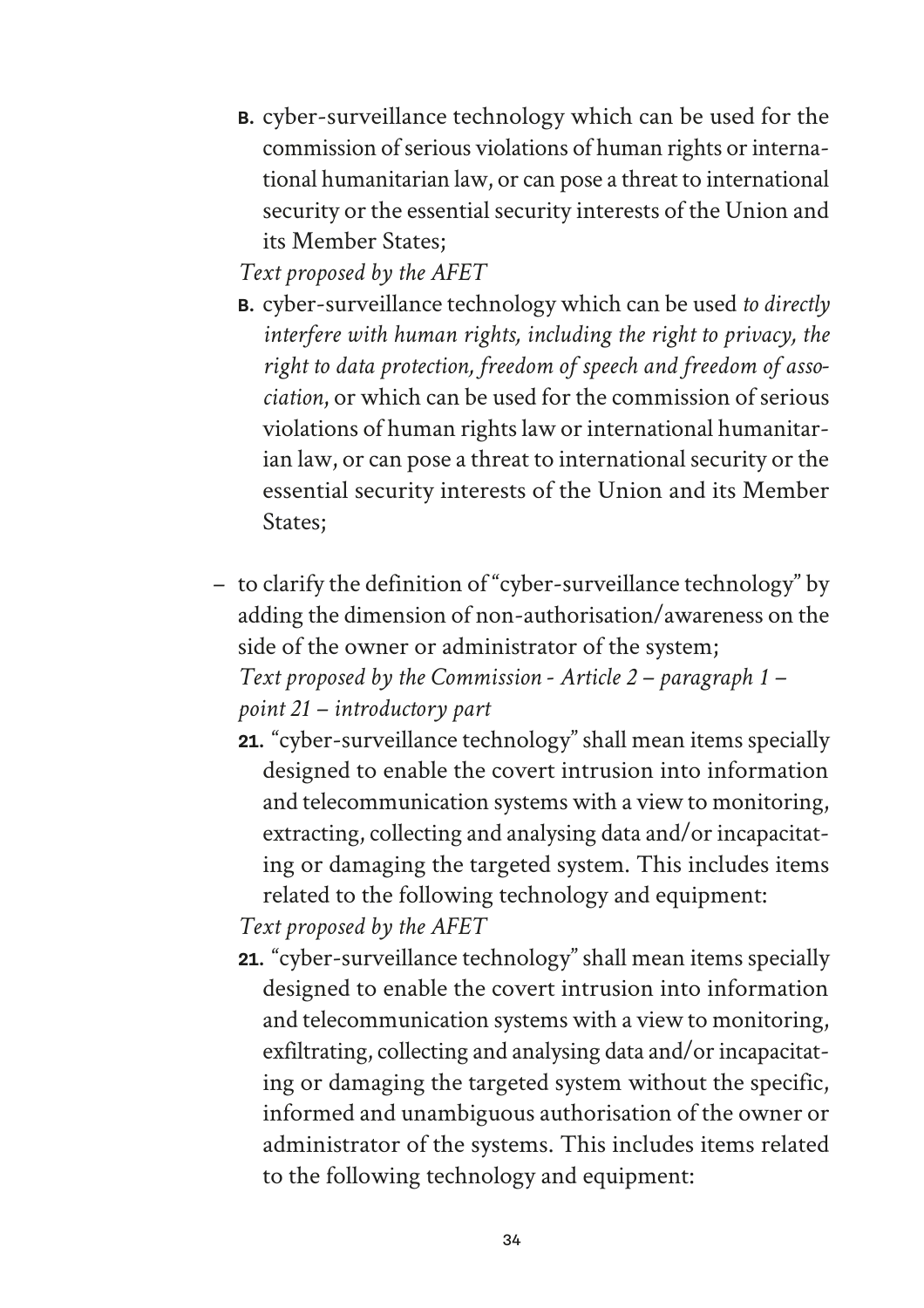– to eliminate the adjective "serious" in reference to violations of human rights, explaining that human rights violations committed with dual-use items often will not qualify as serious human rights violations;

*Text proposed by the Commission - Article 4 – paragraph 1 – point d*

**D.** for use by persons complicit in or responsible for directing or committing serious violations of human rights or international humanitarian law in situations of armed conflict or internal repression in the country of final destination, as identified by relevant public international institutions, or European or national competent authorities, and where there is evidence of the use of this or similar items for directing or implementing such serious violations by the proposed end-user;

*Text proposed by the AFET*

- **D.** for use by persons complicit in or responsible for directing or committing violations of international human rights law or international humanitarian law in countries where serious violations of human rights have been established by the competent bodies of the UN, the Council of Europe, the Union or national competent authorities, and where there is evidence of the use of this or similar items for directing or implementing such violations by the proposed end-user;
- to add the requirement of an end-user statement for authorisations for cyber-surveillance technology;

*Text proposed by the Commission - Article 10 – paragraph 4 – subparagraph 2*

Authorisations may be subject, if appropriate, to an end-use statement.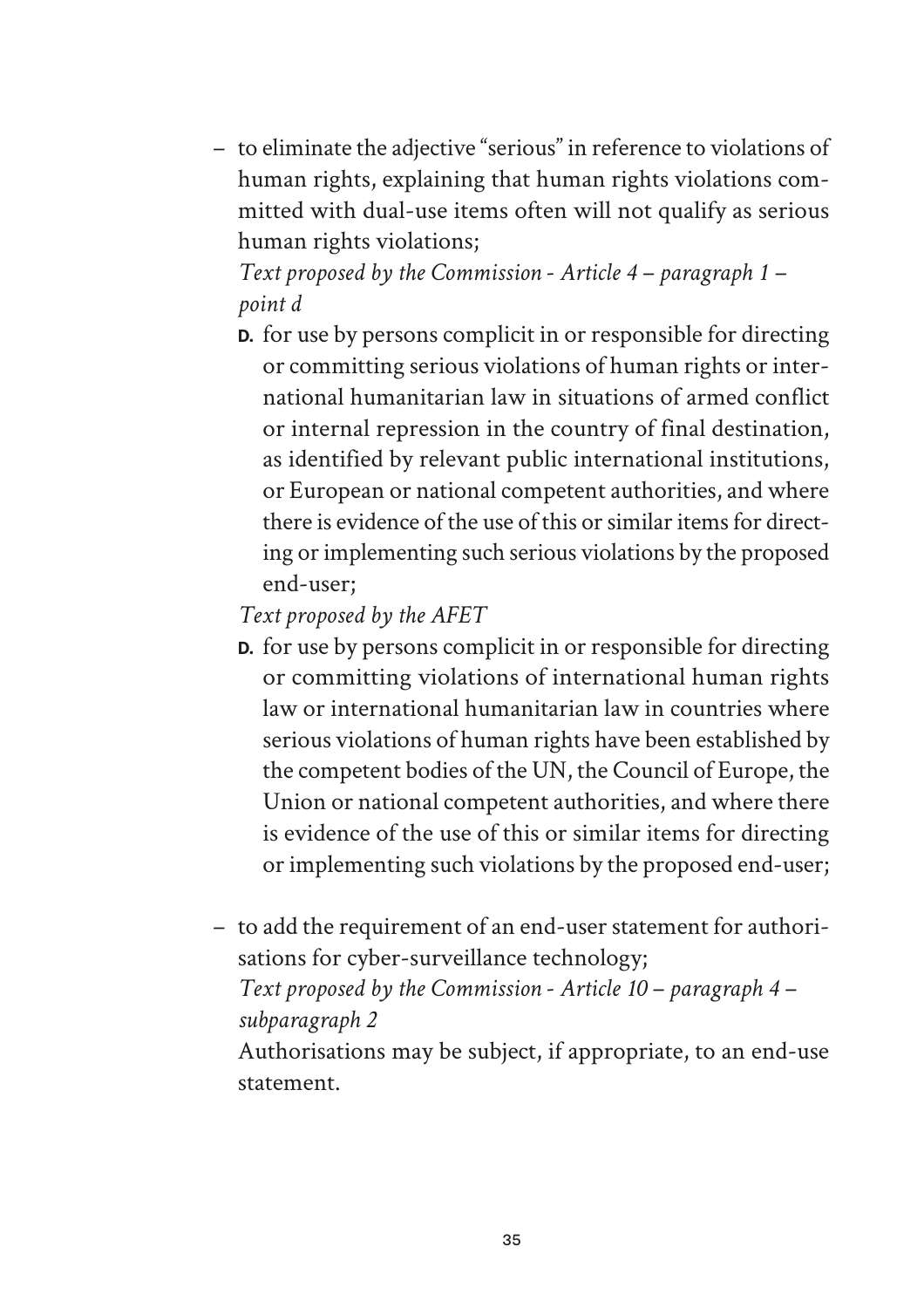*Text proposed by the AFET*

Authorisations for cyber-surveillance technology shall be subject to an end-use statement. Authorisations for other items may be subject to an end-use statement if appropriate.

# **5. LATEST DEVELOPMENTS IN THE RECAST PROCESS AND WAYS FORWARD**

After a very lengthy procedure which lasted for several months at the Council level, on 5 June 2019, EU ambassadors agreed on the Council's negotiating position on the  $Recast<sup>13</sup>$ . However, the Council's position differs significantly from the RECAST as proposed by the European Commission, and in particular as amended by the European Parliament. Indeed, only a few elements are added to the current EU dual-use Regulation, mainly to bring it into line with the new Union Customs Code (such as the introduction of re-export declaration and exit summary declaration) and clarify the definitions of some concepts (e.g. technical assistance and supplier of technical assistance, military end-use, ICP, arms embargo, non-Union dual-use items).

The only meaningful amendment proposed by the Council as regards human rights is the extension of the catch-all provision as set out in article 8 (for human rights or public security issues) to acts of terrorism.

<sup>13</sup> Proposal for a REGULATION OF THE EUROPEAN PARLIAMENT AND OF THE COUNCIL setting up a Union regime for the control of exports, brokering, technical assistance, transit and transfer of dual-use items (recast) - Mandate for negotiations with the European Parliament, Brussels, 5 June 2019 (OR. en) 9923/19. Available from: https:// www.consilium.europa.eu/media/39555/mandate-for-negociations.pdf.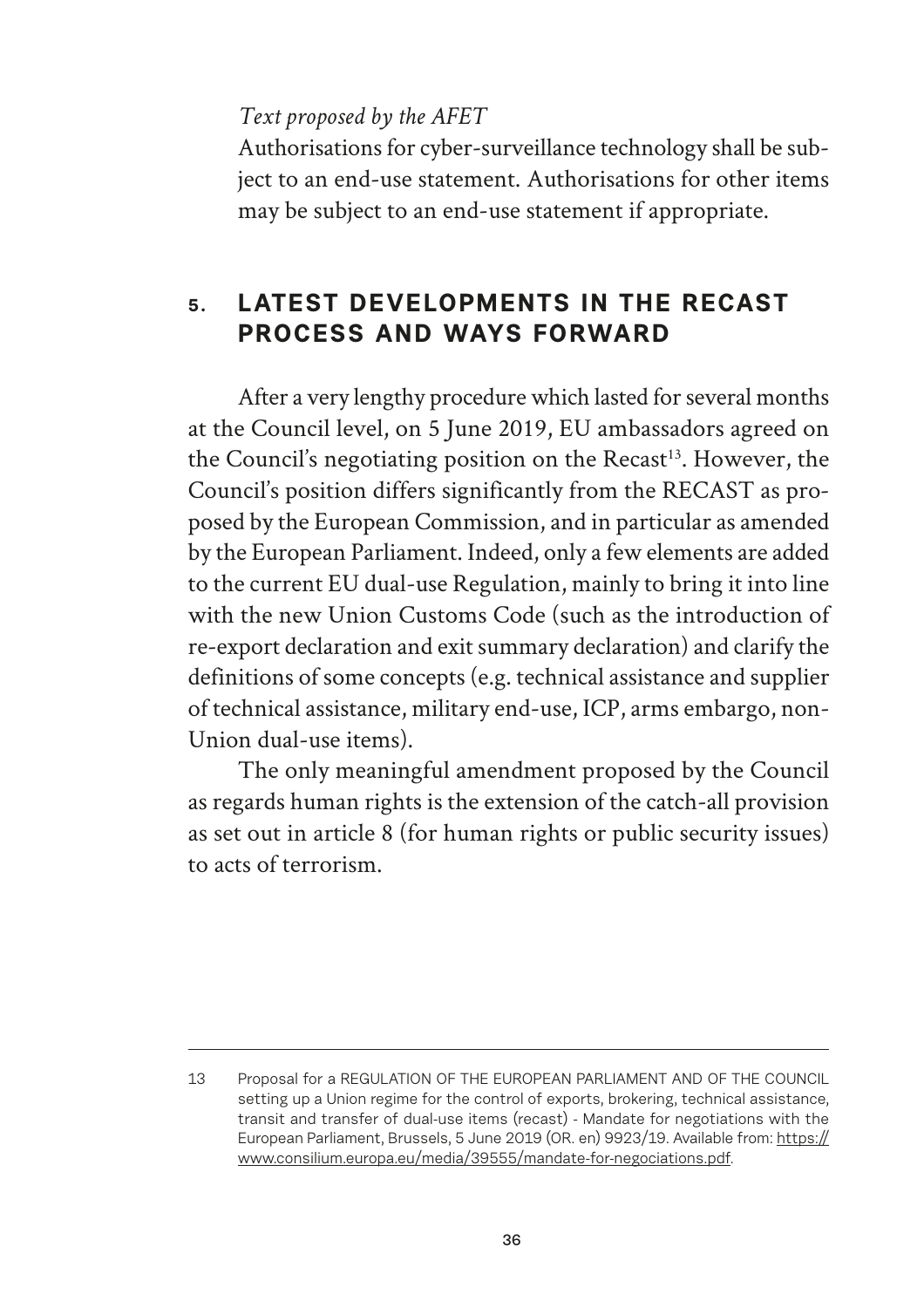Article 8

**1.** *A Member State may prohibit or impose an authorisation requirement on the export of dual-use items not listed in Annex I for reasons of public security,* including the prevention of acts of terrorism*, or for human rights considerations. (…).*

Still, it is worth noting that although the scope of application of article 8 is broadened to include acts of terrorism, these are not defined in the Council's position and the definition of "terrorist acts" as set out in the RECAST proposal is erased in the Council's position.

It appears from the evolution of the ordinary legislative procedure, its different steps and related issued documents that there is no will among Member States to broaden the scope of the EU dual-use regulation with the "human security package" and, in doing so, to make the burden even heavier for implementers. Indeed, on the side of licensing authorities and industries, it would imply a considerably higher number of items to control but also a deeper analysis with regard to the end-user and the country of destination.

The fact remains that the definition no longer matches the scope of application which evolved following major changes in the security and information environments.

Although a pragmatic approach is bridging the existing gap by means of Annex updates and catch-all clauses, legal certainty will have to take over and clearly define what is already contained in the regulation. Of course, the possibility of "switching" perspective still remains, and the human issue package could be dealt with in another context than dual-use trade controls by passing it in the so-called EU anti-torture regulation.

It is clear that a political decision has to be taken on this issue, which cannot remain off the "trade controls table" given the outstanding topicality of the human rights issue in the context of a growing information society.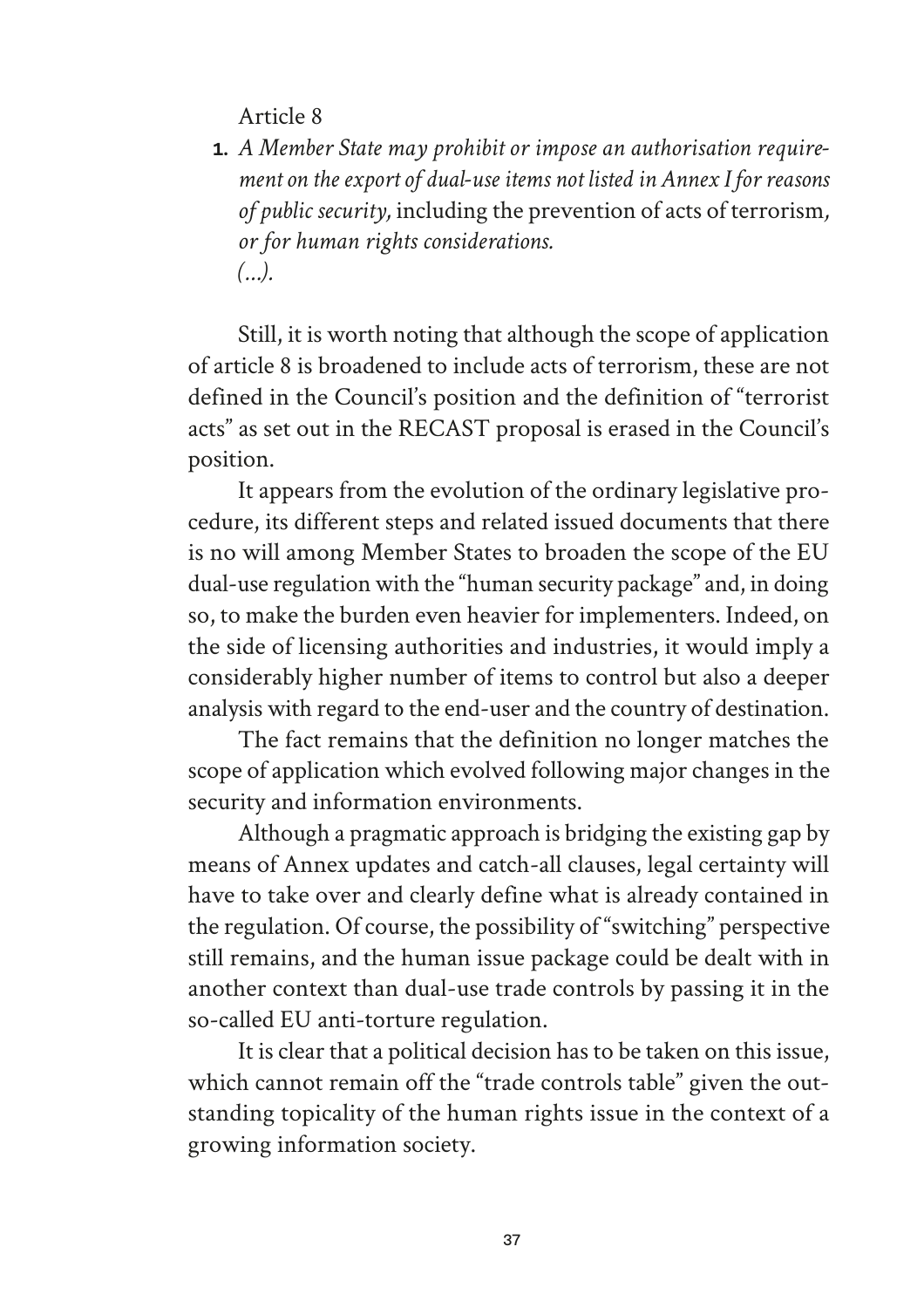As a conclusion cannot be drawn given the "work in progress" discussion between the main EU institutions, it might be wise in this context to remember Benjamin Franklin's famous quote, "Those who desire to give up freedom in order to gain security will not have, nor do they deserve, either one."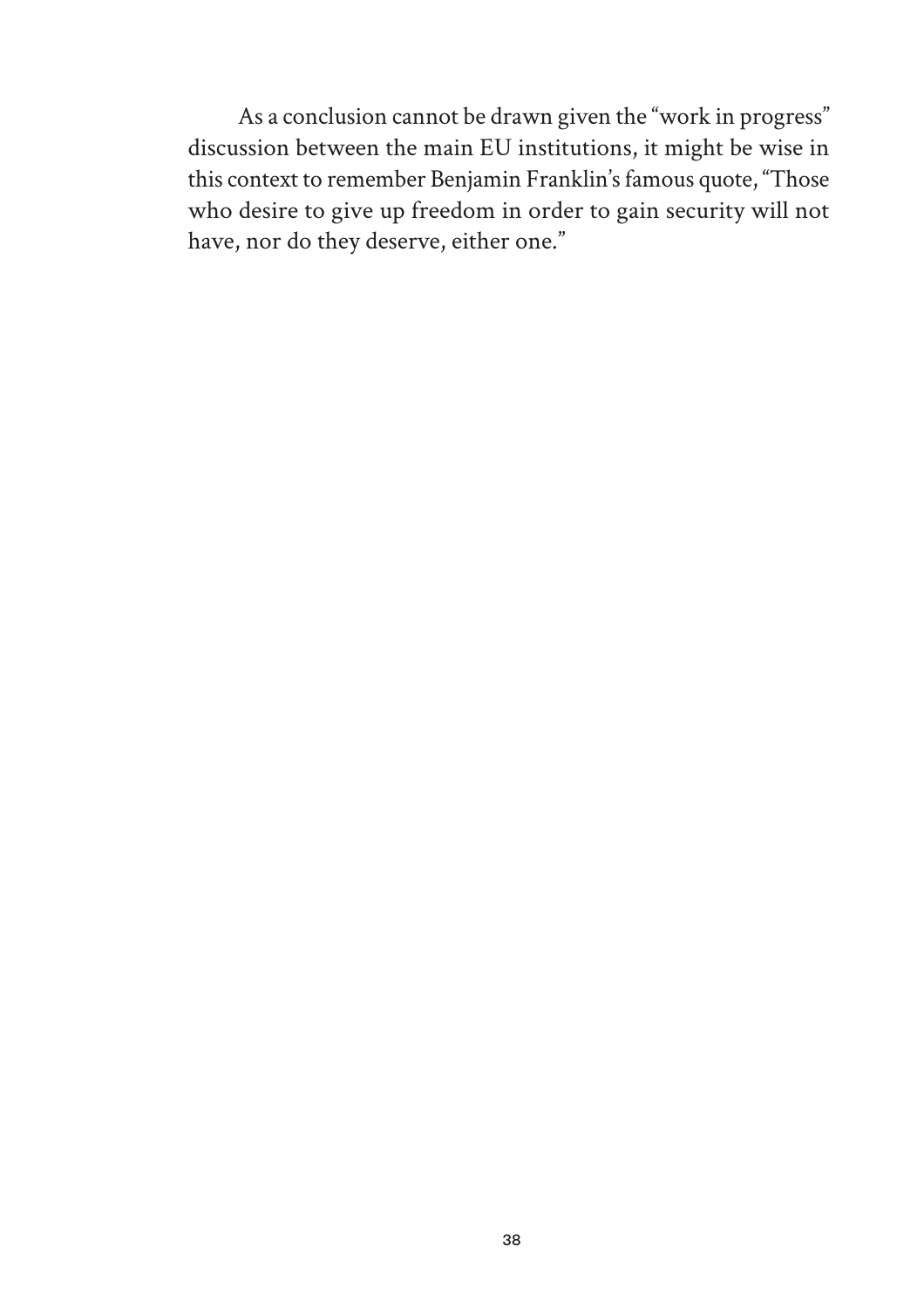# **"Internal Compliance Programme" in the EU dual use export control system from 2009 to 2019**

**Chapter 04**

Irena Kołakowska-Fałkowska *Ministry of Foreign Affairs, Poland*

### **1. INTRODUCTION**

During the last decades, national and international regulations on export control of dual use technologies have become increasingly sophisticated. The scope of the regulations has gradually broadened, and more details have been added to their provisions. Examples of this include the inclusion of the controls on "catch-all items", brokering and transit, intangible technology transfers, and finally the introduction of Internal Compliance Programmes (ICP) for the dual use industry. The latter was required due to the complexity of the technologies under control and continuous technological development in the 1990s and later on, resulting in a need to involve the exporters themselves in the process of controlling the trade in sensitive goods.

As this article will present, since the 1990s the notion of an ICP has been included in the documents agreed upon at international political fora (like the Wassenaar Arrangement), in national laws and in EU law. In some national regulations, the notion of the ICP was introduced as early as the late 1980s (as in the case of Japan) and the beginning of the 1990s (Germany)<sup>1</sup>. In the first EU regulations

<sup>1</sup> Tamotsu Aoi, "Historical Background of Export Control Development in Selected Countries and Regions", http://www.cistec.or.jp/english/service/report.html); "Key Elements of an Effective Export Control System", Institute for Science and International Security (ISIS), 2003, https://books.google.be/books?id=PbLddoNkxi4C&lpg=PA61&o ts=-Nm8IM3JEN&dq=http%3A%2F%2Fwww.exportcontrols.org%2Fkey\_elements. html&hl=fr&pg=PA61#v=onepage&q=http://www.exportcontrols.org/key\_elements. html&f=false.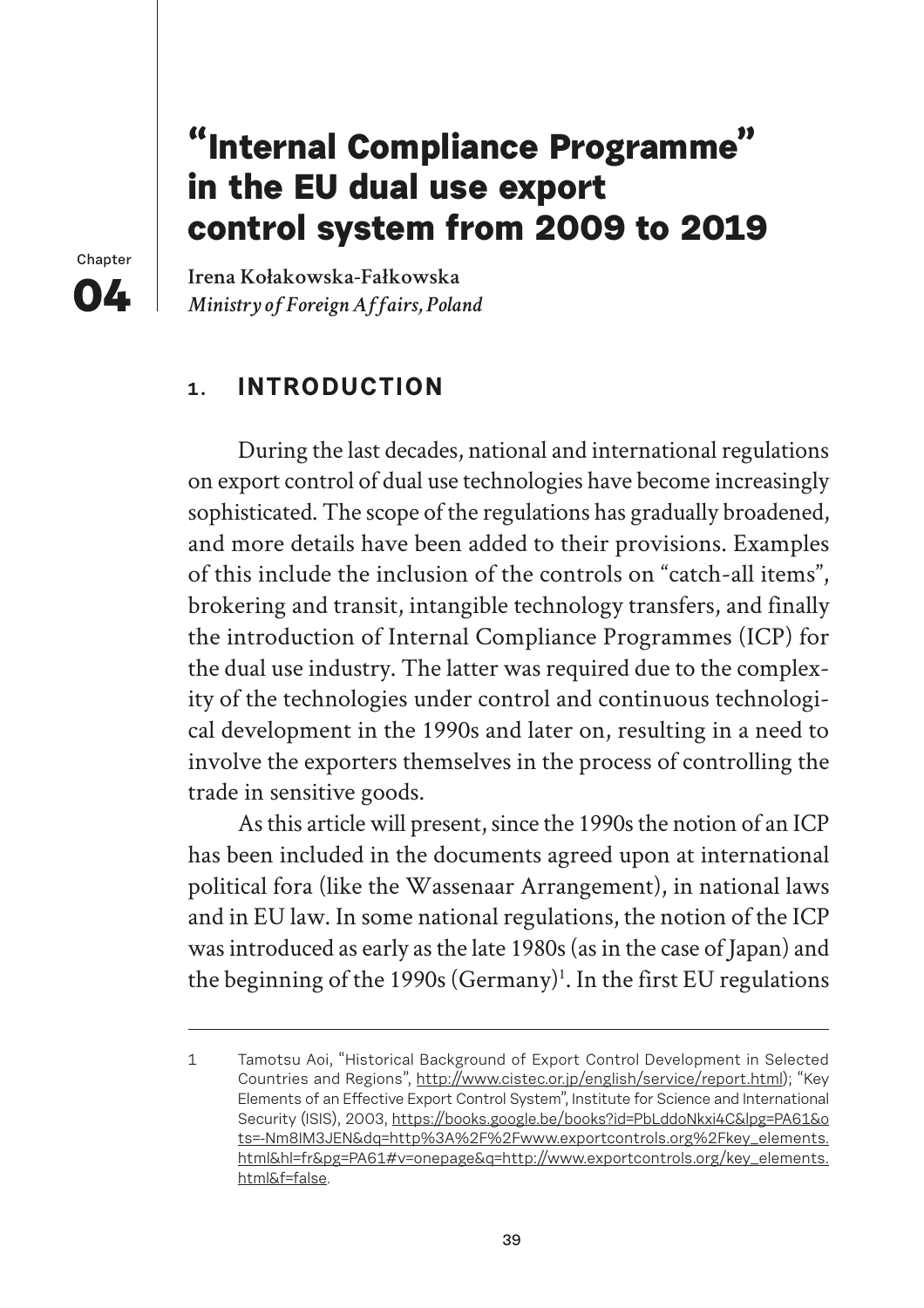on export control established in 1994<sup>2</sup> and in 2000<sup>3</sup>, there was no mention of an ICP or comparable procedures. However, the regulations allowed national authorities to establish additional control measures at their discretion if they deemed them necessary. The notion of ICP was finally introduced into the EU export control law in 2009. As a result, the ICP has become one of the basic notions in modern export control regulations even though, in contrast to other elements mentioned above, it did not become obligatory in most of the jurisdiction.

This article will examine the evolution of the EU's regulation on ICP during the 2009-2019 period. It will then conclude with one national example from an EU Member State – that of the Republic of Poland. The case of Poland has been chosen not because the author is a Pole, but rather due to the fact that this example is unique, as since 2000 the ICP has been obligatory for all Polish exporters of dual use goods (although in 2012 this burden was significantly reduced).

## **2. INTERNAL COMPLIANCE PROGRAMME (ICP) – A SHORT EXPLANATION**

An ICP provides the first line of control built into a company's structure. By knowing the customer and the specifications and potential application of the item in question, its manufacturer is well positioned to give the first judgment on the probable civilian or military end-use.

ICP4 is "an arrangement in which a company ensures that it is completing legal transactions, obeying the regulations enacted by the government, and fulfilling company export policies. Internal

<sup>2</sup> Council Regulation (EC) No. 388/94 and Decision 94/943/CFSP.

<sup>3</sup> Council Regulation 1334/2000.

<sup>4 &</sup>quot;Key Elements of an Effective Export Control System", Institute for Science and International Security (ISIS), 2003, http://www.exportcontrols.org/key\_elements.htm.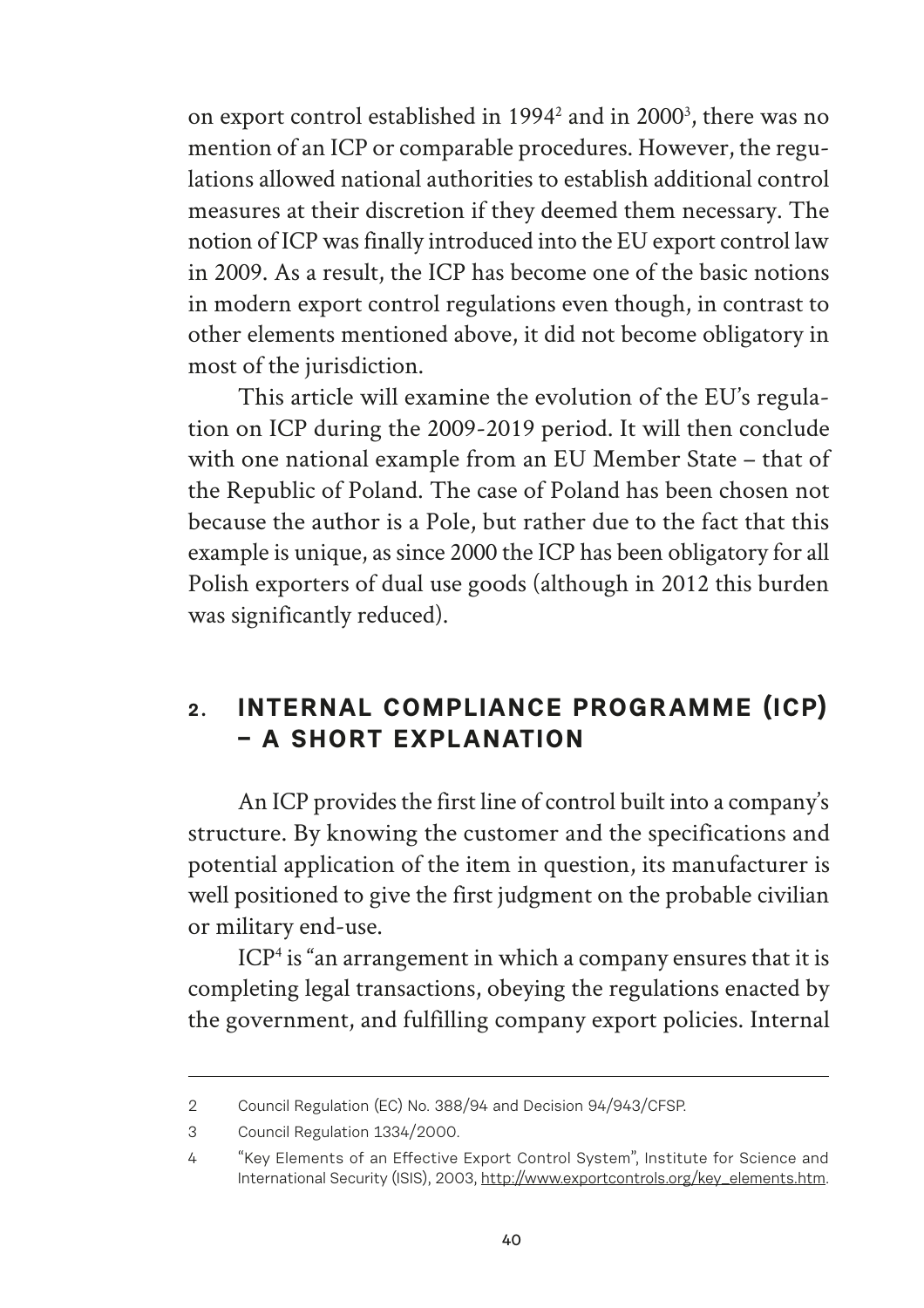compliance systems typically include a set of procedures that company officials must satisfy before an item leaves the company. Such procedures include a thorough investigation of the buyer and end-user prior to the shipment of a purchased item off-site." An ICP should consist of "operational export compliance policies and procedures (…) and a written set of guidelines that captures those policies and procedures." It provides guidelines for employees on what should be done before an export takes place and helps document what has been done in this regard. An ICP helps to ensure that exports are in compliance with export control legislation and enables reporting to the government when required or requested. Such processes help build trust between companies and government agencies. This system should also help companies keep up to date with legislation and enable them to know what goods are subject to export controls. An ICP should also advise employees on how to check a planned transaction in light of any concerns relating to the customer and the end use of the good<sup>5</sup>.

Detailed guidelines on ICPs for exporters have been provided by several national authorities, including the US and Germany<sup>6</sup>.

#### **3. ICP IN EU LAW IN 2009**

Because the ICP has been considered useful for decreasing the risk of incompliance with export control regulations, it was introduced into the EU export control law in 2009, although the corresponding article was not very demanding. The EU Dual-Use

<sup>5 &</sup>quot;Key Elements of an Effective Export Control System", Institute for Science and International Security (ISIS), 2003, http://www.exportcontrols.org/key\_elements.htm.

<sup>6</sup> German guidelines: https://www.bafa.de/SharedDocs/Downloads/EN/ Foreign\_Trade/afk\_information\_leaflet\_internal\_compliance\_programms.pdf?\_\_ blob=publicationFile&v=2. US Guidelines: https://www.bis.doc.gov/index.php/ documents/pdfs/1641-ecp/file.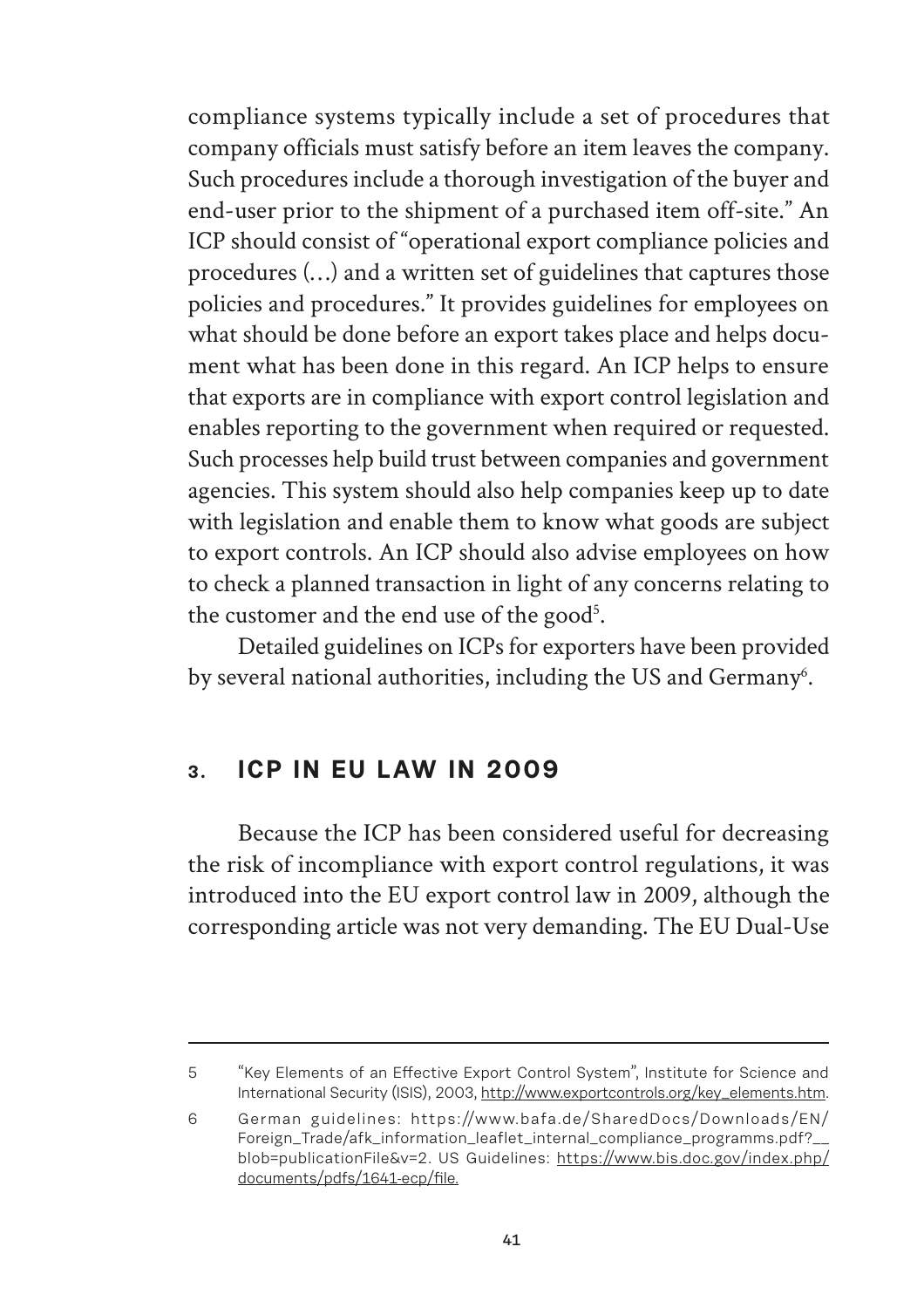Regulation 428/20097 , which remains in force, does not explicitly require companies to put in place an Internal Compliance Programme, nor does it provide a definition of an ICP. However, it states that during the authorisation process it is possible to consider whether an exporter has "proportionate and adequate" means and procedures to ensure compliance. Art. 12.2 of the Regulation lists the implementation of an ICP as one of the criteria against which an application for a global licence (not an individual one) should be assessed by national authorities. The provision says: "*when assessing an application for a global export authorisation Member States shall take into consideration the application by the exporter of proportionate and adequate means and procedures to ensure compliance with the provisions and objectives of this Regulation and with the terms and conditions of the authorisation"*.

Hence, there is no obligation for an exporter applying for a global licence to have an ICP. The EU law recommends that national authorities take the existence and outline of an ICP (here under the notion of "*means and procedures"*) into consideration as an additional criterion in the assessment process, but it is definitely left up to the national authorities to decide whether they consider an ICP obligatory or not. The provision also underlines that the ICP implemented by the exporter needs to be "*proportionate and adequate"*. This should be understood as meaning proportionate and adequate to the size of the company and the volume and characteristics of its trade in dual use goods.

It can be said that the ICP was "recommended" by the European legislator to be used in national export control systems. It was considered that its implementation by exporters would increase their standing with the authorities by virtue of having high compliance standards, resulting in the decreased risk of proliferation. Nevertheless, the ICP has not been made mandatory at the EU level.

<sup>7</sup> Council Regulation (EC) No 428/2009 of 5 May 2009 setting up a Community regime for the control of exports, transfer, brokering and transit of dual-use items (OJ L 134, 29.5.2009).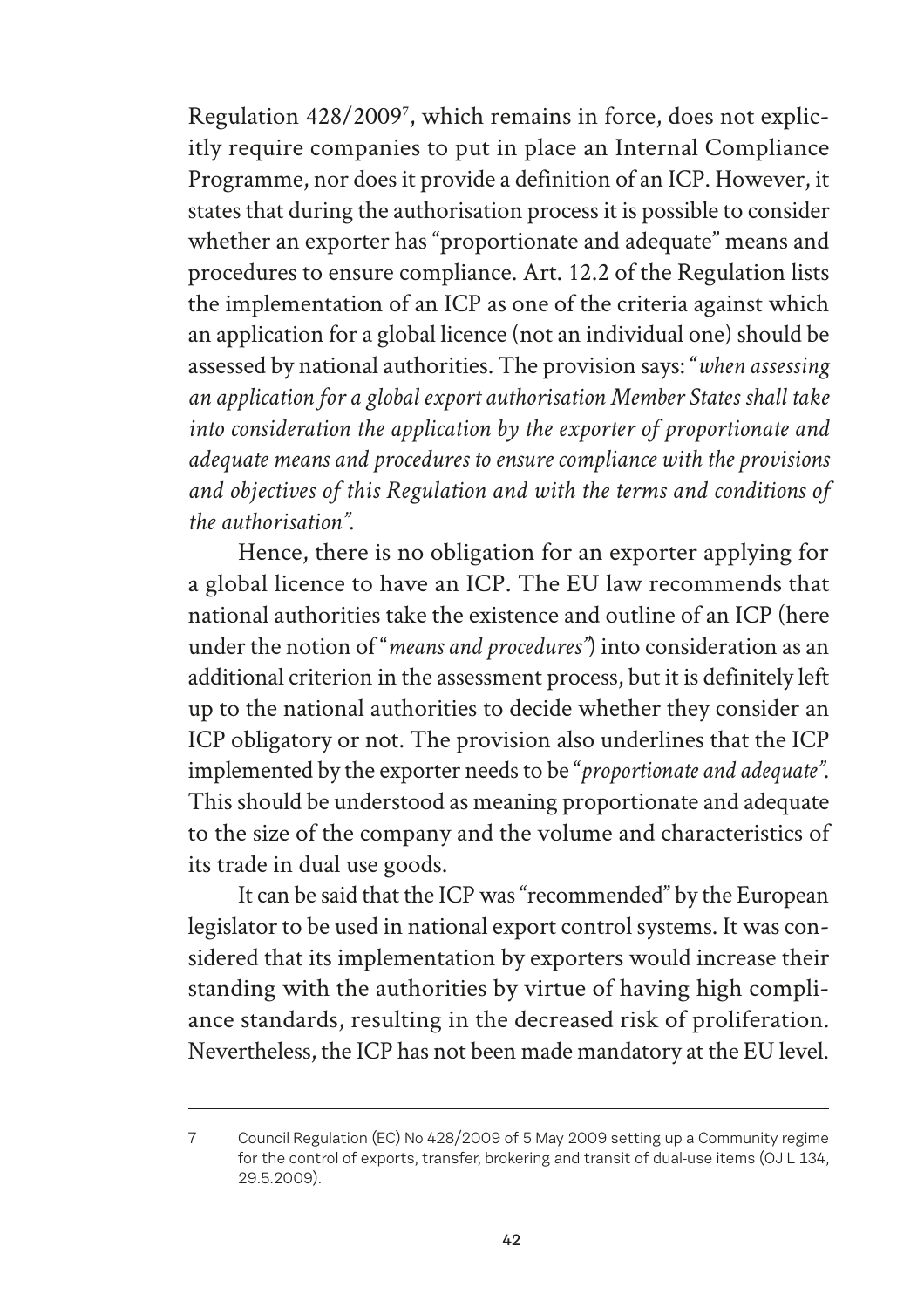The decision as to whether or not to use the ICP as an assessment criterion was left with the national authorities of the EU Member States. Among them, the situation varied. The approaches taken by the EU MS could be divided into 4 general clusters<sup>8</sup>: a) states requiring an ICP for individual licences<sup>9</sup>; b) states requiring an ICP for the use of the national or EU General Export Authorisations<sup>10</sup> or c) when applying for global authorisations<sup>11</sup>; d) states which do not require an ICP but would take its existence into account when assessing an application $12$ .

Moreover, when assessing the EU MS approach to the ICP, it should be noted that even though it is not obligatory as part of the EU law on export control, it has been successfully introduced into EU outreach programmes $^{13}$ .

### **4. ICP ON THE INTERNATIONAL AGENDA 2009-2019**

On the international level, the concept of the Internal Compliance Programme was also widely discussed at export controlrelated fora between 2009 and 2019. After many months of debates, in 2011 the Wassenaar Arrangement, which currently comprises 42 states, agreed on the Best Practices document on the ICP<sup>14</sup>. Even

- 10 Austria, Bulgaria, Croatia, Denmark, Hungary, Romania and Slovenia.
- 11 Croatia, Finland, Hungary and Germany.
- 12 Belgium, Ireland, The Netherlands, Sweden.

<sup>8</sup> Prof. Dr. Quentin Michel, Lia Caponetti, Dr. Ilaria Anna Colussi, "The European Union Dual-Use Items Control Regime. Comment of the Legislation article-by-article" June 2017 (DUV5Rev7).

<sup>9</sup> E.g. Bulgaria and Hungary.

<sup>13</sup> The Author personally delivered lectures on ICP during the subsequent editions of the EU P2P Export Control Programme for Dual Use Goods (2011-2016). For more information on the EU outreach programmes, please visit: https://ec.europa.eu/jrc/en/ research-topic/chemical-biological-radiological-and-nuclear-hazards/eu-p2p-outreachprogrammes-export-control/dual-use-goods.

<sup>14</sup> https://www.wassenaar.org/app/uploads/2019/consolidated/2-Internal-Compliance-Programmes.pdf.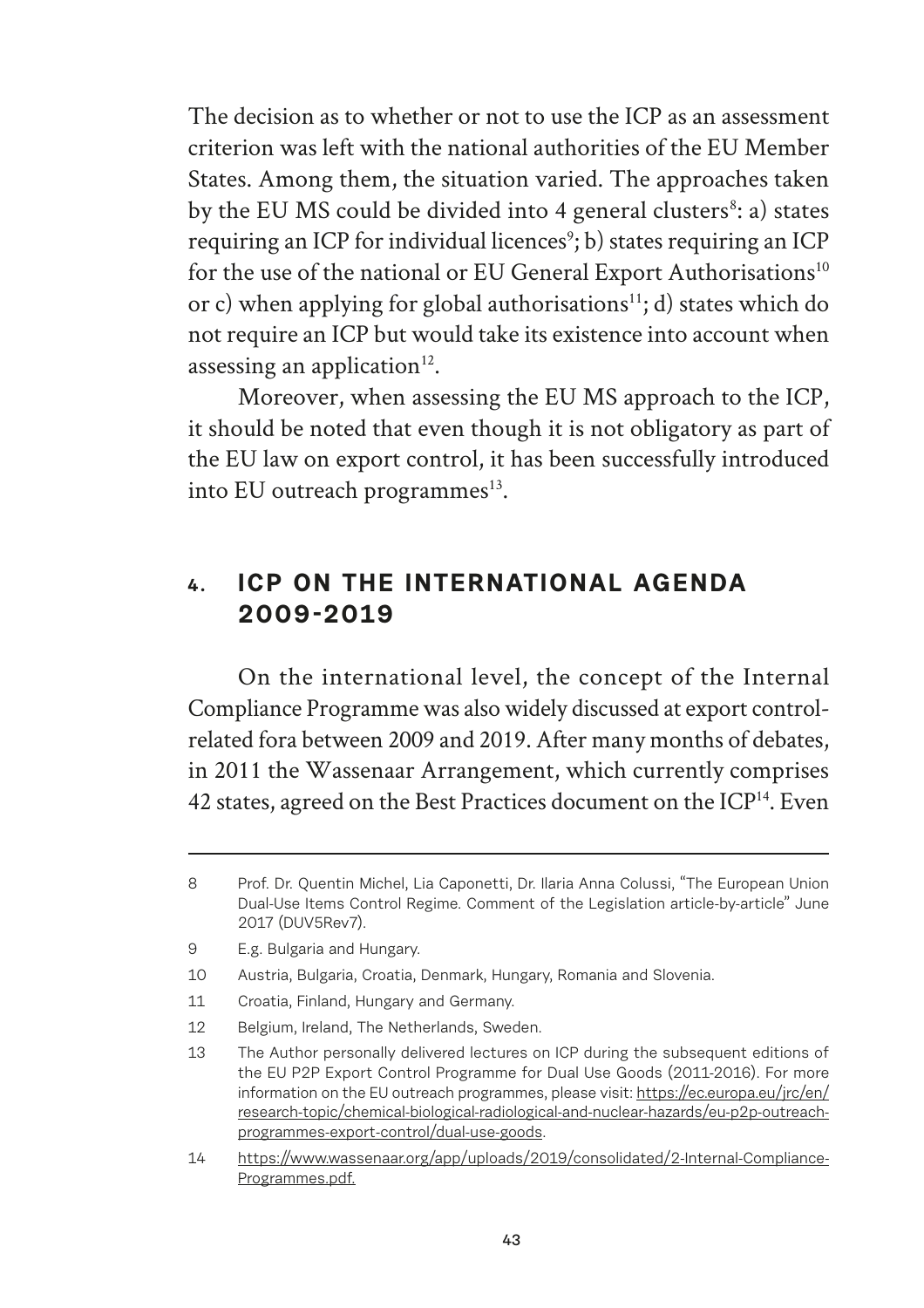though it is not legally binding, it provides an important common reference for all the Arrangement's members (among them EU states, Australia, Japan, Russia, South Korea and the USA). The Best Practices also help to advertise the ICP among third countries, with the aim of encouraging governments to consider introducing this policy instrument. The ICP has also been an element of the US Export Control and Related Border Security Assistance (EXBS) outreach programmes and of US co-sponsored International Export Control Conferences<sup>15</sup>. As it is engaged in research on non-proliferation and in EU outreach programmes, the Stockholm International Peace Research Institute has undertaken several studies on national approaches to ICPs<sup>16</sup>. The Wiesbaden Process dedicated to dialogue on export control compliance between regulators and the industry naturally included the issue of ICPs in the agenda of its meetings<sup>17</sup>.

Through briefings and presentations about national approaches to the ICP during different outreach activities, nations shared information and exchanged experience on their policies, procedures or in some cases regulations related to the issue. The inclusion of the industry made it possible to broaden the picture and take into account their point of view on the advantages and disadvantages of the ICP. All these endeavours contributed to raising awareness and understanding of the ICP.

However, it should be noted that the notion of the ICP was not included in the UN Security Council Resolution 1540 (2004) on preventing the proliferation of WMD and their means of delivery to non-state actors, in particular for terrorist purposes. The reason

<sup>15</sup> https://2009-2017.state.gov/strategictrade/program//index.htm. E.g. The EU- and US-sponsored 12th International Export Control Conference in Singapore in 2011 included ICP as a topic for one of the sessions co-led by the Author.

<sup>16</sup> E.g.: a report from 2011 undertaken for SEESAC and UNDP entitled "Internal Compliance Programmes"; even though this report was produced in the framework of arms export control, it is useful in comparing ICPs implemented in Germany, Poland, Romania, Sweden and one private company. https://www.sipri.org/sites/default/files/2016-03/ Internal-Compliance-Programmes.pdf.

<sup>17</sup> E.g. during the 2015 edition of the Wiesbaden Conference, a panel dedicated to "Discussion of identified effective industry compliance practices" took place. Source: materials from the conference in the possession of the Author.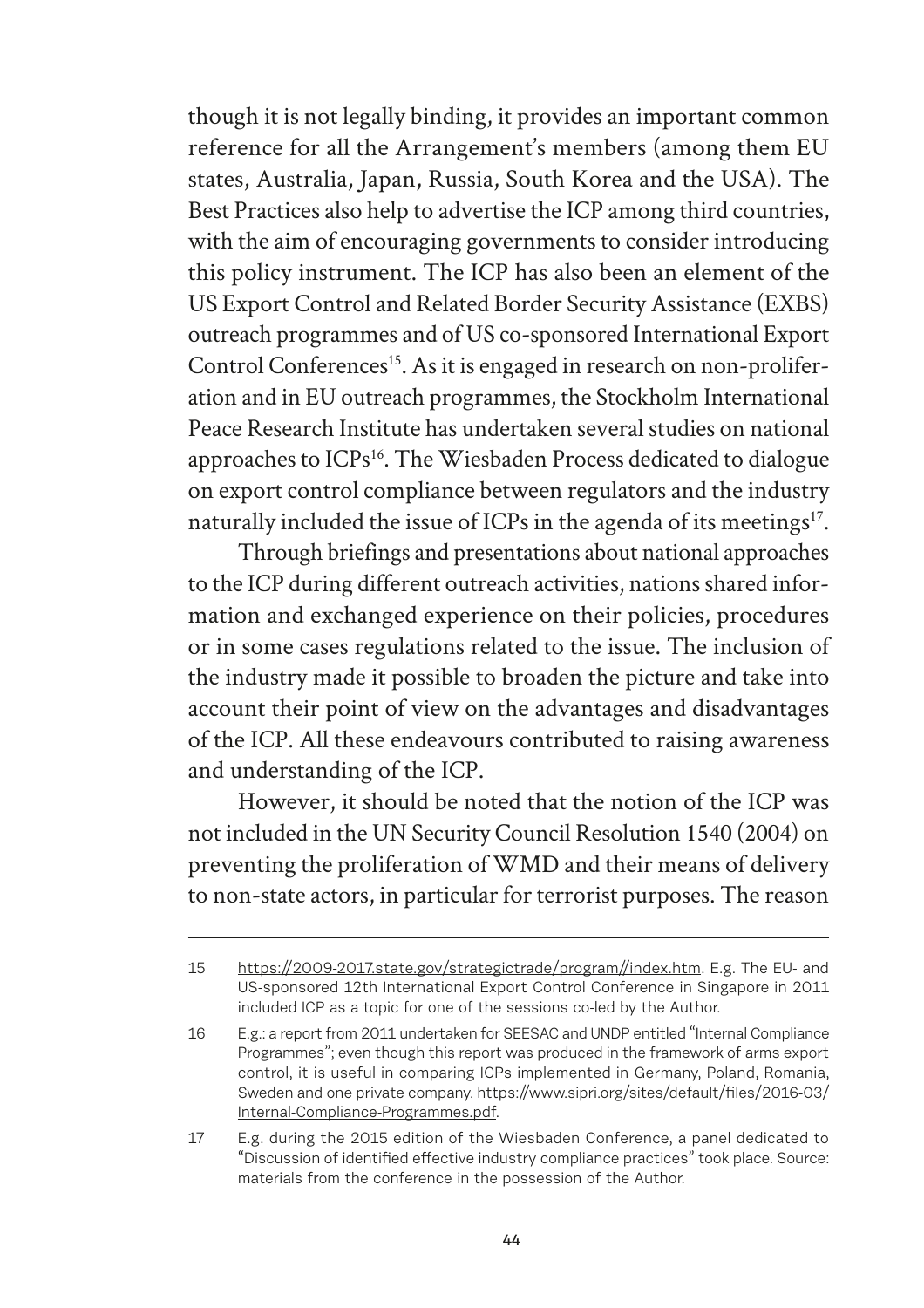for this may be the fact that the Resolution sets out what nations should control (like intangible transfers or catch-all controls), but not how exactly they are to do it (e.g. by using an ICP). The notion of the ICP with regard to dual use export controls might still be too specific for several states that do not experience notable dual use transfers.

## **5. ICP IN THE COURSE OF THE RECAST OF THE EU REGULATION (2014-2019)**

An important development regarding the ICP took place in the European Union in 2019, when on 30 July 2019 the European Commission published its Commission Recommendation (EU) 2019/1318 *on internal compliance programmes for dual-use trade controls under Council Regulation (EC) no 428/2009.* The "ICP Recommendation" is so far the only tangible outcome of the revision process of the EU export control law initiated in 2016<sup>18</sup>. This article will discuss the ICP Recommendation in more detail in the following paragraphs.

During the recast process, in the 2016 Proposal for a Regulation, the European Commission recommended a full revision of the EU export control law. In the resulting draft legislation, the Commission proposed that ICP implementation should be a prerequisite for using global authorisations and some general authorisations. It also proposed a definition of the ICP (art.  $2.22^{19}$ ). According to its assessment, this step would ensure an EU-wide level playing field

<sup>18</sup> The process began with the 2013 Commission report on the implementation of EU Regulation 428/2009. "Proposal for a Regulation of the European Parliament and of the Council setting up a Union regime for the control of exports, transfer, brokering, technical assistance and transit of dual-use items (recast)"; http://trade.ec.europa. eu/doclib/docs/2016/september/tradoc\_154976.pdf.

<sup>19 &</sup>quot;internal compliance programme" shall mean effective, appropriate and proportionate means and procedures (risk based approach), including the development, implementation, and adherence to standardised operational compliance policies, procedures, standards of conduct, and safeguards, developed by exporters to ensure compliance with the provisions and with the terms and conditions of authorisations set out in this Regulation".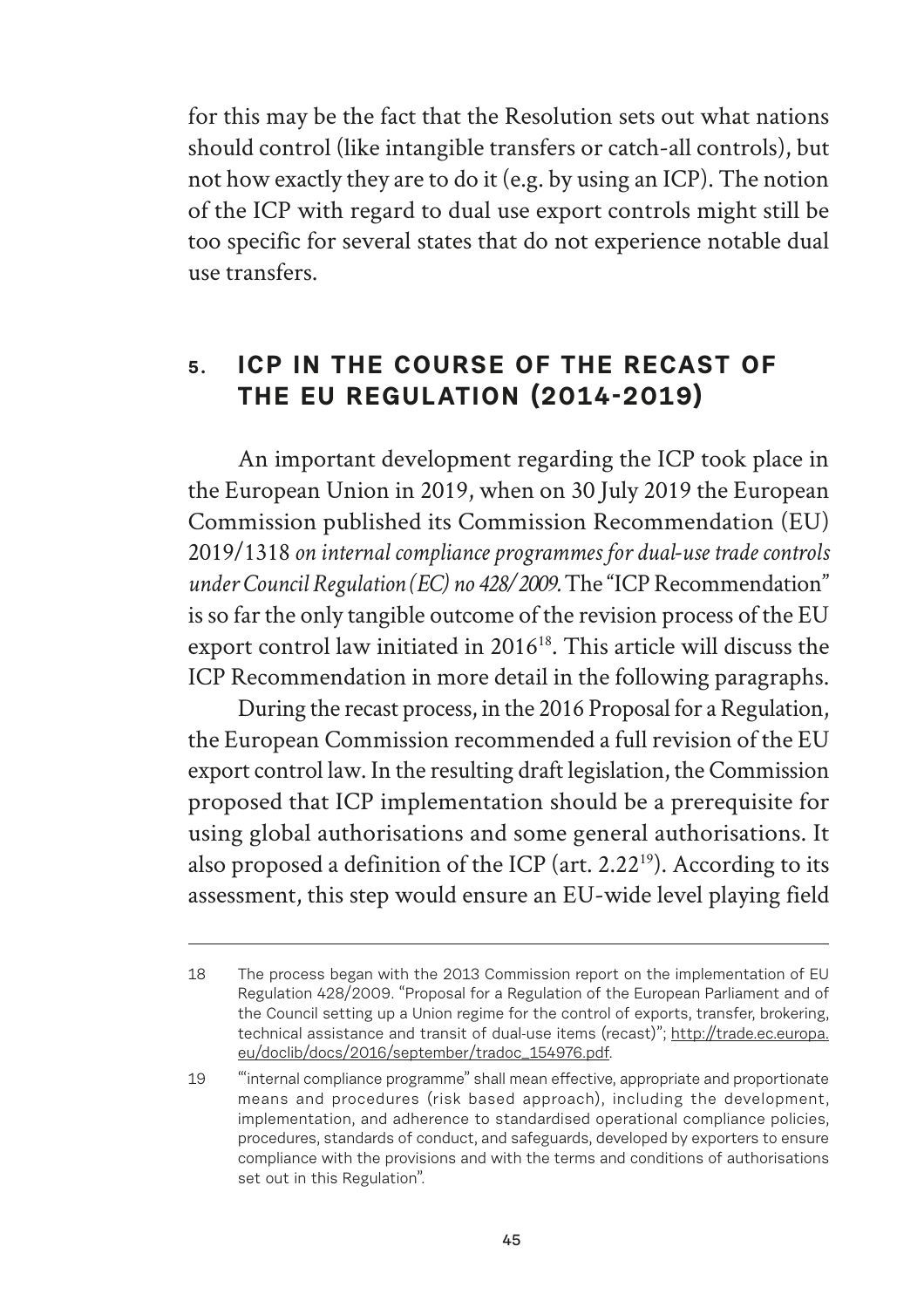and increase the effectiveness of controls<sup>20</sup>. This judgment was shared by the European Parliament, which in its 2018 Proposal accepted the Commission's text. The EP also aimed to introduce the possibility for companies "on a voluntary basis, to have its ICP certified free of charge by the competent authorities on the basis of a reference ICP established by the Commission, in order to obtain incentives in the authorisation process from the national competent authorities"21. In November 2019, the review process was still ongoing, being in the phase of interinstitutional negotiations between the Parliament and Commission and the Council<sup>22</sup>.

Important developments with regard to the ICP took place in the EU in 2009, though in the field of arms trade. At that time, the Directive 2009/43/EC *of the European Parliament and of the Council simplifying terms and conditions of transfers of defence-related products within the Community* was adopted with the aim of facilitating industrial cooperation in the defence industry in the EU. In general, it simplified export procedures among companies involved in longterm industrial cooperation in the field of the production of military equipment. While introducing the possibility of lessening requirements for licensing, it also established a standard for certifying the recipients of arms. For example, entities wishing to take advantage of the general authorisations published by national authorities (art.

<sup>20</sup> Regarding the potential financial and bureaucratic burden on exporters, the Commission argued: "the proposal does not provide for exemptions in favour of Small and Medium Enterprises (SMEs): due to overriding security reasons, it is imperative that SMEs comply with controls. However, the scope of certain provisions which may be particularly demanding in terms of human and IT resources has been limited to avoid excessive regulatory burden on SMEs. Thus, the requirement for companies to implement an effective Internal Compliance Programme (ICP) – a set of formal measures and procedures ensuring compliance with export controls – mainly applies in relation to global licences (and certain general export authorisations), while small companies that cannot afford to develop a formal ICP can export under most general authorisations and/or individual licences. Moreover, the proposal's simplification of licensing procedures and enhanced legal clarity will bring important benefits to SMEs".

<sup>21</sup> Recital 14 and art. 2.22 of the proposed Regulation. http://www.europarl.europa.eu/ doceo/document/TA-8-2018-0006\_EN.html

<sup>22</sup> The Council Presidency began negotiations with the European Parliament's delegation on 21 October 2019. https://www.europarl.europa.eu/thinktank/en/document. html?reference=EPRS\_BRI(2016)589832.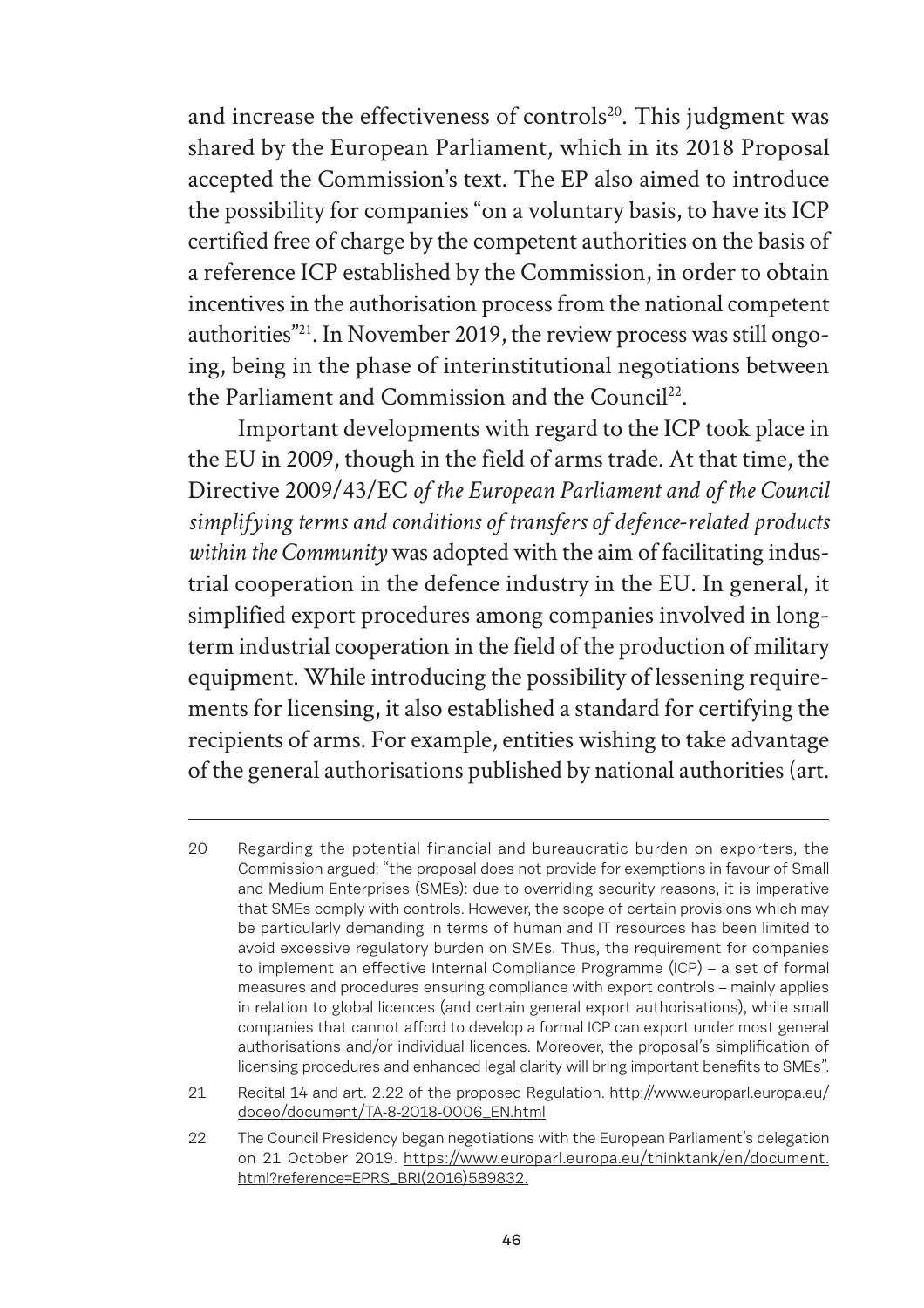5) need to obtain a certificate that proves their reliability as regards their capacity to observe export limitations received under a transfer licence. The process of this certification includes checking if the company has established an internal compliance system (art. 9). The entity must appoint a senior executive as the dedicated officer personally responsible for transfers and exports who will ensure that the undertaking will take all necessary steps to observe and enforce all specific conditions related to the end-use and export. Finally, the Directive requires that a certified company provides a description of the internal compliance programme or transfer and export management system implemented in the undertaking. This description shall provide details of the organisational, human and technical resources allocated to the management of transfers and exports, the chain of responsibility within the undertaking, internal audit procedures, awareness-raising and staff training, physical and technical security arrangements, record-keeping and traceability of transfers and exports.

In 2011 the Commission published its Recommendation on the certification of defence undertakings under Article 9 of Directive 2009/43/EC23. Its Annex 1 contains a detailed table of "Questions and guidelines on the description of internal compliance programmes and for subsequent assessment". The questions guide the reader through a practical outline of an ICP (e.g. *Are compliance manuals being provided and kept up to date for export/transfer control staff?*). Additionally, examples of best practices are provided (e.g. *Compliance manuals for the use and guidance of export/transfer control staff should be available, at least in electronic version (for instance, on the undertaking's intranet*)). However, no detailed explanation of the ICP itself is provided. Rather, the questions in the Annex seem to be useful for the assessment process of the ICP itself during the certification by national authorities.

<sup>23</sup> file:///C:/Users/kolakowskai/Downloads/l\_01120110115en00620074.pdf.en.pdf.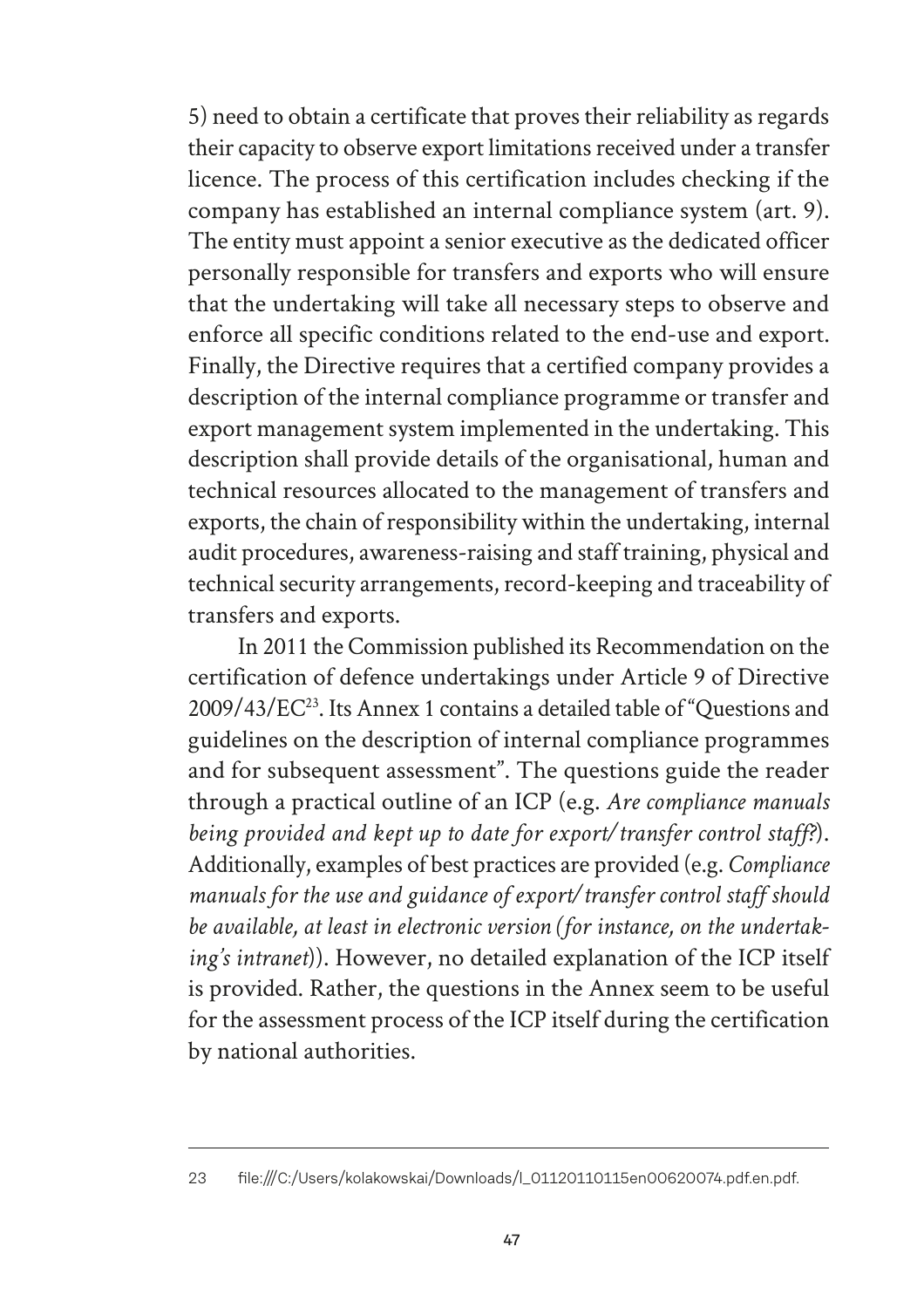#### **6. EU GUIDANCE ON ICP FOR DUAL USE TRADE CONTROLS (2019)**

A significant improvement came in 2019 with another EU ICP guideline, but this time prepared for the benefit of dual use exporters. Even though the recast of the EU dual use export Regulation was still ongoing, in 2018 the European Commission put forward a draft EU Guide on ICPs for consultation with the industry and MS<sup>24</sup>. After the consultation period, in July 2019 the recommendation was published as an official Commission document: Commission Recommendation (EU) 2019/1318 of 30 July 2019 on internal compliance programmes for dual-use trade controls under Council Regulation (EC) no 428/201925.

The objective of the ICP guidance is to provide a non-binding document that describes the concept of the ICP and aids the industry in implementing such programmes. By being a potential reference guide on ICPs in the EU, it has a chance of setting a standard approach to the issue among the EU MS. Its other important aim is to advise the national authorities in EU MS on risk assessment in the licensing process.

The Commission's Recommendation identifies the core elements of an effective ICP under the EU Dual-Use Regulation. While describing these 7 elements, it draws on previous international documents and discussions in this regard (e.g. the Wassenaar Arrangement Best Practices, EU 2011 Recommendation on ICP for arms exporters). These elements are:

- **1.** Top-level management commitment to compliance,
- **2.** Organisational structure, responsibilities and resources,
- **3.** Training and awareness-raising,
- **4.** Transaction screening process and procedures,
- **5.** Performance review, audits, reporting and corrective actions,

<sup>24</sup> https://trade.ec.europa.eu/doclib/docs/2018/september/tradoc\_157336.pdf.

<sup>25</sup> https://eur-lex.europa.eu/legal-content/EN/TXT/PDF/?uri=CELEX:32019H1318&from  $=EN.$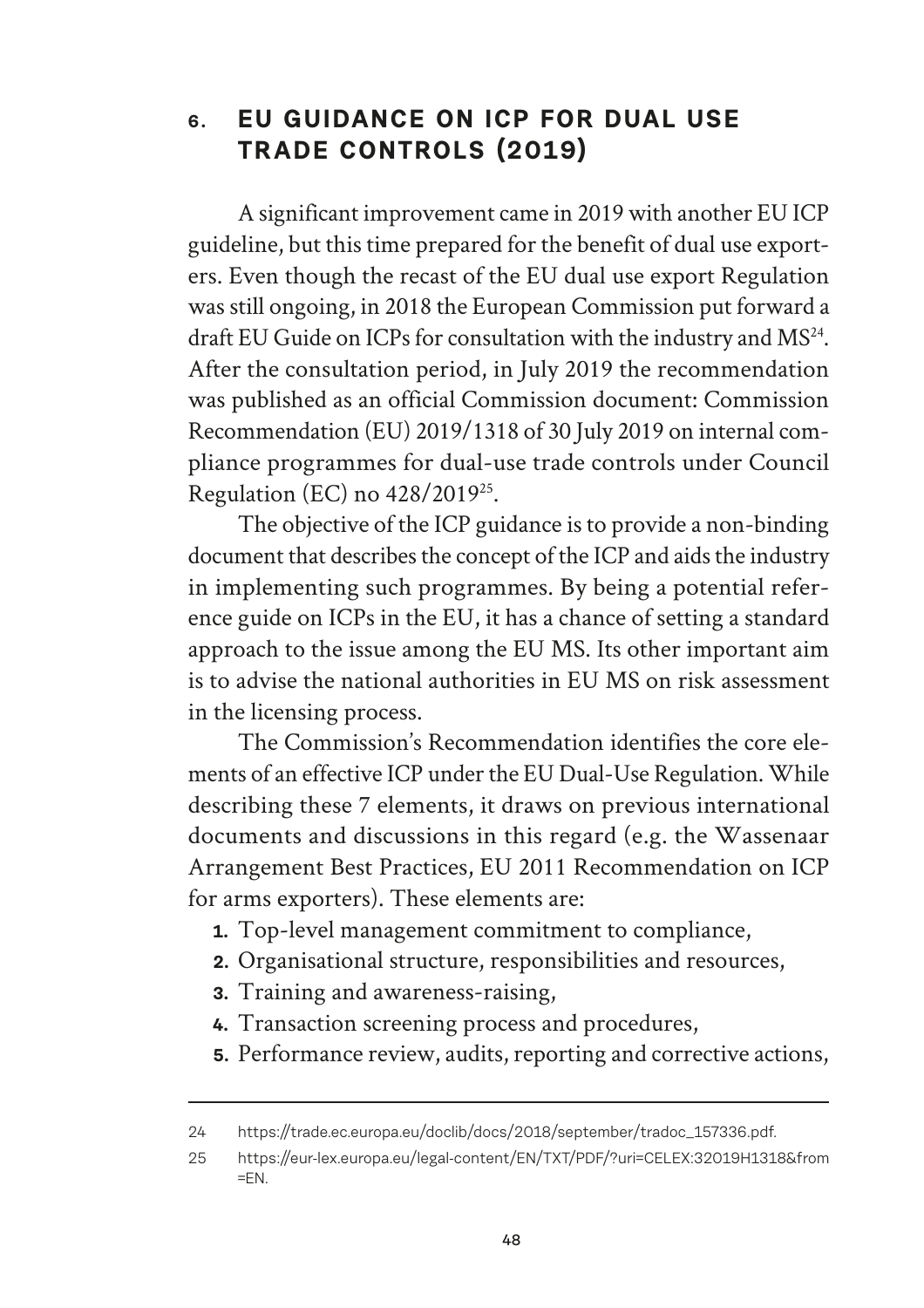- **6.** Recordkeeping and documentation,
- **7.** Physical and information security.

For each of the elements, the Recommendation provides a clear, comprehensive explanation of "*what is expected"* from the company26 and how it may be achieved (*What are the steps involved?*27). This approach helps readers to see in practice and understand what EU Regulation 428/2009 "wants" from the industry when it vaguely states: the "*application by the exporter of proportionate and adequate means and procedures to ensure compliance with the provisions and objectives of this Regulation and with the terms and conditions of the authorisation".* 

The comprehensiveness and user-friendly outline of the Recommendation makes it useful for practical implementation. Moreover, as it was produced by the Commission, the document has a chance of drawing the attention of the European industry.

<sup>26</sup> E.g.: "The company has an internal organisational structure that is set down in writing (for instance in an organisational chart) and that allows for conducting internal compliance controls. It identifies and appoints the person(s) with the overall responsibility to ensure the corporate compliance commitments. Please be aware that in some Member States this must be a member of the top-level management." Point 2. of the Guidelines.

<sup>27</sup> E.g.: "Determine the number of dual-use trade control staff, taking into account legal and technical aspects which need to be covered. Entrust at least one person in the company with the company's dual-use trade compliance and ensure that an equally qualified substitute can assume the task in case of absence (such as sickness, holiday and so on). Depending on the average volume of orders, this person may only have to handle tasks relating to dual-use export control on a part-time basis. "Point 2. of the Guidelines.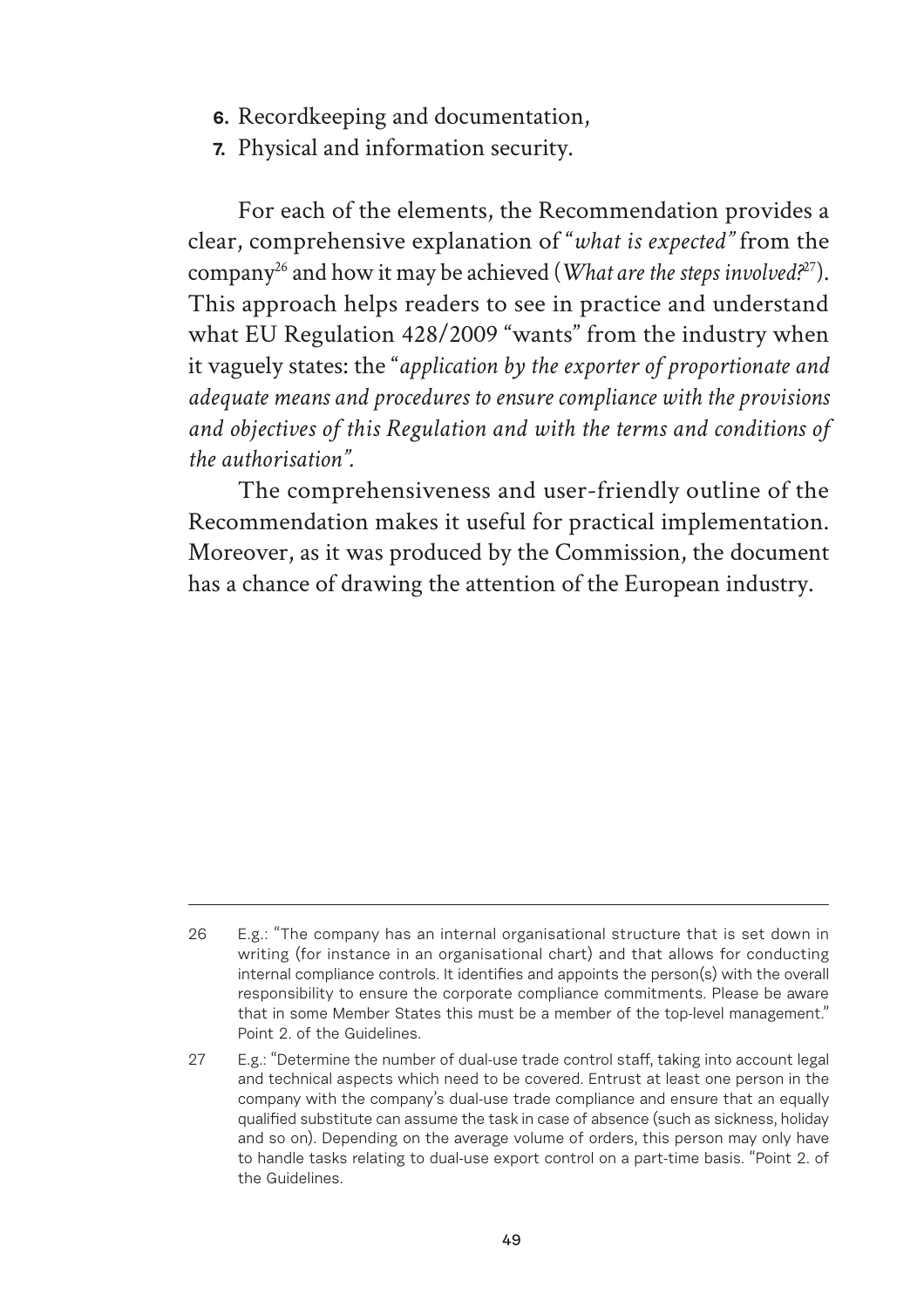#### **7. EXAMPLE OF A NATIONAL APPROACH TO THE ICP – THE CASE OF POLAND**

## **7.1. ICP as an obligatory measure between 2000 and 2012**

When it comes to national approaches to Internal Compliance Programmes during recent decades, one of the most interesting examples has always been that of the Republic of Poland. In Polish export control law, the notion of the ICP was introduced in 2000<sup>28</sup>, when the previous law from  $1997<sup>29</sup>$  was amended<sup>30</sup>. Between 2000 and 2012, the implementation of an ICP by the exporter was a mandatory criterion for all transactions in dual-use or military items, and for all types of export licence, be it individual, global or general ones<sup>31</sup>. Moreover, the implementation of an ICP was subject to a mandatory ISO-9001 certification procedure undertaken in each company every 3 years. Additionally, the enterprise had to undergo an external audit every 6 months (resulting in 5 audits during the 3-year period between ICP certifications). If an

<sup>28</sup> The Act of 29 November 2000 *on foreign trade in goods, technologies and services of strategic importance to the security of the State and to maintaining international peace and security* http://prawo.sejm.gov.pl/isap.nsf/download.xsp/ WDU20001191250/O/D20001250.pdf. See also Irena Kołakowska, "Poland" in Quentin Michel (ed.), "Sensitive Trade: The Perspective of European States (Non-Prolifération et Sécurité / Non-Proliferation and Security)", 2011.

<sup>29</sup> Act of 11 December 1997 on Administering of Foreign Trade in Goods and Services and on the Arms Trade http://prawo.sejm.gov.pl/isap.nsf/DocDetails. xsp?id=WDU19971571026. However, the first national legislation on dual use export control was introduced in 1993 with the Act on the Rules of Special Control of Foreign Trade in Goods and Technologies Related to International Agreements and Obligations, published in the Journal of Laws (Dziennik Ustaw) No 129 of 24 December 1993.

<sup>30</sup> https://www.sipri.org/sites/default/files/2018-01/poland\_2016.pdf.

<sup>31</sup> Art. 10.2 and art. 11 of the Act of 29 November 2000 on foreign trade in goods, technologies and services of strategic importance to the security of the State and to maintaining international peace and security.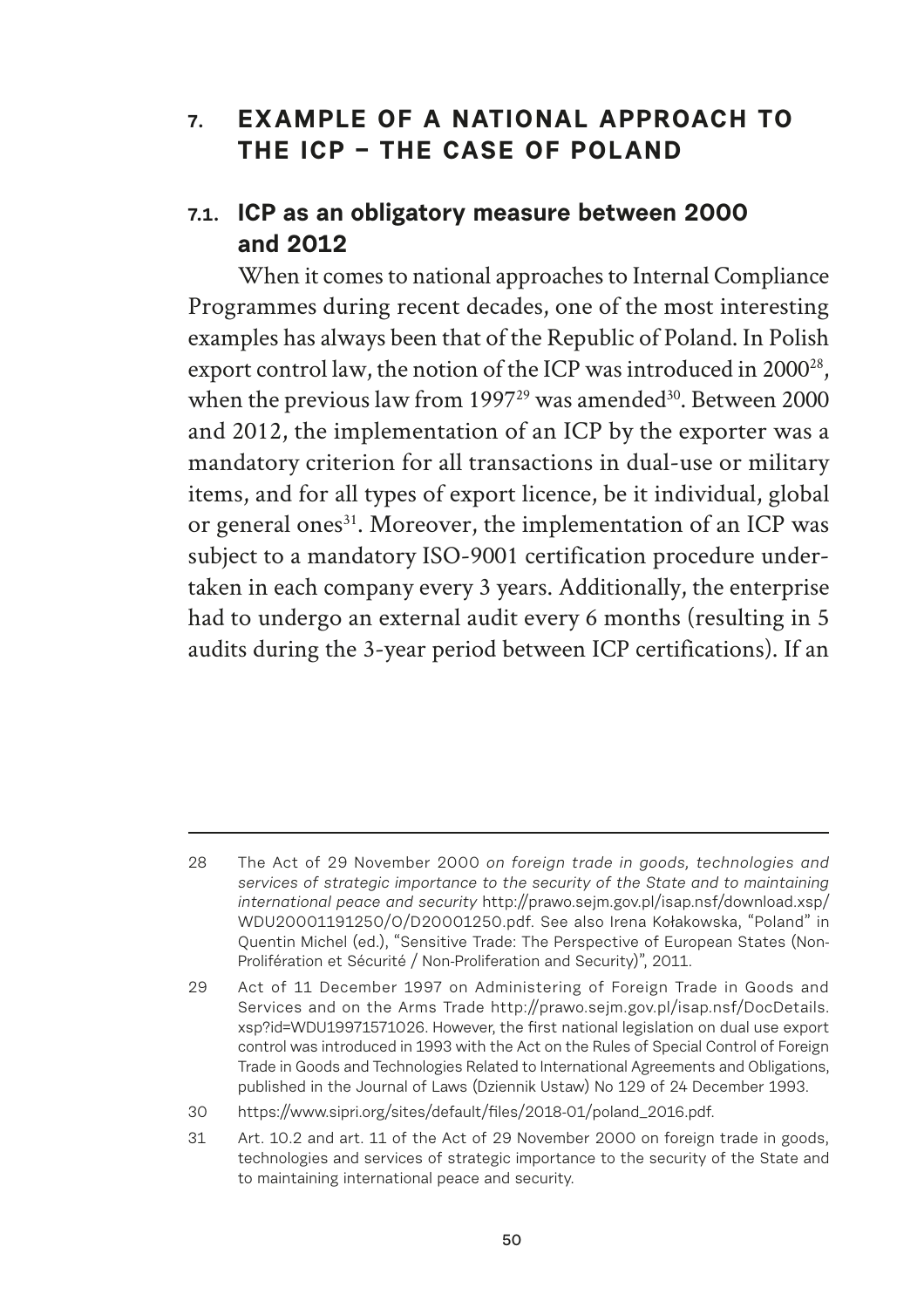entity wanted to apply for a general licence, it needed to have had the ICP in place for the last three years. This approach resulted in a very low number of dual use licence applications $32$ .

The Polish Law was rather general regarding the description of ICPs. It provided that the exporter "shall establish and implement an internal system of control and management of trade in military goods" to be able to verify that the exported items are not intended for human rights violations, terrorist purposes or other unlawful purposes, and do not endanger peace or stability (Art. 10. 2). The Law also included a list of the elements of an ICP: "the internal control system shall define in particular the tasks of the bodies of the enterprise, basic tasks of jobs related to control and management of trade, the rules of employee recruitment, data archiving, internal control, completion of orders and training"<sup>33</sup>. Even though the national law provided a general outline of an ICP, it did not go into details that would help entities to understand this concept.

In comparison to other EU Member States, but probably also globally, as indicated by many export control experts, this demanding approach was extraordinary. Even though some other EU MS required an ICP for individual licences (Bulgaria, Hungary<sup>34</sup>), none required ICP certification along with an ISO standard and external audits conducted every 6 months. This was a substantial bureaucratic and financial burden on the exporters.

<sup>32</sup> Irena Kołakowska, "Poland" in Quentin Michel (ed.), "Sensitive Trade: The Perspective of European States (Non-Prolifération et Sécurité / Non-Proliferation and Security)", 2011.

<sup>33</sup> Art. 11. Ibidem.

<sup>34</sup> Prof. Dr. Quentin Michel, Lia Caponetti, Dr. Ilaria Anna Colussi, "The European Union Dual-Use Items Control Regime. Comment of the Legislation article-by-article" June 2017 (DUV5Rev7).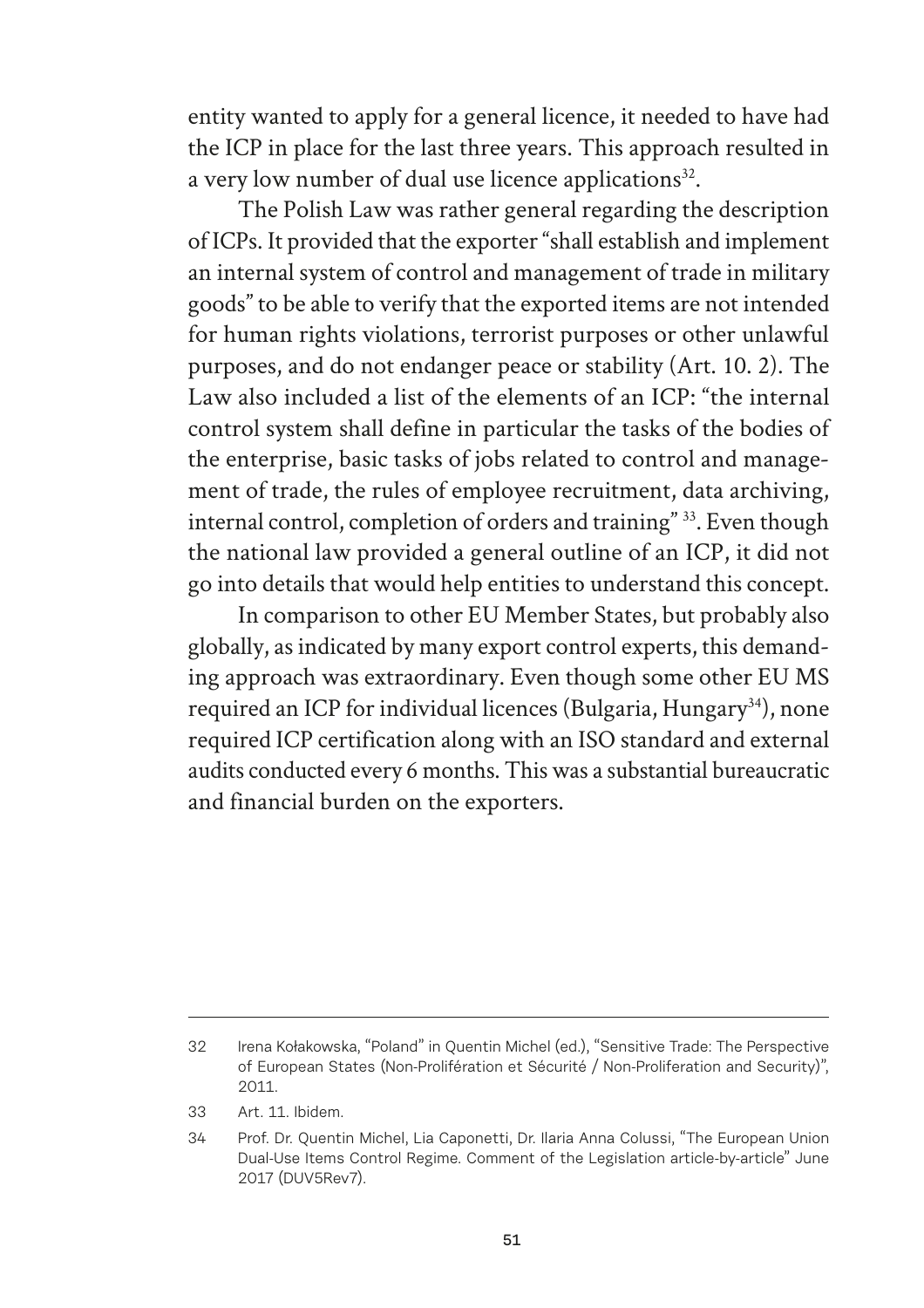#### **7.2. 2012 amendment: cancellation of the ICP for DU goods**

A significant change of approach took place in 2012. At that time, as a part of the National Reform Programme Europa 2030, the Polish government was undertaking an initiative to simplify national legislation and reduce the administrative burden<sup>35</sup>. As a result, the requirement for an ICP for all types of licences for trade in dual use items was cancelled. Since then, only companies dealing with arms exports have needed to have an ICP, and even in their case, the number of obligatory audits of the ICP has been decreased from 5 to 3 during a 3-year period.

Nevertheless, according to exporters and representatives of the authorities, the current law in Poland with regard to the ICP is still overregulated, too costly and not effective. This is due to the requirements for an ISO certification and external audits, which are costly and time consuming. Accompanying the ongoing discussion on the recast of the EU Regulation, further changes to the Polish law are being considered, which would enable harmonisation with the EU law and the introduction of less restrictive ICP provisions for arms exporters<sup>36</sup>. This could result in the lack of certification of ICPs by external actors, with the latter being replaced by a simple obligation to register. On the other hand, if it is accepted on the EU level, the ICP may once again become an obligation for the dual use exports, but only for global licences. Moreover, the national authority is considering providing a national standard schematic of an ICP. The Commission Recommendation on the ICP may be helpful in this regard. As the EU dual use Regulation is still under review, the outcome of these deliberations is to be seen in the future.

<sup>35</sup> https://ec.europa.eu/info/sites/info/files/file\_import/nrp\_poland\_en\_0.pdf.

<sup>36</sup> Interview with a representative of the Polish export control authority, May 2019.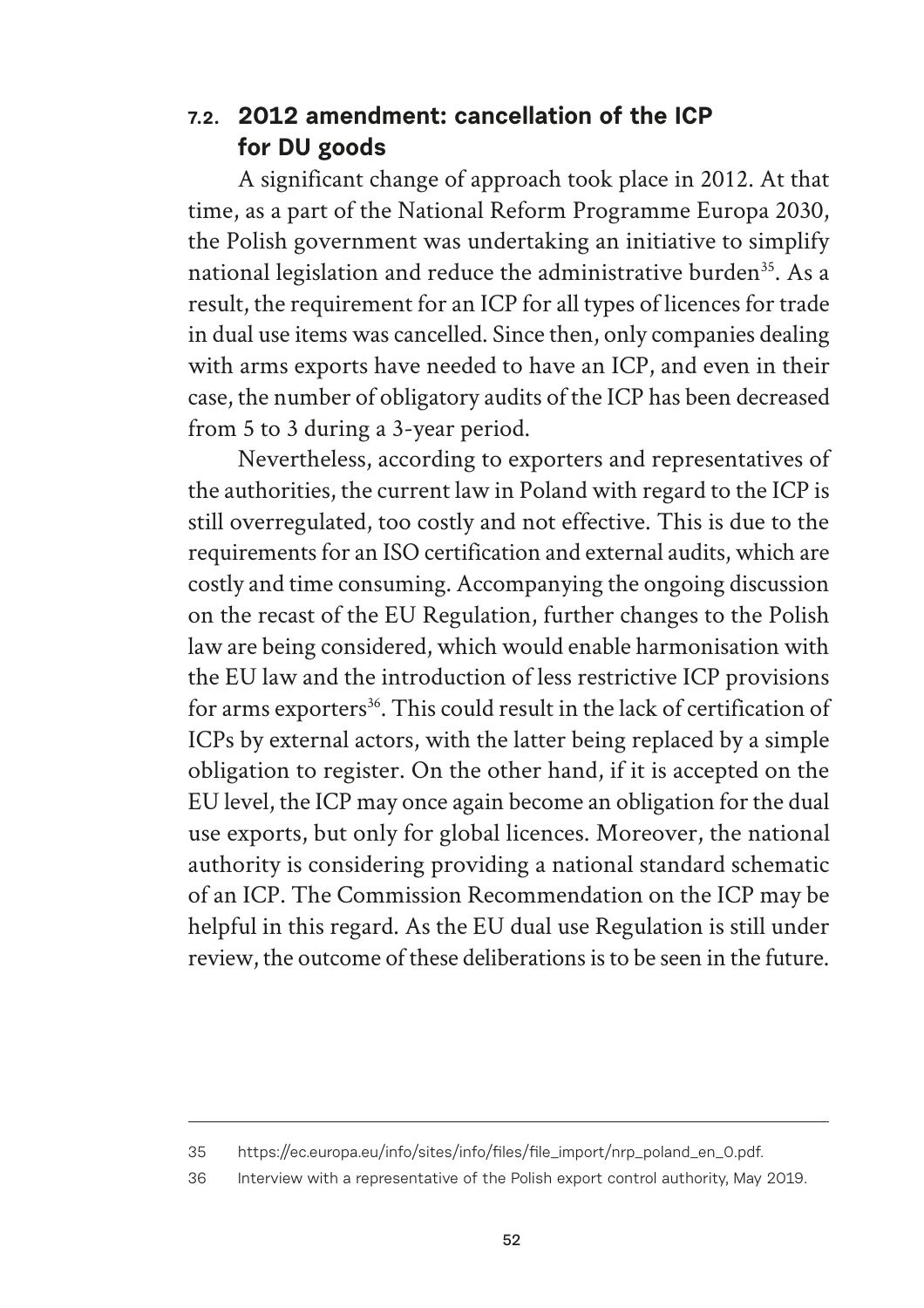#### **8. CONCLUSIONS – THE ICP HAS BECOME A STANDARD, BUT IS NOT AN OBLIGATORY REQUIREMENT**

After looking at the developments around the concept of the Internal Compliance Programme since the 1990s, it can be argued that it became a widely recognised element of export control systems by states exporting dual use items (members of the Wassenaar Arrangement), especially those with high volumes of strategic trade (Germany, Japan, the US). National authorities responsible for controlling dual use exports consider it an important and useful instrument for decreasing proliferation risks and enabling trading companies to safely engage in exporting activities. This was proved by the adoption by the Wassenaar Arrangement Participating States of the Best Practices Guidelines on ICP, but also by the inclusion of the ICP in their global outreach activities. The Wassenaar Arrangement's Best Practices provide the notion of the ICP with a firm standing as an important element in export control systems. However, it did not become an obligation and is not universally applied by nations, not even the EU Members. The Wassenaar Arrangement's Best Practices are merely politically binding, and there is no document or supranational regulation making an ICP obligatory. It remains a national competence to decide on the applicability of the ICP to any particular national export control system.

In the European Union, the ICP has a rather strong position. One Member State introduced the notion of an ICP as early as the 1990s (Germany), while another made it obligatory for all dual use exporters without differentiating between the size of their exports (Poland in 2000). About half of them include the ICP in their licensing system. In a few states, having an ICP has been made an obligation for certain licences, whereas in others it is just a recommendation. In the EU export control law, a reference to the ICP was introduced in 2009. Since then, the European-level law explicitly recommends that national MS authorities include the ICP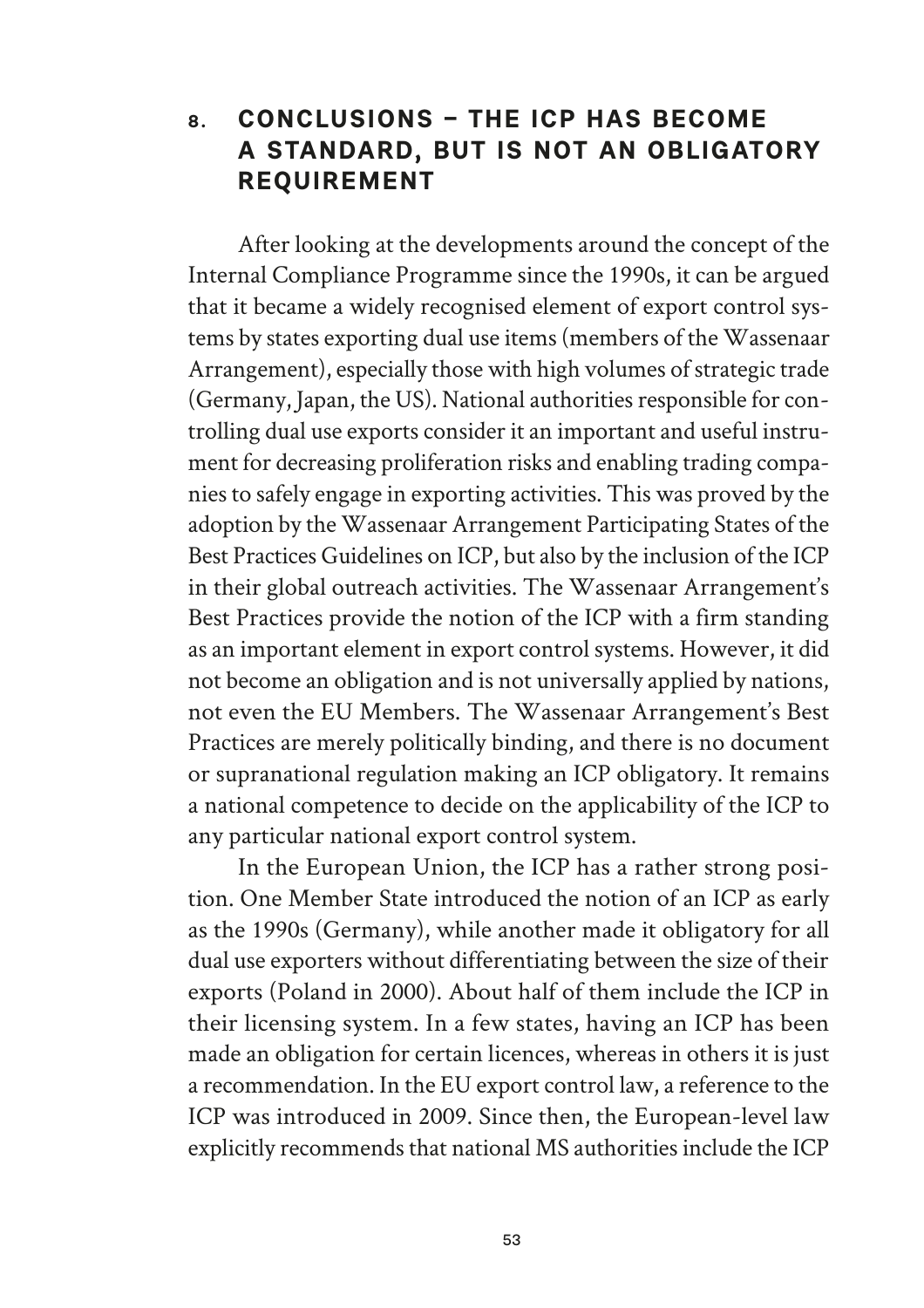in their national dual use export systems. However, it is still not obligatory, even for general or global license users. This reflects the balance between EU MS who have different approaches to the ICP. This settlement seems to be a fair solution. The EU general recommendation on the ICP enables national authorities, which are familiar with their local industry, to decide on the appropriateness and the scope of the ICP obligation. If the national authority deems it appropriate in their particular case to require an ICP, it would find sufficient ground for such a requirement in the EU Regulation 428/2009. This balance has continued over the last 10 years. It is also worth noting an important development in Poland that took place in 2012 when, after a period when ICPs were obligatory for all dual use exporters, the ICP was erased from the dual use trade. This case is an example of stepping back from overregulation.

In the case of the arms trade, the ICP was introduced in 2009 as a confidence-building measure in the framework of EU intracommunity arms transfers. It became obligatory for companies wishing to take advantage of the simplified control measures (e.g. use general licences). Thanks to this development, all EU Member States became familiar with the notion of the ICP and its implementation, even though it concerned only the field of arms exports.

Another important development in dual use export control, though not a game changer, was the introduction of the non-binding Commission Recommendation on the ICP in 2019. It provides a detailed manual of Internal Compliance Systems, and should result in increasing awareness and familiarity with the ICP. It serves as one of the steps within the ongoing process of the recast of the EU Regulation 428/2009 aimed at introducing an obligatory ICP for companies using global licences. If completed, this would be the first time the ICP has been obligatory at the EU level. It would also further increase the demand for consulting services on ICPs across the EU. With both EU manuals referring to internal compliance systems (the 2011 recommendation for intracommunity arms trade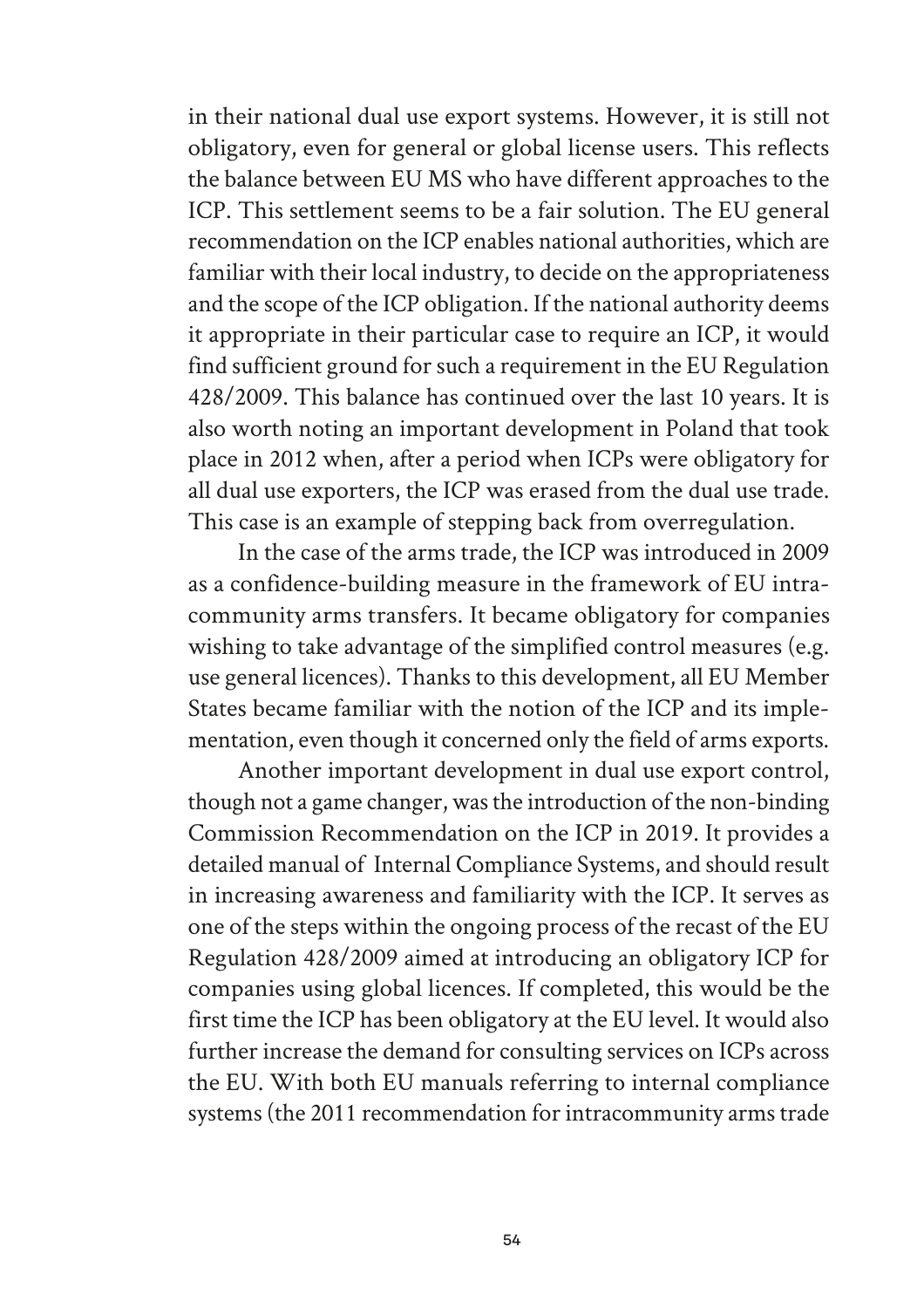and the 2019 recommendation for dual use goods), the national authorities now have sufficient material to aid their national entities in the process of establishing ICPs.

The situation of the ICP in the EU export control system reflects the ongoing struggle in the process of establishing export control regulations to find the right balance between the need to assure industry compliance and the need to not overload the private sector. The 2009 EU Regulation on dual use controls enables national authorities, which are familiar with their local industry, to decide on the appropriateness and the scope of the ICP obligation. This provides flexibility and allows the level of control to be matched with the size of the industry and the scope of its production. This situation indicates a balance between a need to assure adequate controls and the proportionality of the burden.

The possible introduction of an EU-level obligation to have an ICP for global licences would increase the burden on the industry, but it would also assure effective controls in times of significant technological development. At the same time, the current European Parliament proposal on the dual use Regulation includes caveats on the ICP which require it to be proportional, thus preventing the risk of overregulation.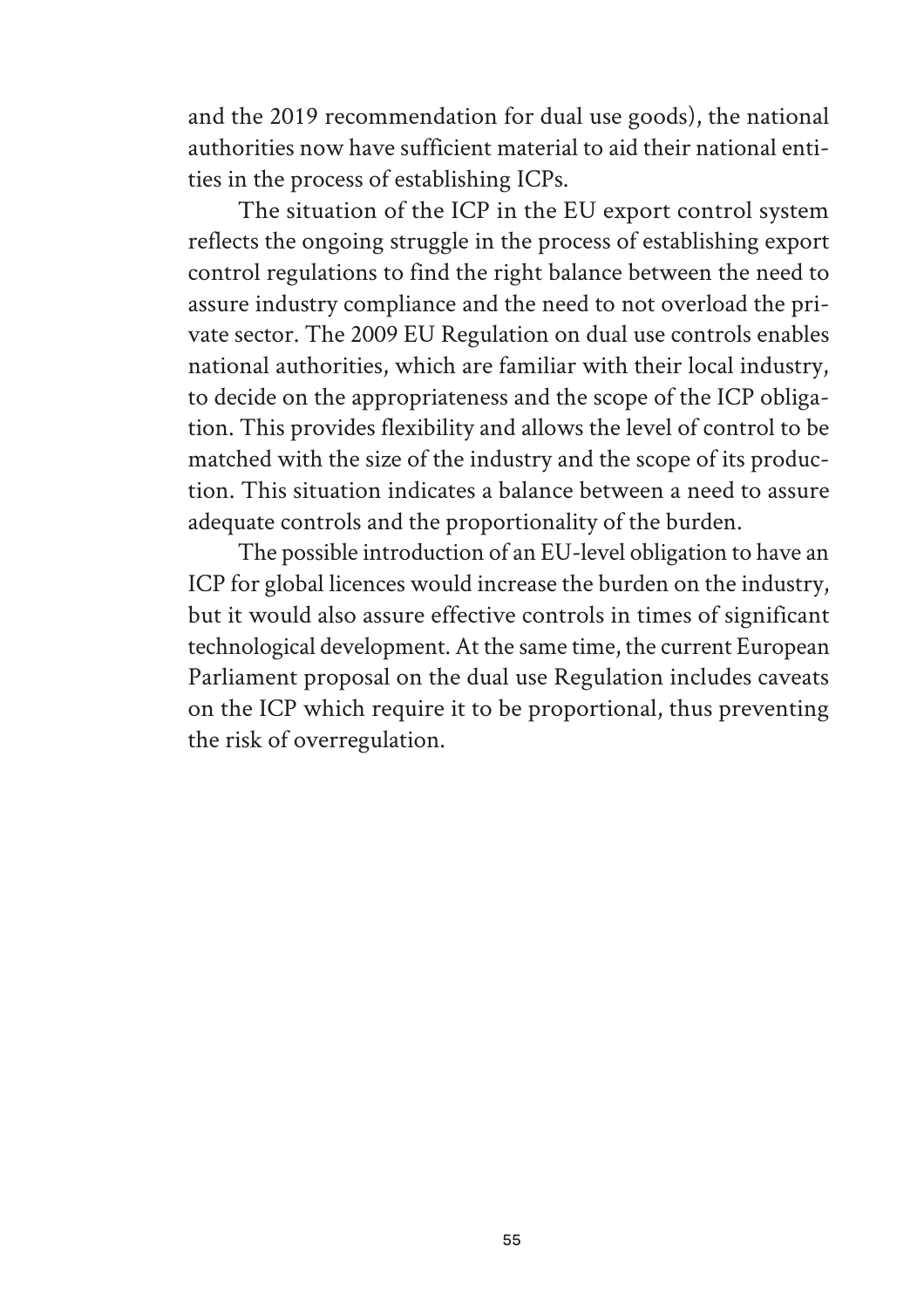## **Comprehensive approaches to trade controls: Pros and cons**

**Chapter 05**

Sylvain Paile-Calvo<sup>1</sup> *University of Liège, Belgium*

Although international practices in managing international commercial transfers seem to make use of similar principles and mechanisms, the question can be asked whether a "trade control" culture shall be the basis of the applicable norms at national level. The United Nations Security Council Resolution 1540 (2004)<sup>2</sup>, for dual-use items, and the Arms Trade Treaty<sup>3</sup>, for conventional arms, set principles that, despite their general terms, are essentially convergent: an obligation of control on certain goods and for certain transactions. Often, their implementations follow parallel paths, such as the creation of control lists, the insertion of catch-all clauses, the listing of criteria, inter-ministerial decision-making processes, etc. While they are undoubtedly similar, the question that shall be asked is whether these controls should be truly identical. Or, formulated in a different way, if a "comprehensive approach" to trade controls is meant to lead to "comprehensive controls".

An empirical review, based on the observation of national systems using dual-use trade management mechanisms for controlling other items than dual-use ones, followed by an exploration of the assets and drawbacks of "going comprehensive", will attempt to delineate the expectations one might have about this rising trade control culture.

<sup>1</sup> Senior Researcher, European Studies Unit - University of Liège.

<sup>2</sup> Resolution 1540 (2004) adopted by the Security Council of the United Nations at its 4956th meeting on 28 April 2004.

<sup>3</sup> The Arms Trade Treaty.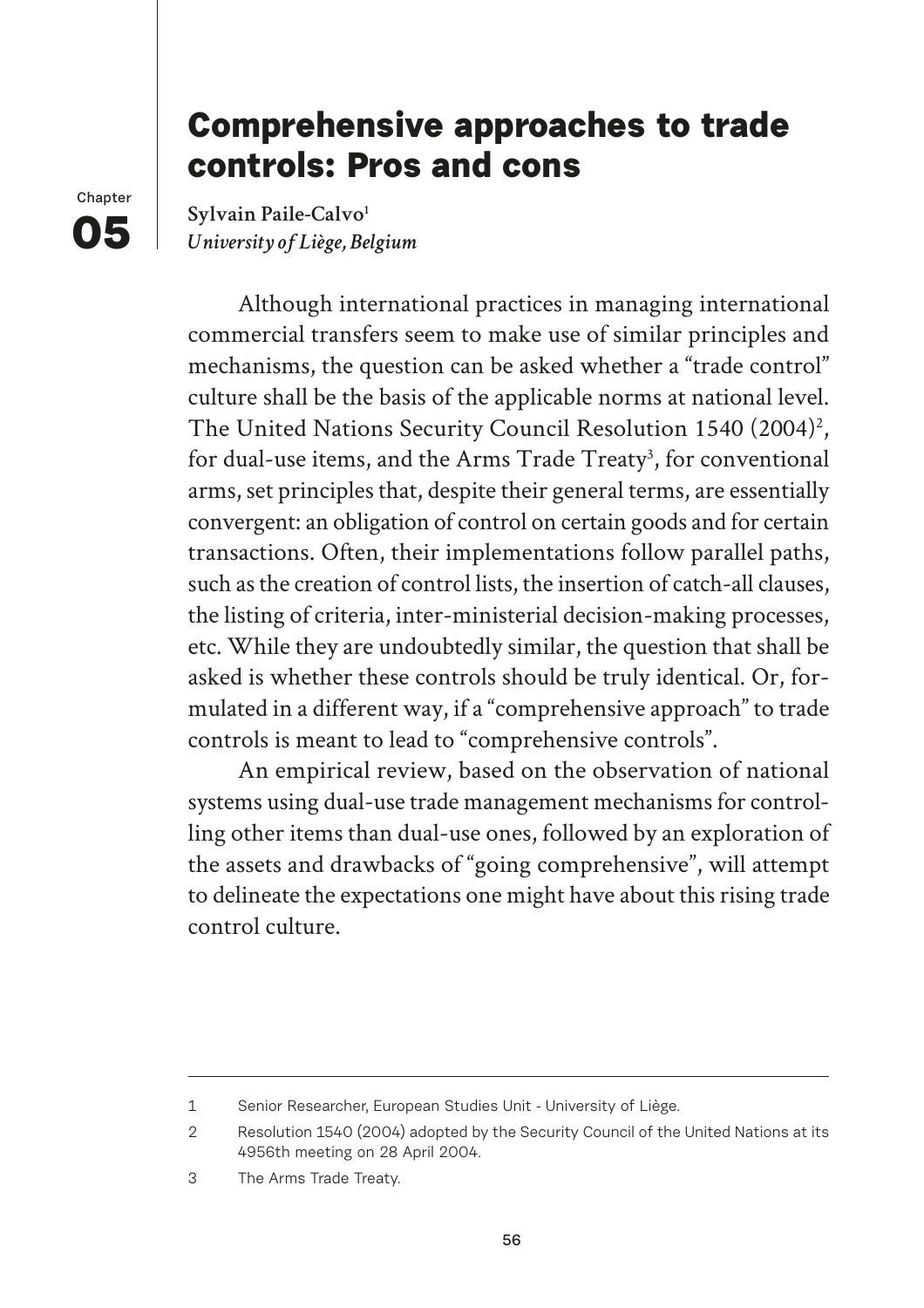## **1. EXAMPLES OF "COMPREHENSIVE APPROACHES" TO TRADE CONTROLS AND THEIR ROOTS**

#### 1.1. Different approaches for enlarging the scope of **dual-use trade controls**

An empirical review of the national systems for controlling the trade of dual-use items allows the identification of different tendencies in the approaches selected for extending the controls to other items. These are presented according to the growing level of integration they treat the other-than-dual-use items with.

A first family is characterised by a form of extension of the dual-use trade controls to other items not listed in the international-European single list, which is taken as the reference in the present article. Nonetheless, these items are "dual-use" ones, and are controlled independently from the use of "catch-all" provisions. For instance, Ukraine adds to the single list, which it uses as its national control list, nationally-controlled items it considers as corresponding to the definition of dual-use items and inserts these items into the list with a specific export control classification number (ECCN)4 . This is the case for industrial explosives, detonators, and material and equipment for their production, numbered 1A906, 1B904 and 1C913 respectively. The United Arab Emirates have not published their control list, but they also use in practice the single list, to which they have added armoured vehicles and related equipment. It could be said that the countries of this family have only "extended" the single list to include more items and, in doing so, have extended their definitions of "dual-use" items.

A second family is composed of countries whose dual-use trade control systems are characterised by an overarching legislation covering other-than-dual-use items but making distinctions in the regimes applied. Switzerland, for instance, has passed an

<sup>4</sup> Numbering these nationally-controlled items from 901 to 999 in the list.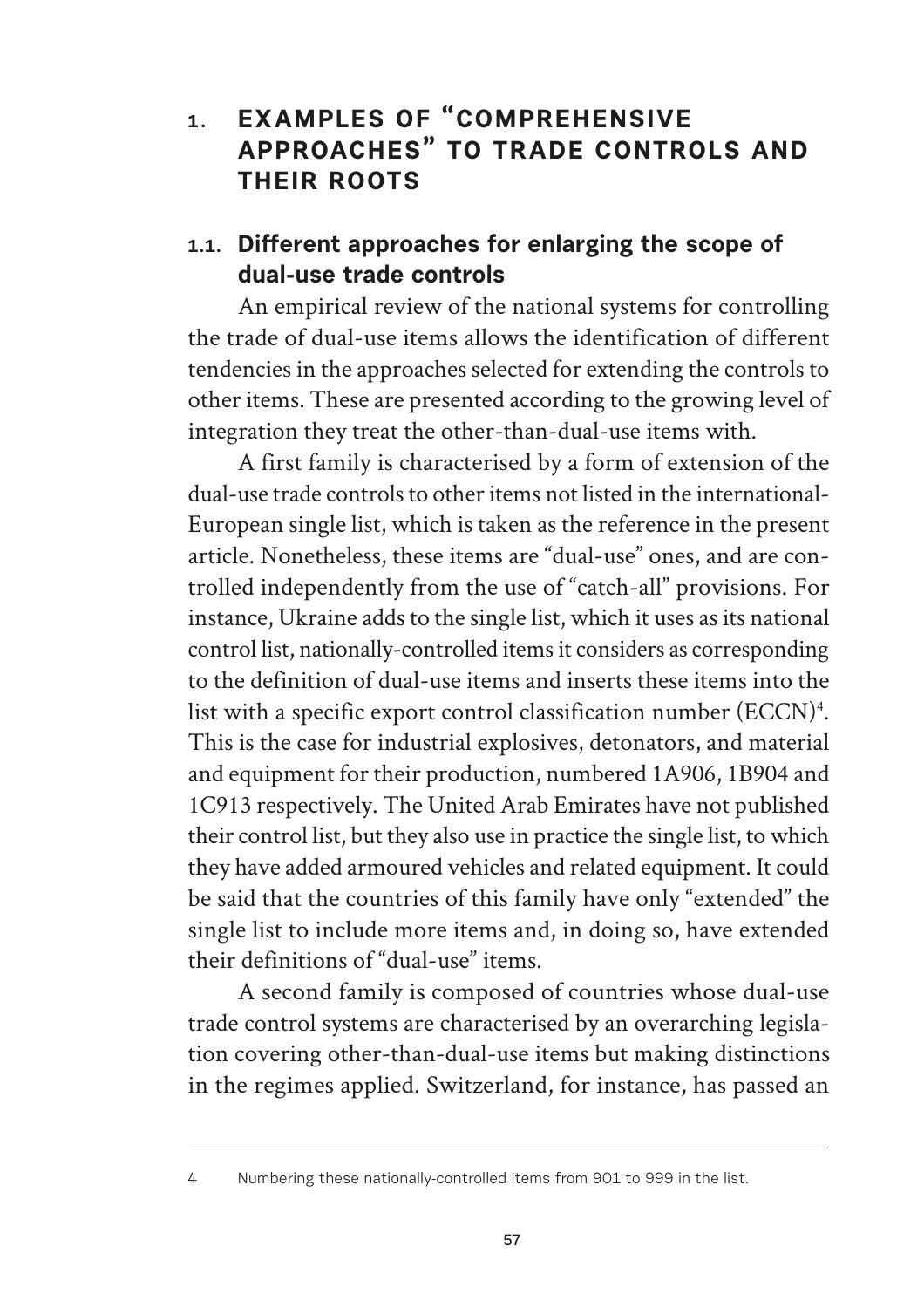ordinance<sup>5</sup> which applies to 4 different lists: "dual-use" in a similar meaning to the EU single list (Annex 2), "special military goods" as per the meaning of the Munitions List (Annex 3), "strategic goods" (Annex 4), and "goods subject to national export control" (Annex 5<sup>)6</sup>. However, in the text, the Ordinance assigns different regimes to the different types of items. The Law of Georgia<sup>7</sup> controls both dual-use items, using the single list as the reference, and military items, using the Munitions List. Within the Law, different provisions apply to the items depending on the list they belong to, notably regarding import, transit and brokering controls. The two types of items - military and dual-use - are even more integrated in the Belarussian system. The Law on export control<sup>8</sup> does not make the distinction between the two in principle - and even counts 6 lists as these ones are individually linked to international control regimes, like in Russia - but establishes some exceptions in relation to the specificities of the items, such as a differentiation of criteria applied in the licensing processes<sup>9</sup>.

A third family is characterised by the highest level of integration, as its members merge dual-use trade controls with controls on other items. Although the first two families envision a comprehensive "approach" to trade controls, this family proposes truly comprehensive "controls" comprising, but not limited to, dual-use trade controls. Kazakhstan has designed a whole category 10 in the single list which it also uses for its controls. This category is meant to contain nationally-controlled dual-use goods, which thus belong to dual-use "concept-extending" countries, but it also controls the

9 *Idem*, Article 15.

<sup>5</sup> Ordinance on the Export, Import and Transit of Dual Use Goods, Specific Military Goods and Strategic Goods (2016).

<sup>6</sup> The contents of Annex 2 correspond exactly to those of the European Union's single list, Annex 3 is the Munitions List set up in the framework of the Wassenaar Arrangement, Annex 4 is currently empty, and Annex 5 contains weapons excluded from controls under the war material legislation, as well as explosives and propellants (May 2019).

<sup>7</sup> Law of Georgia on the control of Military and Dual-Use Goods (2014).

<sup>8</sup> Law on export control (2016).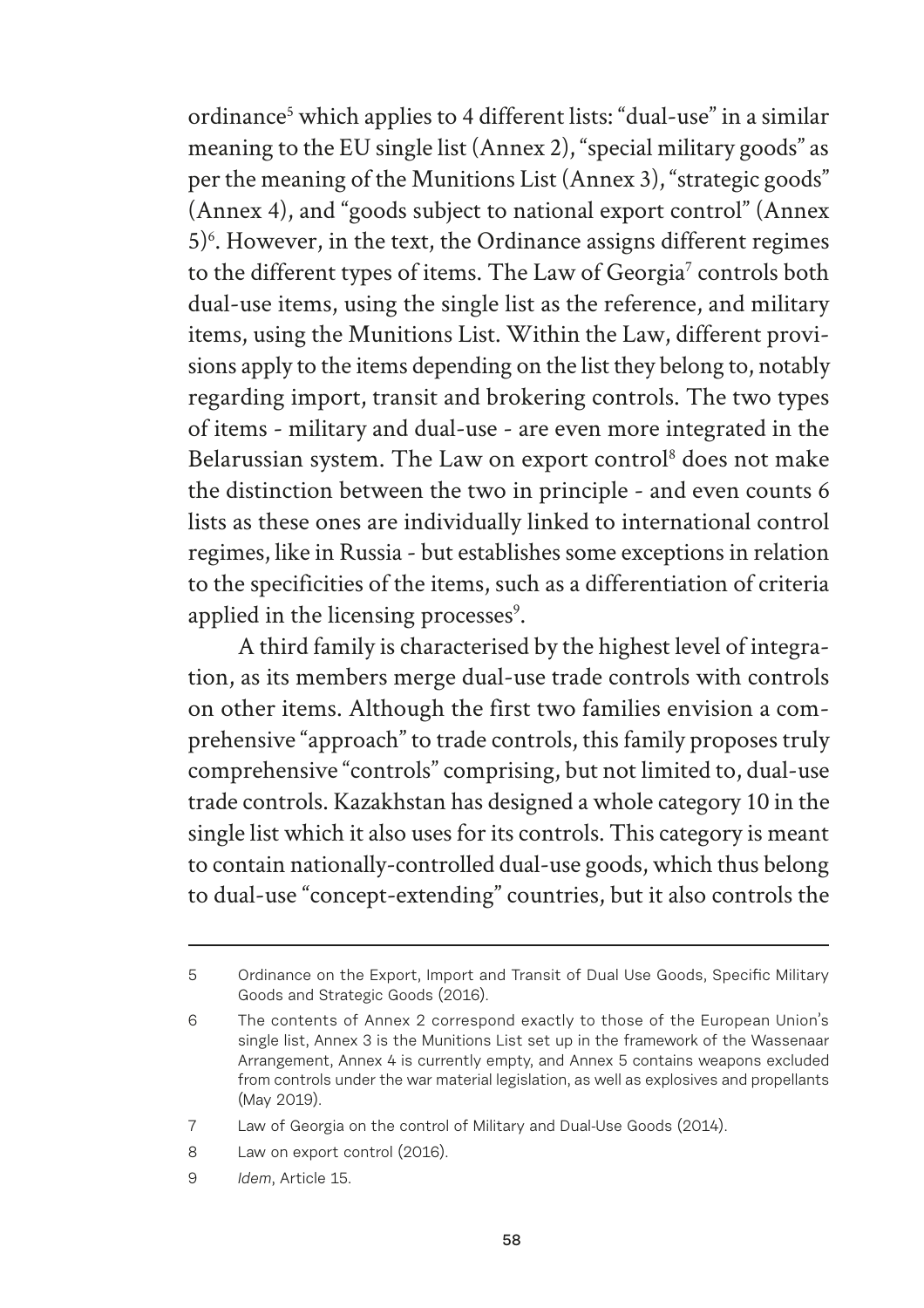transfer of military items with the same legislation<sup>10</sup>. Azerbaijan has made a slightly different choice, as it has inserted the Munitions List into the dual-use single list as its category 1011. Norway<sup>12</sup>, Kosovo<sup>13</sup>, Malaysia<sup>14</sup>, Singapore<sup>15</sup>, Australia<sup>16</sup> and New Zealand<sup>17</sup> apply their overarching legislation indistinctly to two lists, a dual-use one and a military, which generally<sup>18</sup> correspond to the single list and the Munitions List respectively. The provisions, and the regimes they set forth, do not make any distinction between the related items. In the Philippines' legislation<sup>19</sup>, the controls apply indistinctly to military, dual-use and nationally-controlled items<sup>20</sup>.

A glance at the systems currently in formation also offers interesting, and sometimes contradictory, information about the tendencies.

For instance, preliminary discussions between the national authorities have led the Government of Burkina Faso to consider selecting comprehensive controls on both military and dual-use items for the implementation of their international arms transfers

<sup>10</sup> Law of the Republic of Kazakhstan of 21 July 2007 n° 300-III "on export control", Article 3.

<sup>11</sup> Resolution of the Cabinet of Ministers of the Azerbaijan Republic No. 230 about approval of some regulatory legal acts connected to using the Law of the Azerbaijan Republic «About export control".

<sup>12</sup> Act of 18 December 1987 relating to Control of the Export of Strategic Goods, Services and Technology, Article 1 and Regulations relating to the export of defence-related products, dual-use items, technology and services (2013).

<sup>13</sup> Law on the Trade of Strategic Goods 2013, Article 7.

<sup>14</sup> Strategic Trade Act (2010) Section 9 and Strategic Trade Order (2017).

<sup>15</sup> Defence Trade Controls Act 2012 and Defence and Strategic Goods List.

<sup>16</sup> Customs and Excise Act 2018 and Strategic Goods List October 2017.

<sup>17</sup> Australia and New Zealand have inserted the same additional entries into their munitions lists, consisting of 6 extra categories, such as ML909 for "detonators or other equipment, other than those specified by ML4 or 1A007, for the initiation of "energetic materials" specified by ML908".

<sup>18</sup> The Munitions Lists of Australia and New Zealand both contain 6 additional categories, such as a category ML 909 for "detonators or other equipment, other than those specified by ML4 or 1A007".

<sup>19</sup> Strategic Trade Management Act (2015), Section 10.

<sup>20</sup> However, this list of nationally-controlled items, which is Annex 3 of the National Strategic Goods List, does not contain any item currently (May 2019).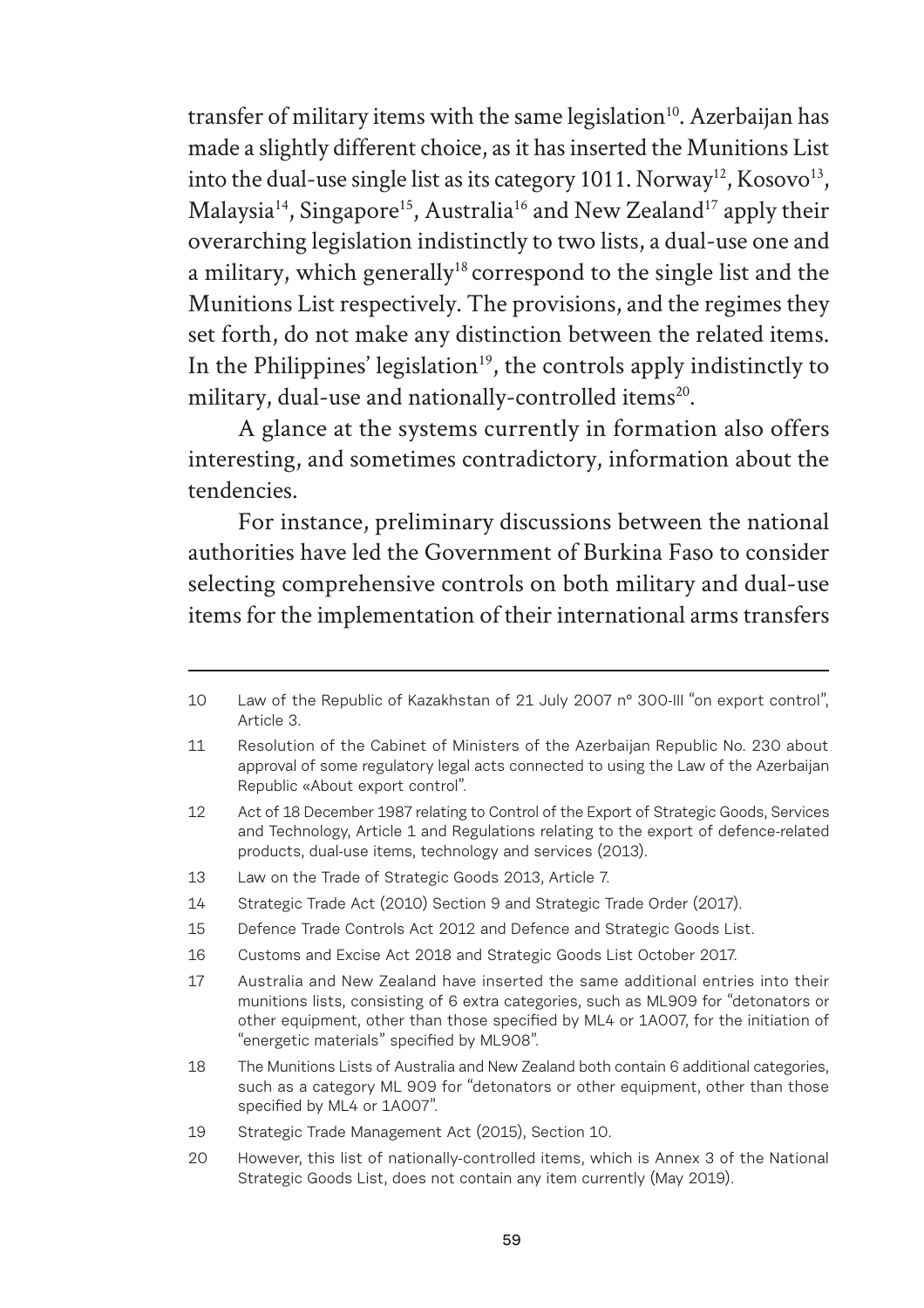obligations<sup>21</sup>. However, most of the examples found by the author emphasize the opposite trend. Thailand<sup>22</sup> and - with the support of their outreach partners<sup>23</sup> - Lao PDR, Morocco and Tunisia are building their control systems by separating the legislation on the international transfer of military and dual-use items.

The Balkan countries also offer a first-choice analysis sample, as the region has seen a wave of reforms of trade control legislations. Kosovo, as presented above, can be classified as a country practicing "comprehensive controls". North Macedonia, on the contrary, has long separated the legal frameworks for dual-use and military items<sup>24</sup>. Interestingly, Albania<sup>25</sup>, Bosnia<sup>26</sup>, Montenegro<sup>27</sup> and Serbia<sup>28</sup>, which had previously adopted comprehensive approaches or controls, opted for the division of their frameworks in the late 2000s and early 2010s in order to separate the two areas of control. The case of the Balkans will eventually spark a debate on the objective and subjective merits of one or the other option - "going comprehensive" or "distinguishing" - but it is also particularly important for investigating the origins of such comprehensive approaches and their effects on the "dual-use" concept.

<sup>21</sup> Information shared by national sources but not supported by specific documentation (4 June 2019).

<sup>22</sup> Thailand is currently finalizing the adoption of its dual-use trade control legal framework, the implementation of which is due for January 2020, and which will exist beside long-established and specific military items' international transfer control legislation (4 June 2019).

<sup>23</sup> Notably the European Union Partner-to-Partner and the US Export Control and Border Security programmes.

<sup>24</sup> Law on export control of dual-use goods and technologies 2005, replaced by the Law on export control of dual-use goods and technologies 2012. See Article 5.

<sup>25</sup> Law on State import-export control of military goods and dual-use goods and technology (2007) replaced by the Law on State international transfer control of military goods and dual-use items and technology (2018).

<sup>26</sup> Law on control of foreign trade of goods and services of strategic importance for the security of Bosnia and Herzegovina (2009) replaced by the Law on control of foreign trade in dual-use goods (2016).

<sup>27</sup> Law on foreign trade in arms, military equipment and dual-use items (2005) replaced by the Law on control of export of dual-use items (2012).

<sup>28</sup> Law on foreign trade in arms, military equipment and dual-use items (2005) replaced by the Law on export and import of dual-use items (2013).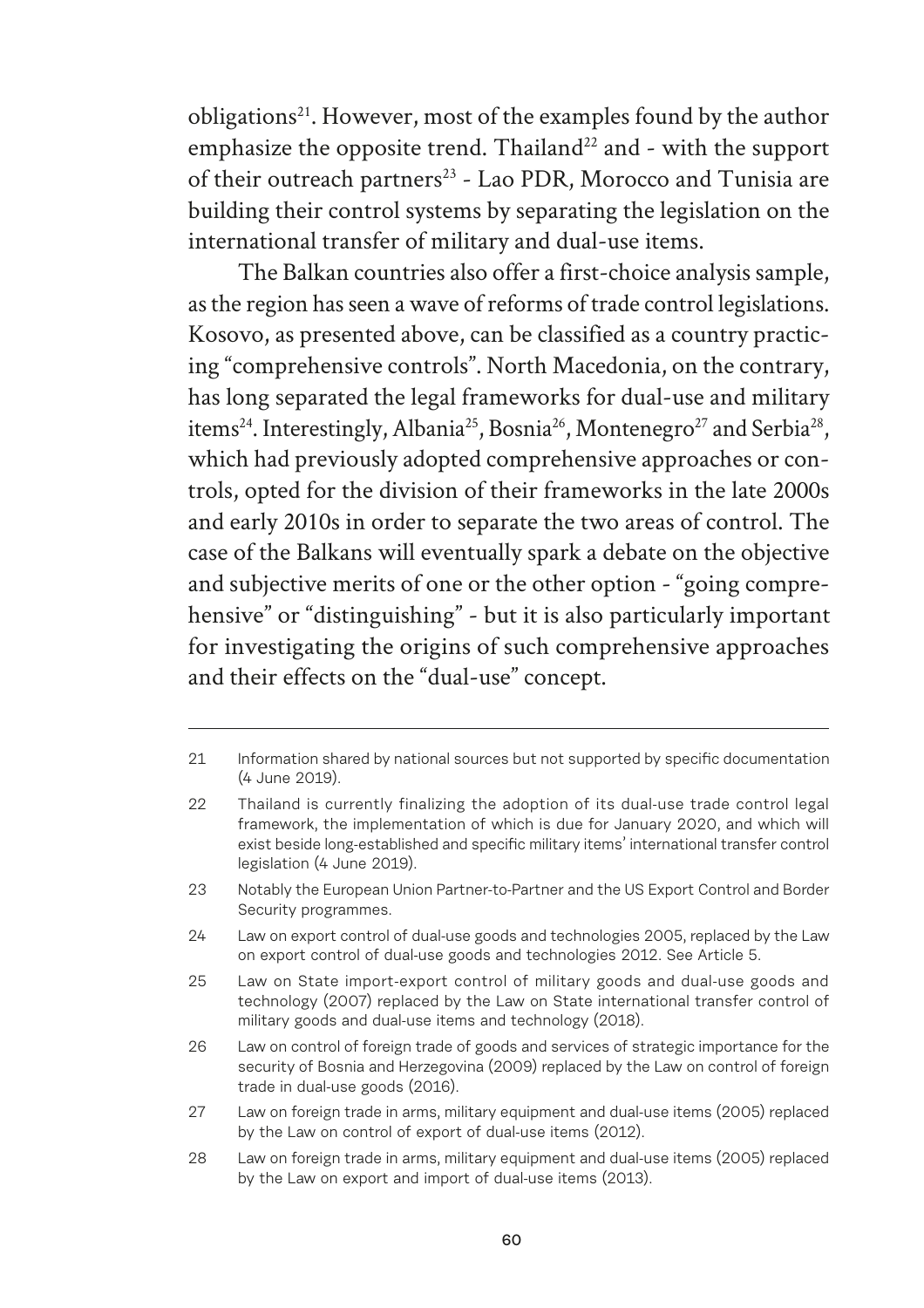#### 1.2. Possible origins and effects of the delineation **of "dual-use" items**

The selection of comprehensive approaches for controlling trade beyond dual-use items does not appear to take its roots in regional cultures. Even within the European Union (EU), Member States like the United Kingdom have made the choice to apply essentially – though not exactly - the same control mechanisms to dual-use and military items in the national implementing legislation, in spite of the distinction at the Union level with the specific Regulation<sup>29</sup>. In South-East Asia and in the Balkans, both comprehensive and "distinctive" approaches co-exist.

Searching for the origins of "dual-use" items in the absence of a critical mass of national transactions in one or the other trade proves equally unsatisfactory. It could have been a pragmatic choice to avoid increasing the amount of legislative effort for countries with limited international trade capacities in either or both dualuse and military items. However, examples<sup>30</sup> such as Montenegro, on the one hand, and Australia, on the other hand, show that this is not the case.

As for the Balkans specifically, one reason could have been the ambition to join the European Union, a condition of which is to integrate the *acquis communautaire* into the national legal framework prior to entering. The EU has developed its legislation according to the division of competences agreed with the Member States: an EU Regulation setting the principles of dual-use trade control, alongside more exclusive national legislation concerning military items. One explanation, therefore, could be that the candidate countries had to follow this division. This is in fact not the case, as nothing prevents any State from legally applying the same general control regime

<sup>29</sup> Council Regulation (EC) No 428/2009 of 5 May 2009 setting up a community regime for the controls of export, transfer, brokering and transit of dual-use items.

<sup>30</sup> See for an estimate of the international transfers of strategic items of the country: Cristina Versino, Peter Heine, Julie Carrera, Strategic Trade Atlas 2018. Available: https://ec.europa.eu/jrc/en/publication/strategic-trade-atlas-commodity-based-views.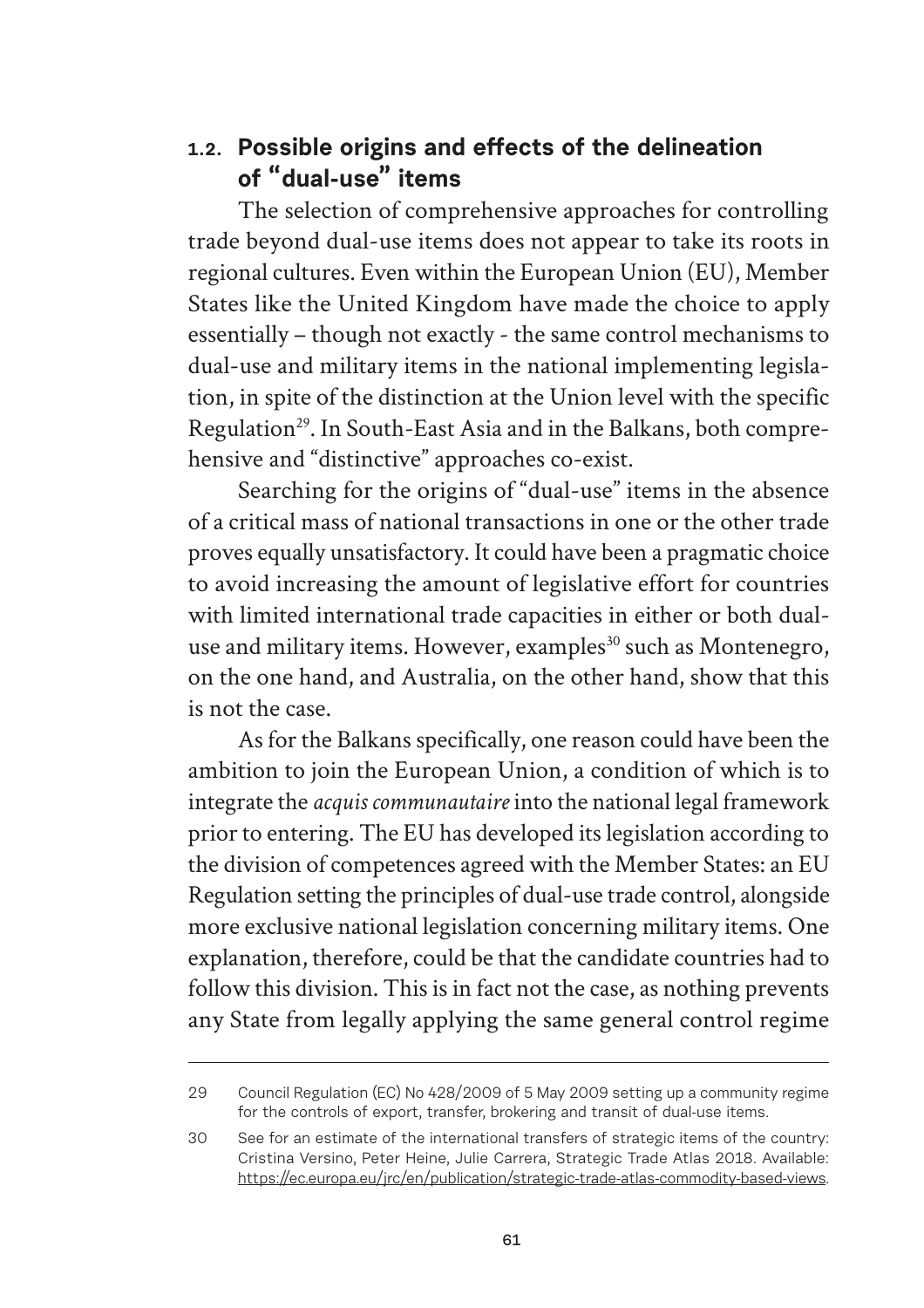to both categories of items. This is the approach adopted by the United Kingdom, for instance. As the EU is not competent in this area, the strictness of the controls on the transfer of military items remains the sole decision of the Member States, and by extension of the candidate States.

Although the EU enlargement may not be a decisive factor, geopolitical considerations should not be underestimated. Many of the countries with "comprehensive controls" cited above have been engaged in cooperation partnerships with one or both of the two main international donors in the construction of their trade control legal frameworks. While countries in the Balkans, the Caucasus and South-East Asia originally elaborated their legislation with the technical support of the American Export Control and Border Security (EXBS) Program, many countries have also more recently received offers of accompaniment from the EU "Partner-to-Partner" (P2P) programme. The EU has a distinctive approach and the United States a more comprehensive one – though not reaching the level of comprehensive controls – for themselves. This might have played a conscious or unconscious role in the design of their respective offers of support. But, here again, the full explanation cannot be found in a sort of imperialism-driven form of assistance as, in fact, the EU having no legal competence on arms transfers in principle, it statutorily limits the scope of its offer<sup>31</sup>, and the EXBS program has supported the creation or transformation of either distinctive or "comprehensive controls" systems.

Hence, no deterministic factor can be precisely identified to explain the mosaic of systems which can be found at the international level. Notwithstanding, this diversity produces visible effects on the delineation of the "dual-use" concept. The limit between what is encompassed by the term "dual-use" and what is not is both technically and legally difficult to draw. On the one hand,

<sup>31</sup> The European Union developed a separate outreach programme on the implementation of the Arms Trade Treaty. See: Council Decision (CFSP) 2017/915 of 29 May 2017 on Union outreach activities in support of the implementation of the Arms Trade Treaty.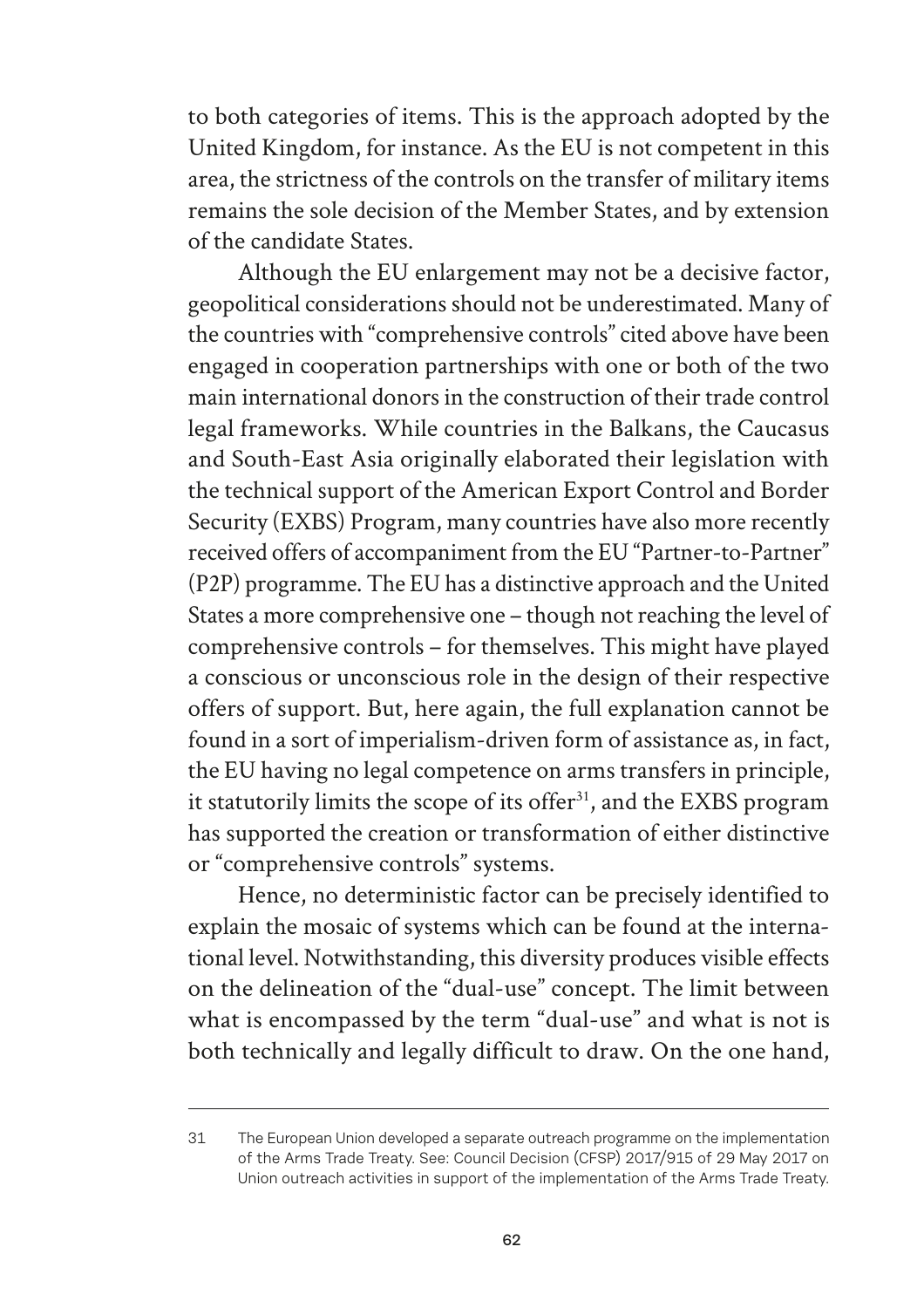there exists no internationally shared definition that could serve as a reference, while Resolution 1540 (2004) itself does not use the term, which is used only by trade control regimes. In practice, the European definition is widely accepted but it cannot be considered a standard. On the other hand, the listing of dual-use items as a technique is imperfect, as the lists are factually dependent on international negotiations where trade and security are balanced differently from one participating State to another. The "delineation" is the product of both definition and the listing of what is covered under the concept "dual-use". As such, dual-use trade controls as they are commonly accepted, as controlling items which can be used for weapons of mass destruction, their means of delivery and military goods, even go beyond the scope defined by the "root" Resolution 1540 (2004), as this does not cover the latter category. The delineation also establishes the room for manoeuvre the States have in designing their controls, notably regarding the "catch-all" provisions which develop in the space left between the list and the definition.

The observations made by considering "comprehensive approaches" systems give three indications regarding the delineation of the "dual-use" concept. The first indication is that countries using the same definition of the concept may extend its delineation to more items. For instance, Ukraine, Australia and New Zealand have inserted additional items into the list compiling the international regimes' lists. In these specific cases, it is interesting to find that explosives and related items are common "add-ons". The second indication is that countries using the same lists may also extend its delineation to more items. For instance, even the European Union $32$ , which is currently in the process of amending its Regulation, envisages extending its definition to include items that can be used to jeopardise human security, while it does not

<sup>32</sup> See: Proposal for a Regulation of the European Parliament and of the Council setting up a union regime for the control of exports, brokering, technical assistance, transit and transfer of dual-use items (recast) - mandate for negotiations with the European Parliament, 5 June 2019, Annex I.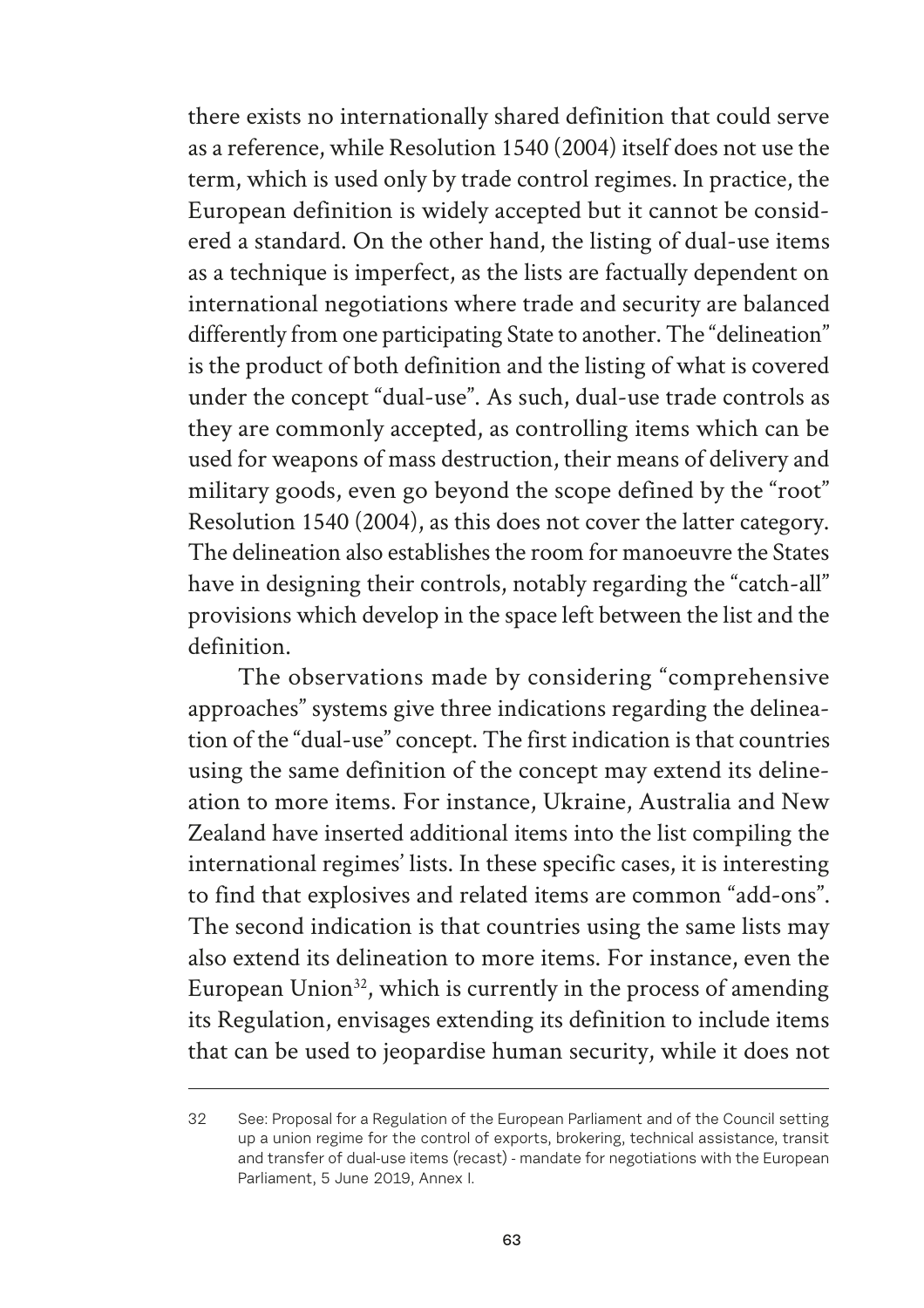intend to integrate more items than those in the international lists, not even items used for torture or capital punishment, which it controls through a separate legislation. The third indication is that a non-negligible proportion of "comprehensive controls" countries merge both dual-use and military items' controls in "strategic trade" control systems, where "strategic" shall be understood in the meaning of the World Customs Organization's Strategic Trade Control Enforcement (STCE)<sup>33</sup>.

On the basis of these observations, the choice of a comprehensive approach for controlling the trade of dual-use and other items considered to be strategic or sensitive may be explained by a -legitimate – ambition to simplify the controls, or at least their legislation, as a single text may designate different authorities and procedures for different items. However, the choice of "comprehensive controls" is a radical one and challenges the rationale of dual-use trade controls as an area obeying its own principles. What are the pros and cons, if any, of these "comprehensive controls"?

## **2. PROS AND CONS OF "COMPREHENSIVE CONTROLS"**

It is proposed in this section to reflect on the options available to countries on the basis of the observations made above from "distinctive" on the one end, "comprehensive approaches" in the middle, to "comprehensive controls" on the other end. Though one may not expect from this review of pros and cons to identify a universal ideal or factual evidence of the exclusive merit of one or the other approach, it is intended to highlight existing trade control cultures and, potentially, to provide food for thought for the construction of new systems.

<sup>33</sup> World Customs Organization, "Strategic Trade Control Enforcement – Implementation Guide": "Strategic goods are weapons of mass destruction (WMD), conventional weapons and related items involved in the development, production or use of such weapons and their delivery systems".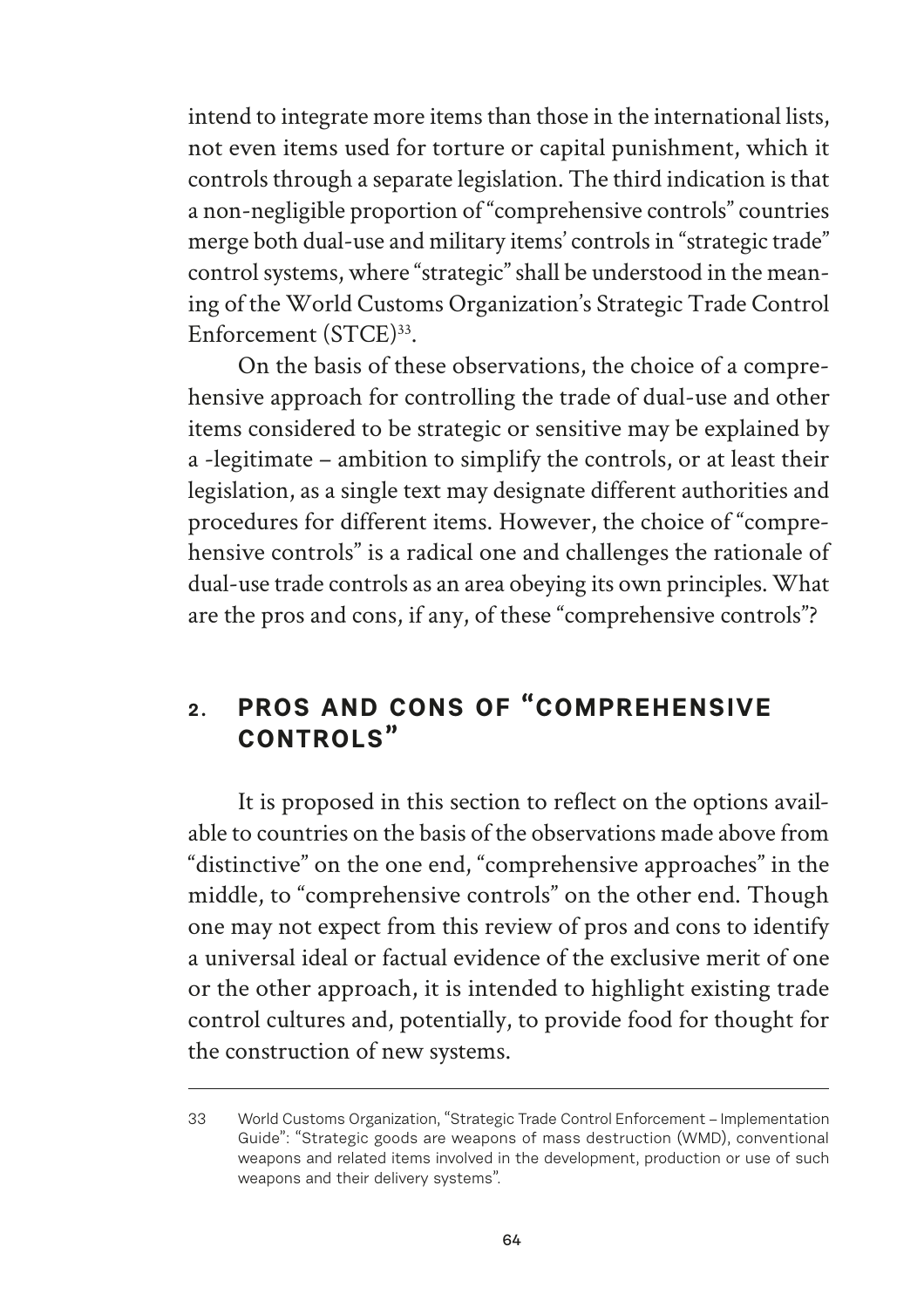First of all, from a legal perspective, the existence of similarities and differences between dual-use and military items' trade control regimes sets the foundations for a doctrinal debate. Within the European Union, the division of competences in principle between the European level – regulating the trade of dual-use items– and the national one – regulating the trade of military items – presumably prevents EU countries from adopting comprehensive controls. Should they be willing to do so, the Member States would have to subject arms trade controls to the principles set forth by the strongest legal source in the hierarchy of norms, *i.e.* the dual-use trade Regulation. It does not prevent them from implementing comprehensive approaches, however. Furthermore, it must also be acknowledged that the dual-use Regulation itself prescribes the establishment of bridges in requesting that the criteria set forth in the – though non-legislative - Council Common Position 2008/944/ CFSP34 be considered in the dual-use licensing process.

In terms of international legal provisions, one must take note of global similarities. An obligation of control based on risk-based assessment of the end-use or end-user is foreseen by both Resolution 1540 (2004) and the Arms Trade Treaty, for instance. In practice, a vast majority of countries have effectively translated these requirements into prior authorisation obligations. The scope of controls, in terms of transactions covered, is slightly different. For military items, the Arms Trade Treaty urges the States Parties to control the export, import, transit, transhipment and brokering of arms. For dual-use items, Resolution 1540 (2004) requests that all States control the export, transit, transshipment and services that should be understood as including brokering<sup>35</sup> and financial services. None of these texts, however, prevent the countries from covering more transactions, such as import, and the scope of controls may thus be similar for both areas.

<sup>34</sup> Council Common Position 2008/944/CFSP of 8 December 2008 defining common rules governing control of exports of military technology and equipment.

<sup>35</sup> *Ibid*. United Nations Security Council Resolution 1540 (2004), Paragraph 3(c).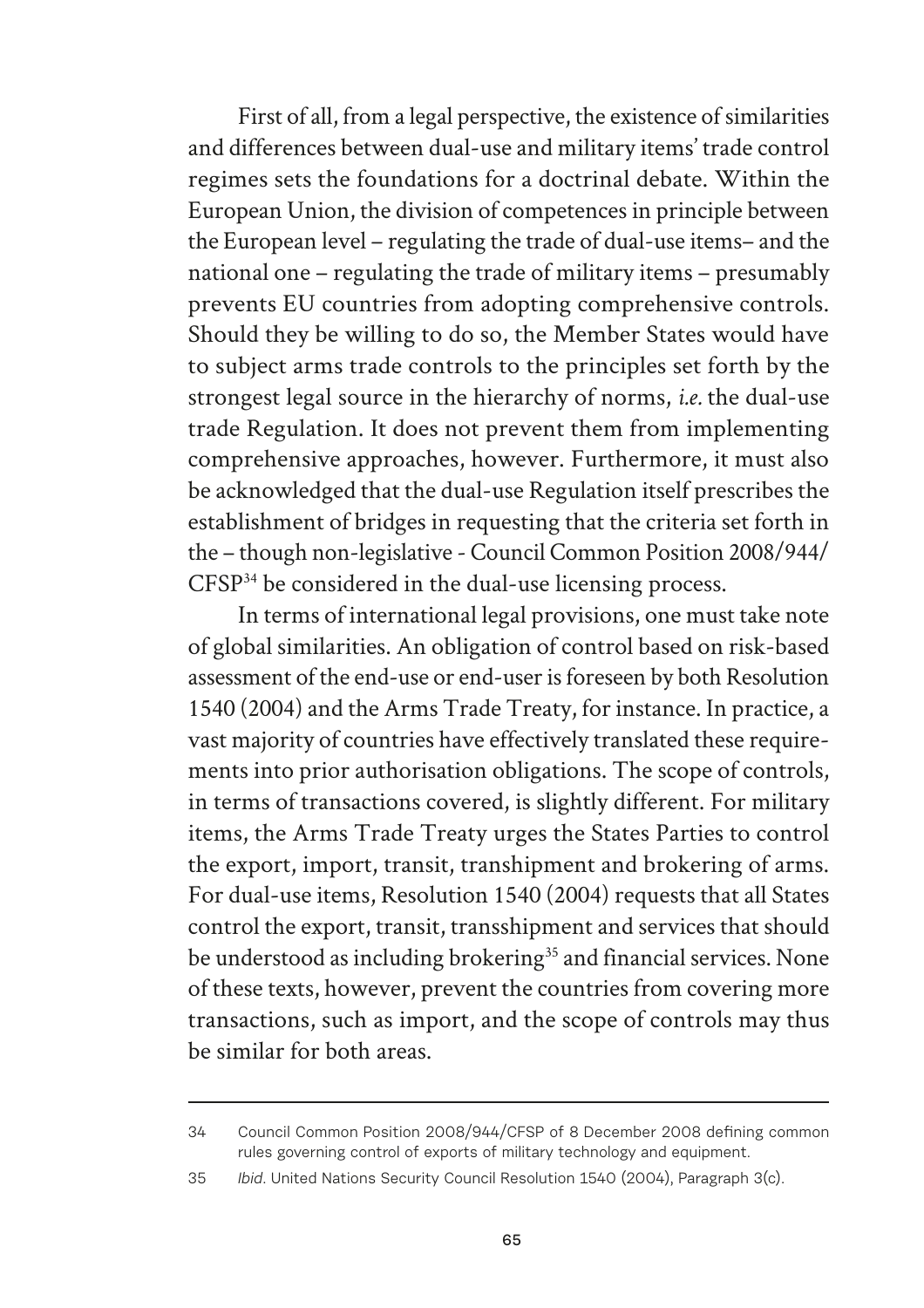Finally, it must be noted that Resolution 1540 (2004) is less prescriptive than the Arms Trade Treaty regarding the controls themselves. It only contains the principle of these controls, whereas the Treaty establishes objective conditions and subjective criteria for the risk-based assessment leading to the authorisation or prohibition of the transaction. It is equally true that prohibitions in the trade of dual-use items may be found in specific treaties outside the Resolution – e.g. the Non-Proliferation Treaty, the Chemical Weapons Convention, the Biological and Toxins Weapons Convention – but these contain only objective conditions for prohibiting the transaction from taking place. Outside the range of prohibition cases, the consideration in the authorisation process of the factors and implications of a given – non-prohibited – transaction is not governed by these conventions. The Chemical Weapons Convention, for instance, merely states that "each State Party shall adopt the necessary measures to ensure that the transferred chemicals shall only be used for purposes not prohibited under this Convention"36, thus leaving the actual definition of subjective criteria for the decision to the States. In leaving this effort of definition to the regimes or States themselves, the Resolution appears less prescriptive, hence more permissive, than the Arms Trade Treaty. More formally, the reflection may be extended to the nature of the regulating frames of these specific trades. A consensus, though not a universal one, has been reached for framing arms transfers in the form of a treaty. Would military and dual-use items-related controls be exactly the same, and should we expect a "dual-use items trade treaty" or a "strategic trade treaty" in the foreseeable future?

Furthermore, from a technical perspective, in the sense of the implementation of the controls, comprehensive approaches offer interesting perspectives of rationalisation. In terms of legal architecture, limiting the number of fundamental texts undoubtedly

<sup>36</sup> Convention on the Prohibition of Chemical Weapons, Annex on Implementation and Verification, Part VII para. C (schedule 2 chemicals) and Part VII para. C (schedule 3 chemicals).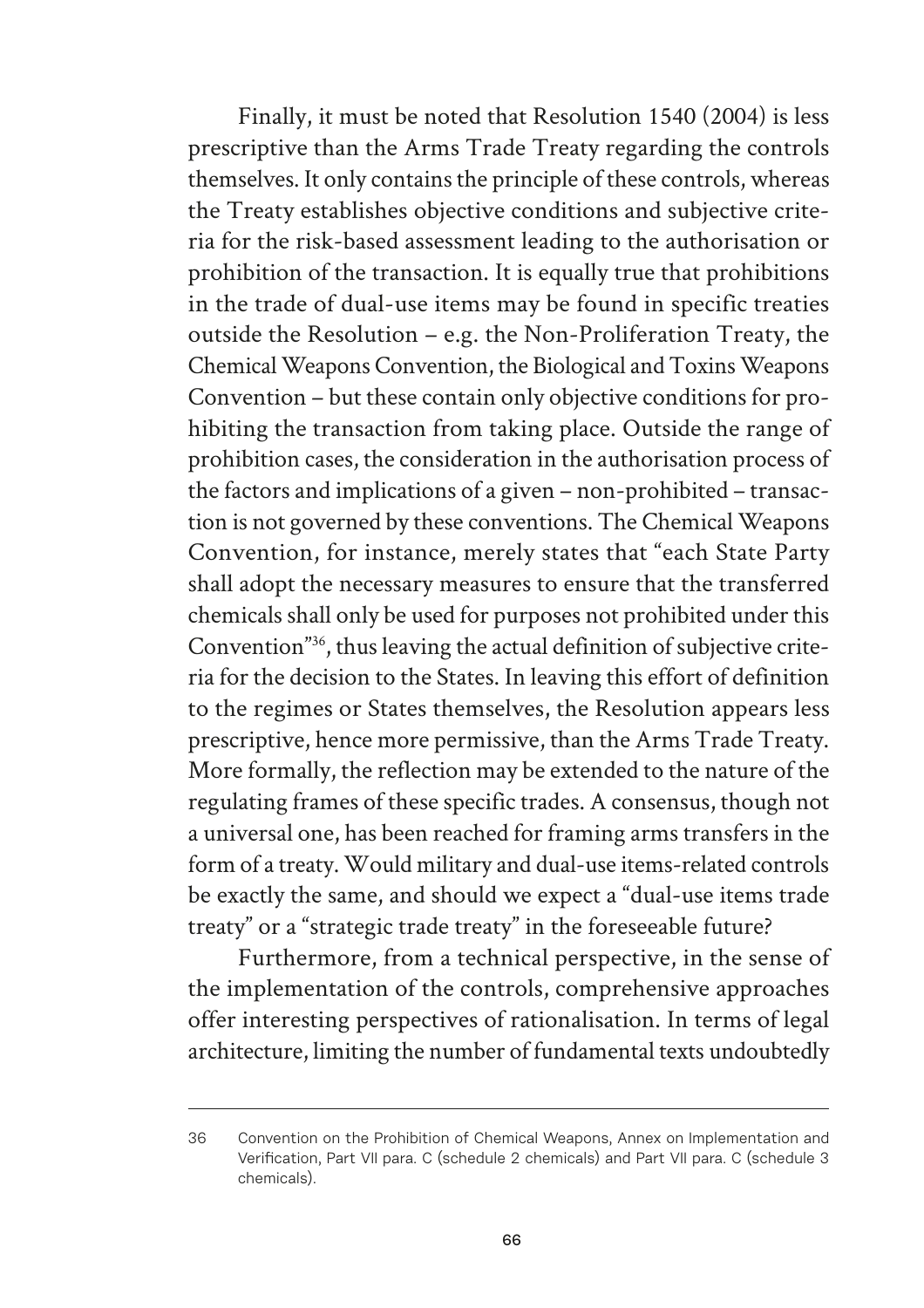eases the understanding, and thereby acceptance, of the controls by the stakeholders. In terms of institutional setting, however, the question may legitimately be asked whether, in the event of comprehensive controls, giving decision-making competences for all items to one responsible authority only is the most adequate option a country might chose. The fact that ministries of defence are in charge of controlling the trade of dual-use items or that ministries of trade control the trade of military items can only be interpreted as signals sent by the States to express their policies *vis-à-vis* these items and the balance that is sought and promoted between trade interests and security imperatives. At a minimum, commercial entities are entitled to interpret them as such. Nevertheless, even for comprehensive controls, this first impression may be compensated by the effectiveness of inter-ministerial coordination or co-decision mechanisms in the licensing procedures.

In the course of the process of control itself, the efficiency of comprehensive controls may be questioned. At the stage of technical identification or classification of the items, they are not fundamentally different from the distinctive approach, for instance in the sense that the necessary technical expertise cannot be found in the hands of one organisation or person only, due to the variety of expertise required. At the stage of the assessment of the application, the purposes of the control of military items and the control of dual-use items are not fundamentally divergent: they are intended to evaluate the risk entailed by the end use or end user. It is the nature of the item which drives, or should drive, the review in different directions. The misuse of dual-use items must be considered in light of its potential, but the misuse of military "single-use" items must be considered in light of its likelihood. While a presumption of innocence presides - or at least is taken into consideration - in the assessment of the control of dual-use items, a presumption of guilt drives the assessment of the control of military items. At the enforcement stage, further differences are encountered. The Harmonised System coding, used by a majority of countries for their customs controls and targeting of shipments, facilitates the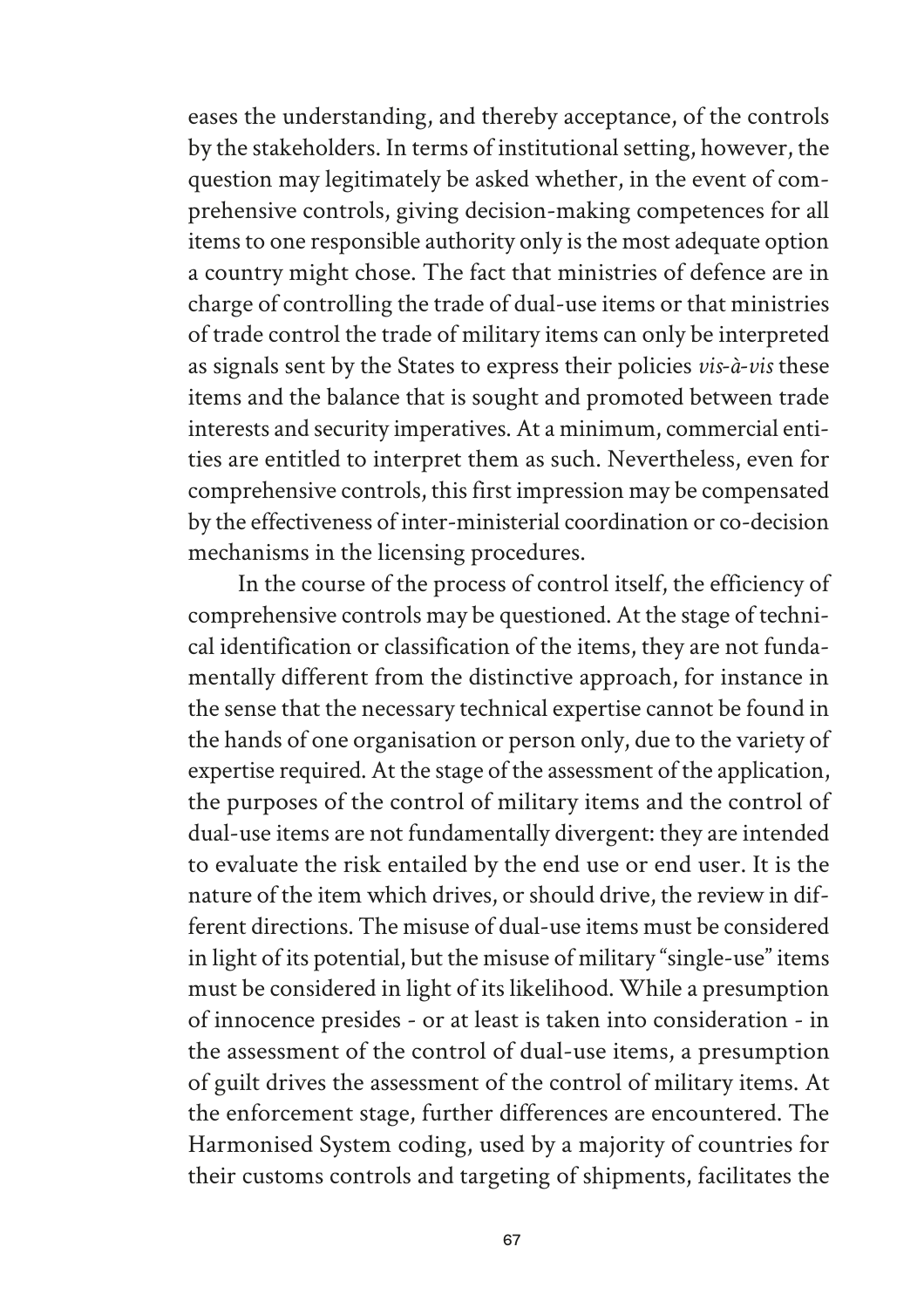identification of military items, while it remains difficult to assign specific codes to dual-use items because of the originality of the "dual-use" characteristics of the goods. As such, at this stage and with this information, the risk is asserted for military items, while only potential is considered for dual-use ones. Taking this into consideration, the STCE shall be seen as a methodological approach to the enforcement of the controls of military and dual-use items rather than a single mechanism of pre- or post-licensing control.

Finally, from a philosophical perspective, conceptual divergences between the controls of military items and dual-use items can be highlighted. In particular, the notion of risk is both an argument in favour of and an objection to comprehensive controls. Although the occurrence of critical proliferation – and use – of weapons of mass destruction<sup>37</sup> as a consequence of diverted trade is reduced but its impact in terms of casualties is extremely significant, the use of weapons transferred is almost certain but its impact is relatively less significant. In this regard, all approaches to trade controls, including "comprehensive controls", are equally legitimate and one should not envisage "de-controlling" the dual-use items.

Notwithstanding, the question of the liberalisation of the trade of dual-use items as a specific form of control is also legitimate. An international consensus appears to have been reached for evading the trade of both dual-use and military items according to the free trade principle: the transfers of items under surveillance are prohibited unless duly authorised. However, the "how" is debatable. The Arms Trade Treaty is prescriptive, whereas Resolution 1540 (2004) only sets the principle of the controls. In the Balkans, the countries that "separated" dual-use and military items-related provisions took this opportunity to liberalise controls on the trade of dual-use items by suppressing import licensing obligations or

<sup>37</sup> It is worth considering, however, that most of the "dual-use" items listed by the international regimes, and notably found in the European single list of controls, are not weapons of mass destruction but military-related items.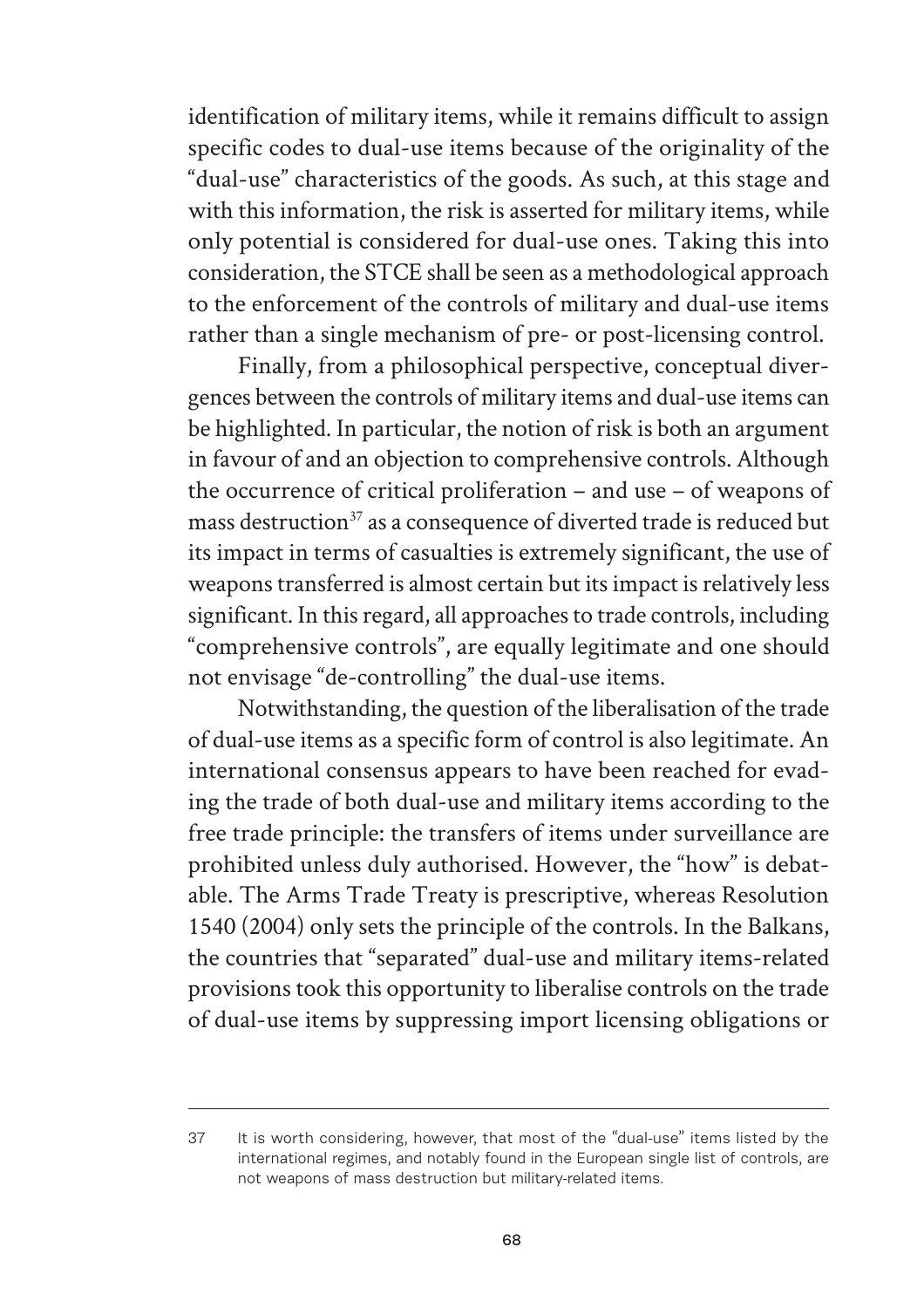maintaining the prior registration obligation for entities trading military items only, for instance. Hence, this philosophical choice bears very concrete implications for the industry.

The nature of the items and their end uses shall also be studied from a societal point of view and analysed. As it is crystal clear that military items contribute in no way to the economic or societal development of the end-use country, the idea of development is profoundly anchored in the "dual-use" concept. The items concerned, consisting of material, equipment or technology, are designed to be, or at least can be, used for a greater good for the end-use countries, such as the production of goods or access to the most advanced technologies for feeding innovation. Their potential, which is reinforced by the observation that proliferative intents undoubtedly represent an extremely minor share of exchanges of dual-use items, makes these items contributions to sustainable development, whereas military items tend to be their opposite. This is supported by the important role taken by civil society in debates about arms trade controls: in these cases, it expresses radical opposition in principle to transfers. By contrast, it is absent from debates – of which there are few, if any, examples - about prohibiting the trade of dual-use items.

Finally, a philosophical output of the study of comprehensive controls could lead to a redefinition the scope of these controls. How comprehensive should or could the controls be? How large can the "strategic trade" be in principle if the States are left to decide what is strategic for them and what is not, taking into due consideration international economic competition realities? Indeed, the STCE acceptance of the scope of strategic trade is only one accepted definition of the term, and it does not prevent the extension the concept in principle. Strategic trade should therefore be considered in light of the practices observed, as a snapshot of its time: for instance, in respect of the contents of "nationally-controlled" items. Overall and in theory, if items can be indifferently controlled because of their potential end use, are we likely to see the emergence of "sensitive items comprehensive" control systems, encompassing for example "torture goods", sensitive raw material, cultural goods and diamonds?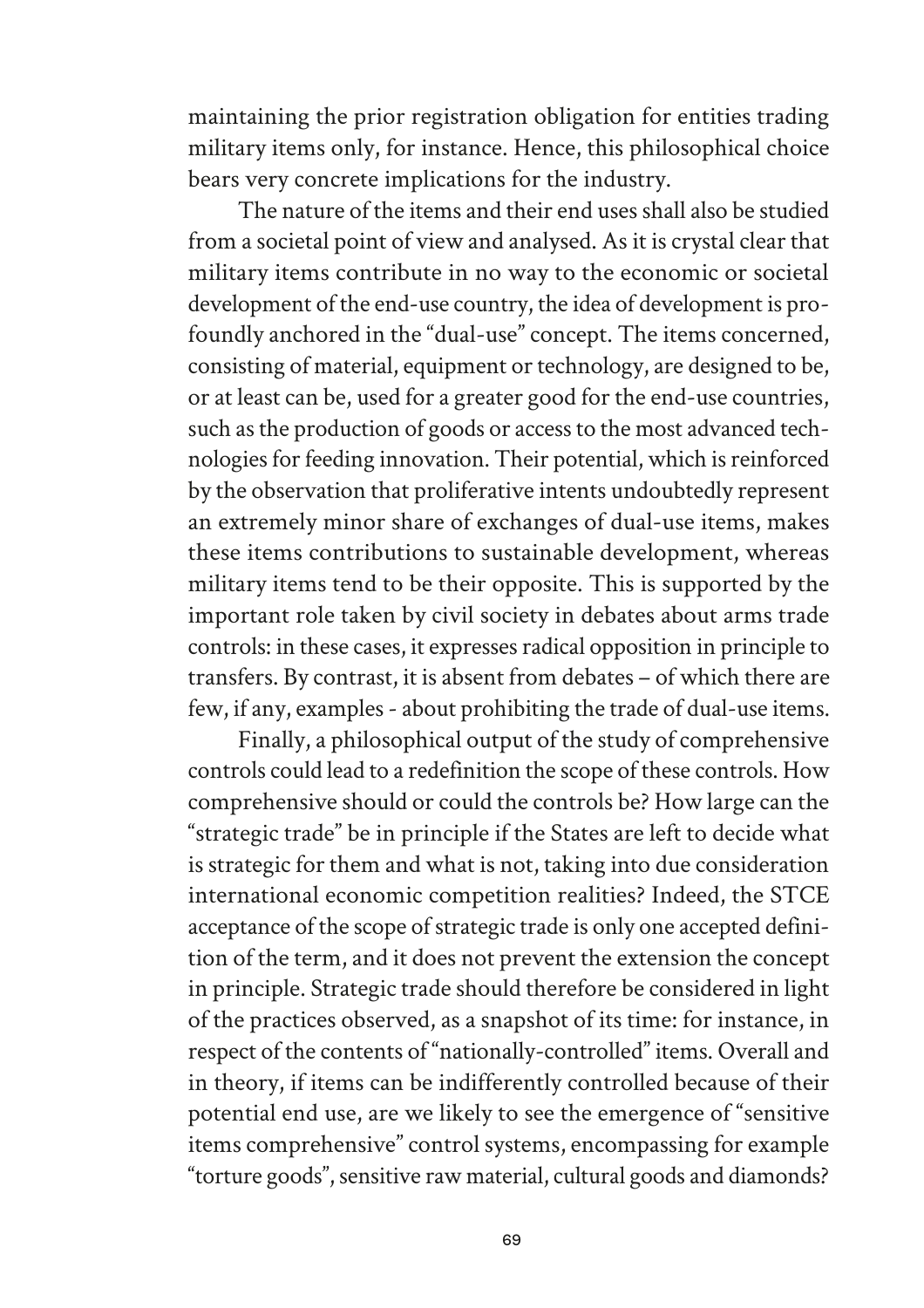The "comprehensive controls" of strategic trade, understood here as controlling indifferently dual-use and military items, offer both advantages and disadvantages to the countries which have opted for this form of controls in comparison with distinctive controls and other comprehensive approaches. Neither from a legal, nor from a technical or a philosophical perspective, can a definitive argument be found in favour of one or the other approach. Elements only, not evidence, can be identified to allow (self-)reflection on the existing control systems or those yet to be elaborated.

#### **3. CONCLUSIONS:**

Many countries are merging controls of both dual-use and other items - military ones in the first place – in their legal framework, and their numbers may even increase in the future as new countries initiate the elaboration of their systems. This is translated into different forms of comprehensive approaches – as opposed to distinctive approaches - going from sharing the same fundamental text to applying the exact same authorization processes to make the controls truly "comprehensive". Beyond practical consequences, these comprehensive controls impact the delineation of the "dualuse" concept itself in questioning the relevance of its own identity.

Despite the apparent facilitation offered by comprehensive controls, legal, technical and philosophical reflections on the concept point at the existence of a specificity of dual-use items and the subsequent controls of their trade, which suggests that distinctive and other forms of comprehensive approaches to controls remain, at a minimum, legitimate.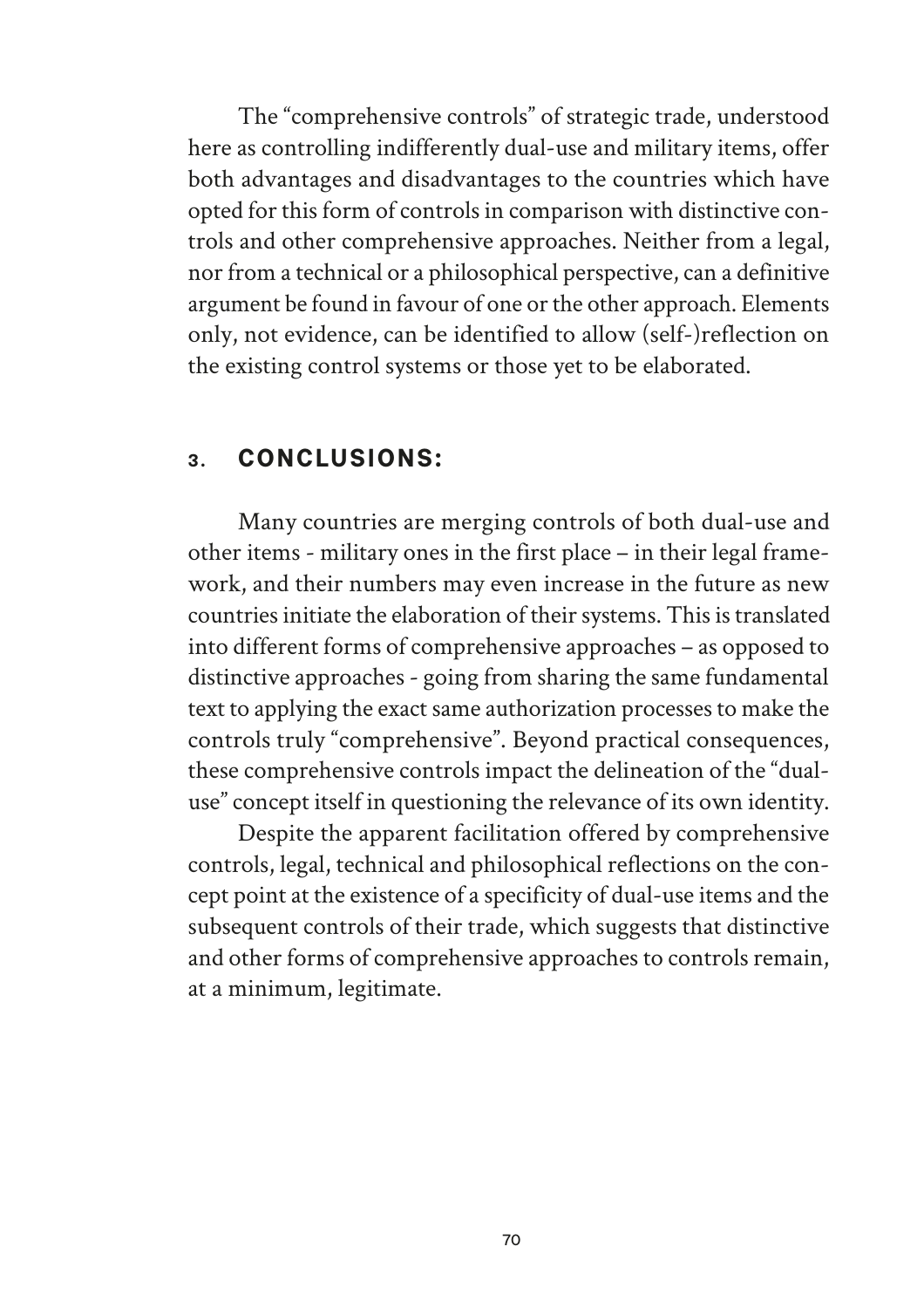# **National Control Lists in Central Asian Countries**

**Chapter 015** 

Kamshat Saginbekova<sup>1</sup> *University of Liège, Belgium*

## **1. INTRODUCTION**

The Central Asian region<sup>2</sup> is attractive for the analysis of proliferation risks from several points of view, as it is a region whose countries have the rich nuclear heritage of the Soviet Union and an area with a "beneficial" geographic location. After the dissolution of the Soviet Union, Central Asian states were left with its militaryindustrial complex, including nuclear reactors, and its elements and items. These unexpected challenges required independent governments to come up with quick and clear-cut solutions for controlling items and technologies. At that time, states incorporated the basic

<sup>1</sup> Kamshat Saginbekova is a PhD candidate at the European Studies Unit of the University of Liege.

<sup>2</sup> For more details on former Soviet Union countries in the Central Asia region in terms of export control and non-proliferation after the dissolution of the Soviet Union, see: - U.S. Congress, Office of Technology Assessment, "Proliferation and the Former Soviet Union", OTA-ISS-605 (Washington, DC: U.S. Government Printing Office, September

<sup>1994);</sup> 

<sup>-</sup> Keith D. Wolfe, "A Work in Progress: The Development of Export Controls in Kazakhstan" in Bertsch, Gary K., and Suzette R. Grillot, eds. 1998. Arms on the Market: Reducing the Risk of Proliferation in the Former Soviet Union. Routledge, New York, London, pp. 115-136;

<sup>-</sup> Dastan Eleukenov and Keith D. Wolfe, "Export Controls in the Republic of Kazakstan" in the book "Dangerous weapons, desperate states: Russia, Belarus, Kazakhstan, and Ukraine", ed. Gary K. Bertsch and William C. Potter (New York: Routledge, 1999), pp. 88-99;

<sup>-</sup> Craft, Cassady B, Suzette R Grillot, and Liam Anderson. 2000. "The Dangerous Ground: Nonproliferation Export-Control Development in the Southern Tier of the Former Soviet Union'. Problems of Post-Communism, 47(6): 39–51.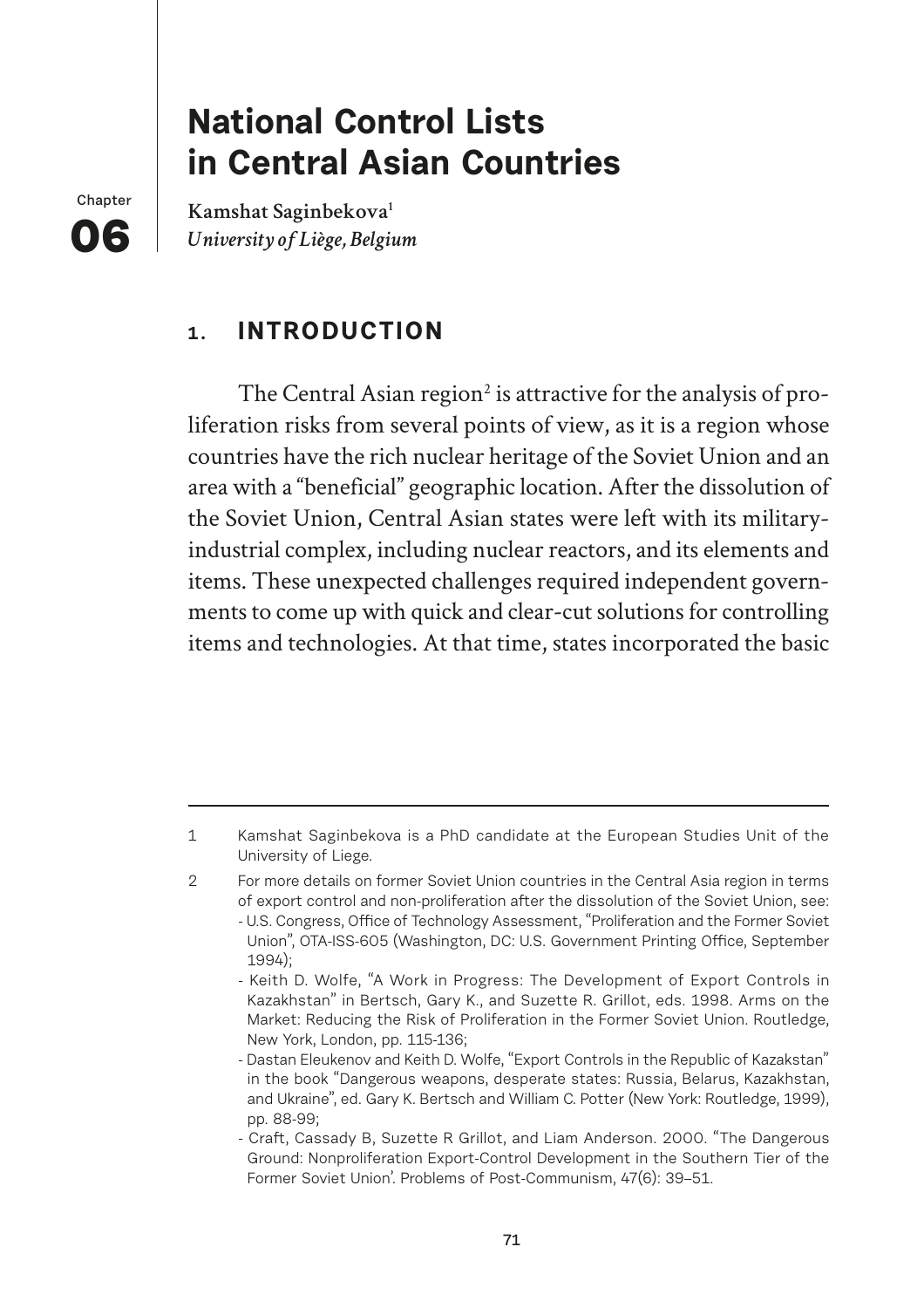principles of the export control system. These days, the significance of the system for Central Asian countries is still high because they are exporting and importing strategic commodities<sup>3</sup>.

Furthermore, from a geographic standpoint, Central Asia is a sort of connecting link between potential proliferation regions (the Middle East, the Persian Gulf, South Asia, China)4 and supplier countries in terms of both legal transfers and transfers of illegal goods. From both viewpoints, Central Asia is a region where there is a possible proliferation threat. In addition, some border conflicts can elevate the risks. That is why strategic trade control, its adoption and its effective implementation are vital in Central Asia. In turn, if countries intend to have sufficient strategic trade control, they should strengthen the national control list to meet the challenges of global technology changes and to comply with international requirements.

The initial purpose of this paper is to explore the national control lists of Central Asian countries (Kazakhstan, Kyrgyzstan, Tajikistan, Turkmenistan, and Uzbekistan) as one of the core elements of strategic trade control. The focus is on the legislative framework of the implementation of control lists and the reference model of the national control lists. The national lists will be looked at more closely by taking a rapid glance at the development level of the export control system as a whole in these countries.

<sup>3</sup> For countries' exports and imports of strategic goods as represented in the Strategic Trade Atlas, see:

<sup>-</sup> Versino, C., P. Heine, J. Carrera. 2018a. Strategic Trade Atlas. Commodity-Based Views; - Versino, C., P. Heine, J. Carrera. 2018b. Strategic Trade Atlas. Country-Based Views.

<sup>4</sup> Craft, Grillot, and Anderson (2000), p.40.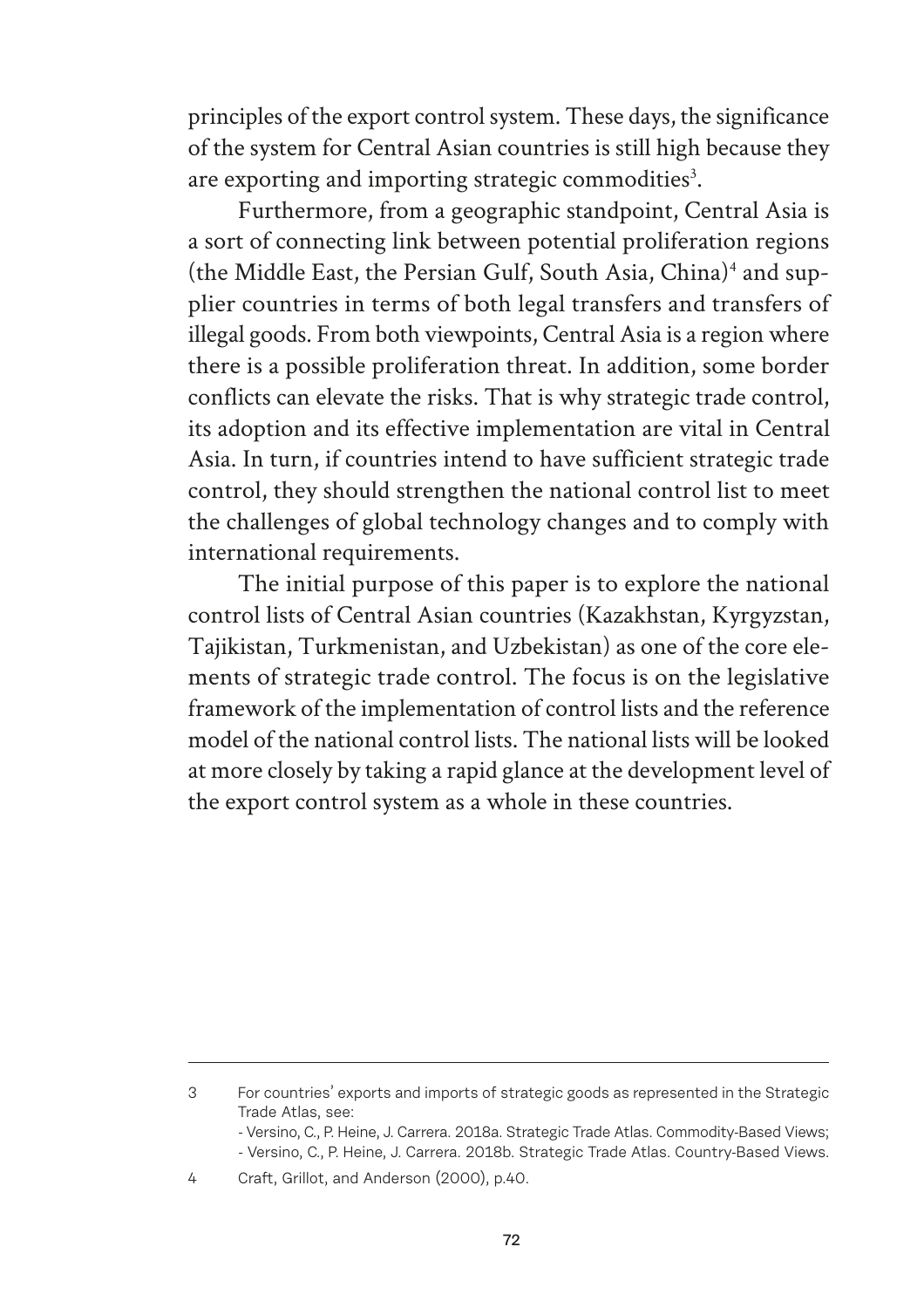## **2. STRATEGIC TRADE CONTROL: DETERMINANTS, EFFICIENCY, AND ELEMENTS**

Strategic trade control<sup>5</sup> has different determinants, and each of them is crucial. The most important determinants are non-proliferation and security. This includes compliance with international obligations, the prohibition of the transit of dangerous materials, and others. In this context, the question of the importance of STC is axiomatic.

Nevertheless, it is not limited to two determinants. There are other significant determinants, such as the increase of controlled flows of technology transfer, the growing military significance of commercial technologies, the risks of political isolation and economic retaliation (hegemonic stability theory)<sup>6</sup>, the prevention of

<sup>5</sup> What is the term "export control" or "strategic trade control"? This question is still open for discussion, and there is currently no consensus among experts. Usually, the two terms are used together and interchangeably, but for the more precise attitude towards the terminology in the expert community, see Dill, Catherine B., and Ian J. Stewart. 2015. "Defining Effective Strategic Trade Controls at the National Level'. The *Strategic Trade Review* 1(1): 4–17, available from http://www.str.ulg.ac.be/wp-content/ uploads/2017/11/STR\_01.pdf. (Accessed on 29/11/2019). The main difference is the scope of the "activities, items, and actors concerned" in the case of strategic goods. For instance, the Strategic Trade Control Enforcement Implementation Guide notes that "the term "Strategic Trade Control" is used rather than "Export Control" to recognise the importance of controlling strategic goods in various international transactions, including import, export, transit, trans-shipment, other", available from http://www.wcoomd.org/-/media/wco/public/global/pdf/topics/enforcement-andcompliance/tools-and-instruments/stce-implementation-guide/stce-implementationguide\_en.pdf?db=web, p. 8. (Accessed on 29/11/2019). Thus, the analysis of the experience of different countries and international legislation has shown that there is no standard or universally recognised approach to the term "export control." This paper uses "strategic trade control" and its acronym, STC, rather than "export control". However, in references, the original term of the authors is used.

<sup>6</sup> "...Hegemonic stability theory portrays international regimes as the result of an exceedingly powerful state finding it in its interest to coerce others into the coordinated provision of an international public good, such as export control", see Lipson, Michael. 1999. "The Reincarnation of COCOM: Explaining Post-Cold War Export Controls'. *Nonproliferation Review* 6(2): 33–51.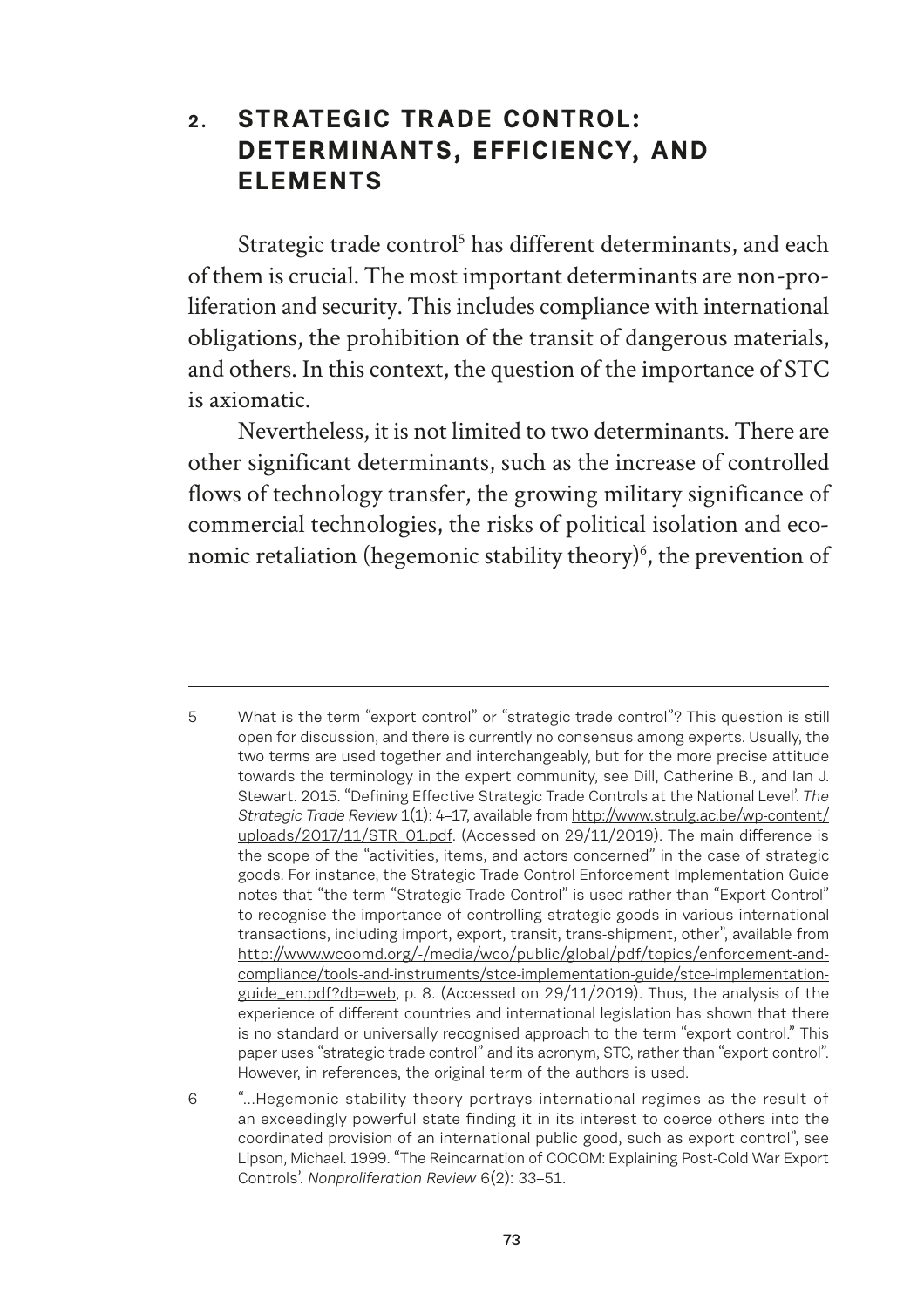shortages of supply, economic success, and so forth<sup>7</sup>. Furthermore, STC should be able to respond to contemporary challenges, such as changing technologies and the intangible nature of certain goods. As such, the rationale of the STC system is essential on both the national (regional) and the global level for supplier-countries of strategic goods, and for transit and importing countries.

From the perspective of the efficacy of STC, there is still not a precise and conventional definition and set of measures whose implementation would enable states to achieve an effective STC system. The principal purpose of STC is to control the transfer of sensitive items and technologies that might be used to create a weapon of mass destruction (WMD). The effectiveness of the export control system is defined in a context where other countries are prevented from buying materials and components for WMD. However, it is difficult to measure how much this occurs. In this context, the effectiveness of the export control system can be meas-

- Rajeswari, P. R. 1999. "Economics of Export Controls: A Study of US Export Control Mechanism'. Strategic Analysis 23(7): 1199–1213;

- Turpen, Elizabeth. 2009. "Achieving Nonproliferation Goals: Moving From Denial to Technology Governance'. Policy Analysis Brief (June): 1–8;

<sup>7</sup> See:

<sup>-</sup> U.S. Congress, Office of Technology Assessment, Proliferation of Weapons of Mass Destruction: Assessing the Risks. 1993. OTA-ISC-559 (Washington, DC: U.S. Government Printing Office);

<sup>-</sup> Leigh - Phippard, Helen. 1995. "US Strategic Export Controls and Aid to Britain, 1949–58'. Diplomacy & Statecra% 6(3): 719–52. http://www.tandfonline.com/doi/ abs/10.1080/09592299508405984. (Accessed on 29/11/2019);

<sup>-</sup> Gill, Bates, Kensuke Ebata, and Matthew Stephenson. 1996. "Japan's Export Control Initiatives: Meeting New Nonproliferation Challenges'. The Nonproliferation Review: 30–42;

<sup>-</sup> Cupitt, Richard T., and Suzette R. Grillot. 1997. "COCOM Is Dead, Long Live COCOM: Persistence and Change in Multilateral Security Institutions'. British Journal of Political Science 27(3): 361–89;

<sup>-</sup> Cupitt, Richard T., Suzette Grillot, and Yuzo Murayama. 2001. "The Determinants of Nonproliferation Export Controls: A Membership-Fee Explanation'. The Nonproliferation Review: 69–80;

<sup>-</sup> Jones, Scott A. 2004. Current and Future Challenges for Asian Nonproliferation Export Controls: A Regional Response. Strategic Studies Institute Home;

<sup>-</sup> Williams, Dominic, and Ian J Stewart. 2016. "The UK's Enforcement of Dual-Use Export'. Strategic Trade Review (March): 297–323;

<sup>-</sup> Seyoum, Belay. 2017. "Export Controls and International Business : A Study with Special Emphasis on Dual-Use Export Controls and Their Impact on Firms in the US'. 3624.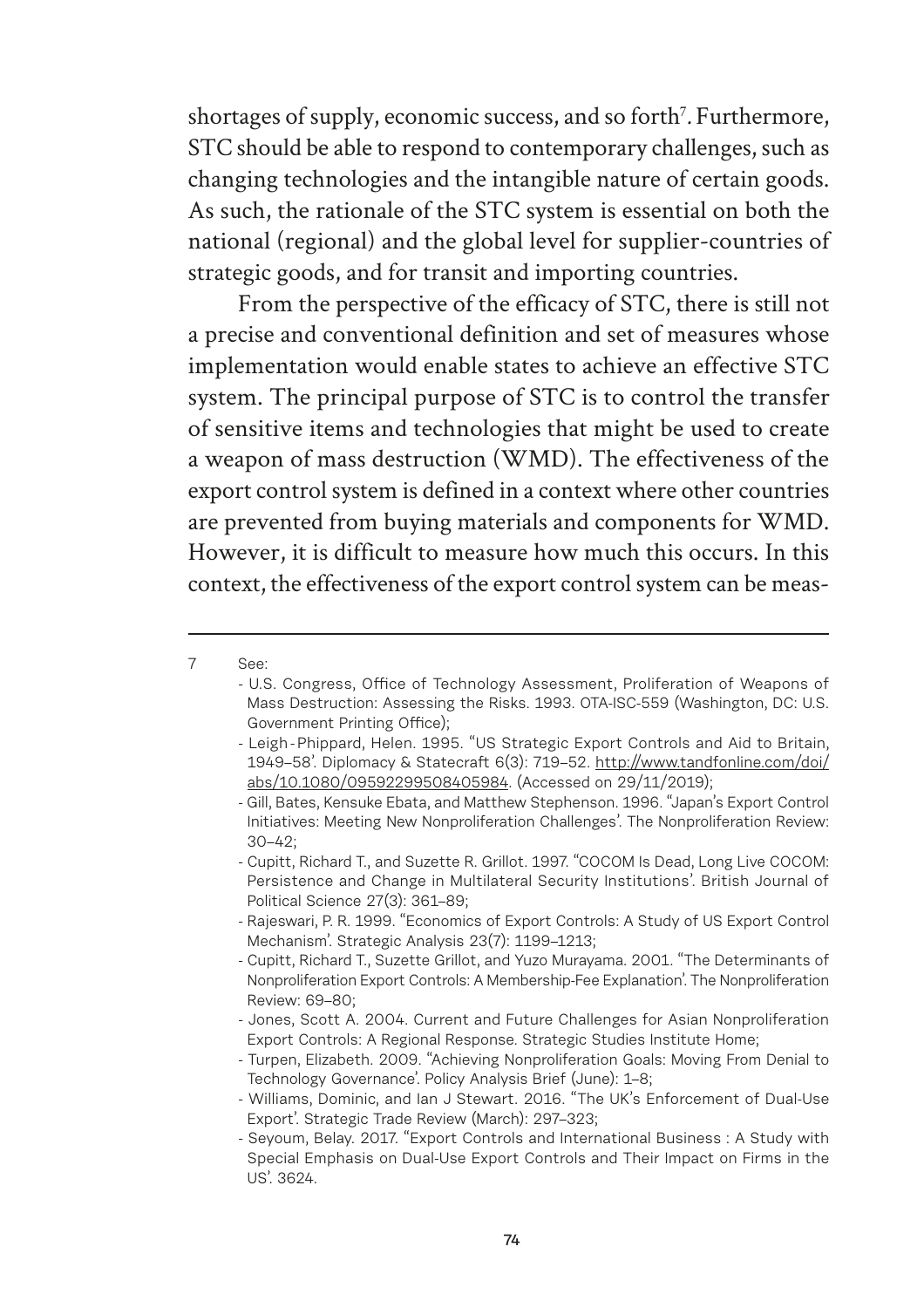ured by the effectiveness of each element of the system. Moreover, any missing elements can be considered as a source of the issues and weakness of the global network<sup>8</sup>.

Despite the compulsory requirements of international regimes and agreements on the adoption and implementation of STC, there are no widely agreed upon or standard elements for realising effective STCs<sup>9</sup>. The variety of approaches to the standard elements of export control/STC is proven by the literature review. It is beyond argument that despite different views on the elements that make up STC, there is evidence of the similarity of approaches and the importance of the elements for issues of global, regional, and national safety, stability and peace around the world, non-proliferation, and compliance with international agreements. Moreover, the control list is one of the core components of the system.

<sup>8</sup> See:

<sup>-</sup> Beck, Michael David, Richard T. Cupitt, Seema Galhaut, and Scott A. Jones. 2003. To Supply Or to Deny: Comparing Nonproliferation Export Controls in Five Key Countries. Center for International Trade & Security, The University of Georgia; - Dill and Stewart (2015).

<sup>9</sup> Dill and Stewart (2015).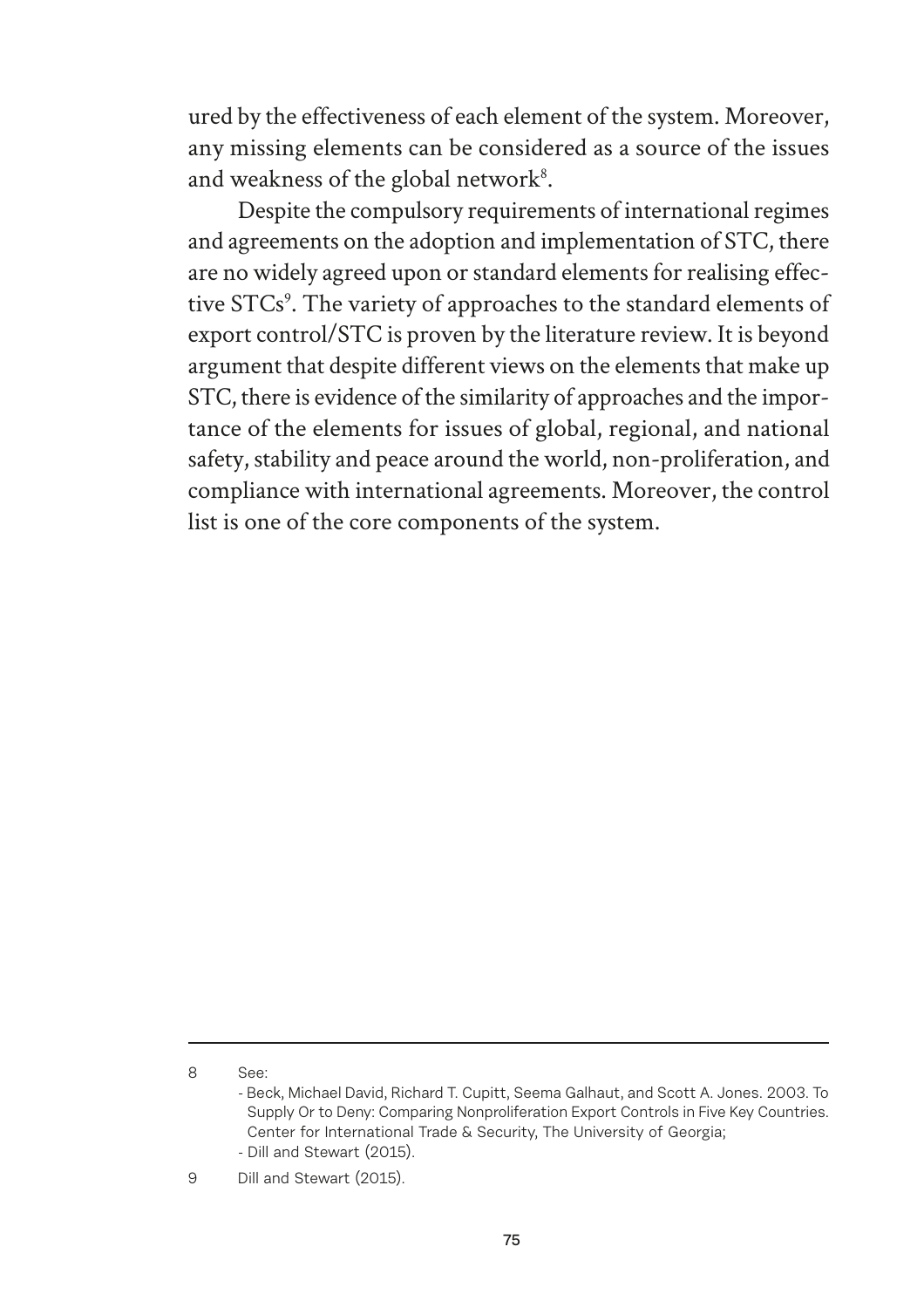## **3. STRATEGIC TRADE CONTROLS IN CENTRAL ASIAN COUNTRIES**

An overall picture of the Central Asian countries' STCs and their development can be drawn base on the results of papers that have applied the well-known and frequently used method of assessment of export control systems (the so-called Index method<sup>10</sup>) and the outcomes of the published Peddling Peril Index (PPI)<sup>11</sup> report.

Several papers have used the Index method to analyse Central Asian countries<sup>12</sup>, together with other world countries. The last publicly accessible evaluation of export control in Central Asian countries was conducted 18 years ago. This means that the current situation may be different, and only new, updated assessments under

- 12 See:
	- Bertsch and Grillot (1998);
	- Cupitt, Grillot, and Murayama (2001);
	- Beck et al. (2003).

<sup>10</sup> The idea and explanation of the method of evaluation of the export control system and its application were first developed by Cassady Craft and Suzette Grillot with Liam Anderson, Mike Beck, Chris Behan, Scott Jones and Keith Wolfe, "Tools and Methods for Measuring and Comparing Non-proliferation Export Controls," A CITS Occasional Paper (Athens, GA: University of Georgia, October 1996) and Grillot, Suzette, and Cassady Craft. 1996. "How and Why We Evaluate Systems of Export Control<sup>'</sup>. The *Monitor: Nonproliferation, Demilitarization and Arms Control* 2(4): 11–15. The method has also been described in the Russian language in the Yaderny Kontrol journal [Nuclear Control] 4, 24 (Winter, 1996). Later on, Craft and Grillot analysed the effect of transparency on export control effectiveness based on the same methodology for the assessment of export controls, but with a focus on transparency (information gathering/sharing) and violations in the United Kingdom, France, Germany and the United States. For this, see Craft, Cassady B., and Suzette R. Grillot. 1999. "Transparency and the E#ectiveness of Multilateral Nonproliferation Export Control Regimes: Can Wassenaar Work?" *Southeastern Political Review* 27(2): 281–302. The assessment of export control systems has subsequently been undertaken by Bertsch and Grillot (1998). This methodology has further been considered as "a research protocol" for the more recent studies by Cupitt, Grillot, and Murayama (2001), Beck et al. (2003), and Kassenova, Togzhan. 2010. "Strategic Trade Controls in Taiwan'. *Nonproliferation Review* 17(2): 379–401, others.

<sup>11</sup> The first report was published in 2017 by the Institute for Science and International Security Press, with a second, updated edition in 2019. See Albright, David, Sarah Burkhard, and Andrea Stricker. 2019. The Peddling Peril Index (PPI): Ranking National Strategic Trade Control Systems. The PPI aims to measure the efficacy of STCs in states applying a set of criteria by examining legal acts, the institutional framework and their implementation in practice. It permits the identification of national STCs' strengths and weaknesses.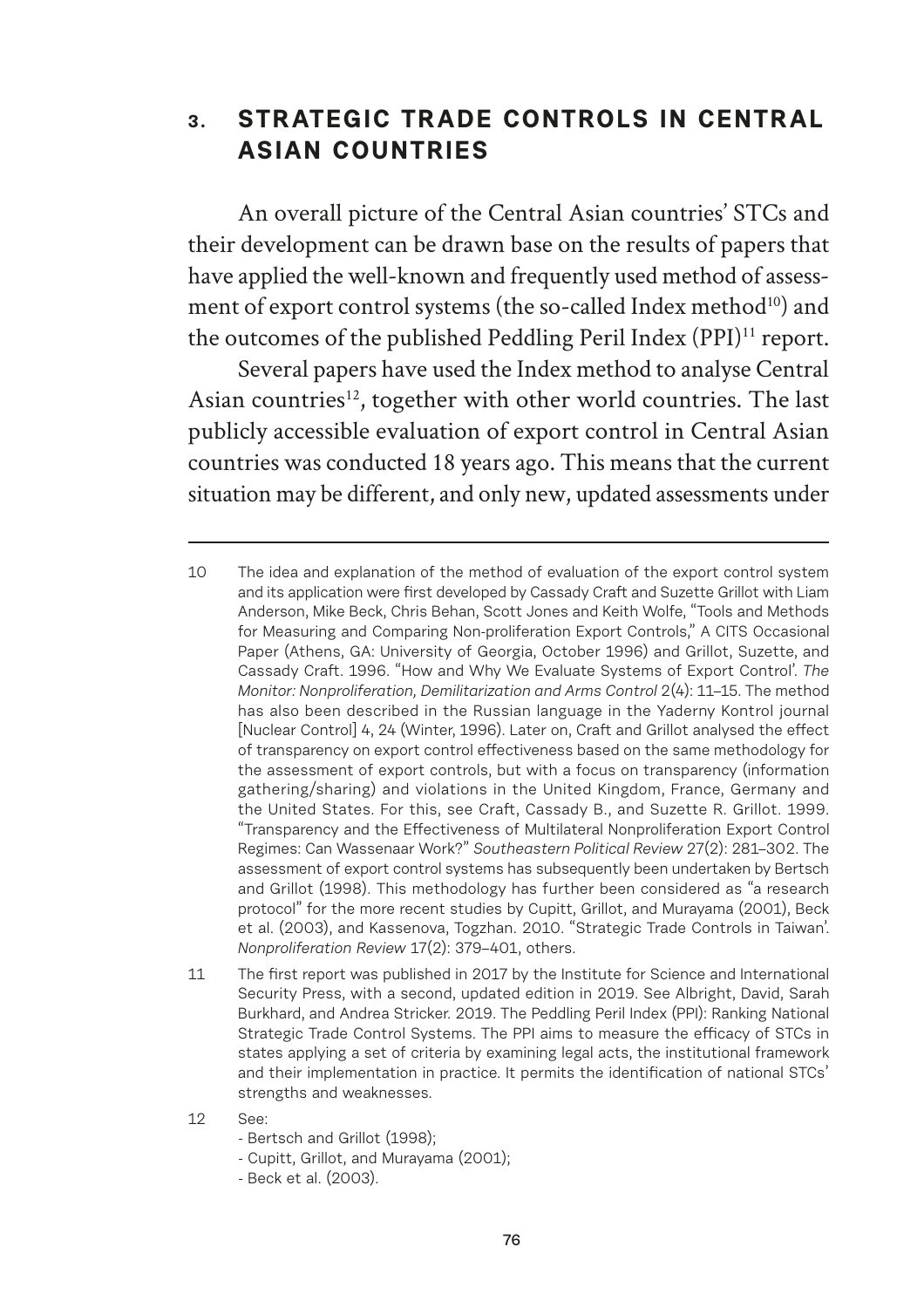the method can provide information for further interpretation. Coincidentally, this does not mean that there is no recent analysis of STCs, including an assessment of the control list<sup>13</sup>. The subtask of this section is to look back, understand the starting positions and find out the current status of the systems.

The completed studies of the first ten years since the countries' independence show that five countries of Central Asia adopted at least some elements of the export control system. The analysis by the Index method includes ten elements of the system: licensing system; regime adherence; training; customs authority; penalties; control lists; catch-all clause; bureaucratic process; import/export verification; and information gathering/sharing. Additionally, the evaluation also considers subparts:<sup>14</sup> policy and/or legal foundation, institutions, procedures, and implementation<sup>15</sup>. The overall weighted scores of the countries are presented in Table 1.

<sup>13</sup> There are more recent evaluations of Central Asian countries in the form of assessments carried out by a donor country regarding a recipient country (between countries helping to improve export control systems and countries accepting their support in the adoption and evolution of the systems), but these are not in the public domain.

<sup>14</sup> (1) policies and/or legal framework – the existence of laws and decrees on export control that ensure the legislative framework for controlling strategic goods; (2) institutions and procedures – does a country have responsible institutions and procedures for the development and implementation of its STC legislation? (3) implementation – are export control policies and procedures actually in use?

<sup>15</sup> Bertsch and Grillot (1998).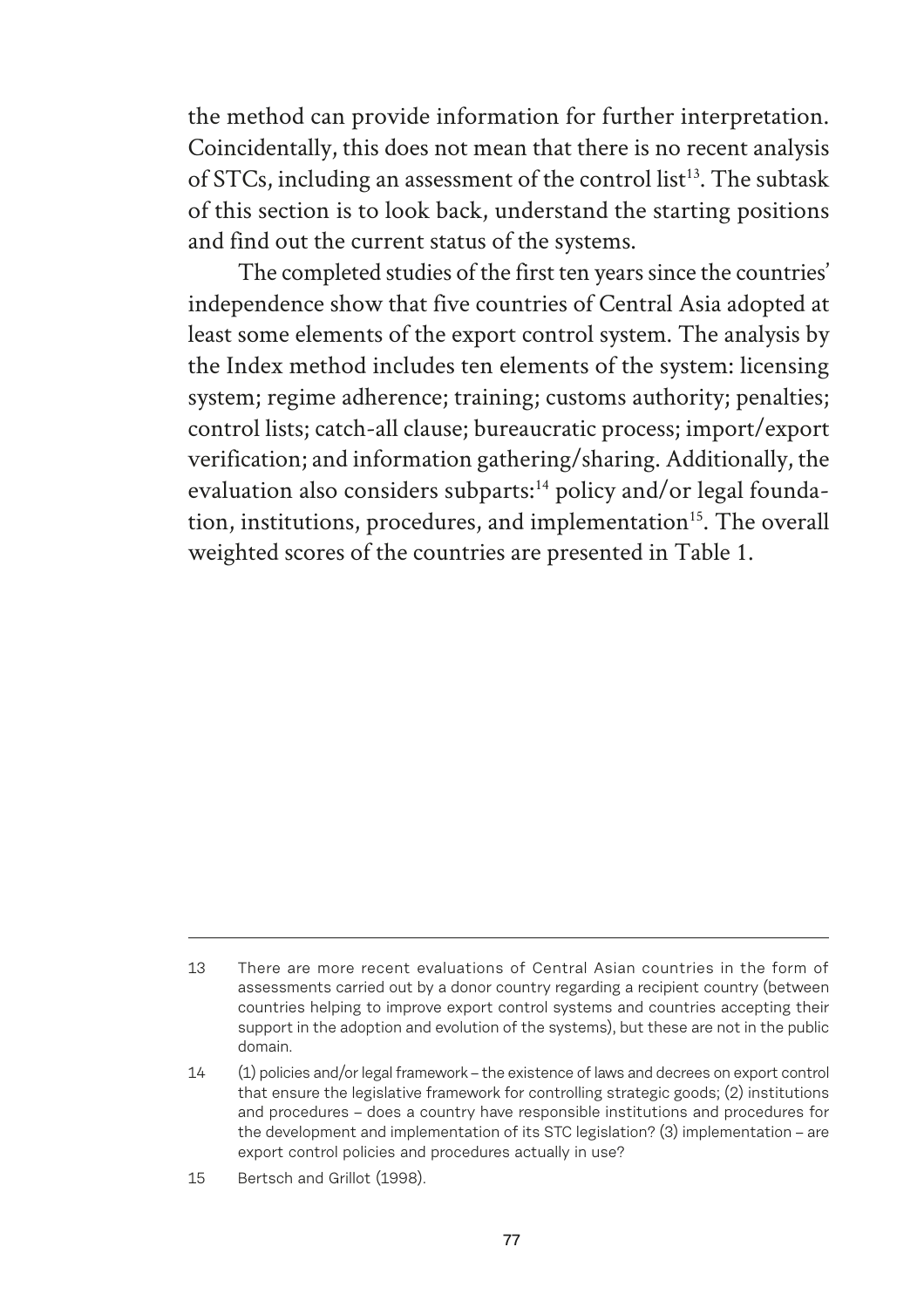| IN CENTRAL ASIAN COUNTRIES,<br>Table 1: OVERALL WEIGHTED                                                |                                                                                                                                                                                                                                                                                                                                                                                                                                                                                                                                                                             | SCORES             | $-2001$<br>ட<br>$\circ$<br>1992 | CONTROL<br>EXPORT                                                                                                  | SYSTEMS     |                                    |                |                                                     |                       |
|---------------------------------------------------------------------------------------------------------|-----------------------------------------------------------------------------------------------------------------------------------------------------------------------------------------------------------------------------------------------------------------------------------------------------------------------------------------------------------------------------------------------------------------------------------------------------------------------------------------------------------------------------------------------------------------------------|--------------------|---------------------------------|--------------------------------------------------------------------------------------------------------------------|-------------|------------------------------------|----------------|-----------------------------------------------------|-----------------------|
| Country/Year                                                                                            | 1992, score                                                                                                                                                                                                                                                                                                                                                                                                                                                                                                                                                                 | 1994, score        |                                 | 1996, score                                                                                                        |             | 1997, % compliance <sup>1</sup>    |                | 2000, % compliance                                  | 2001, score           |
| Ч                                                                                                       | $\sim$                                                                                                                                                                                                                                                                                                                                                                                                                                                                                                                                                                      | ω                  | 4                               | $\frac{*}{5}$                                                                                                      | ဖ           | $7**$                              | $\infty$       | $9**$                                               | $\overline{C}$        |
| Kazakhstan                                                                                              | $12.35$<br>$29.5/100*$                                                                                                                                                                                                                                                                                                                                                                                                                                                                                                                                                      | 38.6/100*<br>16.13 | $6/100*$<br>28.29<br>67.        |                                                                                                                    | 64% (26.76) | (2)59%<br>(1)76%<br>31%<br>$\odot$ | 68%<br>(28.43) | (2) 57%<br>87%<br>40%<br>$\odot$<br>$\widehat{\Xi}$ | 59.26<br>(24.78)      |
| <b>Kyrgyzstan</b>                                                                                       | $\blacksquare$                                                                                                                                                                                                                                                                                                                                                                                                                                                                                                                                                              | $\mathbf{I}$       | 15.30                           | 15%<br>15%<br>31%<br>$\widehat{2}$<br>$\odot$<br>$\ominus$                                                         | 36% (15.05) | (1) 29%<br>$(2)$ 21%<br>(3)4%      | 30%<br>(12.55) | (2) 15%<br>$(1)$ 24%<br>(3)4%                       | 30.42<br>(12.72)      |
| Tajikistan                                                                                              |                                                                                                                                                                                                                                                                                                                                                                                                                                                                                                                                                                             | I.                 | 4.36                            |                                                                                                                    | 10% (4.18)  | (2)4%<br>$(1)$ 21%<br>(3)4%        | 8%<br>(3.34)   | $(1)$ 4%<br>(2) 4%<br>4%<br>$\odot$                 | 7.89<br>(3.30)        |
| Turkmenistan                                                                                            | $\mathbf{I}$                                                                                                                                                                                                                                                                                                                                                                                                                                                                                                                                                                | $\mathbf{I}$       | 4.36                            |                                                                                                                    | 10% (4.18)  | (2)4%<br>$(1)$ 21%<br>(3)4%        | 11%<br>(4.60)  | $(1) 7%$<br>(2) 4%<br>(3)4%                         | 10.57<br>(4.42)       |
| Uzbekistan                                                                                              | $\mathbf{I}$                                                                                                                                                                                                                                                                                                                                                                                                                                                                                                                                                                | $\mathbf{I}$       | 7.14                            |                                                                                                                    | 17% (7.11)  | $(1)$ 25%<br>$(2)$ 15%<br>(3)4%    | 33%<br>(13.80) | (2) 17%<br>(1) 26%<br>11%<br>$\odot$                | 33.28<br>(13.92)      |
| weighted<br>Perfect<br>score                                                                            |                                                                                                                                                                                                                                                                                                                                                                                                                                                                                                                                                                             |                    |                                 | $Max=41.82$                                                                                                        |             | $Max=41.82$                        |                | $Max=100$                                           | $Max=100$             |
| Questionnaire                                                                                           |                                                                                                                                                                                                                                                                                                                                                                                                                                                                                                                                                                             |                    |                                 | 72 items <sup>2</sup>                                                                                              |             | 72 items <sup>3</sup>              |                | 93 items <sup>4</sup>                               | 93 items <sup>5</sup> |
| Grillot and Craft (1996).<br>$*$<br>$\overline{a}$<br>$\ast$<br>$\overline{a}$<br>LO<br>$\sim$ $\infty$ | The five figures in the column show the percentage compliance. The perfect weighted score is 41.82, which represents 100 per cent compliance with Western common<br>Bertsch and Grillot (1998). The same results based on Grillot and Craft (1996) have been presented by Bertsch and Potter (1999).<br>The scores reported for Kazakhstan (Lipson, Michael. 2004.<br>standards. See Bertsch and Grillot (1998), p. 13, p. 29.<br>(1) is Policy; (2) is Institutions; (3) is Implementation.<br>Cupitt, Grillot, and Murayama (2001)<br>Craft, Grillot, and Anderson (2000) |                    |                                 | "Nonproliferation Export Control and World Order: Globalization, Security, and the State')/the ideal score of 100. |             |                                    |                |                                                     |                       |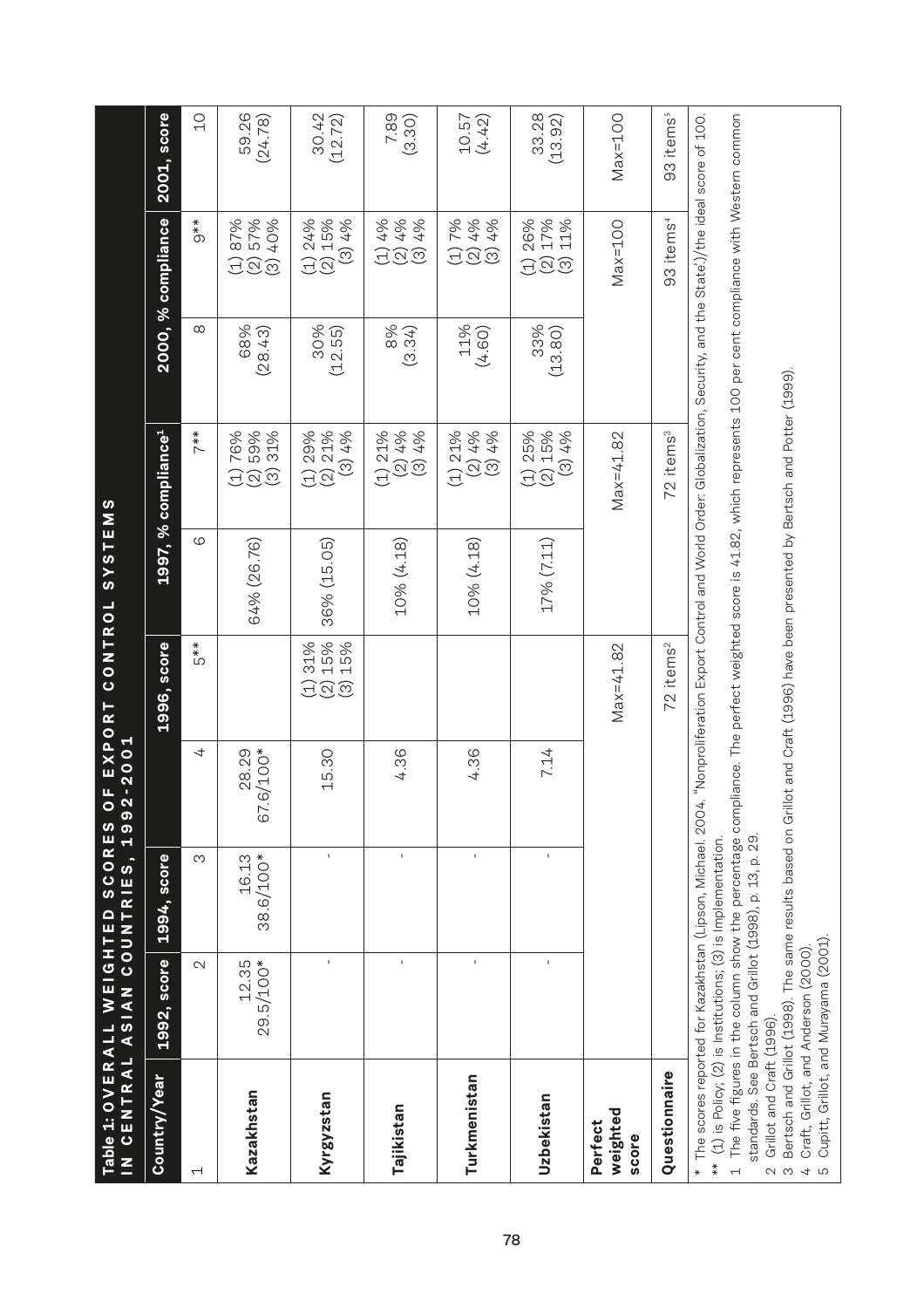To obtain a general picture of export controls in the countries from Table 1, the scores in columns (6), (8) and (10) have been brought into compliance with a maximum score of 41.82 (in parentheses). It is crucial to emphasise that the rounding of the score is very rough, especially in data from 1992-1997 and 2000- 2001, because authors applied 72-item and 93-item questionnaires to assess the export control. As such, the comparison is not precise.

In line with the data, the most developed export control system was in Kazakhstan and had strengthened in the period 1992- 2001, before remaining more or less stable over the last five years. The highest score can be explained by the aid that Kazakhstan has received to develop its export control system<sup>16</sup>. Uzbekistan improved its scores twofold, Turkmenistan maintained its standardised scores across the period, and Kyrgyzstan's scores decreased slightly. The lowest score was noted in Tajikistan.

The subparts' scores in columns (5), (7) and (9) explicitly demonstrate the gap between export control policy and its implementation. The difference shows that policy adoption alone is not enough for the system to be effective; it is the most natural part of the process. It is more valuable to build up the institutional framework of institutions and procedures and to implement appropriately. All Central Asian countries demonstrate a considerable difference between the enactment of the law on export control and its implementation.

The elements of the export control system have been evaluated by state in two papers<sup>17</sup>. Table 2 represents the scores given to the element "Control list" in Central Asian countries. In order to more correctly interpret the development status of national control lists at that time, scores are given for other elements, such as "Licensing",

<sup>16</sup> Kazakhstan received aid from the United States for the adoption of the export control system and expertise, for instance in the framework of the Nunn-Lugar Cooperative Threat Reduction Program.

<sup>17</sup> Bertsch and Grillot (1998) and Craft, Grillot, and Anderson (2000).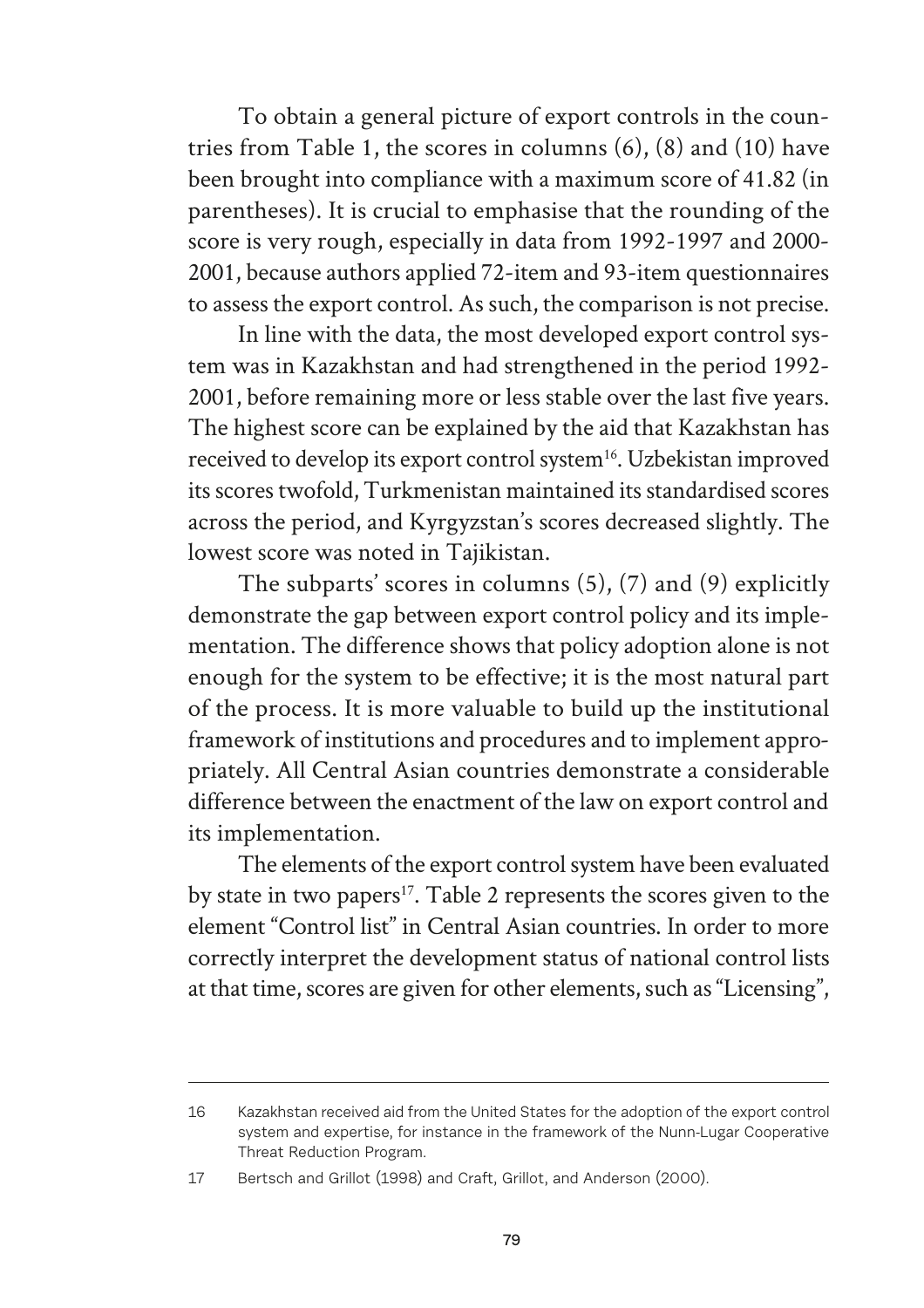"Catch-all", "Customs", "Verification" and "Penalties"18. The scores in 1997 and 2000 are slightly different, the most significant difference being the "Penalties" score given to Uzbekistan<sup>19</sup>. As such, the elements of the export controls in Central Asia differed between countries: Kazakhstan and Kyrgyzstan had the foundation of the system, as they had developed "Licensing systems" and a "Control list". Meanwhile, Tajikistan, Turkmenistan and Uzbekistan lacked a "Control list". The development of the "Licensing system" can be explained by the intention of the countries to control not only strategic goods, but also the foreign trade of goods (short-supply and smuggling goods). Enforcement procedures were supported mostly by the activity of the customs authorities. The percentages of the element "Customs" were equal to or higher than 50% in all countries. The "Catch-all" element was not developed at all; the "Verification" element aimed to verify the issued licences and was most developed in Kazakhstan, while the other four countries showed zero development.,

Consequently, the evaluation of these elements indicated the lack of most of the necessary elements for the export control system ("Control list", "Catch-all", "Verification"). Other more or less developed elements indicated countries' interest in controlling foreign trade in general without focusing strongly on dual-use and related items<sup>20</sup>. In general terms, it depicts the starting point and the development level of export controls and control lists almost ten years after obtaining independence.

<sup>18</sup> The key pillars of the export control system, in general terms, are the Licensing system, Control lists, Enforcement and Compliance mechanisms and Industry Outreach. The study of control lists does not consider Industry Outreach.

<sup>19</sup> As mentioned above, the main reason for this is the different number of items in questionnaires and the tools used in the weighting.

<sup>20</sup> Bertsch and Grillot (1998). Other alternative explanations of export control development in Central Asian countries based on four theoretical approaches are set out on pp. 219-225. See also Craft, Grillot, and Anderson (2000), pp. 47-48.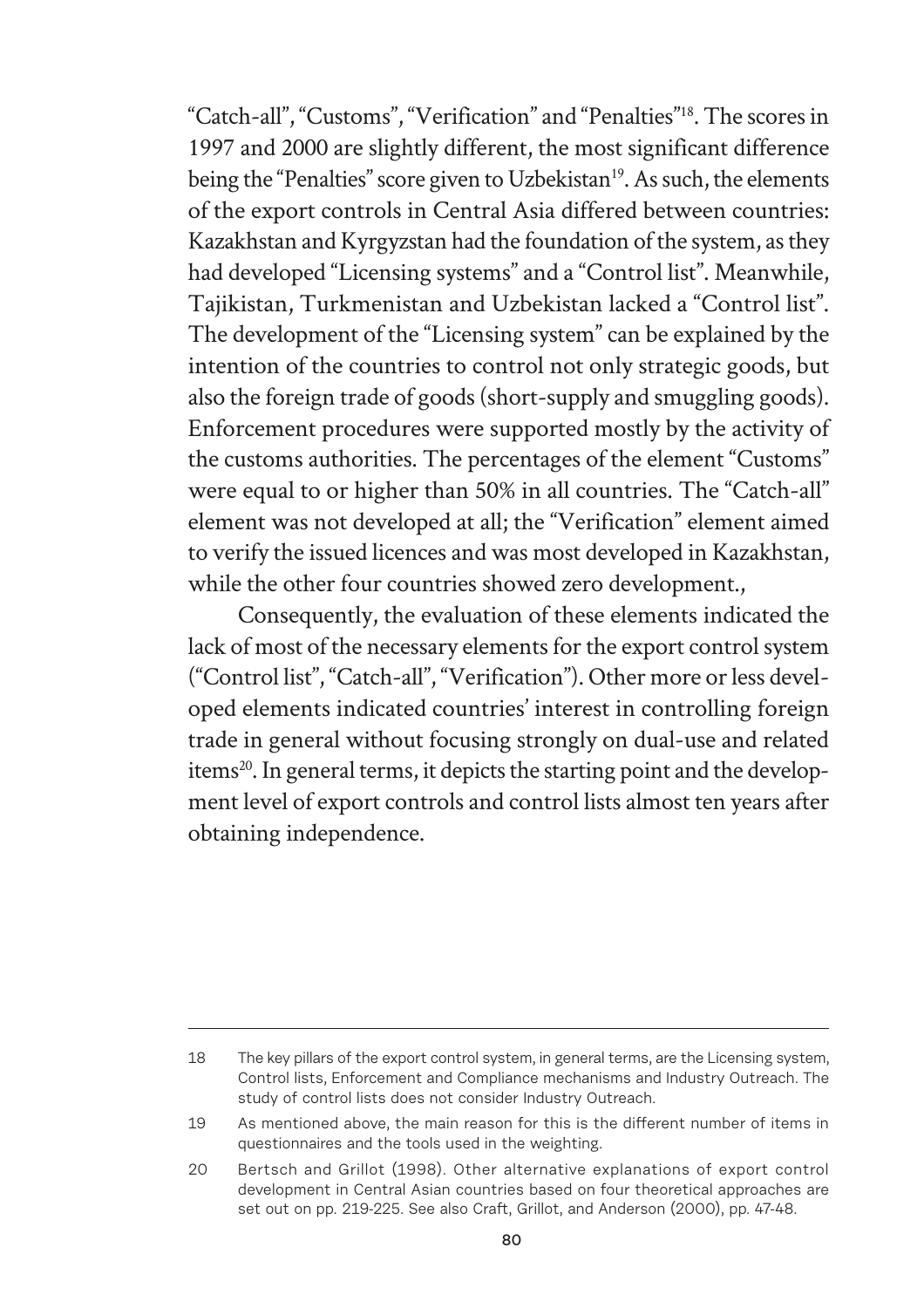| OF ASSESSMENT OF EXPORT CONTRO<br>PERCENTAGE OF PERFECT WEIGHTED<br>Table 2: SCORES OF SOME ELEMENTS II                                                                                               |                          |               |                       | N THE FRAMEWORK<br>SCORE, |         | LS IN CENTRAL ASIAN COUNTRIES,<br>1997 AND 2000 |      |                |      |              |      |           |
|-------------------------------------------------------------------------------------------------------------------------------------------------------------------------------------------------------|--------------------------|---------------|-----------------------|---------------------------|---------|-------------------------------------------------|------|----------------|------|--------------|------|-----------|
| Country/                                                                                                                                                                                              |                          | Licensing     |                       | List Regimes              |         | Catch-all                                       |      | <b>Customs</b> |      | Verification |      | Penalties |
| Element                                                                                                                                                                                               | $1997*$                  | <b>2000**</b> | D<br>$\frac{60}{100}$ | 2000                      | 1997    | 2000                                            | 1997 | 2000           | 1997 | 2000         | 1997 | 2000      |
| Kazakhstan                                                                                                                                                                                            | 100                      | I,            | ဤ<br>$\infty$         | I,                        | $\circ$ | ı                                               | 66   | ı              | ကွ   | ı            | 58   | ı         |
| <b>Kyrgyzstan</b>                                                                                                                                                                                     | 66                       | Сg            | čŏ                    | 66                        | O       | O                                               | 58   | 67             | O    | O            | 25   | O         |
| Tajikistan                                                                                                                                                                                            | $\overline{\mathcal{L}}$ | O             | $\circ$               | O                         | O       | $\circ$                                         | SQ   | 50             | O    | O            | 25   | $\circ$   |
| Turkmenistan                                                                                                                                                                                          | $\overline{\mathcal{L}}$ | O             | $\circ$               | O                         | O       | O                                               | 50   | 67             | O    | O            | 25   | $\circ$   |
| <b>Uzbekistan</b>                                                                                                                                                                                     | က္က                      | တ္တ           | $\circ$               | 77                        | O       | O                                               | 67   | 92             | O    | O            | 25   | O         |
| **The perfect weighted score is 100 (Craft, Grillot, and Anderson (2000)). The paper did not consider Kazakhstan in the analysis.<br>*The perfect weighted score is 41.82 (Bertsch and Grillot (1998) |                          |               |                       |                           |         |                                                 |      |                |      |              |      |           |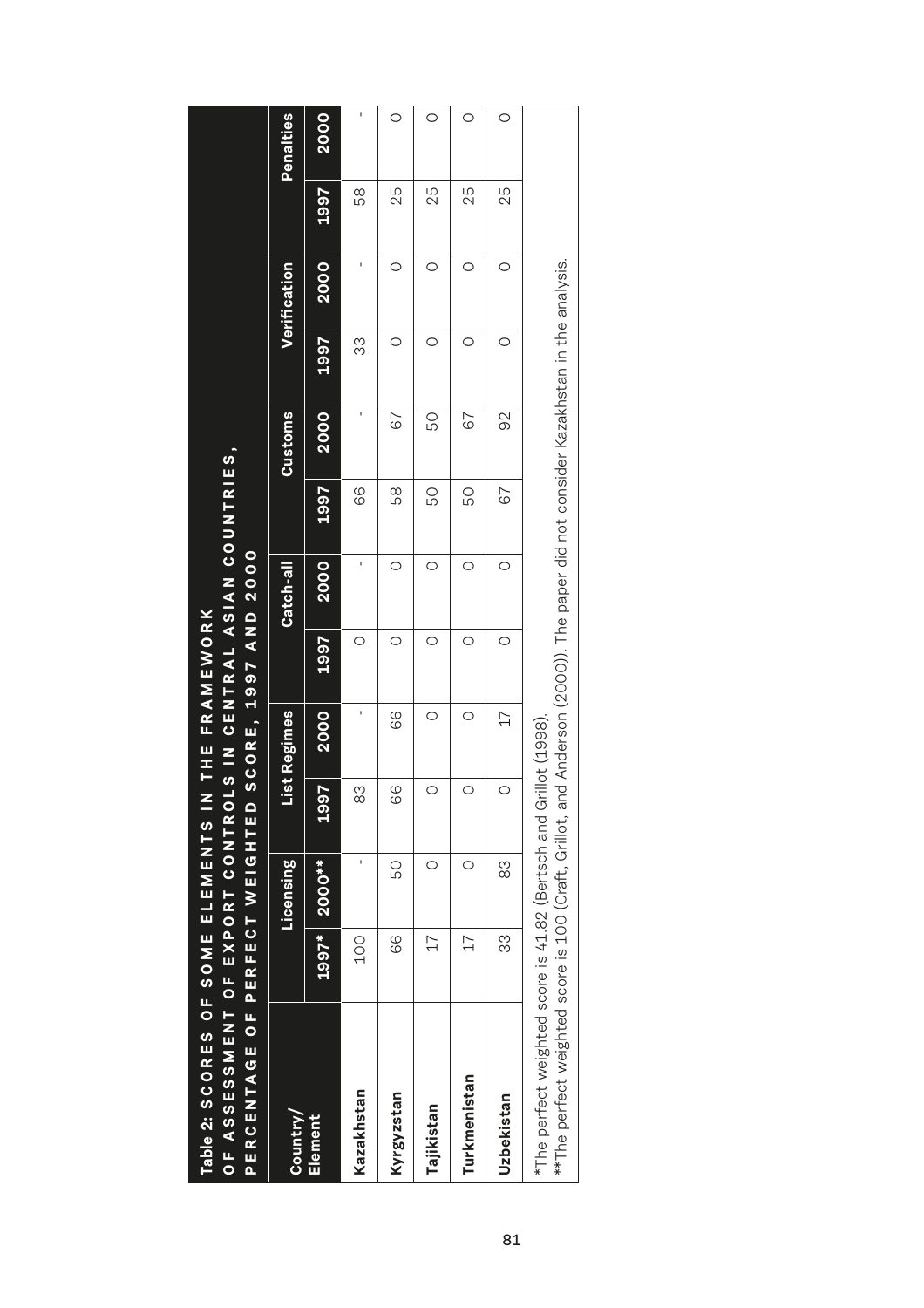Furthermore, the situation of the Central Asian control systems in 2019 (PPI ranks and scores) has changed compared with the positions in 1992-2001<sup>21</sup>. Two countries, Kazakhstan and Kyrgyzstan<sup>22</sup>, have the highest ratings and have places in the "Green group". This means that both countries have comprehensive legislation covering the control of conventional weapons and nuclear single- and dual-use items<sup>23</sup>, and have catch-all clauses and transit and transhipment controls. The "Green group" countries have chosen the EU dual-use control list and the list of the Wassenaar Arrangement as the reference model for their national control lists. Tajikistan and Uzbekistan are in the "Light Green group", which means that they have at least adopted List 1 of NPG and control of convention weapons. Tajikistan has improved its system in terms of its position relative to Turkmenistan: in 1997 the two countries had almost the same score; in 2000-2001 there was a slight difference; and in 2019 their scores differ markedly. Tajikistan has been on the rise since 2001: at that time, it had the lowest rating among the five countries, while in the 2019 rankings it has overtaken Turkmenistan and Uzbekistan. Turkmenistan<sup>24</sup> had low scores in the past and still has the lowest position in the group of Central Asian countries in 2019, demonstrating the severe shortfalls in its control of dual-use and single-use items.

<sup>21</sup> The comparison of the ranks/scores of STCs and their elements/overarching criteria in 1997-2001 and 2019 is not accurate because the approach and the methodology are different, but some development milestones in can be observed.

<sup>22</sup> It is important to emphasise that Kyrgyzstan overtook Kazakhstan in two overarching criteria, namely "Legislation" and "Ability to Prevent Proliferation Financing", in 2019.

<sup>23</sup> At least the NSG Parts 1 and 2 lists or similar lists. The NSG Parts 1 and 2 lists are available on https://www.nuclearsuppliersgroup.org/en/news/185-nsg-control-listsupdated. (Accessed on 29/11/2019).

<sup>24</sup> Turkmenistan is in the "Orange group", which means that its legislation is insufficient and only controls of conventional weapons under ATT.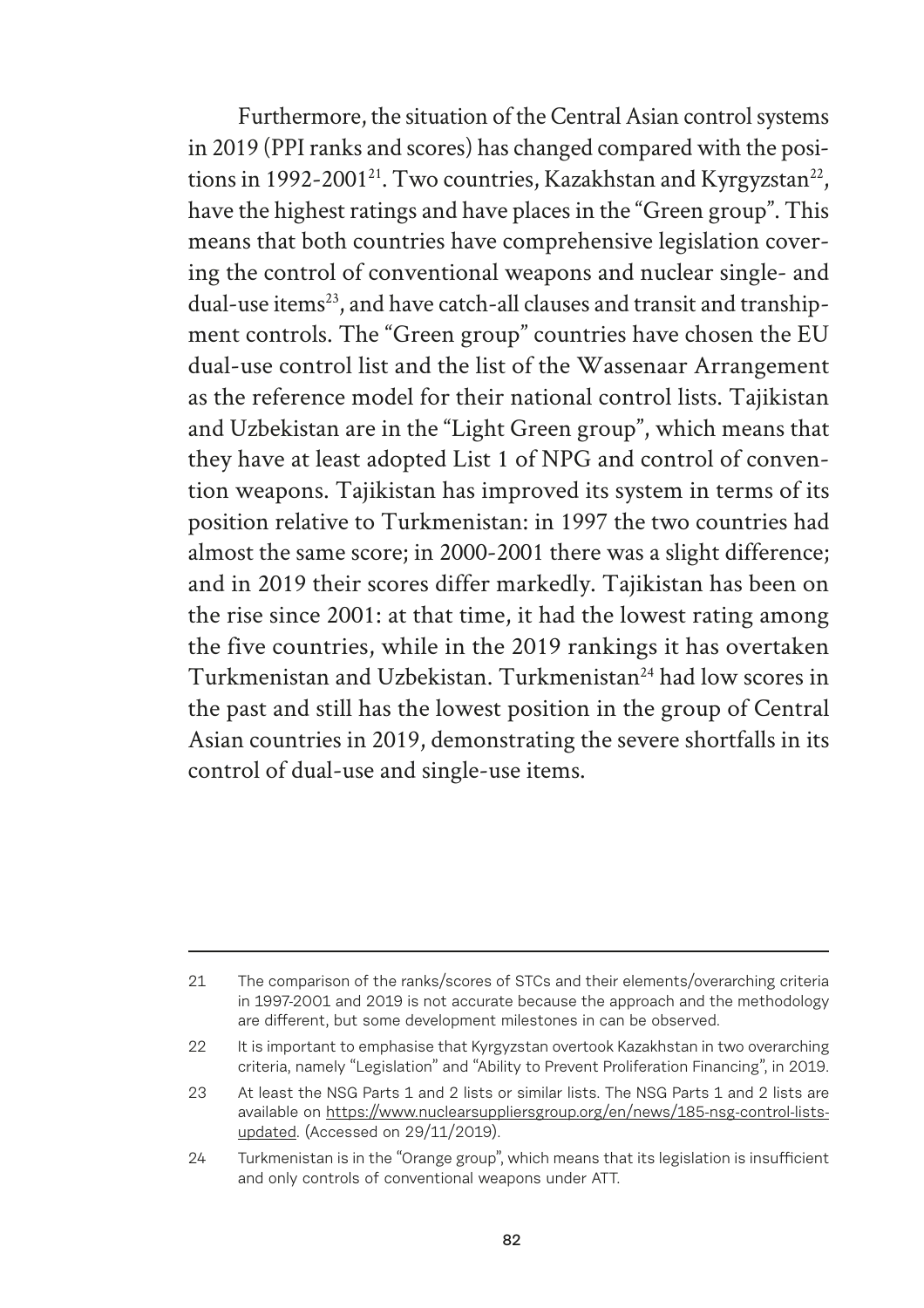## **4. NATIONAL CONTROL LISTS OF CENTRAL ASIAN COUNTRIES**

This section seeks to describe and examine the national control lists of Central Asian countries under the lens of a reference model for the establishment and implementation of national control lists and their legislative framework.

In Kazakhstan, the very first control list was established in Annexes 1 and 2 of the Regulation<sup>25</sup>. This list applied the terms and definitions of the International Atomic Energy Agency (IAEA). Subsequently, the Decree of the Government (March 12, 1996, N  $298)^{26}$  created the control lists for the country<sup>27</sup>. At that time, the national control list did not coincide with international lists<sup>28</sup>, and included several lists:

- the list of goods exported by permission of the Government of the Republic of Kazakhstan (Appendix 2);
- the list of goods imported with the authorisation of the Government of the Republic of Kazakhstan (Appendix 3);
- the list of products exported under licences (Appendix 4);
- the list of products whose import is carried out under licences (Appendix 5);
- the list of goods exported in accordance with the international obligations of the Republic of Kazakhstan (Appendix 6). Furthermore, the catch-all clause did not exist in the legislation. The situation then changed in 2000, when the new list of

products subject to export control was introduced by the Decree of

- 27 Bertsch and Potter (1999).
- 28 Bertsch and Grillot (1998), p. 118.

<sup>25</sup> Regulation on the export and import of nuclear materials, technologies, equipment, installations, unique non-nuclear materials, equipment, materials and dual-use technologies, sources of radioactive radiation and isotope products, approved by Cabinet of Ministers of the Republic of Kazakhstan, March 9, 1993, N 183.

<sup>26</sup> The Decree of the Government of the Republic of Kazakhstan "About the procedure for export and import of goods (works, services) in the Republic of Kazakhstan", March 12, 1996, N 298 (has expired by the decree of the Government of the Republic of Kazakhstan in June 30, 1997, N 1037).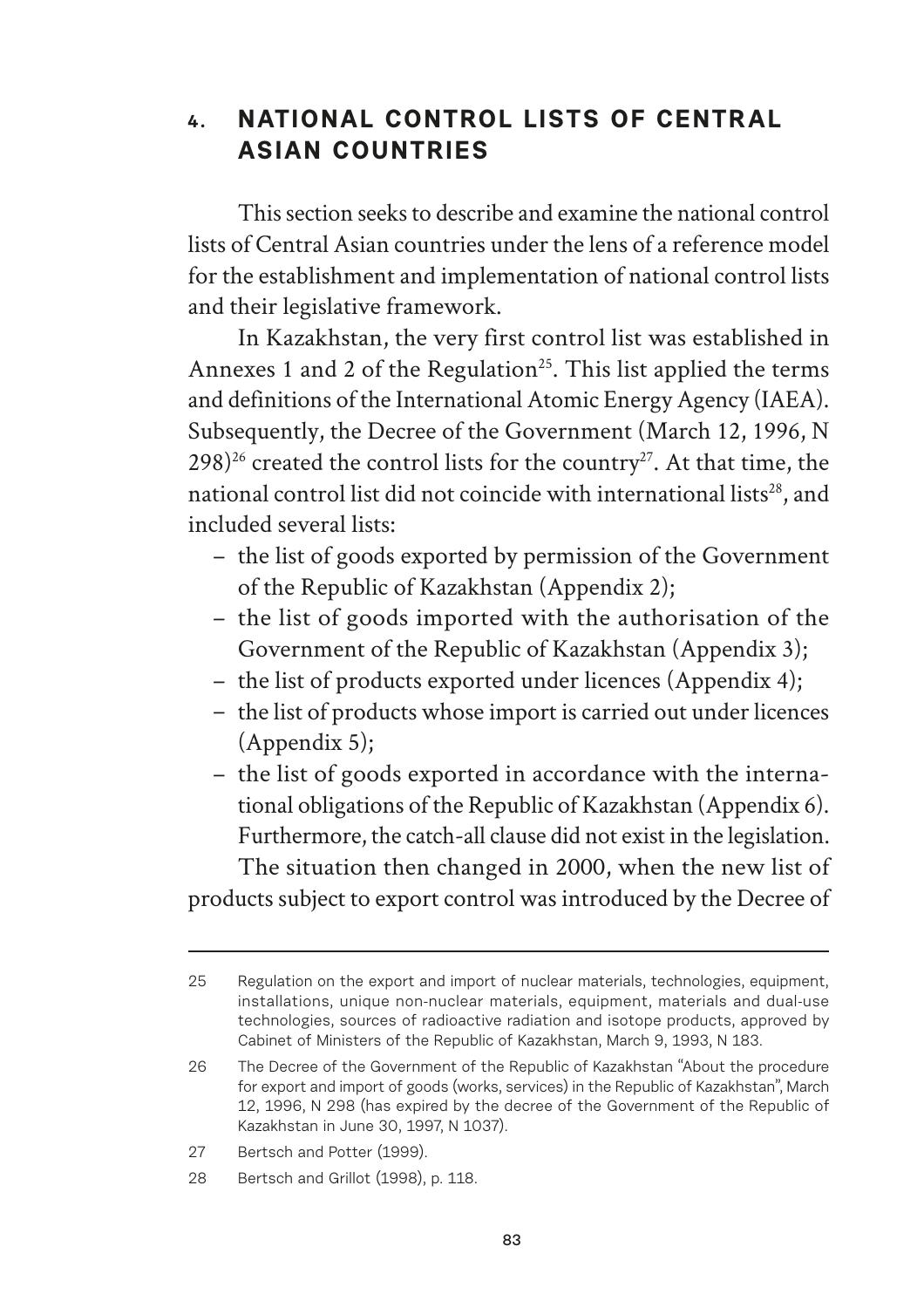the Government (August 18, 2000, N 1282)<sup>29</sup>. This list was based on the EU dual-use control list<sup>30</sup> and the Common Military list<sup>31</sup>, but it was not well structured. The amendments to the legislation on export control<sup>32</sup> added the catch-all clause and import/reimport operations. In 2007, the new Law on Export control was established (June 21, 2007, N 300) $^{33}$ , and then in 2008 the updated control list was published (February 5, 2008, N  $104$ )<sup>34</sup>. This control list is structured well, and this structure is still in force. The national control list consists of 0-9 categories like in the EU list, plus a tenth category for items which were not covered by previous categories, and the list of the military goods (ML1-ML 22). Each category contains five technical groups of dual-use items<sup>35</sup>.

The updating process of the national control list is not automatically related to the updates of the EU list, but instead is maintained permanently. Since 2008, the control list has been updated eight times. The latest amendments were on May 14, 2018. In terms of ease of public access, the national control list is available from any legislative database with detailed information on all amendments. The information is available in the official languages of Kazakhstan.

<sup>29</sup> The Decree of the Government of the Republic of Kazakhstan "On approval of the list of products subject to export control in the Republic of Kazakhstan", August 18, 2000, N 1282.

<sup>30</sup> The EU dual-list is based on four multilateral regimes: the Australia Group, the Wassenaar Arrangement, the Nuclear Suppliers Group and the Missile Technology Control Regime. See the website of the European Commission, available from https:// ec.europa.eu/trade/import-and-export-rules/export-from-eu/dual-use-controls/. (Accessed on 12/11/2019).

<sup>31</sup> The common Military List of the European Union, adopted by the Council on 18 February 2019, available from https://eur-lex.europa.eu/legal-content/EN/TXT/?gid= 1552381476643&uri=OJ:JOC\_2019\_095\_R\_0001. (Accessed on 12/11/2019).

<sup>32</sup> The Law the Republic of Kazakhstan on Export control, November 24, 2000, N 105.

<sup>33</sup> The Law the Republic of Kazakhstan on Export control, June 21, 2007, N 300.

<sup>34</sup> The Decree of the Government of the Republic of Kazakhstan "On approval of the nomenclature (list) of products subject to export control", February 5, 2008, N 104.

<sup>35</sup> A – equipment, components and components; B – production and testing equipment;  $C$  – materials;  $D$  – software;  $E$  – technology. The technical group refers to multilateral and unilateral export control regimes: 000-099 – WA; 100-199 – MTCR; 200-299 – NSG; 300-399 – AG; 400-499 – CWC; 500-899 – reserve; 900-999 – One-way product listings controlled within the framework of national security.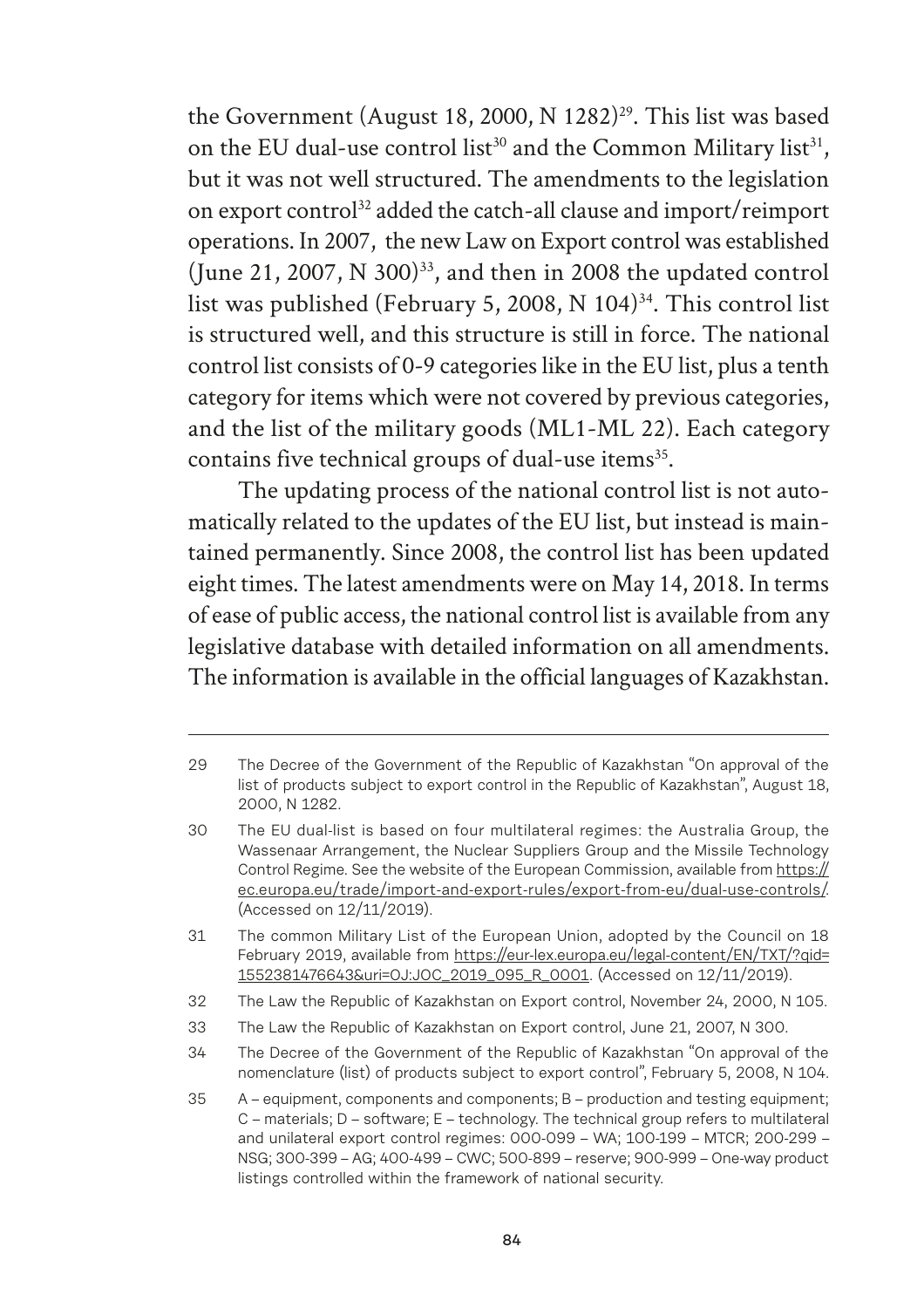In Kyrgyzstan, the legal basis for non-proliferation export control and the national control list is provided by two Decrees of the Government (March 19, 1993, N 121 and February 6, 1996, N 56)36. The Decree of 1993 included the list of raw materials, materials, equipment, technologies and services that are used to create WMD and missile delivery vehicles (as well as those with a dual purpose). The list was concise and did not have any classifications, apart from the classification of bacteria and toxins. The next Decree in 1996 had amendments and contained the Regulation on the procedure for the export and import of goods (works and services) (Appendix 1). It also comprised four different lists:

- the list of goods exported by permission of the Government of the Kyrgyz Republic (Appendix 2);

- the list of strategically important goods, whose export contracts are registered (for accounting) (Appendix 3);

- the lists of goods (works and services) whose import is carried out by permission of the Government of the Kyrgyz Republic (Appendix 4);

- the lists of goods exported under international obligations (Appendix 5).

The lists were structured to show the name of the good and its Foreign Economic Activity Commodity Nomenclature*,* FEACN. Despite these efforts, the composition of the control list failed<sup>37</sup>. In 2003, the country embarked on a new stage of the improvement

<sup>36</sup> The Decree of the Government of the Republic of Kyrgyzstan "On issues of export control of raw materials, equipment, technology and services, custom to create weapons of mass destruction and missile delivery vehicles" (March 19, 1993, N 121) and the Decree of the Government of the Republic of Kyrgyzstan "About the procedure for export and import of goods (works and services) in the territory of the Kyrgyz Republic" (February 6, 1996, N 56).

<sup>37</sup> Craft, Grillot, and Anderson (2000).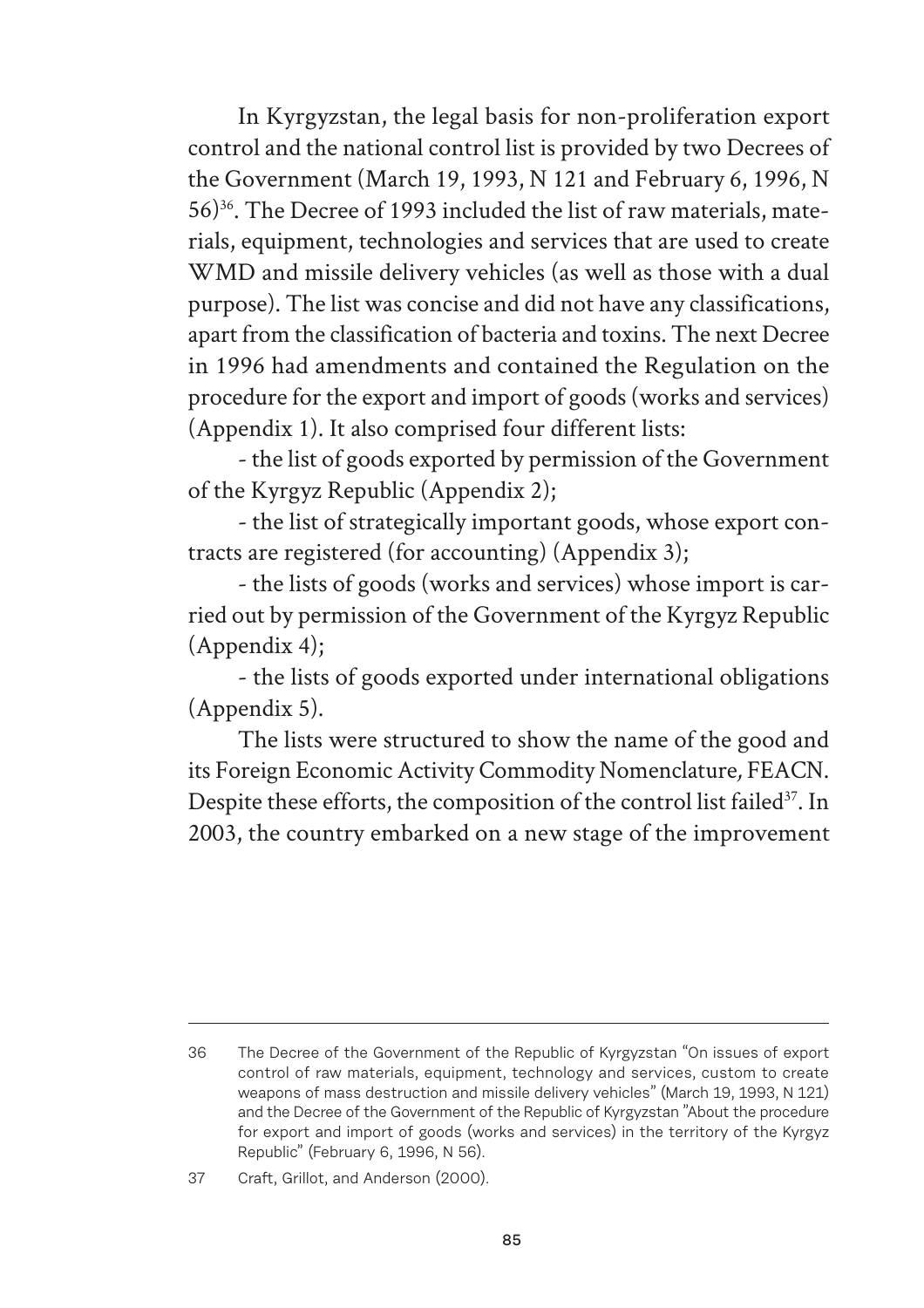of its export control system and four<sup>38</sup> legal acts were established, including a national control list. Furthermore, the catch-all mechanism was included in the extended explanation.

The national control list is similar to the EU dual-use control list in terms of content, but has a different approach to applying codes and structure. Its structure includes information about custom codes (FEACN of the Eurasian Economic Union<sup>39</sup>), notes and terms with explanations in every list. The list has six detailed lists:

- the list of pathogens of human, animal and plant diseases, pathogens, genetically modified microorganisms, toxins, equipment and technologies;

- the list of chemicals, equipment and technologies that can be used to create chemical weapons;

- the list of nuclear materials, equipment, unique non-nuclear materials and related technologies;

- the list of dual-use equipment and associated materials and technologies used for nuclear purposes;

- the list of equipment, materials and technologies that can be used to create missile weapons;

- the list of dual-use goods and technologies subject to export control that can be used to develop weapons and military equipment.

The latest amendment of the national control list took place in September 2017. The list is not updated automatically; it is usually updated according to changes in the control lists of international export control regimes. The legislation on export control must

<sup>38</sup> (1) the Law of the Kyrgyz Republic "On Export Control", January 23, 2003, N 30; (2) the Decree of the Government of the Kyrgyz Republic "On the Approval of the National Control List of the Kyrgyz Republic of Controlled Products", April 2, 2014, N 197; (3) the Decree of the Government of the Kyrgyz Republic "On measures to introduce a national export control system in the Kyrgyz Republic", May 4, 2004, N 330; (4) the Decree of the Government of the Kyrgyz Republic "On Further Measures to Improve the National Export Control System in the Kyrgyz Republic", October 27, 2010, N 257.

<sup>39</sup> It is also essential to remember the Eurasian Economic Union (Kazakhstan and Kyrgyzstan), which supposes the unity of participation of the member states in international agreements and control regimes, the unification of countries' legislation, and the creation a single legal framework as well as the unified control list.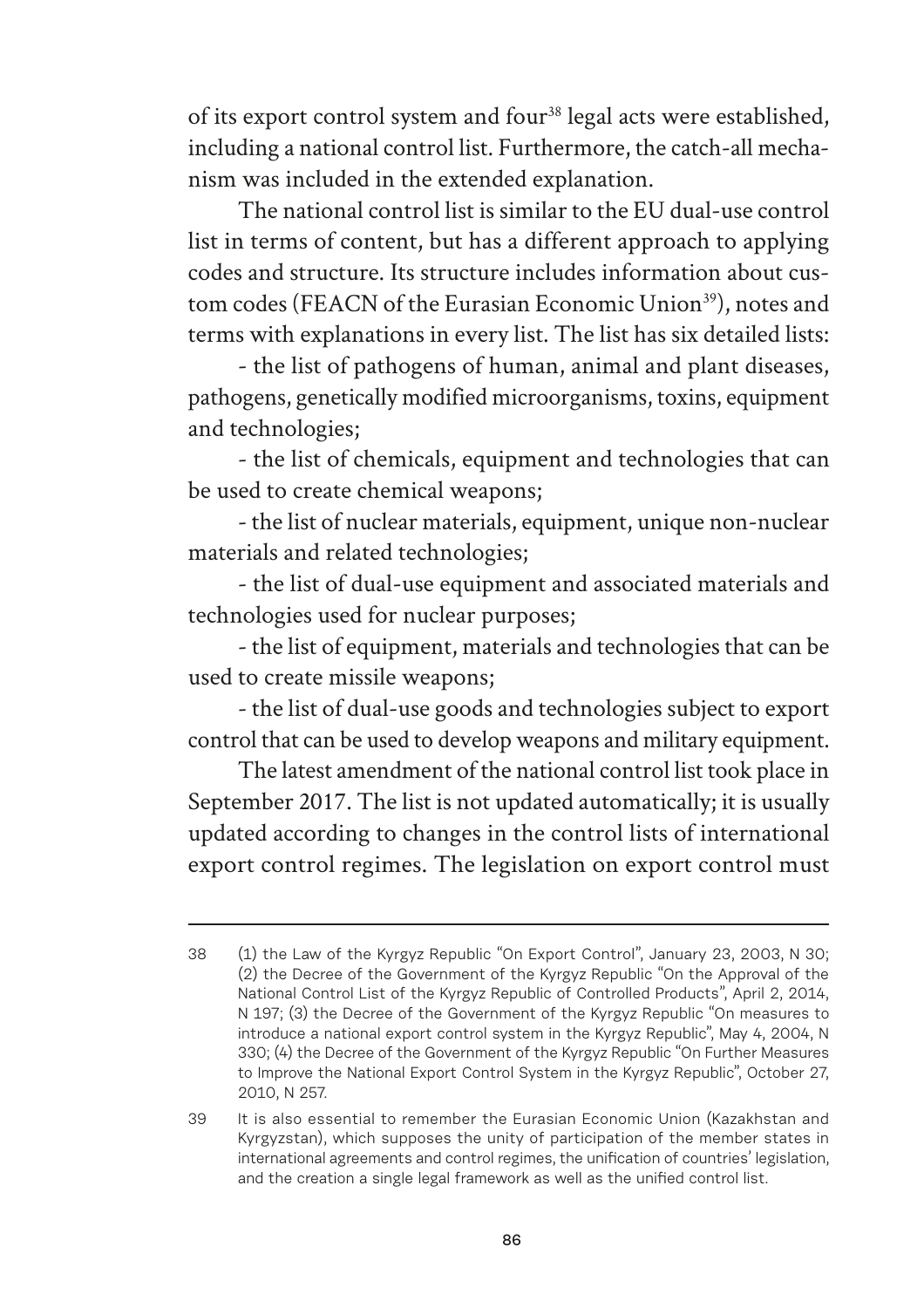be updated at least once within two years since its last update. The national list is publicly available in two languages without any obstacles: Kyrgyz and Russian.

Tajikistan has made several attempts to establish an export control system, and tried to adopt decrees on the critical goods (aluminium and cotton). Furthermore, it initiated a draft law on procedures for controlling chemical substances and technologies, but by the end of 1997 the law had not been enacted<sup>40</sup>. In 1997, the Law on State control (December 13, 1997, N 521) was implemented,<sup>41</sup> which means that in this period the state had a control list. The list of goods (works, services) whose export, import and transit is carried out by the decision of the Government<sup>42</sup> probably contained items related to dual use.

Finally, a separate law on export control in the country was passed in 201443 and updated in 201744. The law includes information about the approval of the list of controlled goods, technologies and software by the Government. None of the information on the list is publicly available; it requires authorisation in a database of legal acts. It is probably available in the Tajik language in full format.

Turkmenistan has built up legislation directed towards the control of general export rather than the control of the export of strategic goods. In July 1992, the country approved the Decree on the prohibition of the export and import of "arms and ammunition, explosives, nuclear materials, and machinery and equipment for producing armaments", but without providing any detailed information. In November 1994, a presidential decree provided the list of goods for licensing for export purposes, although this

<sup>40</sup> Bertsch and Grillot (1998) and Craft, Grillot, and Anderson (2000).

<sup>41</sup> The Law of the Republic of Tajikistan "On state control over the export of arms, military equipment and dual-use", December 13, 1997, N 521. This was superseded by the Law of the Republic of Tajikistan, December 31, 2014, N 1168.

<sup>42</sup> The Decree of the Government of the Republic of Tajikistan "On measures to improve foreign economic activity in the Republic of Tajikistan", July 16, 2012, N 367.

<sup>43</sup> The Law of the Republic of Tajikistan on Export Control, December 31, 2014, N 1168.

<sup>44</sup> The Law of the Republic of Tajikistan on Export Control, February 24, 2017, N 1392.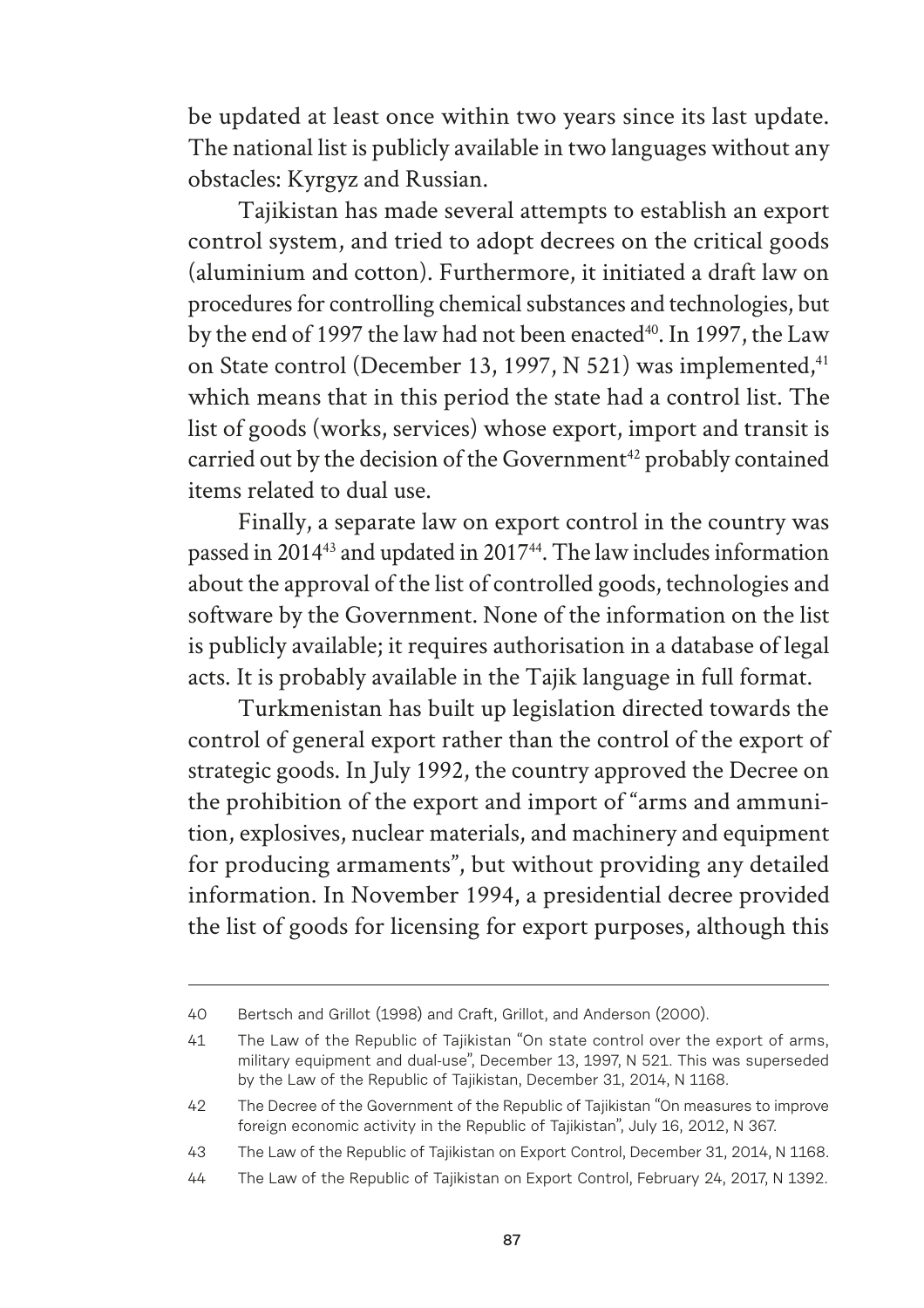list did not include any reference to strategic commodities and technologies. Until 1998, it was not included in the adoption of the national control list<sup>45</sup>.

Furthermore, Article 20 on "Export control"46 states that "the list of objects of foreign economic activity subject to export control, as well as the procedure for their export or transit, shall be established by the Cabinet of Ministers of Turkmenistan". This means that in Turkmenistan, there is no separate the law on export control. Furthermore, there is no information on the national control list in the public domain.

In Uzbekistan<sup>47</sup>, the legal framework on export control is grounded in decrees from April 1994, July 199548 and March 1996. Only the second decree covered strategic goods; it included:

- Appendix 4 on specific goods whose export and import are carried out under licences issued by the Ministry of Foreign Economic Relations of the Republic of Uzbekistan on the basis of orders from the Cabinet of Ministers of the Republic of Uzbekistan (armament and military equipment, particular components for their production, uranium and other radioactive substances, products from these substances, waste from radioactive substances, and instruments and equipment using radioactive substances);
- Appendix 6 on specific goods (works, services) whose export and import is carried out under permits issued by authorised bodies of the Republic of Uzbekistan (export of research results, know-how, inventions);

<sup>45</sup> Bertsch and Grillot (1998).

<sup>46</sup> The Law of the Republic of Turkmenistan on Foreign Economic Activity, August 16, 2014, N 103-V.

<sup>47</sup> Bertsch and Grillot (1998) and Craft, Grillot, and Anderson (2000).

<sup>48</sup> The Decree of the Cabinet of Ministers of the Republic of Uzbekistan "About measures for further liberalisation and improvement of foreign economic activity", July 25, 1995, N 287 (expired March 31, 1998).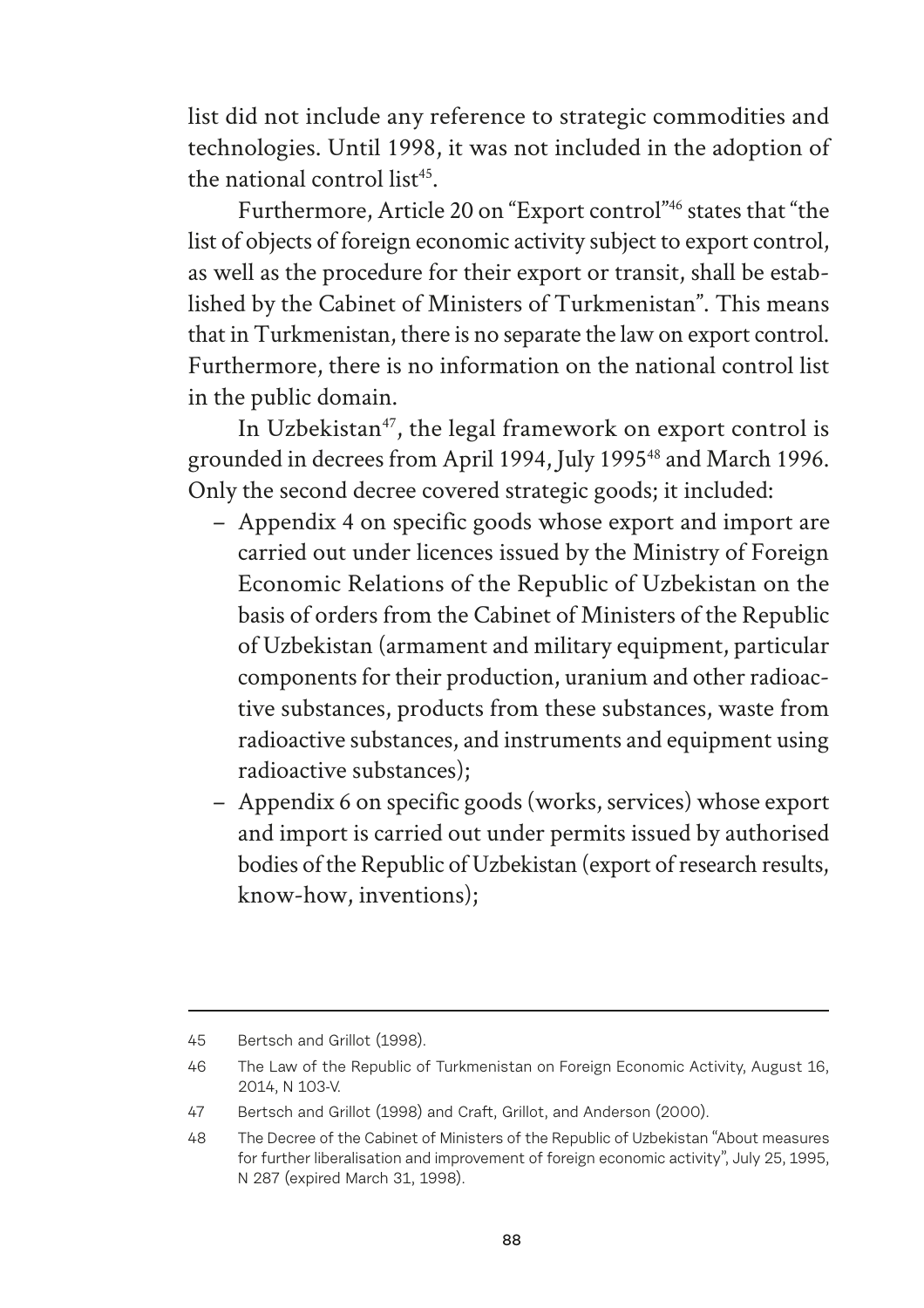– Appendix 8 on items prohibited for transit through the territory of the Republic of Uzbekistan (items of weapons, ammunition and military equipment, machines and machines intended for the manufacture of weapons, ammunition and aircraft).

In 2004, Uzbekistan enacted the Law on Export control (August 26, 2004, N 658-II), with the latest amendment in 2017. The legal document provides the framework of the export control system, but the Law does not make any reference to the national control list. It is approved by information from the National database of legislation of the Republic of Uzbekistan<sup>49</sup>, particularly by the National Action Plan of the Republic of Uzbekistan on the implementation of international documents in the field of providing chemical, biological, radiological and nuclear safety measures for 2018-202150. The National Plan features item 12 on the "Development of a national list of dual-use goods and technologies" as part of the cooperation with the Export Control and Related Border Security (EXBS) Program. The period of implementation is 2018-2019. At this time, Uzbekistan has no national control list. According to information in the news, a national list of dual-use goods and technologies that can be used in both civil and military fields will probably be developed in Uzbekistan by the end of 2020.

## **5. CONCLUSION**

The national control lists of Central Asian countries all have their features and trends in development. In general, each country of the region should continue to improve its national list, as these lists are essential for national and regional security. The current status of the lists indicates the potential for this improvement.

<sup>49</sup> The database is available from http://lex.uz. (Accessed on 12/11/2019).

<sup>50</sup> The Decree of the Cabinet of Ministers of the Republic of Uzbekistan, November 27, 2018, N 968.